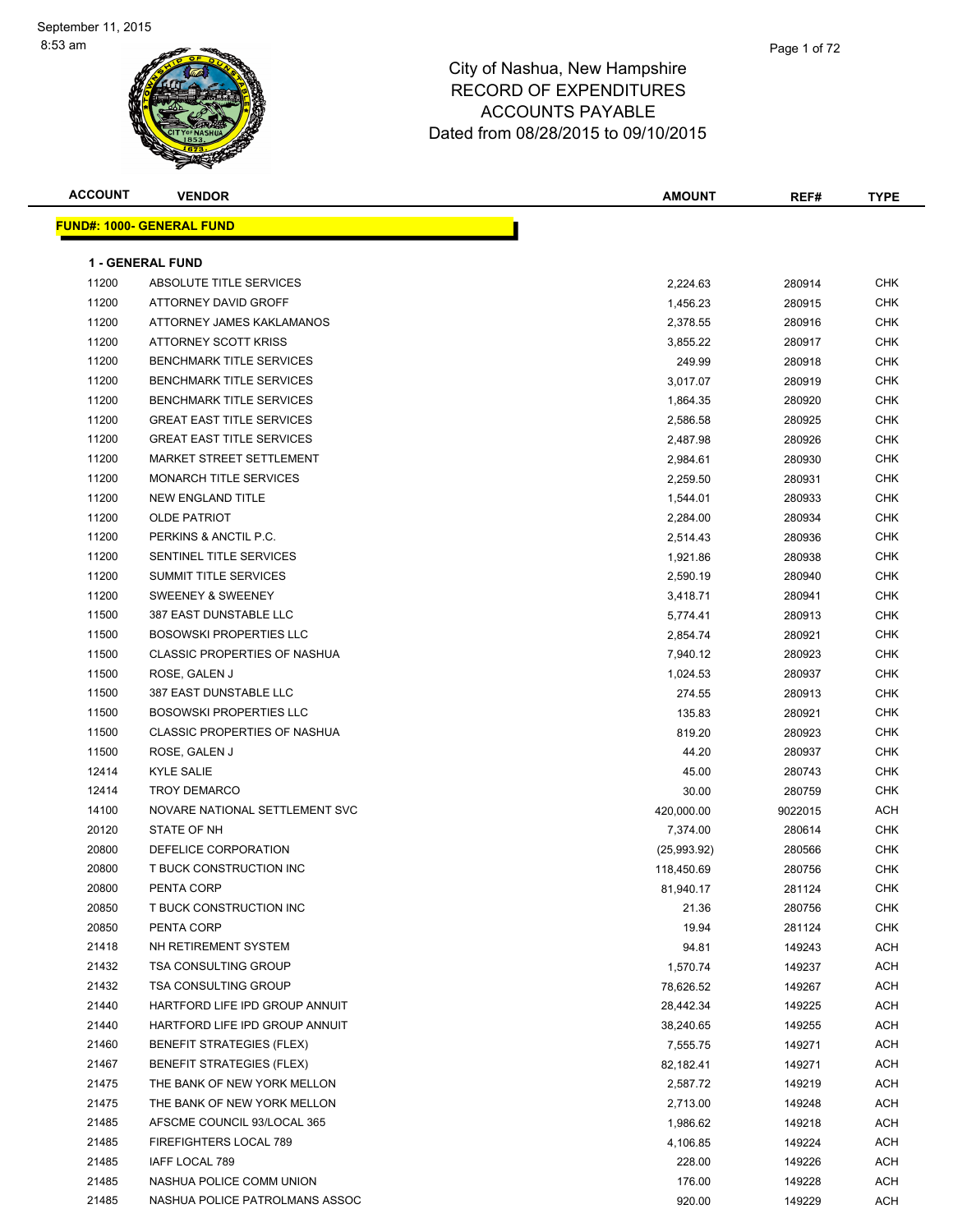

| <b>ACCOUNT</b> | <b>VENDOR</b>                    | AMOUNT    | REF#   | <b>TYPE</b> |
|----------------|----------------------------------|-----------|--------|-------------|
|                | <b>FUND#: 1000- GENERAL FUND</b> |           |        |             |
|                |                                  |           |        |             |
|                | <b>1 - GENERAL FUND</b>          |           |        |             |
| 21485          | NASHUA POLICE RELIEF ASSOC       | 756.00    | 149230 | ACH         |
| 21485          | NASHUA POLICE SUPERVISORS ASSO   | 390.00    | 149231 | ACH         |
| 21485          | NPLE-LOCAL #4831                 | 253.38    | 149233 | ACH         |
| 21485          | TEAMSTERS UNION LOCAL #633       | 283.97    | 149235 | ACH         |
| 21485          | TREAS NASHUA TEACHERS UNION      | 949.45    | 149236 | <b>ACH</b>  |
| 21485          | UAW LOCAL 2322                   | 727.71    | 149238 | <b>ACH</b>  |
| 21485          | AFSCME COUNCIL 93/LOCAL 365      | 2,058.62  | 149247 | ACH         |
| 21485          | FIREFIGHTERS LOCAL 789           | 4,106.85  | 149254 | <b>ACH</b>  |
| 21485          | IAFF LOCAL 789                   | 228.00    | 149256 | ACH         |
| 21485          | NASHUA POLICE COMM UNION         | 165.00    | 149258 | <b>ACH</b>  |
| 21485          | NASHUA POLICE PATROLMANS ASSOC   | 912.00    | 149259 | <b>ACH</b>  |
| 21485          | NASHUA POLICE RELIEF ASSOC       | 747.00    | 149260 | <b>ACH</b>  |
| 21485          | NASHUA POLICE SUPERVISORS ASSO   | 364.00    | 149261 | ACH         |
| 21485          | NPLE-LOCAL #4831                 | 253.38    | 149263 | ACH         |
| 21485          | TEAMSTERS UNION LOCAL #633       | 283.97    | 149265 | ACH         |
| 21485          | TREAS NASHUA TEACHERS UNION      | 28,349.85 | 149266 | <b>ACH</b>  |
| 21485          | UAW LOCAL 2322                   | 721.14    | 149268 | <b>ACH</b>  |
| 21485          | AMERICAN FEDERATION OF TEACHER   | 2.00      | 280554 | <b>CHK</b>  |
| 21485          | AMERICAN FEDERATION OF TEACHER   | 193.00    | 280976 | CHK         |
| 21490          | UNITED WAY OF GREATER NASHUA     | 203.26    | 280563 | <b>CHK</b>  |
| 21490          | UNITED WAY OF GREATER NASHUA     | 582.76    | 280990 | <b>CHK</b>  |
| 21495          | <b>WAGE ASSIGNMENT</b>           | 150.00    | 149220 | <b>ACH</b>  |
| 21495          | <b>WAGE ASSIGNMENT</b>           | 175.00    | 149222 | <b>ACH</b>  |
| 21495          | <b>WAGE ASSIGNMENT</b>           | 188.00    | 149223 | <b>ACH</b>  |
| 21495          | <b>WAGE ASSIGNMENT</b>           | 300.00    | 149227 | ACH         |
| 21495          | <b>WAGE ASSIGNMENT</b>           | 259.00    | 149234 | ACH         |
| 21495          | <b>WAGE ASSIGNMENT</b>           | 150.00    | 149249 | <b>ACH</b>  |
| 21495          | <b>WAGE ASSIGNMENT</b>           | 594.00    | 149251 | <b>ACH</b>  |
| 21495          | <b>WAGE ASSIGNMENT</b>           | 175.00    | 149252 | <b>ACH</b>  |
| 21495          | <b>WAGE ASSIGNMENT</b>           | 188.00    | 149253 | <b>ACH</b>  |
| 21495          | <b>WAGE ASSIGNMENT</b>           | 300.00    | 149257 | <b>ACH</b>  |
| 21495          | WAGE ASSIGNMENT                  | 259.00    | 149264 | ACH         |
| 21495          | <b>WAGE ASSIGNMENT</b>           | 1,303.00  | 280555 | <b>CHK</b>  |
| 21495          | <b>WAGE ASSIGNMENT</b>           | 56.25     | 280556 | <b>CHK</b>  |
| 21495          | <b>WAGE ASSIGNMENT</b>           | 104.00    | 280557 | <b>CHK</b>  |
| 21495          | <b>WAGE ASSIGNMENT</b>           | 1,379.39  | 280558 | <b>CHK</b>  |
| 21495          | <b>WAGE ASSIGNMENT</b>           | 11.54     | 280559 | <b>CHK</b>  |
| 21495          | <b>WAGE ASSIGNMENT</b>           | 311.88    | 280560 | <b>CHK</b>  |
| 21495          | <b>WAGE ASSIGNMENT</b>           | 237.00    | 280561 | <b>CHK</b>  |
| 21495          | <b>WAGE ASSIGNMENT</b>           | 25.00     | 280562 | <b>CHK</b>  |
| 21495          | <b>WAGE ASSIGNMENT</b>           | 1,454.25  | 280977 | <b>CHK</b>  |
| 21495          | <b>WAGE ASSIGNMENT</b>           | 1.15      | 280978 | <b>CHK</b>  |
| 21495          | <b>WAGE ASSIGNMENT</b>           | 56.25     | 280979 | <b>CHK</b>  |
| 21495          | <b>WAGE ASSIGNMENT</b>           | 44.95     | 280980 | <b>CHK</b>  |
| 21495          | <b>WAGE ASSIGNMENT</b>           | 495.38    | 280981 | <b>CHK</b>  |
| 21495          | <b>WAGE ASSIGNMENT</b>           | 104.00    | 280982 | <b>CHK</b>  |
| 21495          | <b>WAGE ASSIGNMENT</b>           | 1,404.39  | 280983 | <b>CHK</b>  |
| 21495          | <b>WAGE ASSIGNMENT</b>           | 11.54     | 280984 | <b>CHK</b>  |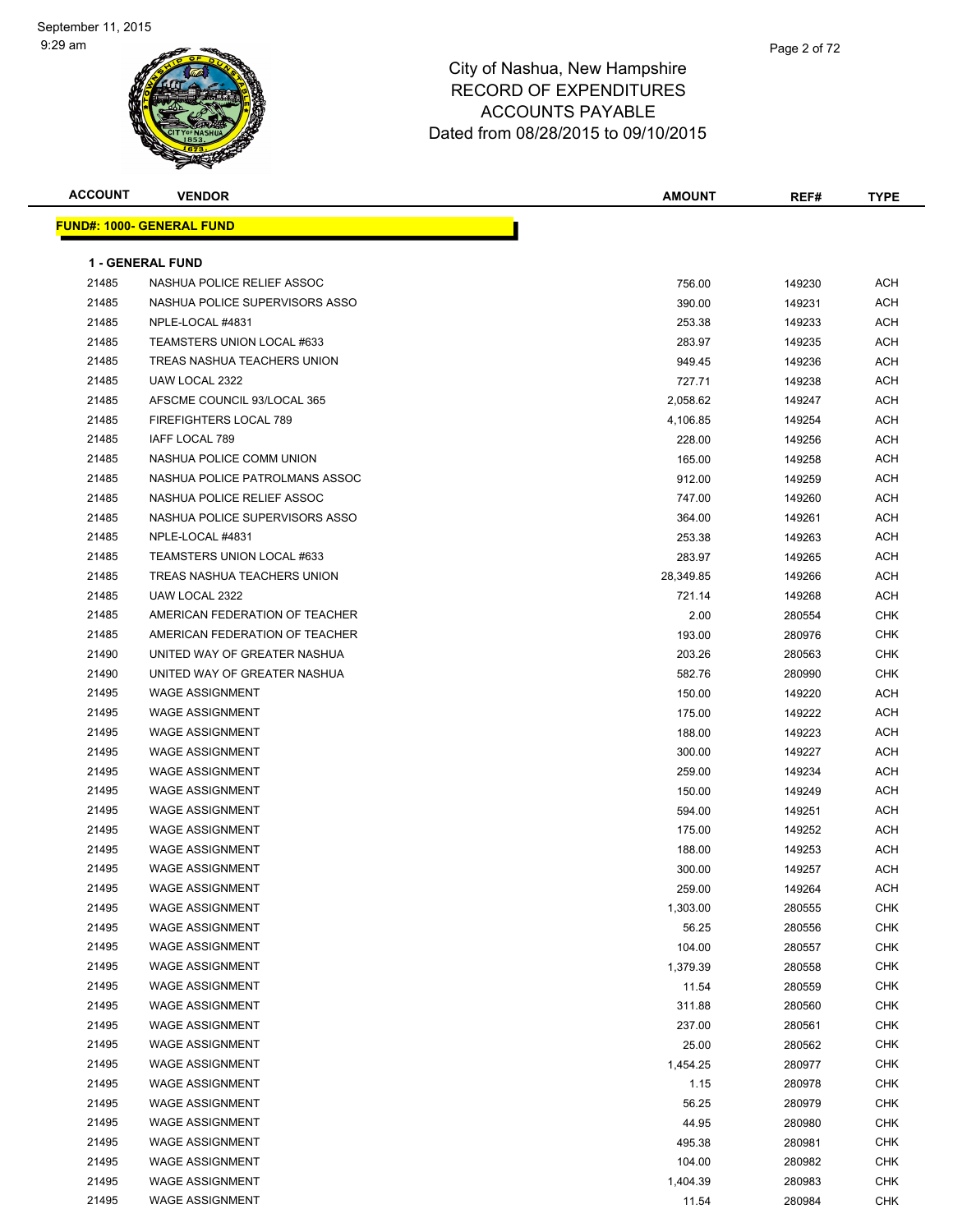| <b>ACCOUNT</b>              | <b>VENDOR</b>                                       |                       | <b>AMOUNT</b>   | REF#    | <b>TYPE</b> |
|-----------------------------|-----------------------------------------------------|-----------------------|-----------------|---------|-------------|
|                             | <b>FUND#: 1000- GENERAL FUND</b>                    |                       |                 |         |             |
|                             |                                                     |                       |                 |         |             |
|                             | <b>1 - GENERAL FUND</b>                             |                       |                 |         |             |
| 21495                       | <b>WAGE ASSIGNMENT</b>                              |                       | 11.54           | 280985  | <b>CHK</b>  |
| 21495                       | <b>WAGE ASSIGNMENT</b>                              |                       | 311.88          | 280986  | <b>CHK</b>  |
| 21495                       | <b>WAGE ASSIGNMENT</b>                              |                       | 199.07          | 280987  | <b>CHK</b>  |
| 21495                       | <b>WAGE ASSIGNMENT</b>                              |                       | 237.00          | 280988  | <b>CHK</b>  |
| 21495                       | <b>WAGE ASSIGNMENT</b>                              |                       | 75.00           | 280989  | <b>CHK</b>  |
| 21495                       | <b>WAGE ASSIGNMENT</b>                              |                       | 440.61          | 280991  | <b>CHK</b>  |
| 21495                       | <b>WAGE ASSIGNMENT</b>                              |                       | 158.80          | 280992  | <b>CHK</b>  |
| 21538                       | NASHUA TEACHERS UNION                               |                       | 119.25          | 149232  | <b>ACH</b>  |
| 21538                       | NASHUA TEACHERS UNION                               |                       | 4,010.15        | 149262  | <b>ACH</b>  |
| 21921                       | STATE OF NH-MV                                      |                       | 24,123.62       | 149210  | <b>ACH</b>  |
| 21921                       | STATE OF NH-MV                                      |                       | 25,126.75       | 149211  | <b>ACH</b>  |
| 21921                       | STATE OF NH-MV                                      |                       | 32,260.66       | 149216  | <b>ACH</b>  |
| 21921                       | STATE OF NH-MV                                      |                       | 26,365.67       | 149217  | <b>ACH</b>  |
| 21921                       | STATE OF NH-MV                                      |                       | 10,680.76       | 149239  | <b>ACH</b>  |
| 21921                       | STATE OF NH-MV                                      |                       | 18,348.64       | 149241  | <b>ACH</b>  |
| 21921                       | STATE OF NH-MV                                      |                       | 16,730.67       | 149242  | <b>ACH</b>  |
| 21921                       | STATE OF NH-MV                                      |                       | 15,030.55       | 149244  | <b>ACH</b>  |
| 21921                       | STATE OF NH-MV                                      |                       | 17,895.94       | 149269  | <b>ACH</b>  |
| 21922                       | STATE OF NH DEPT OF SAFETY                          |                       | 88.50           | 280615  | <b>CHK</b>  |
| 21922                       | STATE OF NH DEPT OF SAFETY                          |                       | 59.00           | 281026  | CHK         |
|                             | <b>TOTAL 1 - GENERAL FUND</b>                       |                       | \$1,154,367.51  |         |             |
|                             |                                                     |                       |                 |         |             |
| <b>101 - MAYOR</b>          |                                                     |                       |                 |         |             |
| 61299                       | ANDRUSKEVICH PHOTOGRAPHY                            |                       | 245.00          | 281047  | <b>CHK</b>  |
| 61910                       | CITIZENS BANK CREDIT CARD                           | Fratello's Restaurant | 235.99          | 9201603 | <b>ACH</b>  |
| 68300                       | CITIZENS BANK CREDIT CARD                           | Pompanoosuc Mills     | 99.00           | 9201603 | <b>ACH</b>  |
| 68300                       | CITIZENS BANK CREDIT CARD                           | Manchester Airport    | 17.00           | 9201603 | <b>ACH</b>  |
| 68300                       | CITIZENS BANK CREDIT CARD                           | Annalee               | 110.00          | 9201603 | <b>ACH</b>  |
| 68300                       | CITIZENS BANK CREDIT CARD                           | Shirley's Flowers     | 68.00           | 9201603 | <b>ACH</b>  |
|                             | TOTAL 101 - MAYOR                                   |                       | \$774.99        |         |             |
|                             |                                                     |                       |                 |         |             |
| <b>103 - LEGAL</b><br>55200 | <b>NHMCLE OFFICE</b>                                |                       | 30.00           | 280609  | CHK.        |
|                             |                                                     |                       |                 |         |             |
|                             | TOTAL 103 - LEGAL                                   |                       | \$30.00         |         |             |
|                             | <b>109 - CIVIC &amp; COMMUNITY ACTIVITIES</b>       |                       |                 |         |             |
| 56200                       | <b>THANK YOU PROJECT</b>                            |                       | 250.00          | 281008  | <b>CHK</b>  |
| 56207                       | POSITIVE STREET ART                                 |                       | 1,500.00        | 281005  | CHK         |
| 56214                       | HUMANE SOCIETY FOR GREATER                          |                       | 8,256.75        | 280687  | CHK         |
|                             | <b>TOTAL 109 - CIVIC &amp; COMMUNITY ACTIVITIES</b> |                       | \$10,006.75     |         |             |
|                             | <b>111 - HUMAN RESOURCES</b>                        |                       |                 |         |             |
| 55425                       | PEOPLEFACTS LLC                                     |                       |                 | 280730  | <b>CHK</b>  |
| 61100                       | OFFICE ALTERNATIVES LLC                             |                       | 58.49<br>179.00 | 281122  | <b>CHK</b>  |
|                             |                                                     |                       |                 |         |             |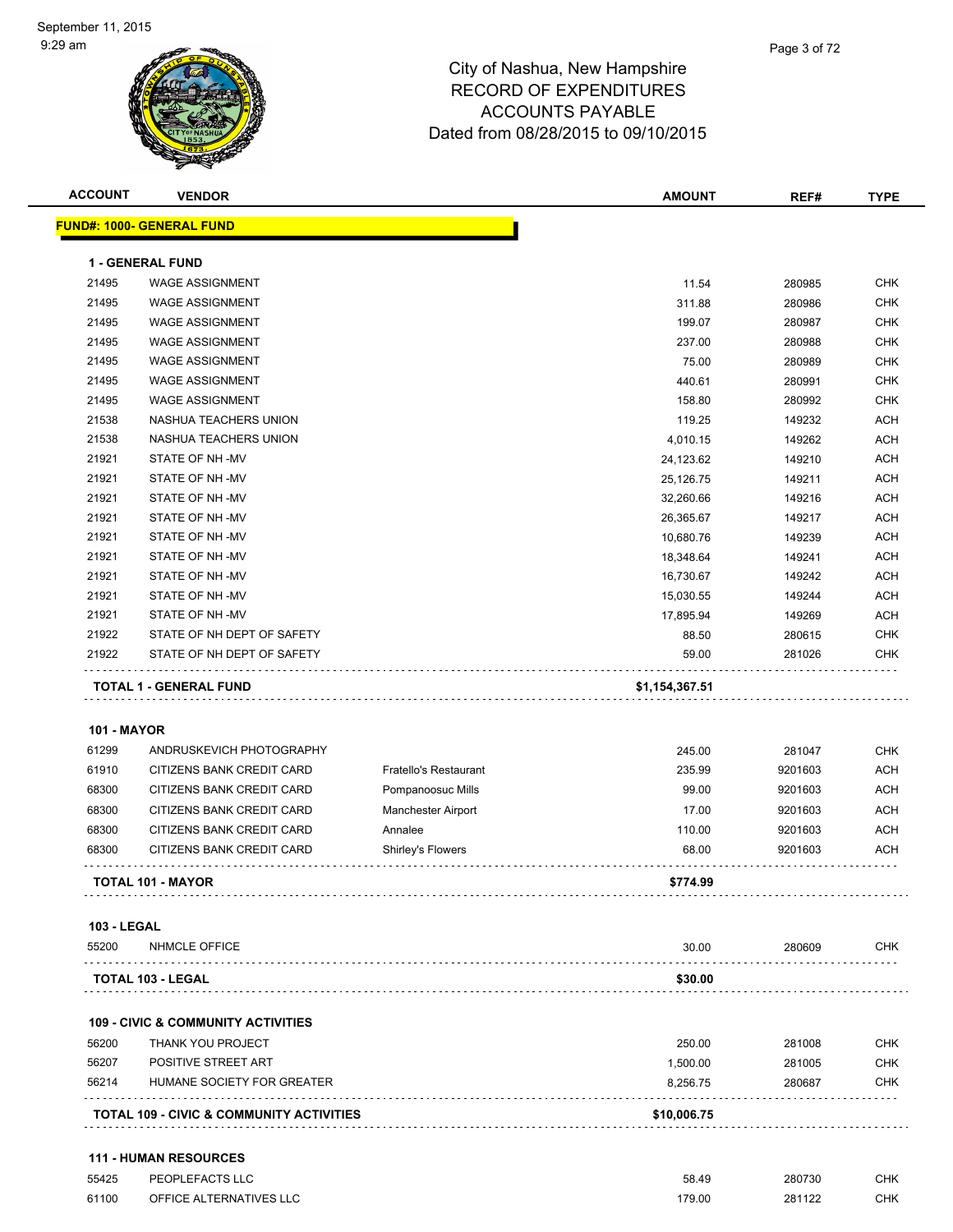| <b>ACCOUNT</b> | <b>VENDOR</b>                         |                             | <b>AMOUNT</b> | REF#    | <b>TYPE</b> |
|----------------|---------------------------------------|-----------------------------|---------------|---------|-------------|
|                | <u> FUND#: 1000- GENERAL FUND</u>     |                             |               |         |             |
|                | <b>TOTAL 111 - HUMAN RESOURCES</b>    |                             | \$237.49      |         |             |
| 113 - BENEFITS |                                       |                             |               |         |             |
| 59580          | STATE OF NH UC                        |                             | 15,258.38     | 281144  | CHK         |
|                | <b>TOTAL 113 - BENEFITS</b>           |                             | \$15,258.38   |         |             |
|                | <b>120 - TELECOMMUNICATIONS</b>       |                             |               |         |             |
| 55109          | <b>SUSAN LOVERING</b>                 |                             | 33.00         | 280571  | <b>CHK</b>  |
| 55109          | <b>FAIRPOINT COMMUNICATIONS</b>       |                             | 421.78        | 280598  | <b>CHK</b>  |
| 55109          | PAETEC COMMUNICATIONS INC             |                             | 2,129.85      | 280610  | <b>CHK</b>  |
| 55109          | PAETEC COMMUNICATIONS INC             |                             | 692.50        | 280611  | <b>CHK</b>  |
| 55109          | PACIFIC TELEMANAGEMENT SERVICE        |                             | 75.00         | 281123  | <b>CHK</b>  |
| 55118          | VERIZON WIRELESS-9749503562           |                             | 760.25        | 280625  | <b>CHK</b>  |
| 55118          | <b>VERIZON WIRELESS-342053899-000</b> |                             | 760.29        | 281036  | <b>CHK</b>  |
|                | TOTAL 120 - TELECOMMUNICATIONS        |                             | \$4,872.67    |         |             |
|                | <b>122 - INFORMATION TECHNOLOGY</b>   |                             |               |         |             |
| 54407          | @COMM CORPORATION                     |                             | 2,417.00      | 280626  | <b>CHK</b>  |
| 54407          | CITIZENS BANK CREDIT CARD             | NEOVATION.COM               | 20.00         | 9201603 | <b>ACH</b>  |
| 54407          | CITIZENS BANK CREDIT CARD             | <b>FOREIGN EXCHANGE FEE</b> | 1.50          | 9201603 | <b>ACH</b>  |
| 54407          | CITIZENS BANK CREDIT CARD             | ADY*EVERNOTE                | 5.00          | 9201603 | <b>ACH</b>  |
| 54407          | <b>CITIZENS BANK CREDIT CARD</b>      | DNH GODADDY.COM             | 8.17          | 9201603 | <b>ACH</b>  |
| 54407          | <b>CITIZENS BANK CREDIT CARD</b>      | CTO*CITRIX ONLINE.COM       | 55.00         | 9201603 | <b>ACH</b>  |
| 54407          | <b>CITIZENS BANK CREDIT CARD</b>      | <b>NLI*SHAREFILE</b>        | 69.95         | 9201603 | <b>ACH</b>  |
| 55118          | AT & T MOBILITY                       |                             | 32.09         | 280593  | <b>CHK</b>  |
| 55118          | AT & T MOBILITY                       |                             | 76.22         | 280594  | <b>CHK</b>  |
| 55118          | VERIZON WIRELESS-985557535            |                             | 40.01         | 280621  | <b>CHK</b>  |
| 55607          | UNITED PARCEL SERVICE                 |                             | 3.54          | 281032  | <b>CHK</b>  |
| 61100          | WB MASON CO INC                       |                             | 35.24         | 280769  | <b>CHK</b>  |
| 71221          | COMPUTER HUT dba IT INSIDERS          |                             | 499.95        | 281066  | <b>CHK</b>  |
| 71221          | CITIZENS BANK CREDIT CARD             | <b>B&amp;H PHOTO</b>        | 109.95        | 9201603 | <b>ACH</b>  |

**TOTAL 122 - INFORMATION TECHNOLOGY \$3,373.62**

|       | <b>126 - FINANCIAL SERVICES</b> |        |        |            |
|-------|---------------------------------|--------|--------|------------|
| 41307 | HILLSBOROUGH COUNTY REGISTRY    | 118.90 | 281086 | <b>CHK</b> |
| 42200 | AMY B BRADY                     | 111.00 | 280633 | <b>CHK</b> |
| 42200 | CELEBRATIONS DISTINCTIVE        | 17.07  | 280645 | <b>CHK</b> |
| 42200 | ENHANCED LIFE OPTIONS GROUP     | 43.00  | 280664 | <b>CHK</b> |
| 42200 | SAMANTHA J HATFIELD-COLANGELO   | 34.00  | 280679 | <b>CHK</b> |
| 42200 | INFINITI OF NASHUA              | 613.20 | 280689 | <b>CHK</b> |
| 42200 | <b>MICHAEL BRODERICK</b>        | 6.00   | 280713 | <b>CHK</b> |
| 42200 | NASHUA CENTER FOR THE MULTIPLY  | 172.44 | 280720 | <b>CHK</b> |
| 42200 | NELLO R TRAVERSO                | 122.20 | 280722 | <b>CHK</b> |
| 42200 | SHARRI J SAKURADA               | 198.20 | 280749 | <b>CHK</b> |
| 42200 | <b>BARBARA H CHENEVERT</b>      | 198.20 | 281051 | <b>CHK</b> |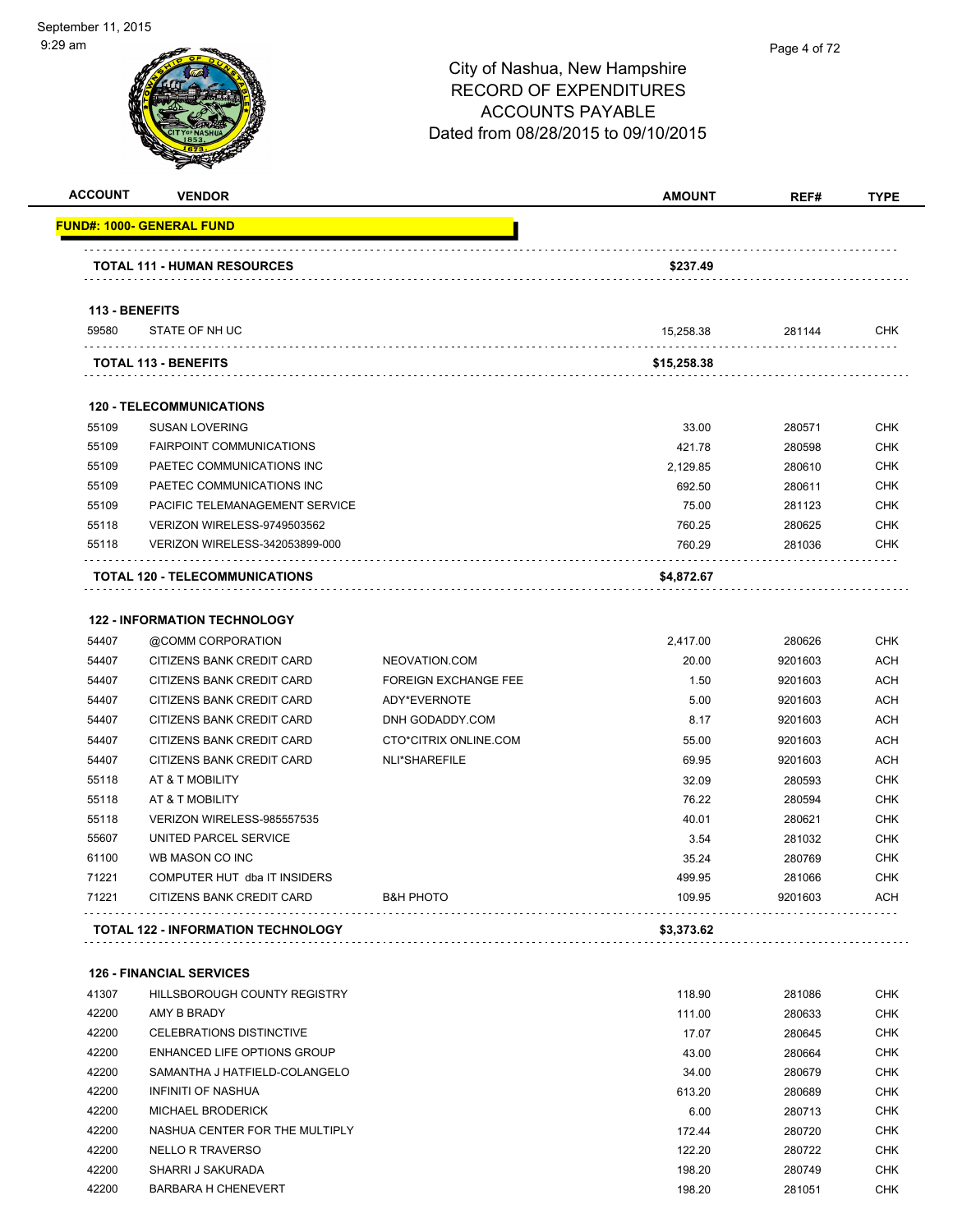| <b>ACCOUNT</b> | <b>VENDOR</b>                         |                       | <b>AMOUNT</b>    | REF#             | <b>TYPE</b> |
|----------------|---------------------------------------|-----------------------|------------------|------------------|-------------|
|                | <u> FUND#: 1000- GENERAL FUND</u>     |                       |                  |                  |             |
|                | <b>126 - FINANCIAL SERVICES</b>       |                       |                  |                  |             |
| 42200          | <b>CHAD R FELCH</b>                   |                       | 8.00             | 281062           | <b>CHK</b>  |
| 42200          | AMANDA S MASSE                        |                       | 66.00            | 281106           | <b>CHK</b>  |
| 42200          | PLUS COMPANY                          |                       | 231.14           | 281126           | <b>CHK</b>  |
| 53467          | <b>MAILINGS UNLIMITED</b>             |                       | 812.34           | 281104           | <b>CHK</b>  |
| 55607          | MAILINGS UNLIMITED - MVR              |                       | 1,470.00         | 149245           | ACH         |
| 55607          | <b>MAILINGS UNLIMITED</b>             |                       | (135.62)         | 281104           | CHK         |
| 55699          | SHRED-IT USA-NEW YORK                 |                       | 46.31            | 281138           | <b>CHK</b>  |
| 61100          | CONWAY OFFICE SOLUTIONS               |                       | 9.61             | 280652           | <b>CHK</b>  |
| 61100          | WB MASON CO INC                       |                       | 244.41           | 280769           | <b>CHK</b>  |
| 61100          | WB MASON CO INC                       |                       | 291.65           | 281157           | CHK         |
| 61830          | CITIZENS BANK CREDIT CARD             | Wall Street Journal   | 125.44           | 9201603          | ACH         |
|                | <b>TOTAL 126 - FINANCIAL SERVICES</b> |                       | \$4,803.49       |                  |             |
|                | <b>129 - CITY BUILDINGS</b>           |                       |                  |                  |             |
| 54100          | <b>EVERSOURCE</b>                     |                       | 3,159.04         | 280597           | <b>CHK</b>  |
| 54100          | <b>EVERSOURCE</b>                     |                       | 536.98           | 281013           | <b>CHK</b>  |
| 54141          | PENNICHUCK WATER WORKS INC            |                       | 1,139.13         | 280612           | CHK         |
| 54280          | HOME DEPOT CREDIT SERVICE 3065        |                       | 20.47            | 280682           | CHK         |
| 54280          | HUFF & GAUTHIER INC                   |                       | 533.76           | 280686           | <b>CHK</b>  |
| 55118          | AT & T MOBILITY                       |                       | 126.91           | 280593           | CHK         |
| 61428          | NEW ENGLAND PAPER & SUPPLY            |                       | 612.88           | 280724           | CHK         |
|                | <b>TOTAL 129 - CITY BUILDINGS</b>     |                       | \$6,129.17       |                  |             |
|                | <b>130 - PURCHASING</b>               |                       |                  |                  |             |
| 54828          | US BANK EQUIPMENT FINANCE             |                       | 121.65           | 281033           | <b>CHK</b>  |
| 55500          | THE TELEGRAPH                         |                       | 2,677.60         | 281027           | <b>CHK</b>  |
| 55500          | UNION LEADER CORP -- 19828            |                       | 201.70           | 281155           | <b>CHK</b>  |
| 55500          | CITIZENS BANK CREDIT CARD             | <b>CRAIGSLIST.ORG</b> | 25.00            | 9201603          | ACH         |
| 61100          | WB MASON CO INC                       |                       | 87.09            | 280769           | CHK         |
| 61100          | CITIZENS BANK CREDIT CARD             | <b>AMAZON PRIME</b>   | 99.00            | 9201603          | ACH         |
| 61242          | PRINT FACTORY                         |                       | 319.42           | 280732           | CHK         |
|                | <b>TOTAL 130 - PURCHASING</b>         |                       | \$3,531.46       |                  |             |
|                | <b>132 - ASSESSING</b>                |                       |                  |                  |             |
| 55200          | <b>GMNHBRA</b>                        |                       |                  |                  | <b>CHK</b>  |
|                |                                       |                       | 180.00<br>37.95  | 280599           | <b>CHK</b>  |
| 55307<br>55307 | ANDREW G LEMAY<br><b>GREG TURGISS</b> |                       | 187.45           | 280570           | CHK         |
| 55307          | <b>GARY TURGISS</b>                   |                       |                  | 280589           |             |
| 55421          | ANGELO MARINO                         |                       | 115.58<br>174.98 | 280764<br>280573 | CHK<br>CHK  |
|                |                                       |                       |                  |                  |             |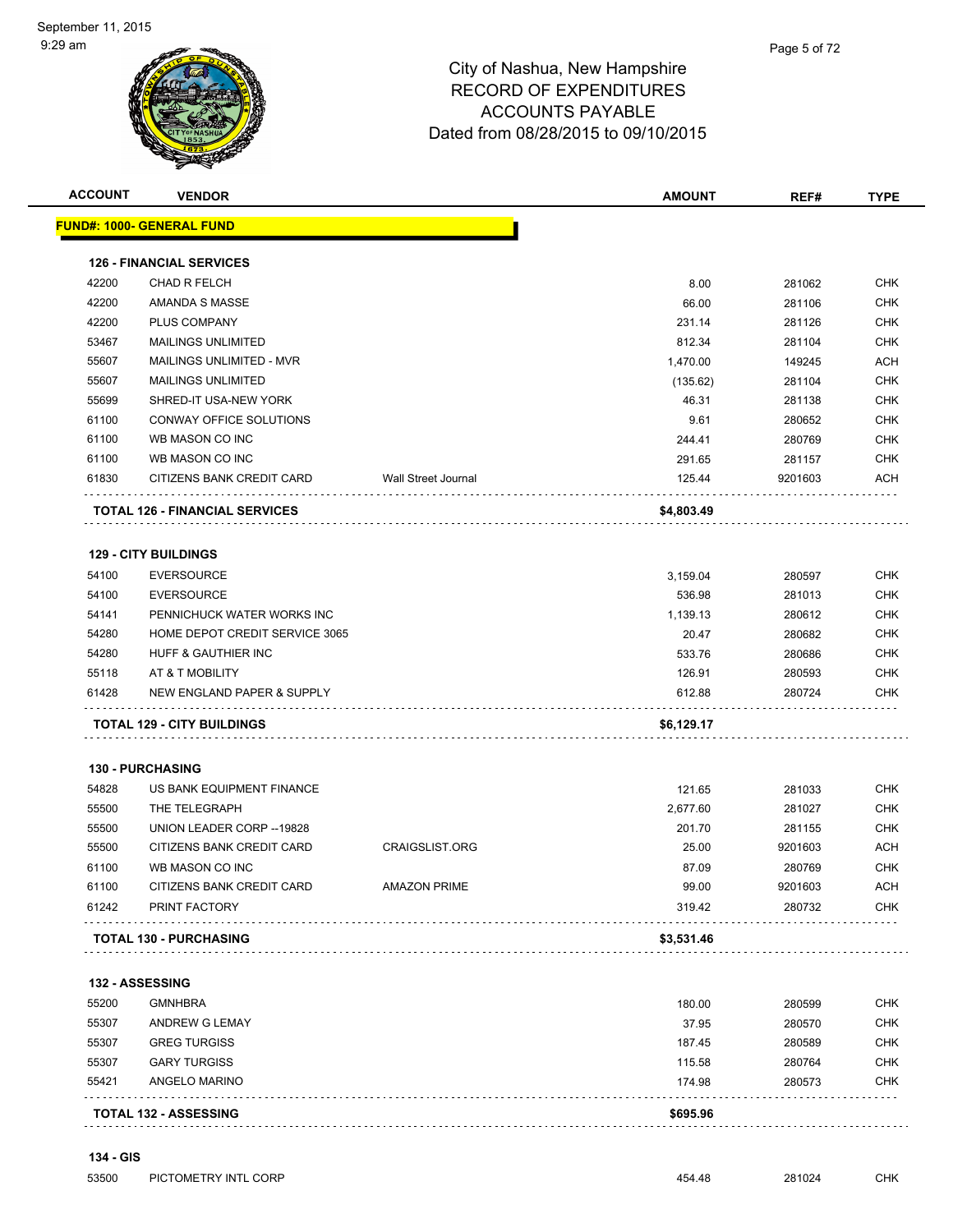

| <b>ACCOUNT</b> | <b>VENDOR</b>                                         |                       | <b>AMOUNT</b> | REF#    | <b>TYPE</b> |
|----------------|-------------------------------------------------------|-----------------------|---------------|---------|-------------|
|                | FUND#: 1000- GENERAL FUND                             |                       |               |         |             |
|                | TOTAL 134 - GIS                                       |                       | \$454.48      |         |             |
|                |                                                       |                       |               |         |             |
|                | <b>142 - WOODLAWN CEMETERY</b>                        |                       |               |         |             |
| 54100          | <b>EVERSOURCE</b>                                     |                       | 551.28        | 280597  | <b>CHK</b>  |
| 54114          | <b>LIBERTY UTILITIES - NH</b>                         |                       | 60.65         | 280604  | <b>CHK</b>  |
| 54487          | <b>STILL'S POWER EQUIPMENT</b>                        |                       | 144.75        | 280755  | CHK         |
| 54487          | <b>STILL'S POWER EQUIPMENT</b>                        |                       | 171.27        | 281145  | CHK         |
|                | TOTAL 142 - WOODLAWN CEMETERY                         |                       | \$927.95      |         |             |
|                |                                                       |                       |               |         |             |
|                | <b>144 - EDGEWOOD &amp; SUBURBAN CEMETERIES</b>       |                       |               |         |             |
| 54100          | <b>EVERSOURCE</b>                                     |                       | 99.85         | 280597  | CHK         |
| 54141          | PENNICHUCK WATER WORKS INC                            |                       | 172.32        | 280612  | CHK         |
| 54280          | HOME DEPOT CREDIT SERVICE 3065                        |                       | 163.18        | 281087  | CHK         |
| 55400          | <b>NHCA</b>                                           |                       | 60.00         | 281022  | CHK         |
| 61300          | DENNIS K BURKE INC                                    |                       | 516.68        | 281073  | CHK         |
|                | <b>TOTAL 144 - EDGEWOOD &amp; SUBURBAN CEMETERIES</b> |                       | \$1,012.03    |         |             |
|                |                                                       |                       |               |         |             |
| 150 - POLICE   |                                                       |                       |               |         |             |
| 53999          | AAA CREDIT SCREENING SERV LLC                         |                       | 25.00         | 281038  | <b>CHK</b>  |
| 54100          | <b>EVERSOURCE</b>                                     |                       | 237.44        | 280597  | <b>CHK</b>  |
| 54100          | <b>EVERSOURCE</b>                                     |                       | 19,087.51     | 281013  | CHK         |
| 54114          | LIBERTY UTILITIES - NH                                |                       | 46.63         | 281016  | CHK         |
| 54280          | HOME DEPOT CREDIT SERVICE 3073                        |                       | 418.45        | 281088  | CHK         |
| 54280          | JOHN DEERE LANDSCAPES LLC                             |                       | 125.36        | 281097  | <b>CHK</b>  |
| 54280          | <b>METRO GROUP INC</b>                                |                       | 211.00        | 281109  | <b>CHK</b>  |
| 54407          | <b>LEXISNEXIS</b>                                     |                       | 160.00        | 281098  | CHK         |
| 54487          | TREASURER STATE OF NH                                 |                       | 180.00        | 280616  | <b>CHK</b>  |
| 54487          | TREASURER STATE OF NH                                 |                       | 30.00         | 281028  | CHK         |
| 54600          | <b>SULLIVAN TIRE COMPANY</b>                          |                       | 42.00         | 281146  | CHK         |
| 54849          | <b>FAIRPOINT COMMUNICATIONS</b>                       |                       | 35.14         | 280598  | <b>CHK</b>  |
| 54849          | VERIZON WIRELESS-286546928                            |                       | 1,303.76      | 280623  | <b>CHK</b>  |
| 54849          | COMCAST CABLE COMMUNICATIONS I                        |                       | 317.85        | 281012  | <b>CHK</b>  |
| 55109          | PAETEC COMMUNICATIONS INC                             |                       | 191.37        | 280611  | <b>CHK</b>  |
| 55200          | TREASURER STATE OF NH                                 |                       | 75.00         | 280619  | CHK         |
| 55307          | <b>THOMAS DURDEN</b>                                  |                       | 46.00         | 280569  | <b>CHK</b>  |
| 55307          | PETTY CASH                                            |                       | 5.00          | 280580  | <b>CHK</b>  |
| 55307          | <b>JASON REINOLD</b>                                  |                       | 46.00         | 280583  | <b>CHK</b>  |
| 55307          | JEFFREY DILLON                                        |                       | 22.34         | 281000  | <b>CHK</b>  |
| 55400          | LAKEISHA PHELPS                                       |                       | 350.00        | 280582  | <b>CHK</b>  |
| 55400          | <b>CITY OF BOSTON</b>                                 |                       | 1,000.00      | 280595  | <b>CHK</b>  |
| 55400          | ROGER WILLIAMS UNIVERSITY                             |                       | 3,530.00      | 280741  | <b>CHK</b>  |
| 55400          | SIG SAUER INC                                         |                       | 1,000.00      | 280750  | <b>CHK</b>  |
| 55400          | MIKE WELCH                                            |                       | 350.00        | 281009  | <b>CHK</b>  |
| 55400          | ROGER WILLIAMS UNIVERSITY                             |                       | 1,630.00      | 281133  | CHK         |
| 55400          | CITIZENS BANK CREDIT CARD                             | Courtyard by Marriott | 667.00        | 9201603 | ACH         |
| 55607          | UNITED PARCEL SERVICE                                 |                       | 26.95         | 281032  | <b>CHK</b>  |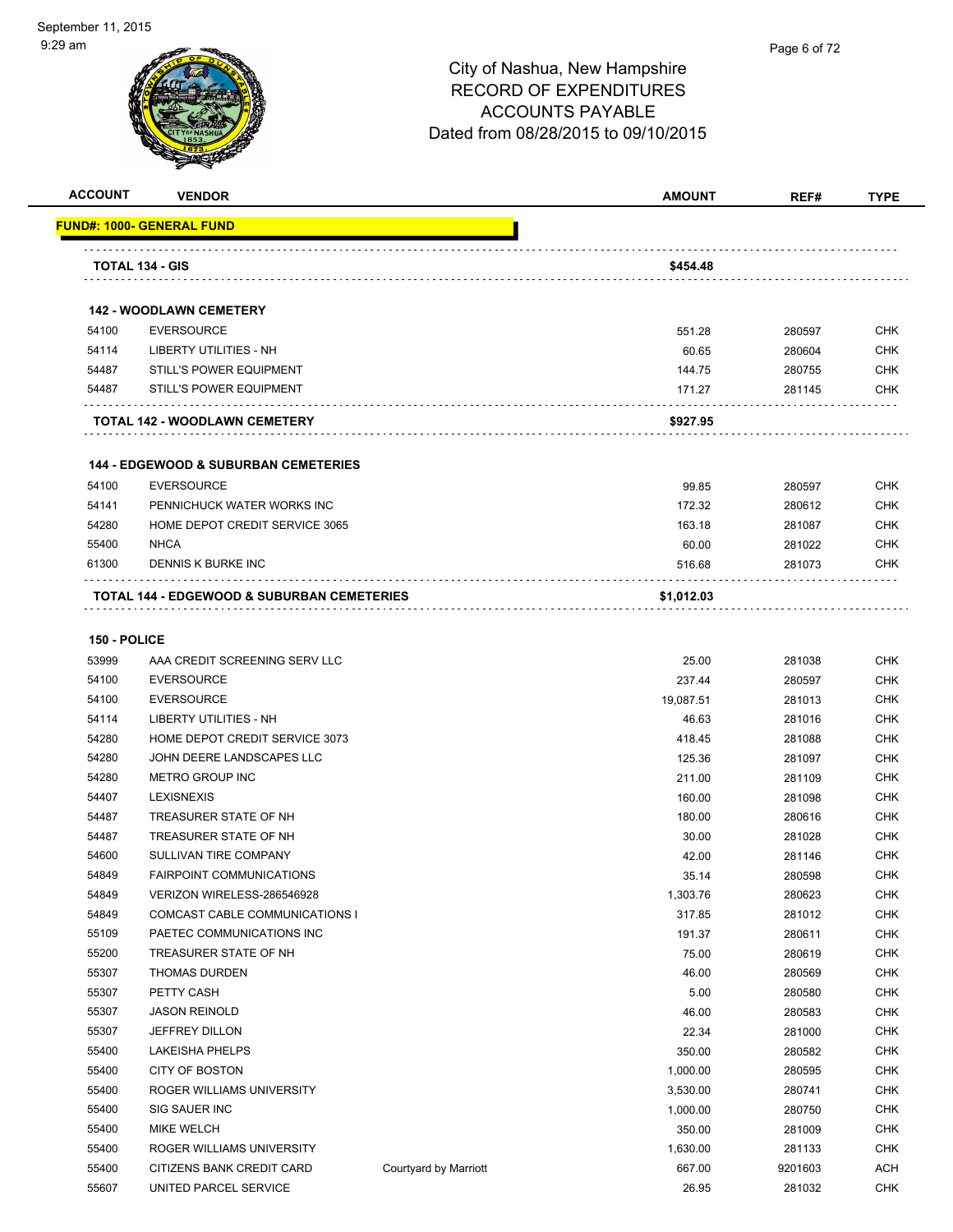| <b>ACCOUNT</b> | <b>VENDOR</b>                    |                           | <b>AMOUNT</b> | REF#    | <b>TYPE</b> |
|----------------|----------------------------------|---------------------------|---------------|---------|-------------|
|                | <b>FUND#: 1000- GENERAL FUND</b> |                           |               |         |             |
| 150 - POLICE   |                                  |                           |               |         |             |
| 55699          | <b>CANAL ART &amp; FRAMING</b>   |                           | 274.00        | 280641  | <b>CHK</b>  |
| 55699          | NASHUA MILLYARD ASSOC INC        |                           | 703.46        | 281117  | <b>CHK</b>  |
| 55699          | R B ALLEN CO INC                 |                           | 700.00        | 281131  | <b>CHK</b>  |
| 61100          | PETTY CASH                       |                           | 20.98         | 280580  | <b>CHK</b>  |
| 61100          | PETTY CASH                       |                           | 36.99         | 280581  | CHK         |
| 61100          | <b>GRANITE STATE STAMPS INC</b>  |                           | 6.87          | 280677  | <b>CHK</b>  |
| 61100          | MCINTIRE BUSINESS PRODUCTS INC   |                           | 101.64        | 280707  | <b>CHK</b>  |
| 61100          | WB MASON CO INC                  |                           | 603.44        | 280769  | CHK         |
| 61100          | WB MASON CO INC                  |                           | 479.80        | 281157  | <b>CHK</b>  |
| 61107          | ALL SPORTS HEROES UNIFORMS       |                           | 41.90         | 280631  | CHK         |
| 61107          | <b>BEN'S UNIFORMS</b>            |                           | 219.97        | 280637  | CHK         |
| 61107          | DICK AVARD'S HABERDASHERY        |                           | 114.00        | 280659  | CHK         |
| 61107          | ALL SPORTS HEROES UNIFORMS       |                           | 125.70        | 281043  | <b>CHK</b>  |
| 61107          | <b>BEN'S UNIFORMS</b>            |                           | 285.98        | 281053  | <b>CHK</b>  |
| 61110          | <b>BEN'S UNIFORMS</b>            |                           | 2,179.96      | 280637  | <b>CHK</b>  |
| 61110          | RILEYS SPORT SHOP INC            |                           | 333.75        | 280738  | CHK         |
| 61185          | <b>ULINE</b>                     |                           | 193.17        | 281153  | CHK         |
| 61299          | PETTY CASH                       |                           | 3.49          | 280580  | CHK         |
| 61299          | PETTY CASH                       |                           | 7.78          | 280581  | CHK         |
| 61428          | CENTRAL PAPER PRODUCTS CO        |                           | 374.98        | 280646  | <b>CHK</b>  |
| 61428          | THE DURKIN CO INC                |                           | 548.38        | 281076  | CHK         |
| 61607          | <b>ID TECHNOLOGY LLC</b>         |                           | 495.95        | 281091  | CHK         |
| 61607          | CITIZENS BANK CREDIT CARD        | <b>Heartland Services</b> | 138.70        | 9201603 | ACH         |
| 61615          | CONWAY OFFICE SOLUTIONS          |                           | 1,806.00      | 280652  | CHK         |
| 61650          | WB MASON CO INC                  |                           | 228.33        | 281157  | <b>CHK</b>  |
| 61799          | <b>BEST FORD</b>                 |                           | 522.34        | 280638  | <b>CHK</b>  |
| 61799          | <b>BOND AUTO PARTS INC</b>       |                           | 5.24          | 280639  | <b>CHK</b>  |
| 61799          | <b>CARPARTS OF NASHUA</b>        |                           | 40.97         | 280643  | <b>CHK</b>  |
| 61799          | HOME DEPOT CREDIT SERVICE 3073   |                           | 48.46         | 280683  | <b>CHK</b>  |
| 61799          | MACMULKIN CHEVROLET INC          |                           | 382.51        | 280701  | CHK         |
| 61799          | ADAMSON INDUSTRIES CORP          |                           | 159.90        | 281039  | CHK         |
| 61799          | <b>BEST FORD</b>                 |                           | 15.00         | 281054  | <b>CHK</b>  |
| 61799          | <b>G H BERLIN WINDWARD</b>       |                           | 2,212.47      | 281081  | <b>CHK</b>  |
| 61799          | MHQ MUNICIPAL VEHICLES           |                           | 29.00         | 281110  | <b>CHK</b>  |
| 61907          | SAM'S CLUB DIRECT-0860           |                           | 227.52        | 281135  | <b>CHK</b>  |
| 61910          | PETTY CASH                       |                           | 38.75         | 280579  | <b>CHK</b>  |
| 71025          | SNAP ON TOOLS                    |                           | 64.95         | 281139  | <b>CHK</b>  |
| 71221          | DELL MARKETING LP                |                           | 272.26        | 280657  | <b>CHK</b>  |
| 71228          | INTERWARE DEVELOPMENT CO INC     |                           | 420.00        | 280691  | <b>CHK</b>  |

#### **152 - FIRE**

| 54100 | EVERSOURCE             | 11.883.86 | 280597 | CHK        |
|-------|------------------------|-----------|--------|------------|
| 54114 | LIBERTY UTILITIES - NH | 283.05    | 280600 | <b>CHK</b> |
| 54114 | LIBERTY UTILITIES - NH | 152.20    | 280601 | <b>CHK</b> |
| 54114 | LIBERTY UTILITIES - NH | 78.44     | 280602 | <b>CHK</b> |
| 54114 | LIBERTY UTILITIES - NH | 286.89    | 280605 | CHK        |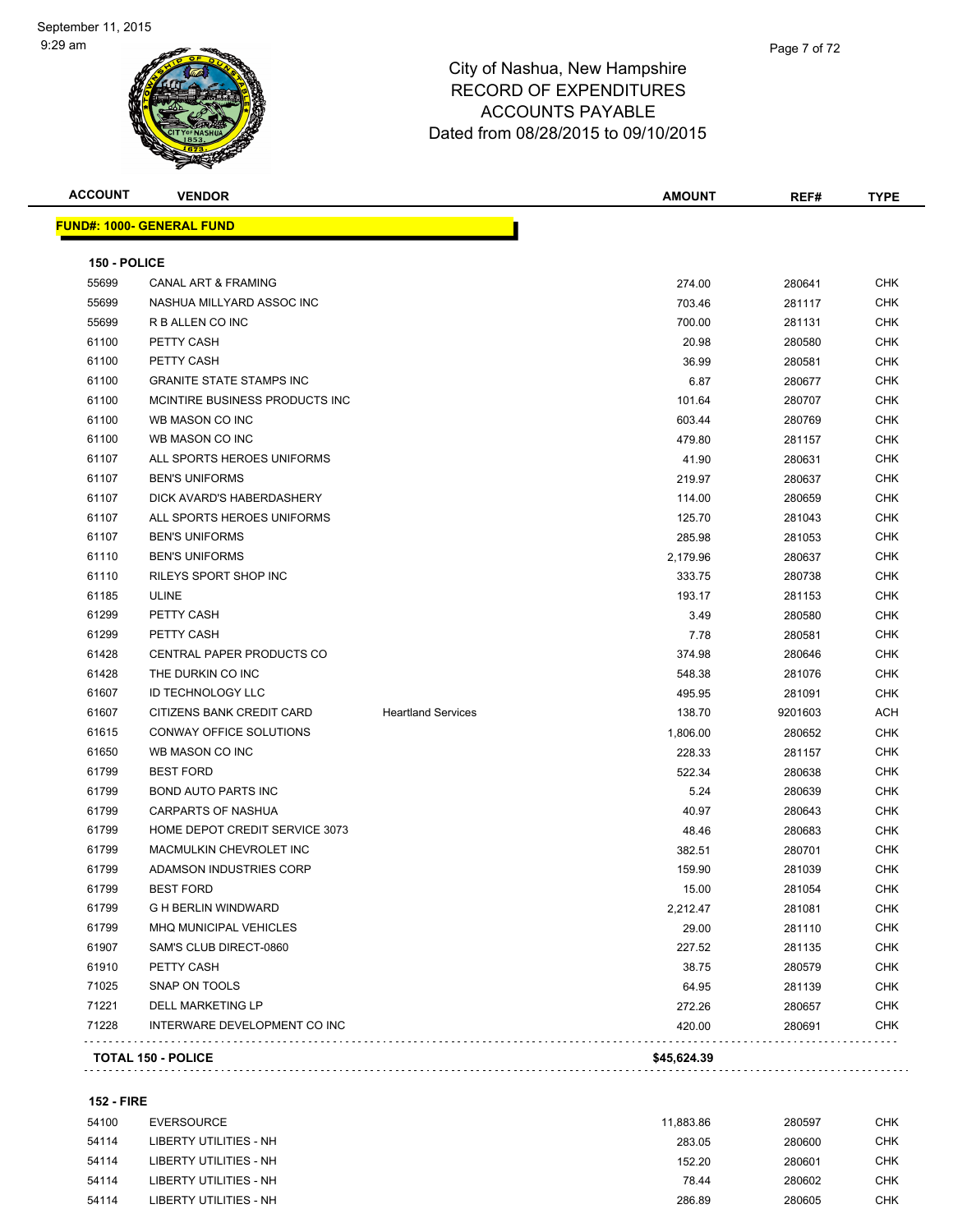| <b>ACCOUNT</b>    | <b>VENDOR</b>                    |              | <b>AMOUNT</b> | REF#    | <b>TYPE</b> |
|-------------------|----------------------------------|--------------|---------------|---------|-------------|
|                   | <b>FUND#: 1000- GENERAL FUND</b> |              |               |         |             |
| <b>152 - FIRE</b> |                                  |              |               |         |             |
| 54114             | <b>DIRECT ENERGY BUSINESS</b>    |              | 110.09        | 280660  | <b>CHK</b>  |
| 54114             | <b>DIRECT ENERGY BUSINESS</b>    |              | 110.15        | 280661  | <b>CHK</b>  |
| 54114             | LIBERTY UTILITIES - NH           |              | 185.57        | 281020  | <b>CHK</b>  |
| 54141             | PENNICHUCK WATER WORKS INC       |              | 1,601.96      | 280612  | CHK         |
| 54141             | PENNICHUCK WATER WORKS INC       |              | 187.11        | 281023  | <b>CHK</b>  |
| 54243             | AE MECHANICAL INC                |              | 5,298.76      | 280628  | <b>CHK</b>  |
| 54280             | CHICK BEAULIEU INC               |              | 235.00        | 280648  | <b>CHK</b>  |
| 54280             | HOME DEPOT CREDIT SERVICE 3065   |              | 47.94         | 280682  | <b>CHK</b>  |
| 54280             | <b>RADIO SHACK</b>               |              | 53.96         | 280735  | <b>CHK</b>  |
| 54280             | AE MECHANICAL INC                |              | 1,038.00      | 281040  | <b>CHK</b>  |
| 54600             | SANEL AUTO PARTS CO              |              | 277.40        | 280746  | <b>CHK</b>  |
| 54828             | US BANK EQUIPMENT FINANCE        |              | 223.26        | 281033  | CHK         |
| 55118             | AT & T MOBILITY                  |              | 170.90        | 280593  | <b>CHK</b>  |
| 55400             | <b>TRITECH SOFTWARE SYSTEMS</b>  |              | 325.00        | 281030  | <b>CHK</b>  |
| 55699             | TRUE BLUE CLEANERS               |              | 60.32         | 280760  | CHK         |
| 55699             | <b>TRUE BLUE CLEANERS</b>        |              | 60.32         | 280761  | <b>CHK</b>  |
| 55699             | TRUE BLUE CLEANERS               |              | 105.56        | 280762  | <b>CHK</b>  |
| 61100             | WB MASON CO INC                  |              | 210.77        | 281157  | <b>CHK</b>  |
| 61110             | ALECS SHOE STORE INC             |              | 245.00        | 281042  | <b>CHK</b>  |
| 61142             | MOORE MEDICAL LLC                |              | 1,231.27      | 281113  | <b>CHK</b>  |
| 61428             | NEW ENGLAND PAPER & SUPPLY       |              | 378.99        | 280724  | <b>CHK</b>  |
| 61428             | NEW ENGLAND PAPER & SUPPLY       |              | 297.71        | 281119  | <b>CHK</b>  |
| 61499             | HOME DEPOT CREDIT SERVICE 3065   |              | 20.55         | 281087  | <b>CHK</b>  |
| 61699             | POWER & TELEPHONE SUPPLY CO      |              | 936.20        | 281127  | <b>CHK</b>  |
| 61799             | YANKEE TRUCK LLC                 |              | 23.60         | 280772  | <b>CHK</b>  |
| 61799             | JACK YOUNG CO INC                |              | 39.32         | 281093  | <b>CHK</b>  |
| 61799             | <b>MINUTEMAN TRUCKS INC</b>      |              | 880.75        | 281112  | <b>CHK</b>  |
| 61807             | CITIZENS BANK CREDIT CARD        | <b>ICMA</b>  | 110.00        | 9201603 | ACH         |
| 61807             | CITIZENS BANK CREDIT CARD        | <b>IFSTA</b> | 32.00         | 9201603 | <b>ACH</b>  |
|                   | <b>TOTAL 152 - FIRE</b>          |              | \$27,181.90   |         |             |
|                   |                                  |              |               |         |             |

#### **153 - BUILDING INSPECTION**

|       | <b>TOTAL 153 - BUILDING INSPECTION</b> | \$1,893.49 |        |            |
|-------|----------------------------------------|------------|--------|------------|
| 61299 | <b>WILLIAM MCKINNEY</b>                | 57.98      | 280592 | <b>CHK</b> |
| 55421 | <b>RUSS MARCUM</b>                     | 175.00     | 281002 | <b>CHK</b> |
| 55307 | <b>WILLIAM MCKINNEY</b>                | 135.13     | 281010 | <b>CHK</b> |
| 55307 | <b>WILLIAM CONDRA</b>                  | 320.85     | 280998 | <b>CHK</b> |
| 55307 | <b>MARK COLLINS</b>                    | 96.03      | 280997 | <b>CHK</b> |
| 55307 | <b>JEFFREY RICHARD</b>                 | 397.33     | 280584 | <b>CHK</b> |
| 55307 | <b>RUSS MARCUM</b>                     | 454.97     | 280572 | <b>CHK</b> |
| 55307 | <b>TIMOTHY DUPONT</b>                  | 239.70     | 280568 | <b>CHK</b> |
| 42307 | <b>JOE CONSTANT</b>                    | 16.50      | 281095 | <b>CHK</b> |

#### **155 - CODE ENFORCEMENT**

| 55118 | AT & T MOBILITY      | 96.82  | 280593 | <b>CHK</b> |
|-------|----------------------|--------|--------|------------|
| 55307 | <b>NELSON ORTEGA</b> | 184.00 | 280578 | CHK        |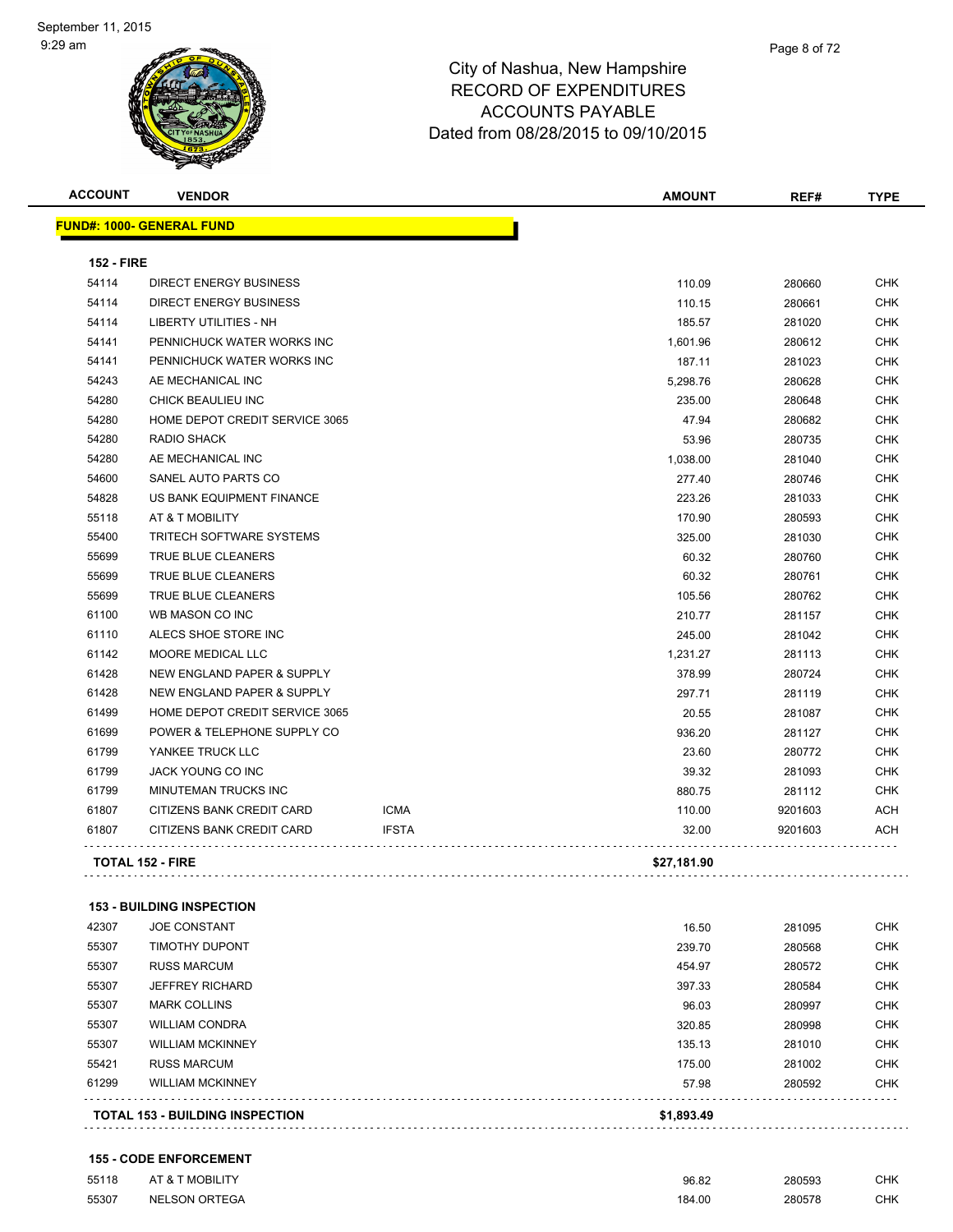# Page 9 of 72City of Nashua, New Hampshire RECORD OF EXPENDITURES ACCOUNTS PAYABLE Dated from 08/28/2015 to 09/10/2015 **ACCOUNT VENDOR AMOUNT REF# TYPE FUND#: 1000- GENERAL FUND 155 - CODE ENFORCEMENT** 55307 ROBERT SOUSA 309.93 280586 CHK **TOTAL 155 - CODE ENFORCEMENT \$590.75 156 - EMERGENCY MANAGEMENT** 68325 CITIZENS BANK CREDIT CARD Amazon.com 11.98 9201603 ACH 68325 CITIZENS BANK CREDIT CARD Amazon.com 8.36 9201603 ACH 68325 CITIZENS BANK CREDIT CARD Amazon.com 83.86 9201603 ACH 68325 CITIZENS BANK CREDIT CARD Amazon.com 34.12 9201603 ACH 68325 CITIZENS BANK CREDIT CARD Amazon.com 9.39 9201603 ACH 68325 CITIZENS BANK CREDIT CARD Amazon.com 28.17 9201603 ACH . . . . . . . . . . . **TOTAL 156 - EMERGENCY MANAGEMENT \$175.88 157 - CITYWIDE COMMUNICATIONS** 53142 HUDSON DESIGN GROUP LLC **1,000.00** 281089 CHK 54100 EVERSOURCE 672.54 280597 CHK 54100 EVERSOURCE 884.00 281013 CHK

 54435 TESSCO INC 558.15 280758 CHK 55400 CITIZENS BANK CREDIT CARD Southwest Airlines 288.00 9201603 ACH 55400 CITIZENS BANK CREDIT CARD Southwest Airlines 25.00 9201603 ACH 55400 CITIZENS BANK CREDIT CARD Southwest Airlines 288.00 9201603 ACH 55400 CITIZENS BANK CREDIT CARD Southwest Airlines 25.00 9201603 ACH 55421 WILLIAM R MANSFIELD **1,404.17** 281001 CHK 55421 BRIAN SHERMAN 1,258.59 281007 CHK 55607 UNITED PARCEL SERVICE **31.79** 281032 CHK 61799 QUIRK GM PARTS DEPOT 435.00 280734 CHK

| TOTAL 157 - CITYWIDE COMMUNICATIONS | \$6,870.24 |
|-------------------------------------|------------|

|  |  |  |  |  |  |  |  |  |  |  |  | 40,010 |  |  |  |
|--|--|--|--|--|--|--|--|--|--|--|--|--------|--|--|--|
|  |  |  |  |  |  |  |  |  |  |  |  |        |  |  |  |

#### **160 - PUBLIC WORKS-ADMIN/ENGINEERING**

. . . . . . . . . . . . . . . . . .

|       | <b>TOTAL 160 - PUBLIC WORKS-ADMIN/ENGINEERING</b> |                           | \$4,176.05 |         |            |
|-------|---------------------------------------------------|---------------------------|------------|---------|------------|
| 61310 | AVSG LP                                           |                           | 247.39     | 280634  | <b>CHK</b> |
| 61100 | WB MASON CO INC                                   |                           | 60.55      | 281157  | <b>CHK</b> |
| 61100 | ANCO SIGNS & STAMPS INC                           |                           | 42.90      | 281046  | <b>CHK</b> |
| 61100 | <b>TODD WELCH</b>                                 |                           | 21.98      | 280591  | <b>CHK</b> |
| 55699 | JAN PRO CLEANING SYSTEMS NE                       |                           | 665.00     | 281094  | <b>CHK</b> |
| 55400 | CITIZENS BANK CREDIT CARD                         | <b>Southwest Airlines</b> | 358.01     | 9201603 | ACH        |
| 55400 | <b>NHLSA</b>                                      |                           | 135.00     | 280608  | <b>CHK</b> |
| 55307 | <b>WILLIAM TOOMEY</b>                             |                           | 443.90     | 280975  | <b>CHK</b> |
| 55307 | <b>TODD WELCH</b>                                 |                           | 116.15     | 280588  | <b>CHK</b> |
| 55307 | <b>ROBERT MEUNIER</b>                             |                           | 174.23     | 280574  | <b>CHK</b> |
| 55118 | AT & T MOBILITY                                   |                           | 185.66     | 280593  | <b>CHK</b> |
| 54141 | PENNICHUCK WATER WORKS INC                        |                           | 88.38      | 280612  | <b>CHK</b> |
| 54141 | <b>EVERSOURCE</b>                                 |                           | 1,636.90   | 280597  | <b>CHK</b> |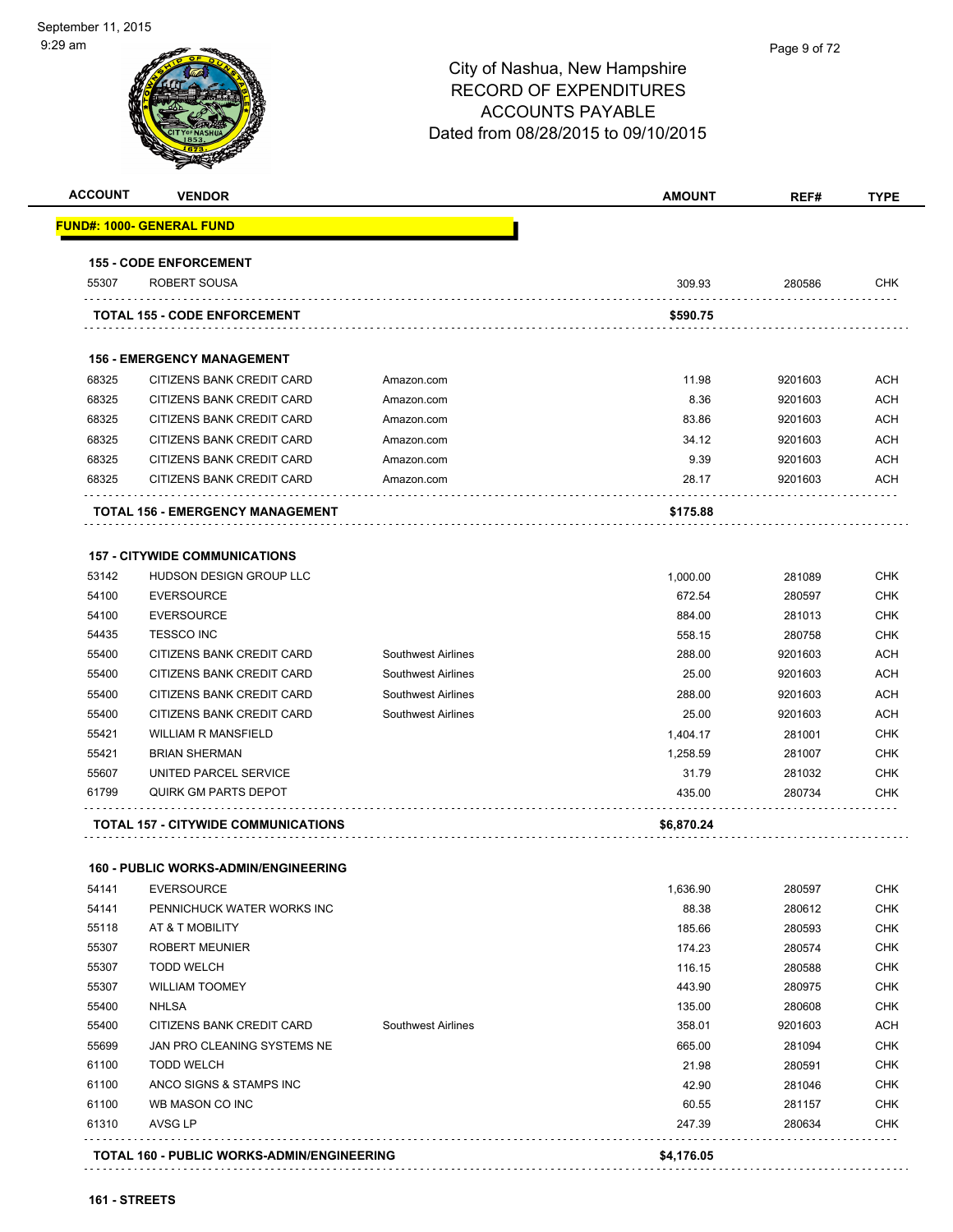# City of Nashua, New Hampshire RECORD OF EXPENDITURES ACCOUNTS PAYABLE

Dated from 08/28/2015 to 09/10/2015

| <b>ACCOUNT</b> | <b>VENDOR</b>                     | <b>AMOUNT</b> | REF#   | <b>TYPE</b> |
|----------------|-----------------------------------|---------------|--------|-------------|
|                | <u> FUND#: 1000- GENERAL FUND</u> |               |        |             |
| 161 - STREETS  |                                   |               |        |             |
| 54100          | <b>EVERSOURCE</b>                 | 2,309.74      | 280597 | CHK         |
| 54100          | <b>EVERSOURCE</b>                 | 3,806.39      | 281013 | CHK         |
| 54600          | <b>BEST FORD</b>                  | 39.34         | 280638 | CHK         |
| 54600          | <b>CARPARTS OF NASHUA</b>         | (58.98)       | 280643 | CHK         |
| 54600          | DONOVAN SPRING CO INC             | 3,273.76      | 280663 | CHK         |
| 54600          | FREIGHTLINER OF NH INC            | 49.75         | 280673 | CHK         |
| 54600          | HOWARD P FAIRFIELD LLC            | 1,016.94      | 280684 | <b>CHK</b>  |
| 54600          | LIBERTY INTNL TRUCKS OF NH LLC    | 901.98        | 280698 | CHK         |
| 54600          | MAYNARD & LESIEUR INC             | 137.50        | 280706 | <b>CHK</b>  |
| 54600          | MERRIMACK AUTO CENTER-NASHUA      | 55.00         | 280711 | <b>CHK</b>  |
| 54600          | NAPA AUTO PARTS                   | 1,611.98      | 280717 | CHK         |
| 54600          | NUERA TRANSPORT INC               | 30.47         | 280727 | CHK         |
| 54600          | SANEL AUTO PARTS CO               | 123.14        | 280748 | CHK         |
| 54600          | <b>CRAFCO INC</b>                 | 838.32        | 281070 | <b>CHK</b>  |
| 54600          | FREIGHTLINER OF NH INC            | 17.02         | 281080 | <b>CHK</b>  |
| 54600          | LIBERTY INTNL TRUCKS OF NH LLC    | 909.77        | 281099 | CHK         |
| 54600          | PINE MOTOR PARTS                  | 141.43        | 281125 | CHK         |
| 54600          | SOUTHWORTH-MILTON INC             | 420.46        | 281141 | CHK         |
| 54600          | <b>SWEEPER PARTS SALES</b>        | 62.53         | 281147 | CHK         |
| 55118          | AT & T MOBILITY                   | 209.88        | 280593 | <b>CHK</b>  |
| 55699          | RON TURLEY ASSOC INC              | 775.00        | 281134 | CHK         |
| 61100          | ANCO SIGNS & STAMPS INC           | 42.90         | 281046 | CHK         |
| 61107          | ALECS SHOE STORE INC              | 109.95        | 280630 | CHK         |
| 61107          | UNIFIRST CORPORATION              | 528.31        | 280765 | CHK         |
| 61107          | UNIFIRST CORPORATION              | 364.43        | 281154 | CHK         |
| 61166          | <b>BOT L GAS INC</b>              | 127.00        | 281057 | <b>CHK</b>  |
| 61299          | <b>B-B CHAIN INC</b>              | 54.00         | 281049 | CHK         |
| 61300          | DENNIS K BURKE INC                | 12,483.91     | 280658 | CHK         |
| 61310          | AVSG LP                           | 1,946.98      | 280634 | <b>CHK</b>  |
| 61507          | <b>BROX INDUSTRIES INC</b>        | 140.00        | 280640 | CHK         |
| 61507          | <b>CONTINENTAL PAVING INC</b>     | 506.74        | 280651 | CHK         |
| 61507          | <b>BROX INDUSTRIES INC</b>        | 2,070.60      | 281058 | <b>CHK</b>  |
| 61507          | CONTINENTAL PAVING INC            | 609.58        | 281069 | CHK         |
| 61535          | <b>BROX INDUSTRIES INC</b>        | 257.82        | 280640 | CHK         |
| 61535          | <b>BROX INDUSTRIES INC</b>        | 130.20        | 281058 | CHK         |
| 61556          | M & M ELECTRICAL SUPPLY CO INC    | 2.24          | 280700 | CHK         |
| 61560          | CORRIVEAU ROUTHIER INC            | 51.80         | 280653 | <b>CHK</b>  |
| 61560          | CONCRETE SYSTEMS INC              | 720.00        | 281068 | CHK         |
| 61560          | <b>HUDSON QUARRY CORP</b>         | (85.69)       | 281090 | <b>CHK</b>  |
| 61562          | FRANKLIN PAINT CO INC             | 1,620.00      | 280671 | <b>CHK</b>  |
| 61705          | MAYNARD & LESIEUR INC             | 450.00        | 280705 | CHK         |
| 61709          | NAPA AUTO PARTS                   | 14.48         | 280717 | <b>CHK</b>  |
| 61799          | CARPARTS OF NASHUA                | 32.04         | 280643 | <b>CHK</b>  |
| 61799          | NAPA AUTO PARTS                   | 10.28         | 280717 | <b>CHK</b>  |
| 61799          | SANEL AUTO PARTS CO               | 45.71         | 280748 | <b>CHK</b>  |
| 71025          | NAPA AUTO PARTS                   | 128.86        | 280717 | <b>CHK</b>  |
| 71999          | LIBERTY INTNL TRUCKS OF NH LLC    | 350.00        | 280698 | CHK         |
| 71999          | SNAP ON TOOLS                     | 740.30        | 281139 | <b>CHK</b>  |
|                |                                   |               |        |             |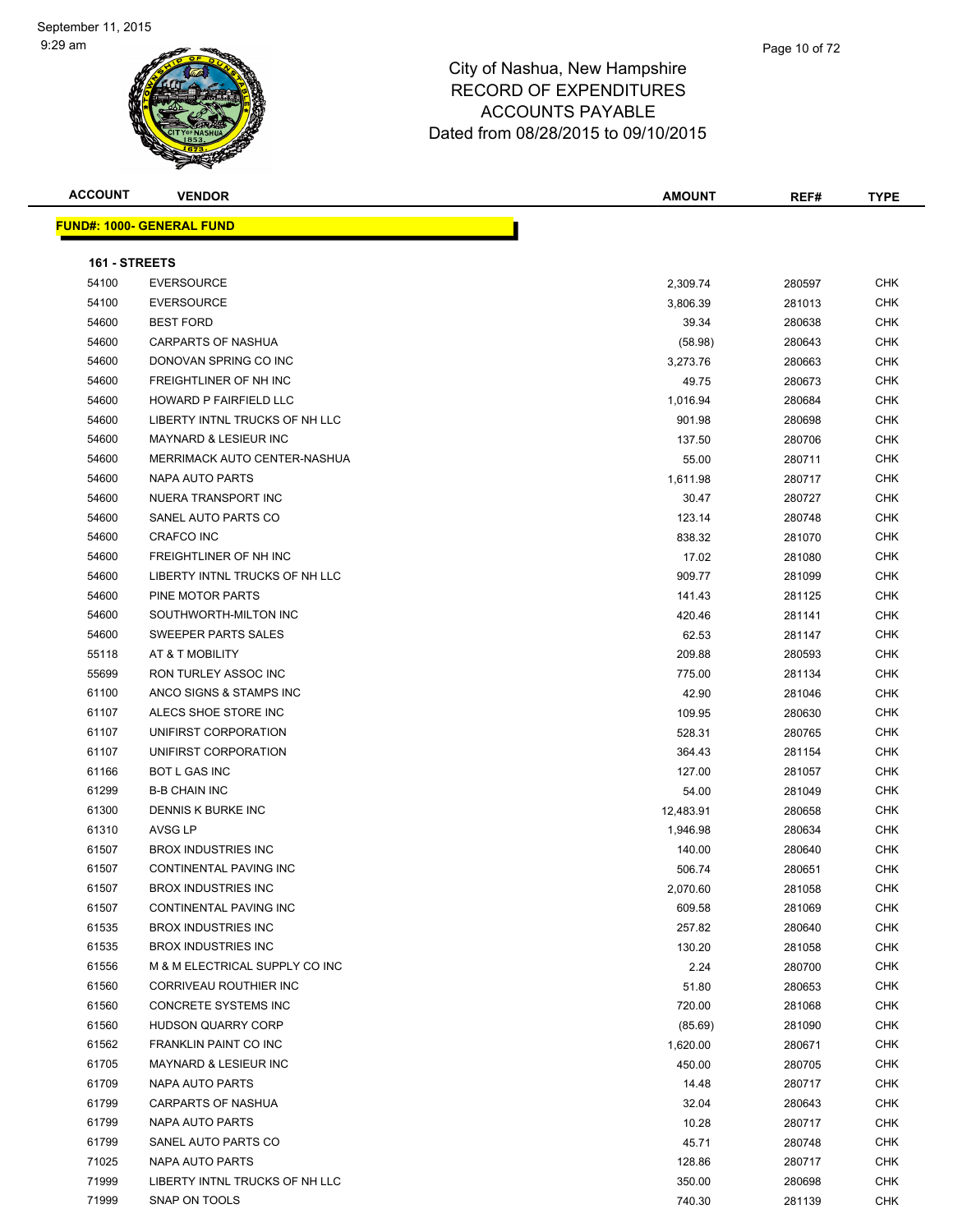| <b>ACCOUNT</b> | <b>VENDOR</b>                                     |                        | <b>AMOUNT</b> | REF#    | <b>TYPE</b> |
|----------------|---------------------------------------------------|------------------------|---------------|---------|-------------|
|                | <b>FUND#: 1000- GENERAL FUND</b>                  |                        |               |         |             |
|                | <b>TOTAL 161 - STREETS</b>                        |                        | \$40,123.86   |         |             |
|                |                                                   |                        |               |         |             |
| 54100          | <b>162 - STREET LIGHTING</b><br><b>EVERSOURCE</b> |                        | 231.80        | 280597  | <b>CHK</b>  |
|                | TOTAL 162 - STREET LIGHTING                       |                        | \$231.80      |         |             |
|                | <b>166 - PARKING LOTS</b>                         |                        |               |         |             |
| 54100          | <b>EVERSOURCE</b>                                 |                        | 1,120.94      | 280597  | <b>CHK</b>  |
| 54141          | PENNICHUCK WATER WORKS INC                        |                        |               |         | <b>CHK</b>  |
| 54280          | <b>GAGNE ELECTRIC INC</b>                         |                        | 72.72         | 280612  |             |
|                |                                                   |                        | 975.00        | 281082  | <b>CHK</b>  |
| 55307<br>55600 | <b>JILL STANSFIELD</b><br><b>CALE AMERICA</b>     |                        | 21.51         | 280587  | <b>CHK</b>  |
|                |                                                   |                        | 167.95        | 281060  | <b>CHK</b>  |
| 55699          | <b>CUMMINS-ALLISON CORP</b>                       |                        | 1,400.00      | 280656  | <b>CHK</b>  |
| 61299          | GATE CITY FENCE CO INC                            |                        | 1.85          | 280675  | <b>CHK</b>  |
| 61299          | HOME DEPOT CREDIT SERVICE 3065                    |                        | 49.95         | 281087  | <b>CHK</b>  |
|                | TOTAL 166 - PARKING LOTS                          |                        | \$3,809.92    |         |             |
|                | <b>171 - COMMUNITY SERVICES</b>                   |                        |               |         |             |
| 54141          | PENNICHUCK WATER WORKS INC                        |                        | 368.87        | 280612  | <b>CHK</b>  |
| 55400          | CITIZENS BANK CREDIT CARD                         | American               | 386.20        | 9201603 | <b>ACH</b>  |
| 55400          | CITIZENS BANK CREDIT CARD                         | <b>Executive TVLDC</b> | 40.00         | 9201603 | ACH         |
| 61100          | CONWAY OFFICE SOLUTIONS                           |                        | 10.35         | 280652  | <b>CHK</b>  |
|                | <b>TOTAL 171 - COMMUNITY SERVICES</b>             |                        | \$805.42      |         |             |
|                | <b>172 - COMMUNITY HEALTH</b>                     |                        |               |         |             |
| 55200          | <b>APIC</b>                                       |                        | 220.00        | 281011  | <b>CHK</b>  |
|                | TOTAL 172 - COMMUNITY HEALTH                      |                        | \$220.00      |         |             |
|                | <b>173 - ENVIRONMENTAL HEALTH</b>                 |                        |               |         |             |
| 61149          | PAPER THERMOMETER CO                              |                        | 266.00        | 280729  | <b>CHK</b>  |
|                | <b>TOTAL 173 - ENVIRONMENTAL HEALTH</b>           |                        | \$266.00      |         |             |
|                | <b>175 - WELFARE ASSISTANCE</b>                   |                        |               |         |             |
| 55810          | MOTEL 6                                           |                        | 3,031.84      | 280945  | <b>CHK</b>  |
| 55810          | 23-25 TEMPLE ST REALTY LLC                        |                        | 320.00        | 280946  | <b>CHK</b>  |
| 55810          | ARLINGTON ARMS LLC                                |                        | 300.00        | 280948  | <b>CHK</b>  |
| 55810          | CENTRAL REALTY INC                                |                        | 675.00        | 280949  | <b>CHK</b>  |
| 55810          | <b>COUNTRY BARN MOTEL</b>                         |                        | 565.14        | 280950  | <b>CHK</b>  |
| 55810          | LOPUS LAKE LLC                                    |                        | 695.00        | 280951  | <b>CHK</b>  |
| 55810          | <b>MARIA GIAKOUMAKIS</b>                          |                        | 840.00        | 280952  | <b>CHK</b>  |
| 55810          | RAYMOND G PRESENTI                                |                        | 700.59        | 280953  | <b>CHK</b>  |
| 55810          | <b>REGENT PARK ASSOCIATES</b>                     |                        | 990.08        | 280954  | <b>CHK</b>  |
|                |                                                   |                        |               |         |             |
| 55810          | 23-25 TEMPLE ST REALTY LLC                        |                        | 655.00        | 281300  | <b>CHK</b>  |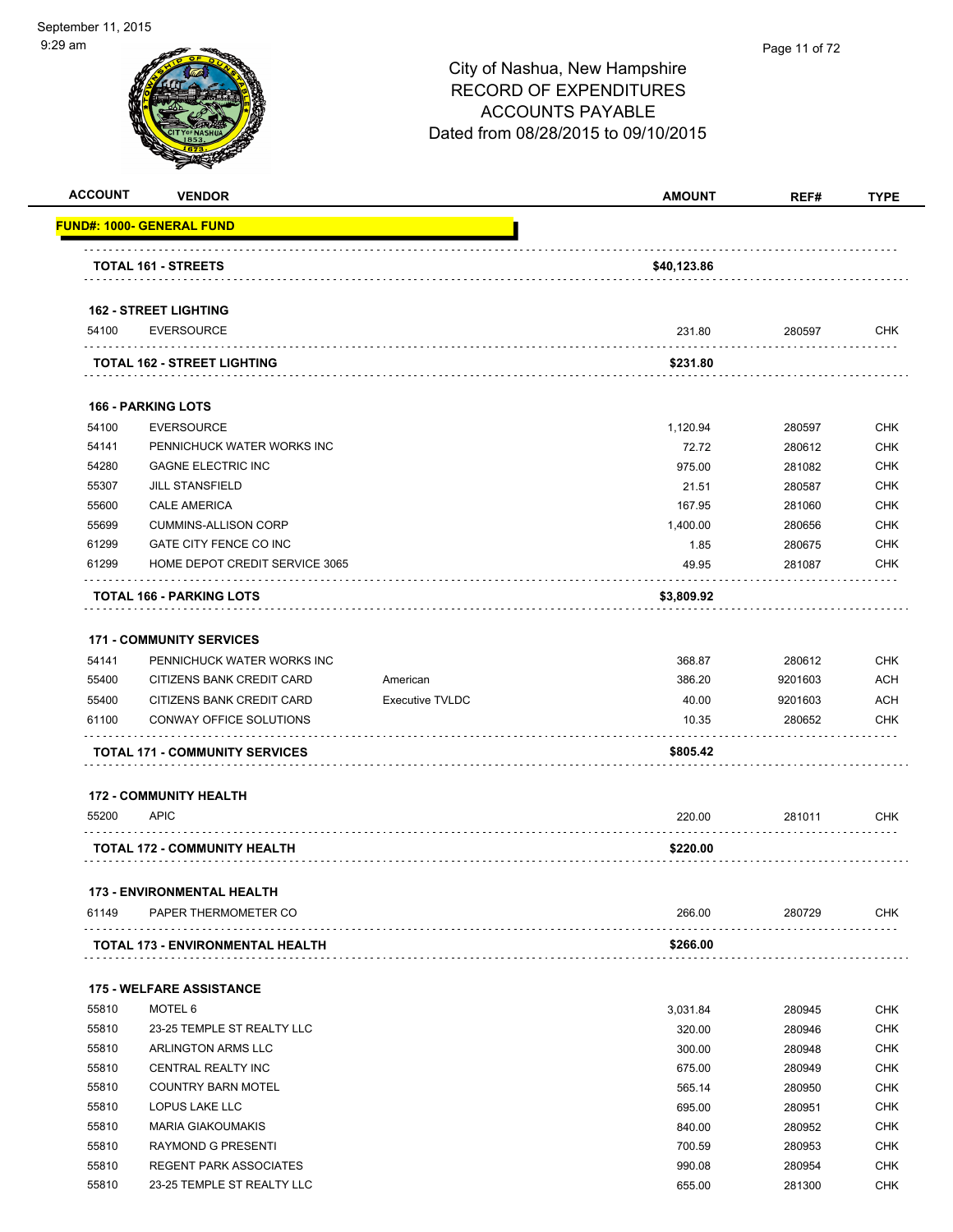| <b>ACCOUNT</b> | <b>VENDOR</b>                       | <b>AMOUNT</b> | REF#   | <b>TYPE</b> |
|----------------|-------------------------------------|---------------|--------|-------------|
|                | <b>FUND#: 1000- GENERAL FUND</b>    |               |        |             |
|                | <b>175 - WELFARE ASSISTANCE</b>     |               |        |             |
| 55810          | 82 WEST HOLLIS ST LLC               | 300.00        | 281301 | <b>CHK</b>  |
| 55810          | TINA M BRUNO                        | 334.86        | 281302 | CHK         |
| 55810          | CANTERBURY APARTMENTS               | 545.11        | 281303 | CHK         |
| 55810          | EUGENE C DE VOYD                    | 750.00        | 281305 | <b>CHK</b>  |
| 55810          | <b>EGRETT REALTY</b>                | 636.82        | 281306 | <b>CHK</b>  |
| 55810          | <b>RICHARD P GRAUSLYS</b>           | 900.00        | 281307 | CHK         |
| 55810          | <b>BRUCE M HANSON</b>               | 720.00        | 281308 | <b>CHK</b>  |
| 55810          | <b>JIMMIE LUMPKIN</b>               | 850.00        | 281309 | <b>CHK</b>  |
| 55810          | K & M LU PROPERTIES LLC             | 800.00        | 281310 | <b>CHK</b>  |
| 55810          | <b>LSB LIMITED PARTNERSHIP</b>      | 750.00        | 281311 | <b>CHK</b>  |
| 55810          | <b>WILLIAM G MCNALLY</b>            | 800.00        | 281312 | <b>CHK</b>  |
| 55810          | PALM SQUARE LLC                     | 785.87        | 281313 | <b>CHK</b>  |
| 55810          | <b>FRANCOIS J PARENT</b>            | 700.00        | 281314 | <b>CHK</b>  |
| 55810          | SPENCER D WENDT                     | 1,250.00      | 281315 | <b>CHK</b>  |
| 55814          | <b>EVERSOURCE</b>                   | 240.58        | 280943 | <b>CHK</b>  |
| 55814          | <b>LIBERTY UTILITIES</b>            | 1,012.39      | 280944 | <b>CHK</b>  |
| 55814          | <b>EVERSOURCE</b>                   | 813.06        | 281297 | <b>CHK</b>  |
| 55814          | <b>LIBERTY UTILITIES</b>            | 484.76        | 281298 | <b>CHK</b>  |
| 55814          | PENNICHUCK WATER WORKS INC          | 100.00        | 281299 | <b>CHK</b>  |
| 55820          | ANCTIL ROCHETTE FUNERAL HOME        | 725.00        | 280947 | <b>CHK</b>  |
| 55820          | <b>CREMATION SOCIETY OF NH</b>      | 750.00        | 281304 | <b>CHK</b>  |
|                |                                     |               |        |             |
|                | TOTAL 175 - WELFARE ASSISTANCE      | \$23,021.10   |        |             |
|                | <b>177 - PARKS &amp; RECREATION</b> |               |        |             |
| 54100          | <b>EVERSOURCE</b>                   | 16.43         | 280597 | CHK         |
| 54100          | <b>EVERSOURCE</b>                   | 3,168.31      | 281013 | CHK         |
| 54114          | LIBERTY UTILITIES - NH              | 97.52         | 281019 | CHK         |
| 54114          | LIBERTY UTILITIES - NH              | 146.06        | 281021 | CHK         |
| 54141          | PENNICHUCK WATER WORKS INC          | 10,176.88     | 280612 | CHK         |
| 54141          | PENNICHUCK WATER WORKS INC          | 590.65        | 281023 | <b>CHK</b>  |
| 54280          | HAJOCA CORPORATION                  | 1,001.71      | 280678 | <b>CHK</b>  |
| 54280          | HOME DEPOT CREDIT SERVICE 3065      | 866.39        | 280682 | CHK         |
| 54280          | JAN PRO CLEANING SYSTEMS NE         | 600.00        | 280692 | CHK         |
| 54280          | JOHNSONS ELECTRIC INC               | 421.47        | 280695 | CHK         |
| 54280          | M & M ELECTRICAL SUPPLY CO INC      | 11.50         | 280700 | CHK         |
| 54280          | PIONEER ATHLETICS                   | 460.00        | 280731 | CHK         |
| 54280          | <b>STADIUM GRAPHICS</b>             | 160.00        | 280754 | CHK         |
| 54280          | AFFILIATED HVAC SERVICES LLC        | 399.50        | 281041 | CHK         |
| 54280          | <b>B &amp; S LOCKSMITHS INC</b>     | 526.39        | 281048 | CHK         |
| 54280          | F W WEBB CO                         | 241.56        | 281078 | CHK         |
| 54280          | <b>FASTENAL CO</b>                  | 26.55         | 281079 | CHK         |
| 54280          | JOHN DEERE LANDSCAPES LLC           | 288.93        | 281097 | CHK         |
| 54280          | YANKEE EQUIPMENT SYSTEMS INC        | 350.00        | 281159 | CHK         |
| 54487          | <b>TURF PRODUCTS</b>                | 76.02         | 280763 | CHK         |
| 54487          | LIBERTY INTNL TRUCKS OF NH LLC      | 1,658.17      | 281099 | CHK         |
| 54487          | SOUTHWORTH-MILTON INC               | 36.12         | 281141 | CHK         |
| 54600          | D & R TOWING INC                    | 80.00         | 281071 | CHK         |
|                |                                     |               |        |             |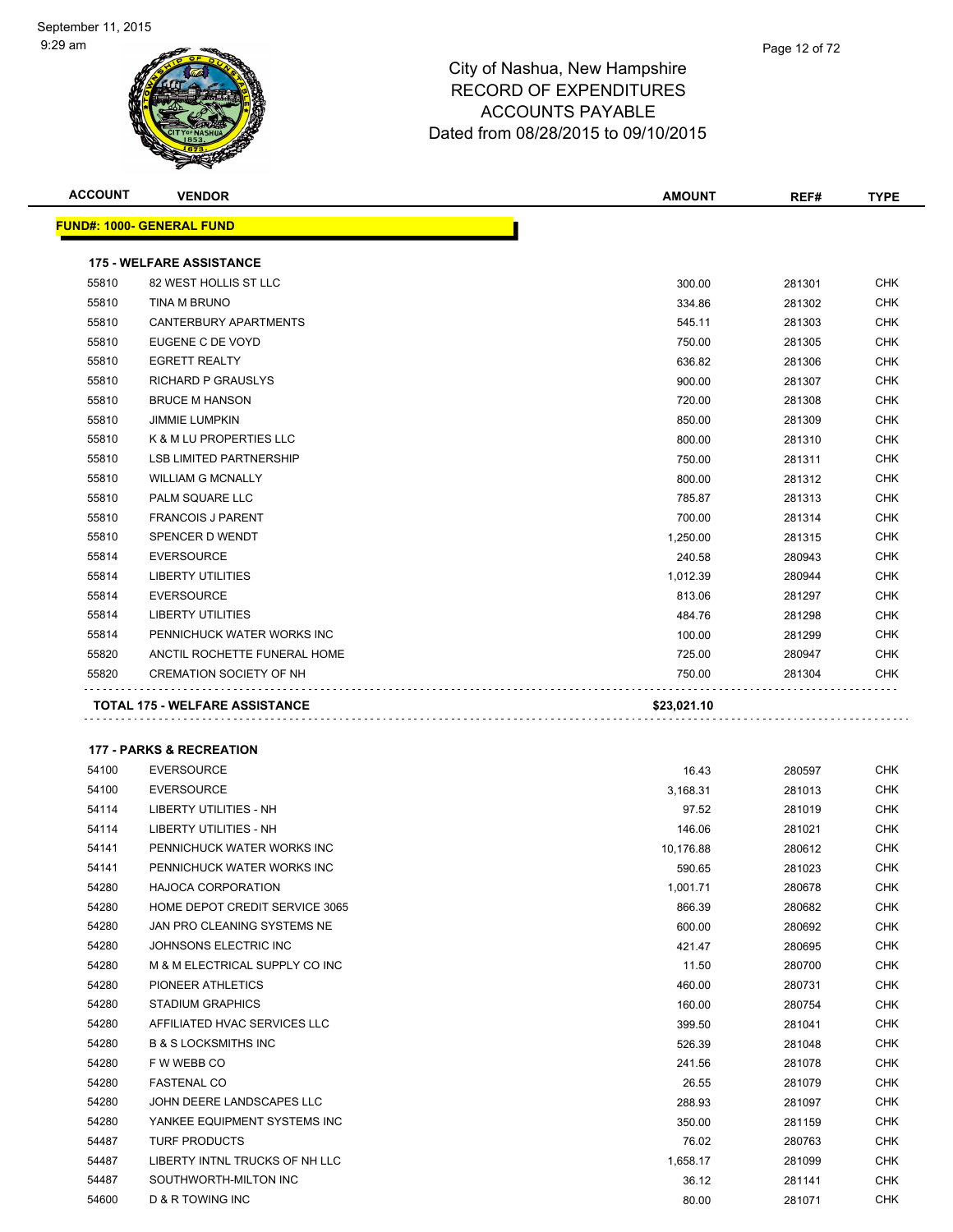

| <b>ACCOUNT</b> | <b>VENDOR</b>                         |                      | <b>AMOUNT</b> | REF#    | <b>TYPE</b> |
|----------------|---------------------------------------|----------------------|---------------|---------|-------------|
|                | <u> FUND#: 1000- GENERAL FUND</u>     |                      |               |         |             |
|                |                                       |                      |               |         |             |
|                | <b>177 - PARKS &amp; RECREATION</b>   |                      |               |         |             |
| 54821          | UNITED SITE SERVICES NORTHEAST        |                      | 54.97         | 280766  | CHK         |
| 55118          | AT & T MOBILITY                       |                      | 200.93        | 280593  | CHK         |
| 55400          | UNH COOPERATIVE EXTENSION             |                      | 345.00        | 281031  | <b>CHK</b>  |
| 55642          | <b>STEPHEN DRESCHER</b>               |                      | 50.00         | 280903  | CHK         |
| 55654          | AMY CONLEY MUSIC                      |                      | 550.00        | 281045  | CHK         |
| 55658          | WINDHAM COMMMUNITY BAND               |                      | 600.00        | 280771  | CHK         |
| 61100          | WB MASON CO INC                       |                      | 120.96        | 281157  | CHK         |
| 61300          | DENNIS K BURKE INC                    |                      | 1,806.68      | 281073  | CHK         |
| 61310          | AVSG LP                               |                      | 1,114.45      | 280634  | CHK         |
| 61428          | BANNER SYSTEMS OF MASSACHUSETT        |                      | 107.52        | 280636  | CHK         |
| 61799          | NAPA AUTO PARTS                       |                      | 5.04          | 280718  | CHK         |
| 61799          | SANEL AUTO PARTS CO                   |                      | 86.56         | 280747  | CHK         |
| 61799          | <b>BEST FORD</b>                      |                      | 146.56        | 281054  | CHK         |
| 71025          | HOME DEPOT CREDIT SERVICE 3065        |                      | 436.58        | 280682  | <b>CHK</b>  |
| 71625          | C J ROUSSEAU TRUCKING                 |                      | 555.00        | 281059  | CHK         |
|                |                                       |                      |               |         |             |
|                | TOTAL 177 - PARKS & RECREATION        |                      | \$27,580.41   |         |             |
|                |                                       |                      |               |         |             |
| 179 - LIBRARY  |                                       |                      |               |         |             |
| 54141          | PENNICHUCK WATER WORKS INC            |                      | 560.91        | 280612  | CHK         |
| 54280          | DMS PLUMBING & HEATING                |                      | 540.00        | 280662  | CHK         |
| 54280          | <b>GRANITE GROUP</b>                  |                      | 28.74         | 281084  | CHK         |
| 54280          | HOME DEPOT CREDIT SERVICE 3065        |                      | 15.20         | 281087  | CHK         |
| 54428          | CITIZENS BANK CREDIT CARD             | DREAMHOST DH-FEE.COM | 119.40        | 9201603 | ACH         |
| 55109          | AT & T MOBILITY                       |                      | 32.19         | 280593  | CHK         |
| 55200          | NEW ENGLAND LIBRARY ASSOC             |                      | 50.00         | 280607  | <b>CHK</b>  |
| 55200          | <b>MERRI-HILL ROCK LIBRARIES</b>      |                      | 35.00         | 280710  | CHK         |
| 55200          | GREATER NASHUA CHAMBER OF COMM        |                      | 500.00        | 281015  | CHK         |
| 55307          | <b>CATHERINE SHERMAN PIRES</b>        |                      | 34.85         | 280644  | CHK         |
| 55307          | ASHLEE LINGARD LYKANSION              |                      | 58.08         | 281102  | CHK         |
| 55400          | <b>NELA OFFICE</b>                    |                      | 285.00        | 280606  | CHK         |
| 55400          | NEW ENGLAND LIBRARY ASSOC             |                      | 860.00        | 280607  | CHK         |
| 61299          | SAM'S CLUB DIRECT-0860                |                      | 76.14         | 280744  | CHK         |
| 61299          | CITIZENS BANK CREDIT CARD             | AMAZON.COM           | 9.48          | 9201603 | ACH         |
| 61428          | <b>NEW ENGLAND PAPER &amp; SUPPLY</b> |                      | 385.96        | 281119  | CHK         |
| 61807          | <b>BAKER &amp; TAYLOR</b>             |                      | 3,223.46      | 280635  | <b>CHK</b>  |
| 61807          | <b>INGRAM LIBRARY SERVICES</b>        |                      | 43.67         | 280690  | <b>CHK</b>  |
| 61807          | <b>SIMON &amp; SCHUSTER</b>           |                      | 44.52         | 280751  | <b>CHK</b>  |
| 61807          | <b>WEST PAYMENT CENTER</b>            |                      | 42.00         | 280770  | <b>CHK</b>  |
| 61807          | <b>BAKER &amp; TAYLOR</b>             |                      | 1,513.15      | 281050  | <b>CHK</b>  |
| 61807          | <b>INGRAM LIBRARY SERVICES</b>        |                      | 306.09        | 281092  | CHK         |
| 61807          | CITIZENS BANK CREDIT CARD             | AMAZON.COM           | 39.66         | 9201603 | ACH         |
| 61807          | CITIZENS BANK CREDIT CARD             | AMAZON.COM           | 8.08          | 9201603 | ACH         |
| 61814          | <b>MICRO MARKETING ASSOCIATES</b>     |                      | 33.99         | 280715  | <b>CHK</b>  |
| 61814          | MIDWEST TAPE                          |                      | 596.81        | 280716  | CHK         |
| 61814          | <b>BAKER &amp; TAYLOR</b>             |                      | 54.96         | 281050  | CHK         |
| 61814          | <b>BLACKSTONE AUDIO INC</b>           |                      | 469.09        | 281056  | <b>CHK</b>  |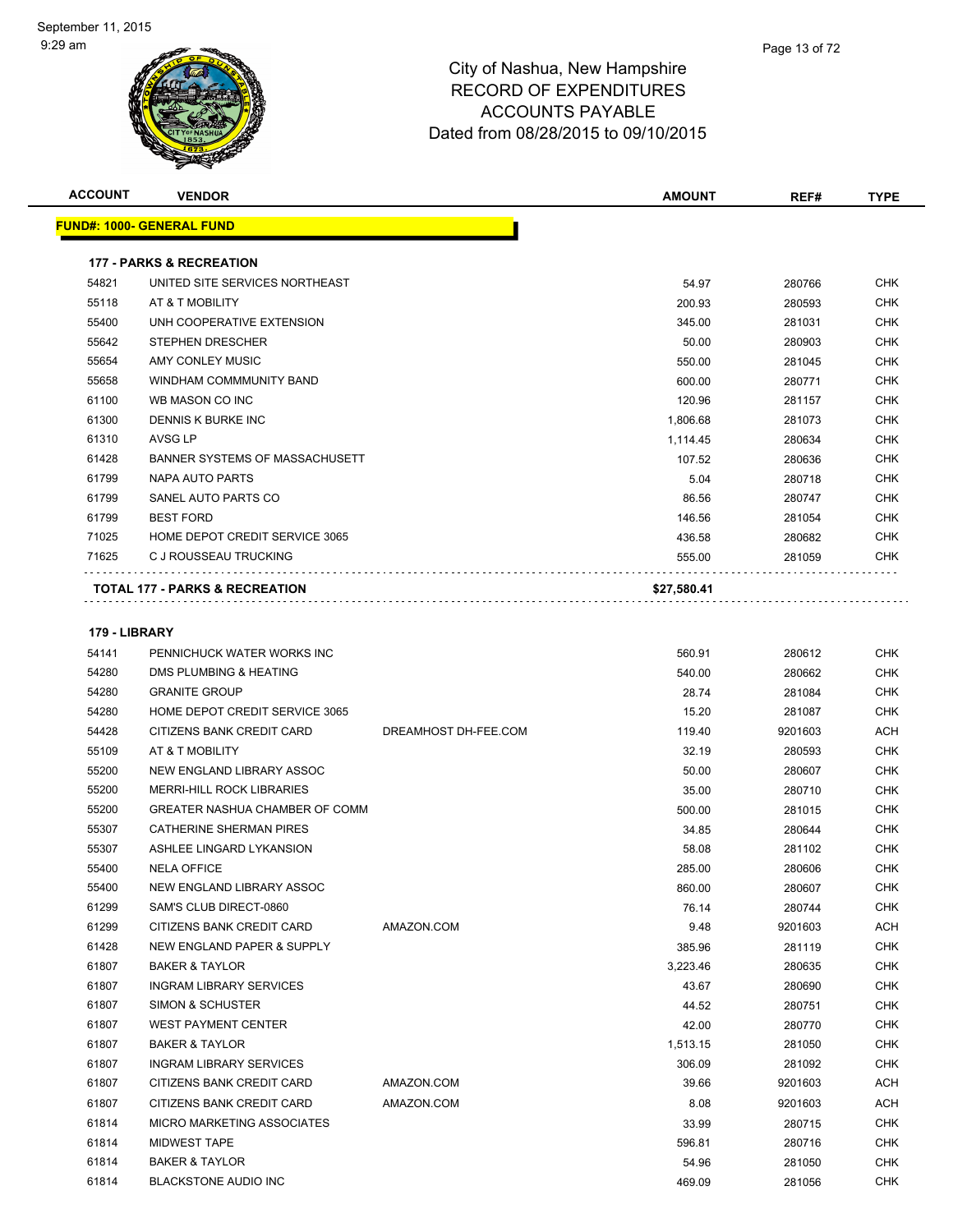| <b>ACCOUNT</b>      | <b>VENDOR</b>                                      | <b>AMOUNT</b>        | REF#             | <b>TYPE</b>              |
|---------------------|----------------------------------------------------|----------------------|------------------|--------------------------|
|                     | <b>FUND#: 1000- GENERAL FUND</b>                   |                      |                  |                          |
|                     |                                                    |                      |                  |                          |
| 179 - LIBRARY       |                                                    |                      |                  |                          |
| 61814               | <b>MIDWEST TAPE</b>                                | 318.99               | 281111           | <b>CHK</b>               |
| 61814               | MULTICULTURAL BOOKS & VIDEOS                       | 107.75               | 281114           | <b>CHK</b>               |
| 61814               | <b>RANDOM HOUSE LLC</b>                            | 60.00                | 281132           | <b>CHK</b>               |
| 68322               | <b>EMILY CLASSON</b>                               | 350.00               | 280996           | <b>CHK</b>               |
| 68322               | SENTIMENTAL PRODUCTIONS                            | 125.00               | 281137           | <b>CHK</b>               |
|                     |                                                    |                      |                  |                          |
|                     | <b>TOTAL 179 - LIBRARY</b>                         | \$10,928.17          |                  |                          |
|                     |                                                    |                      |                  |                          |
|                     | <b>181 - COMMUNITY DEVELOPMENT</b>                 |                      |                  |                          |
| 61100               | WB MASON CO INC                                    | 54.47                | 280769           | <b>CHK</b>               |
| 61100               | WB MASON CO INC                                    | 59.18                | 281157           | CHK                      |
| 61650               | WB MASON CO INC                                    | 29.03                | 280769           | <b>CHK</b>               |
|                     | TOTAL 181 - COMMUNITY DEVELOPMENT                  | \$142.68             |                  |                          |
|                     |                                                    |                      |                  |                          |
|                     | <b>182 - PLANNING &amp; ZONING</b>                 |                      |                  |                          |
| 55200               | NH ASSOC OF CONSERVATION                           | 1,059.00             | 280725           | <b>CHK</b>               |
| 55307               | <b>LINDA PANNY</b>                                 | 120.15               | 281004           | CHK                      |
| 55614               | HILLSBOROUGH COUNTY REGISTRY                       | 28.71                | 281086           | CHK                      |
|                     |                                                    |                      |                  |                          |
|                     | TOTAL 182 - PLANNING & ZONING                      | \$1,207.86           |                  |                          |
|                     |                                                    |                      |                  |                          |
| <b>191 - SCHOOL</b> |                                                    |                      |                  |                          |
| 53614               | PHONAK, LLC                                        | 2,685.00             | 281261           | <b>CHK</b>               |
| 53628               | ASAP FIRE & SAFETY CORP                            | 4,129.70             | 280788           | CHK                      |
| 53628               | DTS COMMUNICATIONS LLC                             | 259.18               | 280816           | <b>CHK</b>               |
| 53628               | NEW ENGLAND SPORTS FLOORS                          | 7,000.00             | 280859           | <b>CHK</b>               |
| 53628               | <b>SECURADYNE SYSTEMS</b>                          | 879.82               | 280884           | <b>CHK</b>               |
| 53628               | UNITED SITE SERVICES                               | 124.12               | 280891           | <b>CHK</b>               |
| 53628               | <b>MAILFINANCE</b>                                 | 910.80               | 281244           | CHK                      |
| 53628               | <b>MULTI STATE BILLING SERVICES L</b>              | 1,704.63             | 281248           | CHK                      |
| 53628               | ELISABETH NAULT                                    | 1,000.00             | 281251           | <b>CHK</b>               |
| 53628               | PERFORMANCE REHAB INC                              | 5,424.40             | 281259           | CHK                      |
| 54100               | <b>EVERSOURCE</b>                                  | 2,289.47             | 280773           | <b>CHK</b>               |
| 54100               | <b>EVERSOURCE</b>                                  | 23,511.08            | 281161           | <b>CHK</b>               |
| 54114               | LIBERTY UTILITIES                                  | 1,421.04             | 280774           | <b>CHK</b>               |
| 54114               | DIRECT ENERGY BUSINESS<br><b>LIBERTY UTILITIES</b> | 811.02               | 280776           | <b>CHK</b>               |
| 54114<br>54114      | <b>DIRECT ENERGY BUSINESS</b>                      | 726.03               | 281162           | <b>CHK</b><br><b>CHK</b> |
| 54141               | PENNICHUCK WATER WORKS INC                         | 230.52               | 281164           | <b>CHK</b>               |
| 54141               | PENNICHUCK WATER WORKS INC                         | 4,238.48<br>2,886.23 | 280775<br>281163 | <b>CHK</b>               |
| 54280               | <b>B &amp; S LOCKSMITHS INC</b>                    | 398.60               | 280790           | <b>CHK</b>               |
| 54280               | FIRE PROTECTION TEAM, LLC                          | 15,715.00            | 280820           | <b>CHK</b>               |
| 54280               | KAMCO SUPPLY CORP                                  | 1,873.20             | 281230           | CHK                      |
| 54280               | NASHUA WALLPAPER & PAINT CO                        | 9,000.00             | 281250           | <b>CHK</b>               |
| 54487               | ACCESS AV                                          | 750.00               | 280783           | <b>CHK</b>               |
| 54487               | HILLYARD/MANCHESTER                                | 224.63               | 280834           | <b>CHK</b>               |
| 54487               | <b>BSN SPORTS</b>                                  | 1,561.88             | 281185           | <b>CHK</b>               |
|                     |                                                    |                      |                  |                          |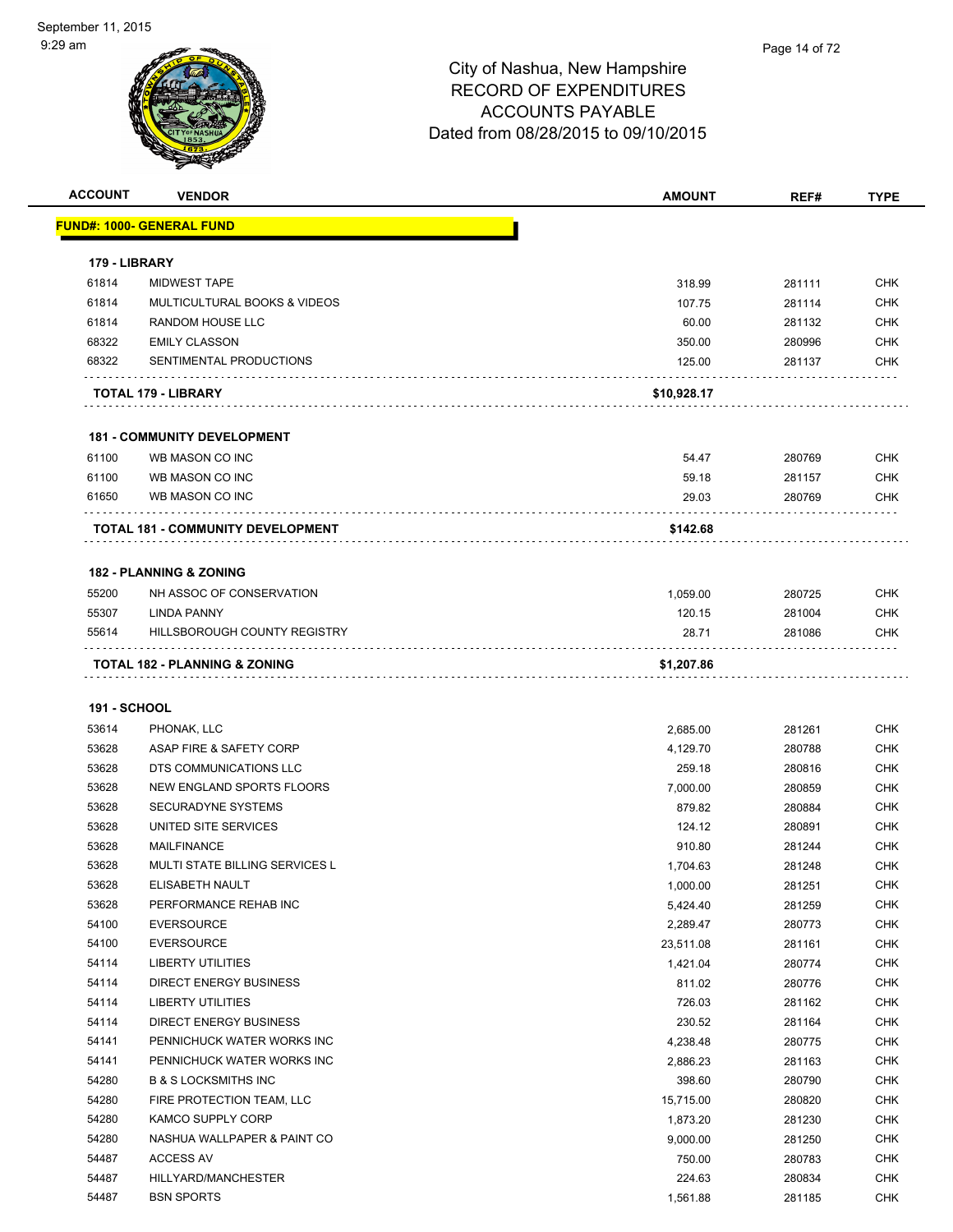| <b>ACCOUNT</b>      | <b>VENDOR</b>                    |                             | <b>AMOUNT</b> | REF#    | <b>TYPE</b> |
|---------------------|----------------------------------|-----------------------------|---------------|---------|-------------|
|                     | <b>FUND#: 1000- GENERAL FUND</b> |                             |               |         |             |
|                     |                                  |                             |               |         |             |
| <b>191 - SCHOOL</b> |                                  |                             |               |         |             |
| 54487               | HILLYARD/MANCHESTER              |                             | 1,838.83      | 281223  | <b>CHK</b>  |
| 54487               | <b>M &amp; N SPORTS LLC</b>      |                             | 4,677.00      | 281241  | <b>CHK</b>  |
| 54600               | SANEL AUTO PARTS CO              |                             | 183.08        | 280877  | <b>CHK</b>  |
| 54600               | <b>MAYNARD &amp; LESIEUR INC</b> |                             | 27.35         | 281246  | <b>CHK</b>  |
| 54600               | ONE STOP AUTO BODY               |                             | 1,878.23      | 281254  | <b>CHK</b>  |
| 55109               | <b>FAIRPOINT COMMUNICATIONS</b>  |                             | 3,168.03      | 280778  | <b>CHK</b>  |
| 55109               | <b>SPRINT</b>                    |                             | 13.23         | 280782  | CHK         |
| 55109               | <b>FAIRPOINT COMMUNICATIONS</b>  |                             | 35.14         | 281166  | CHK         |
| 55200               | FRANKLIN COVEY CLIENT SALES      |                             | 1,500.00      | 280824  | <b>CHK</b>  |
| 55200               | NHIAA                            |                             | 80.00         | 280860  | CHK         |
| 55200               | <b>ACTE</b>                      |                             | 80.00         | 281165  | CHK         |
| 55200               | NH SOCCER COACHES ASSN           |                             | 50.00         | 281167  | <b>CHK</b>  |
| 55200               | <b>COMMUNICATION ARTS</b>        |                             | 53.00         | 281193  | CHK         |
| 55200               | NHIAA                            |                             | 80.00         | 281252  | <b>CHK</b>  |
| 55300               | <b>NHSAA</b>                     |                             | 150.00        | 280861  | <b>CHK</b>  |
| 55300               | MICHELLE PAPANICOLAU             |                             | 59.00         | 281257  | CHK         |
| 55300               | CITIZENS BANK CREDIT CARD        | <b>OLD STURBRIDGE VILLA</b> | 580.00        | 9201603 | ACH         |
| 55300               | CITIZENS BANK CREDIT CARD        | <b>OLD STURBRIDGE VILLA</b> | 720.00        | 9201603 | ACH         |
| 55300               | CITIZENS BANK CREDIT CARD        | <b>BB DISCOVERS MUSEUMS</b> | 550.00        | 9201603 | ACH         |
| 55300               | CITIZENS BANK CREDIT CARD        | THE CHILDRENS MUSEUM        | 220.00        | 9201603 | <b>ACH</b>  |
| 55300               | CITIZENS BANK CREDIT CARD        | <b>BB DISCOVERS MUSEUMS</b> | 550.00        | 9201603 | <b>ACH</b>  |
| 55300               | CITIZENS BANK CREDIT CARD        | THE CHILDRENS MUSEUM        | 213.00        | 9201603 | <b>ACH</b>  |
| 55300               | CITIZENS BANK CREDIT CARD        | <b>BB DISCOVERS MUSEUMS</b> | (55.00)       | 9201603 | <b>ACH</b>  |
| 55300               | CITIZENS BANK CREDIT CARD        | <b>BB DISCOVERS MUSEUMS</b> | 550.00        | 9201603 | ACH         |
| 55300               | CITIZENS BANK CREDIT CARD        | THE CHILDRENS MUSEUM        | 136.00        | 9201603 | <b>ACH</b>  |
| 55300               | CITIZENS BANK CREDIT CARD        | MUSEUM OF SCIENCE           | 2,378.50      | 9201603 | ACH         |
| 55300               | CITIZENS BANK CREDIT CARD        | THE CHILDRENS MUSEUM        | 199.00        | 9201603 | <b>ACH</b>  |
| 55300               | CITIZENS BANK CREDIT CARD        | MUSEUM OF SCIENCE           | (376.75)      | 9201603 | ACH         |
| 55300               | CITIZENS BANK CREDIT CARD        | <b>BB DISCOVERS MUSEUMS</b> | (165.00)      | 9201603 | ACH         |
| 55307               | RANDY CALHOUN                    |                             | 88.55         | 280797  | <b>CHK</b>  |
| 55307               | <b>SARAH MARANDOS</b>            |                             | 37.49         | 280848  | <b>CHK</b>  |
| 55307               | NATHAN MAZEROLLE                 |                             | 27.02         | 280850  | <b>CHK</b>  |
| 55307               | <b>JENNIFER SEUSING</b>          |                             | 226.90        | 280885  | <b>CHK</b>  |
| 55307               | LORNE SWINDELL                   |                             | 177.51        | 280887  | CHK         |
| 55307               | <b>SUSAN WILBORG</b>             |                             | 37.49         | 280897  | CHK         |
| 55307               | <b>SUSAN ANGEL</b>               |                             | 58.58         | 281174  | <b>CHK</b>  |
| 55307               | <b>CHRISTINE BREEN</b>           |                             | 20.12         | 281183  | CHK         |
| 55307               | <b>KAREN CREBASE</b>             |                             | 31.51         | 281199  | <b>CHK</b>  |
| 55307               | <b>ALLAN DICHARD</b>             |                             | 181.13        | 281203  | <b>CHK</b>  |
| 55307               | LISA GINGRAS                     |                             | 106.15        | 281217  | CHK         |
| 55307               | <b>STACY HYNES</b>               |                             | 44.12         | 281226  | <b>CHK</b>  |
| 55307               | LYNNE JOSEPH                     |                             | 64.41         | 281228  | CHK         |
| 55307               | JOANNE LAKE                      |                             | 10.20         | 281234  | CHK         |
| 55307               | DONNA LATINA                     |                             | 78.34         | 281237  | CHK         |
| 55307               | <b>GLADYS MARCANO</b>            |                             | 111.98        | 281245  | CHK         |
| 55307               | <b>CARMEN SOLIS</b>              |                             | 142.28        | 281275  | CHK         |
| 55307               | <b>DANIELLE VELLO</b>            |                             | 47.15         | 281286  | CHK         |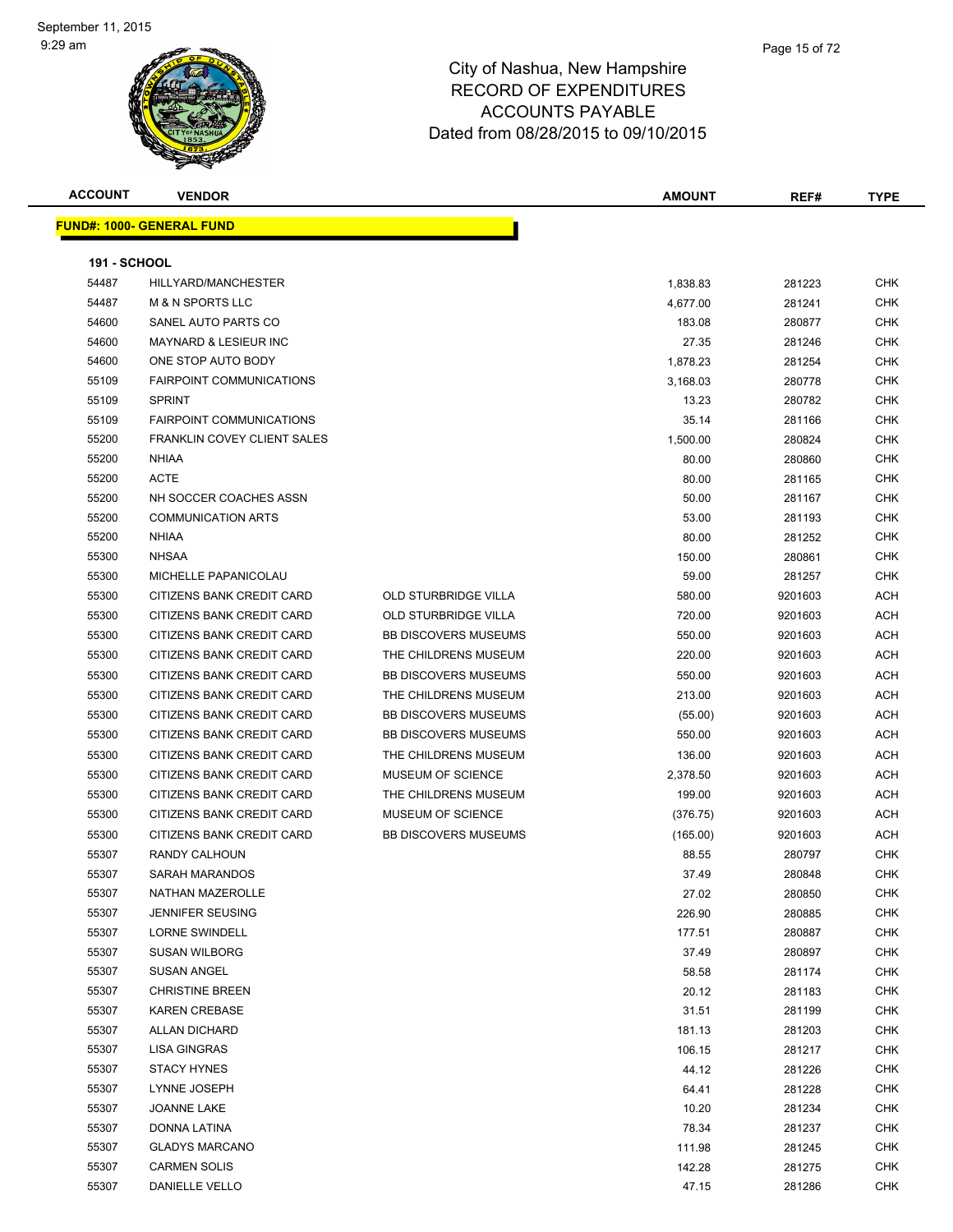| <b>ACCOUNT</b>      | <b>VENDOR</b>                         |                 | <b>AMOUNT</b> | REF#    | <b>TYPE</b> |
|---------------------|---------------------------------------|-----------------|---------------|---------|-------------|
|                     | <b>FUND#: 1000- GENERAL FUND</b>      |                 |               |         |             |
|                     |                                       |                 |               |         |             |
| <b>191 - SCHOOL</b> |                                       |                 |               |         |             |
| 55400               | RACHEL CASASANTA                      |                 | 145.00        | 280802  | <b>CHK</b>  |
| 55400               | CITIZENS BANK CREDIT CARD             | <b>JET BLUE</b> | 602.40        | 9201603 | <b>ACH</b>  |
| 55500               | THE TELEGRAPH                         |                 | 847.90        | 281027  | <b>CHK</b>  |
| 55500               | <b>CONCORD MONITOR</b>                |                 | 1,558.23      | 281067  | <b>CHK</b>  |
| 55500               | UNION LEADER CORP -- 19828            |                 | 211.44        | 281155  | <b>CHK</b>  |
| 55600               | <b>ALPHAGRAPHICS</b>                  |                 | 1,504.76      | 280786  | CHK         |
| 55600               | THE COPY SHOP                         |                 | 3,068.96      | 280809  | <b>CHK</b>  |
| 55600               | THE COPY SHOP                         |                 | 276.83        | 281195  | <b>CHK</b>  |
| 55607               | US POSTAL SERVICE                     |                 | 400.00        | 280892  | <b>CHK</b>  |
| 55607               | RESERVE ACCOUNT                       |                 | 2,000.00      | 281168  | <b>CHK</b>  |
| 55607               | FAIRGROUNDS MIDDLE SCH PETTY C        |                 | 36.46         | 281206  | <b>CHK</b>  |
| 55607               | <b>KATHY PAETZOLD</b>                 |                 | 292.50        | 281255  | <b>CHK</b>  |
| 55635               | NASHUA SCHOOL DISTRICT 42             |                 | 1,755.00      | 149240  | ACH         |
| 55642               | <b>JOYCE DROWN</b>                    |                 | 65.00         | 280814  | CHK         |
| 55642               | <b>COLLEEN DRUGAN</b>                 |                 | 65.00         | 280815  | <b>CHK</b>  |
| 55642               | <b>CHARLES KAJEN</b>                  |                 | 66.00         | 280839  | <b>CHK</b>  |
| 55642               | <b>GARY KUBA</b>                      |                 | 86.00         | 280841  | CHK         |
| 55642               | <b>CHRISTIANE RAABE</b>               |                 | 65.00         | 280872  | <b>CHK</b>  |
| 55642               | <b>JEFFREY SOULE</b>                  |                 | 65.00         | 280886  | <b>CHK</b>  |
| 55642               | <b>GARY WALSH</b>                     |                 | 86.00         | 280894  | CHK         |
| 55642               | <b>KAREN ZIELINSKI</b>                |                 | 66.00         | 280899  | <b>CHK</b>  |
| 55642               | DAVE ZWICKER                          |                 | 238.00        | 280900  | <b>CHK</b>  |
| 55642               | <b>STEVE BRACCI</b>                   |                 | 36.00         | 281182  | <b>CHK</b>  |
| 55642               | DOUGLAS CAMPBELL                      |                 | 86.00         | 281186  | <b>CHK</b>  |
| 55642               | <b>PAUL FLEISNER</b>                  |                 | 66.00         | 281208  | <b>CHK</b>  |
| 55642               | <b>HARRY ROSENSTEIN</b>               |                 | 66.00         | 281268  | <b>CHK</b>  |
| 55642               | <b>GARY WALSH</b>                     |                 | 86.00         | 281288  | <b>CHK</b>  |
| 55642               | <b>KAREN ZIELINSKI</b>                |                 | 66.00         | 281293  | CHK         |
| 55690               | <b>MARY E BARABOS</b>                 |                 | 721.05        | 280792  | <b>CHK</b>  |
| 55690               | FIRST STUDENT INC                     |                 | 4,426.33      | 280822  | <b>CHK</b>  |
| 55690               | FIRST STUDENT INC                     |                 | 1,942.50      | 281207  | CHK         |
| 55691               | <b>BRAD CANFIELD</b>                  |                 | 920.00        | 280798  | CHK         |
| 55691               | <b>JIM MONAHAN</b>                    |                 | 101.20        | 281247  | <b>CHK</b>  |
| 55694               | BOOTHBY THERAPY SERVICES LLC          |                 | 310.19        | 281181  | <b>CHK</b>  |
| 55694               | COE-BROWN NORTHWOOD ACADEMY           |                 | 4,894.34      | 281192  | CHK         |
| 55694               | <b>CROTCHED MOUNTAIN REHAB CTR</b>    |                 | 29,236.07     | 281200  | <b>CHK</b>  |
| 55694               | <b>EASTER SEALS OF NEW HAMPSHIRE</b>  |                 | 3,525.00      | 281204  | <b>CHK</b>  |
| 55694               | FREDERIC L CHAMBERLAIN CTR INC        |                 | 11,316.24     | 281212  | <b>CHK</b>  |
| 55694               | <b>GREATER LAWRENCE ED COLLABORAT</b> |                 | 6,440.00      | 281218  | <b>CHK</b>  |
| 55694               | THE WHITNEY ACADEMY INC               |                 | 10,464.98     | 281291  | CHK         |
| 55694               | YOUTH VILLAGES                        |                 | 8,189.27      | 281292  | CHK         |
| 55699               | <b>ALISON RISCH</b>                   |                 | 70.00         | 281266  | CHK         |
| 61100               | <b>JOANNE LAKE</b>                    |                 | 24.43         | 280842  | CHK         |
| 61100               | WB MASON CO INC                       |                 | 1,935.35      | 280895  | <b>CHK</b>  |
| 61100               | ANCO SIGNS & STAMPS INC               |                 | 41.80         | 281173  | CHK         |
| 61100               | BICENTENNIAL SCHOOL PETTY CASH        |                 | 12.24         | 281179  | CHK         |
| 61100               | CARTRIDGE WORLD NASHUA                |                 | 313.88        | 281187  | <b>CHK</b>  |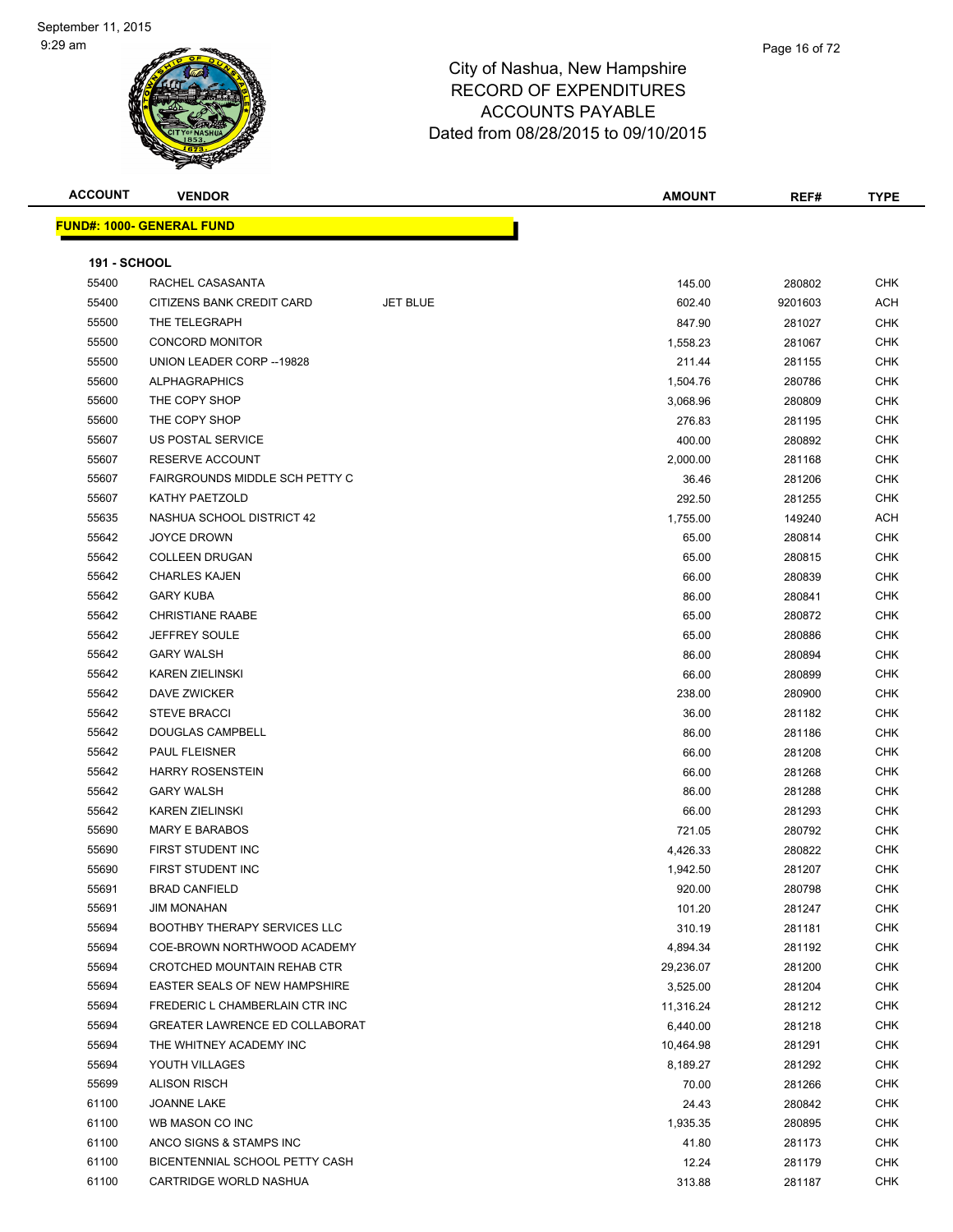| <b>ACCOUNT</b>      | <b>VENDOR</b>                    | <b>AMOUNT</b>    | REF#             | <b>TYPE</b> |
|---------------------|----------------------------------|------------------|------------------|-------------|
|                     | <b>FUND#: 1000- GENERAL FUND</b> |                  |                  |             |
|                     |                                  |                  |                  |             |
| <b>191 - SCHOOL</b> |                                  |                  |                  |             |
| 61100               | LYNNE JOSEPH                     | 101.91           | 281228           | <b>CHK</b>  |
| 61100               | SCHOOLHOUSE OUTFITTERS, LLC      | 144.44           | 281271           | CHK         |
| 61100               | <b>ULTIMATE OFFICE</b>           | 161.45           | 281284           | CHK         |
| 61100               | WB MASON CO INC                  | 4,021.36         | 281289           | CHK         |
| 61107               | ALL SEASONS PROMOTIONS           | 173.25           | 280785           | <b>CHK</b>  |
| 61107               | <b>BEN'S UNIFORMS</b>            | 324.00           | 281178           | <b>CHK</b>  |
| 61135               | BIRCH HILL SCHOOL PETTY CASH     | 159.62           | 280777           | <b>CHK</b>  |
| 61135               | <b>IAN ATWELL</b>                | 73.90            | 280789           | CHK         |
| 61135               | <b>CYNTHIA BANNON</b>            | 93.81            | 280791           | <b>CHK</b>  |
| 61135               | CARD TECH ID                     | 1,270.00         | 280799           | CHK         |
| 61135               | CARTRIDGE WORLD NASHUA           | 261.98           | 280801           | CHK         |
| 61135               | COMPUTER HUT dba IT INSIDERS     | 4,748.75         | 280808           | CHK         |
| 61135               | <b>KAREN GREEN</b>               | 131.14           | 280829           | CHK         |
| 61135               | KITTREDGE EQUIPMENT CO - NH      | 398.70           | 280840           | CHK         |
| 61135               | <b>MAURA MCINTYRE</b>            | 83.70            | 280851           | CHK         |
| 61135               | DAVID MCKEAN                     | 98.37            | 280852           | <b>CHK</b>  |
| 61135               | MOORE MEDICAL LLC                | 797.73           | 280854           | CHK         |
| 61135               | <b>KELLY PETERSON</b>            | 65.97            | 280866           | <b>CHK</b>  |
| 61135               | POCKET NURSE                     | 141.76           | 280868           | <b>CHK</b>  |
| 61135               | POCKET NURSE                     | 460.20           | 280869           | <b>CHK</b>  |
| 61135               | PRO AV SYSTEMS INC               | 305.00           | 280871           | CHK         |
| 61135               | <b>SARGENT WELCH</b>             | 318.20           | 280878           | CHK         |
| 61135               | <b>SCHOOL SPECIALTY</b>          | 2,754.88         | 280882           | CHK         |
| 61135               | ANN MARIE SEABORNE               | 95.00            | 280883           | CHK         |
| 61135               | WB MASON CO INC                  | 1,141.09         | 280895           | CHK         |
| 61135               | UNITED PARCEL SERVICE            | 29.33            | 281169           | CHK         |
| 61135               | AC MOORE                         | 49.89            | 281170           | <b>CHK</b>  |
| 61135               | <b>ELYSE BARSAM</b>              | 75.54            | 281176           | <b>CHK</b>  |
| 61135               | BICENTENNIAL SCHOOL PETTY CASH   | 186.75           | 281179           | <b>CHK</b>  |
| 61135               | CARTRIDGE WORLD NASHUA           | 261.98           | 281187           | <b>CHK</b>  |
| 61135               | <b>TIM CASTER</b>                | 78.92            | 281189           | CHK         |
| 61135               | <b>CURTAIN-TRACKS</b>            | 34.00            | 281201           | <b>CHK</b>  |
| 61135               | <b>MELISSA DESCHENES</b>         | 26.99            | 281202           | <b>CHK</b>  |
| 61135               | MICHELLE EDMUNDS                 | 66.43            | 281205           | <b>CHK</b>  |
| 61135               | FAIRGROUNDS MIDDLE SCH PETTY C   | 3.87             | 281206           | CHK         |
| 61135               | FLINN SCIENTIFIC INC             | 575.86           | 281209           | CHK         |
| 61135               | FREESTYLE PHOTOGRAPHIC SUPPLIE   | 2,556.36         | 281213           | CHK         |
| 61135               | <b>GENERAL LINEN SERVICE INC</b> | 60.14            | 281215           | CHK         |
| 61135               | NICHOLAS HAMMOND                 | 8.49             | 281220           | <b>CHK</b>  |
| 61135               | ELIZABETH HARDY                  | 149.95           | 281221           | <b>CHK</b>  |
| 61135               | KITTREDGE EQUIPMENT CO - NH      |                  |                  | CHK         |
| 61135               | <b>KRESS DESIGN 2</b>            | 100.44<br>238.00 | 281231<br>281233 | <b>CHK</b>  |
| 61135               |                                  |                  |                  |             |
|                     | SARAH LARAMIE                    | 74.28            | 281236           | CHK         |
| 61135               | <b>JEFFREY LEONE</b>             | 19.99            | 281238           | CHK         |
| 61135               | <b>ROBIN LYLE</b>                | 58.38            | 281239           | CHK         |
| 61135               | NHS SOUTH PETTY CASH             | 169.33           | 281253           | CHK         |
| 61135               | PALOS SPORTS INC                 | 186.03           | 281256           | CHK         |
| 61135               | PERFECTION LEARNING CORP         | 158.71           | 281258           | CHK         |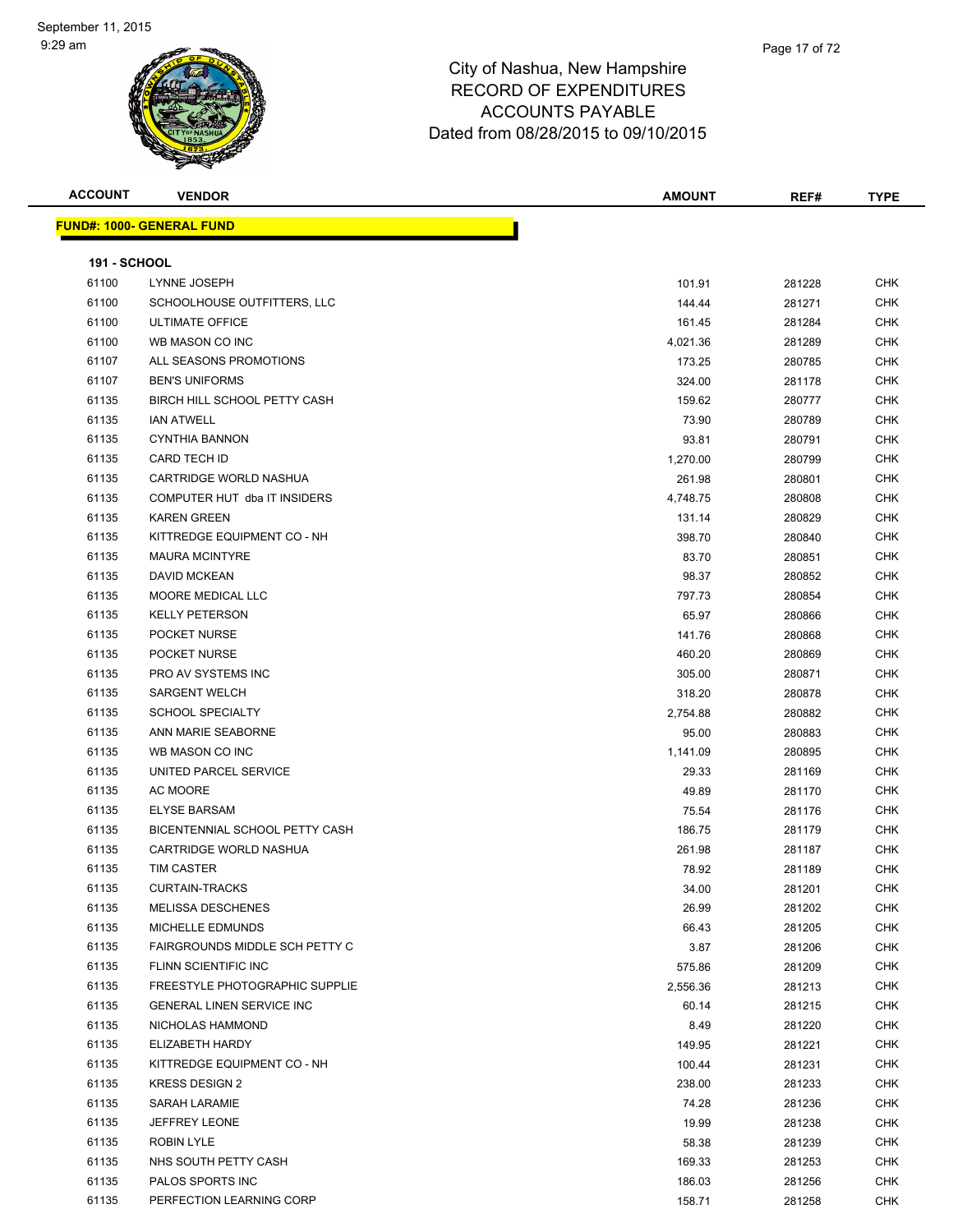| <b>ACCOUNT</b>      | <b>VENDOR</b>                    | <b>AMOUNT</b> | REF#   | <b>TYPE</b> |
|---------------------|----------------------------------|---------------|--------|-------------|
|                     | <b>FUND#: 1000- GENERAL FUND</b> |               |        |             |
|                     |                                  |               |        |             |
| <b>191 - SCHOOL</b> |                                  |               |        |             |
| 61135               | POCKET NURSE                     | 48.91         | 281262 | <b>CHK</b>  |
| 61135               | PREMIER AGENDAS INC              | 99.45         | 281263 | CHK         |
| 61135               | DAVID QUIMBY                     | 109.90        | 281264 | <b>CHK</b>  |
| 61135               | <b>SCHOOL SPECIALTY</b>          | 2,943.59      | 281270 | CHK         |
| 61135               | <b>RENEE SCHWARZ</b>             | 569.90        | 281272 | CHK         |
| 61135               | SI KIDS                          | 359.28        | 281273 | <b>CHK</b>  |
| 61135               | ABBY ST. PIERRE                  | 15.45         | 281276 | <b>CHK</b>  |
| 61135               | STANTON'S SHEET MUSIC            | 185.00        | 281277 | CHK         |
| 61135               | <b>MAUREEN TROY</b>              | 124.21        | 281282 | CHK         |
| 61135               | <b>WAL-MART</b>                  | 385.72        | 281287 | CHK         |
| 61135               | WB MASON CO INC                  | 2,120.09      | 281289 | CHK         |
| 61135               | <b>WEST MUSIC</b>                | 3.80          | 281290 | CHK         |
| 61142               | <b>LISA GINGRAS</b>              | 20.91         | 281217 | CHK         |
| 61299               | <b>BELLETETES INC</b>            | 851.57        | 280793 | CHK         |
| 61299               | <b>NANCY BOZEK</b>               | 40.68         | 280796 | CHK         |
| 61299               | <b>FASTENAL CO</b>               | 120.57        | 280819 | CHK         |
| 61299               | HOME DEPOT CREDIT SERVICES       | 238.79        | 280835 | <b>CHK</b>  |
| 61299               | LINEN & SHADE BIN INC            | 100.00        | 280844 | <b>CHK</b>  |
| 61299               | NASHUA WALLPAPER & PAINT CO      | 486.65        | 280857 | CHK         |
| 61299               | <b>PASEK CORP</b>                | 154.88        | 280864 | CHK         |
| 61299               | <b>BELLETETES INC</b>            | 69.33         | 281177 | CHK         |
| 61299               | HOME DEPOT CREDIT SERVICES       | 29.92         | 281225 | <b>CHK</b>  |
| 61299               | NASHUA WALLPAPER & PAINT CO      | 611.75        | 281250 | <b>CHK</b>  |
| 61299               | WB MASON CO INC                  | 64.33         | 281289 | <b>CHK</b>  |
| 61407               | M & M ELECTRICAL SUPPLY CO INC   | 739.15        | 280845 | <b>CHK</b>  |
| 61407               | M & M ELECTRICAL SUPPLY CO INC   | 177.96        | 281240 | CHK         |
| 61414               | F W WEBB CO                      | 1,006.33      | 280818 | CHK         |
| 61414               | <b>GRANITE GROUP</b>             | 397.74        | 280827 | <b>CHK</b>  |
| 61414               | <b>HAJOCA CORPORATION</b>        | 1,257.52      | 280830 | <b>CHK</b>  |
| 61414               | <b>HAJOCA CORPORATION</b>        | 1,846.00      | 281219 | <b>CHK</b>  |
| 61428               | NASHUA GLASS                     | 18.00         | 280856 | <b>CHK</b>  |
| 61428               | NATIONWIDE SALES & SERVICE       | 1,101.48      | 280858 | <b>CHK</b>  |
| 61428               | CENTRAL PAPER PRODUCTS CO        | 5,090.44      | 281190 | <b>CHK</b>  |
| 61599               | CORRIVEAU ROUTHIER INC           | 8.17          | 280811 | CHK         |
| 61599               | CORRIVEAU ROUTHIER INC           | 19.90         | 281197 | <b>CHK</b>  |
| 61599               | NASHUA OUTDOOR POWER EQUIPMENT   | 369.96        | 281249 | <b>CHK</b>  |
| 61607               | COMPUTER HUT dba IT INSIDERS     | 409.84        | 281194 | CHK         |
| 61814               | FOLLETT SCHOOL SOLUTIONS INC     | 117.72        | 281211 | <b>CHK</b>  |
| 61814               | <b>GALE/CENGAGE LEARNING</b>     | 4,051.69      | 281214 | <b>CHK</b>  |
| 61814               | <b>JUNIOR LIBRARY GUILD</b>      | 1,908.00      | 281229 | <b>CHK</b>  |
| 61814               | MAGAZINE SUBSCRIPTION SERVICE    | 193.70        | 281243 | <b>CHK</b>  |
| 61814               | PERMA-BOUND                      | 1,178.29      | 281260 | CHK         |
| 61830               | MICHAEL K MARSHALL               | 500.00        | 280779 | CHK         |
| 61830               | <b>SCHOLASTIC INC</b>            | 98.80         | 280879 | CHK         |
| 61830               | TIME FOR KIDS                    | 308.52        | 281280 | <b>CHK</b>  |
| 61875               | <b>SCHOLASTIC INC</b>            | 98.89         | 280879 | <b>CHK</b>  |
| 61875               | BARNES & NOBLE INC               | 29.58         | 281175 | CHK         |
| 61875               | BRIDGEPORT NATIONAL BINDERY IN   | 755.37        | 281184 | CHK         |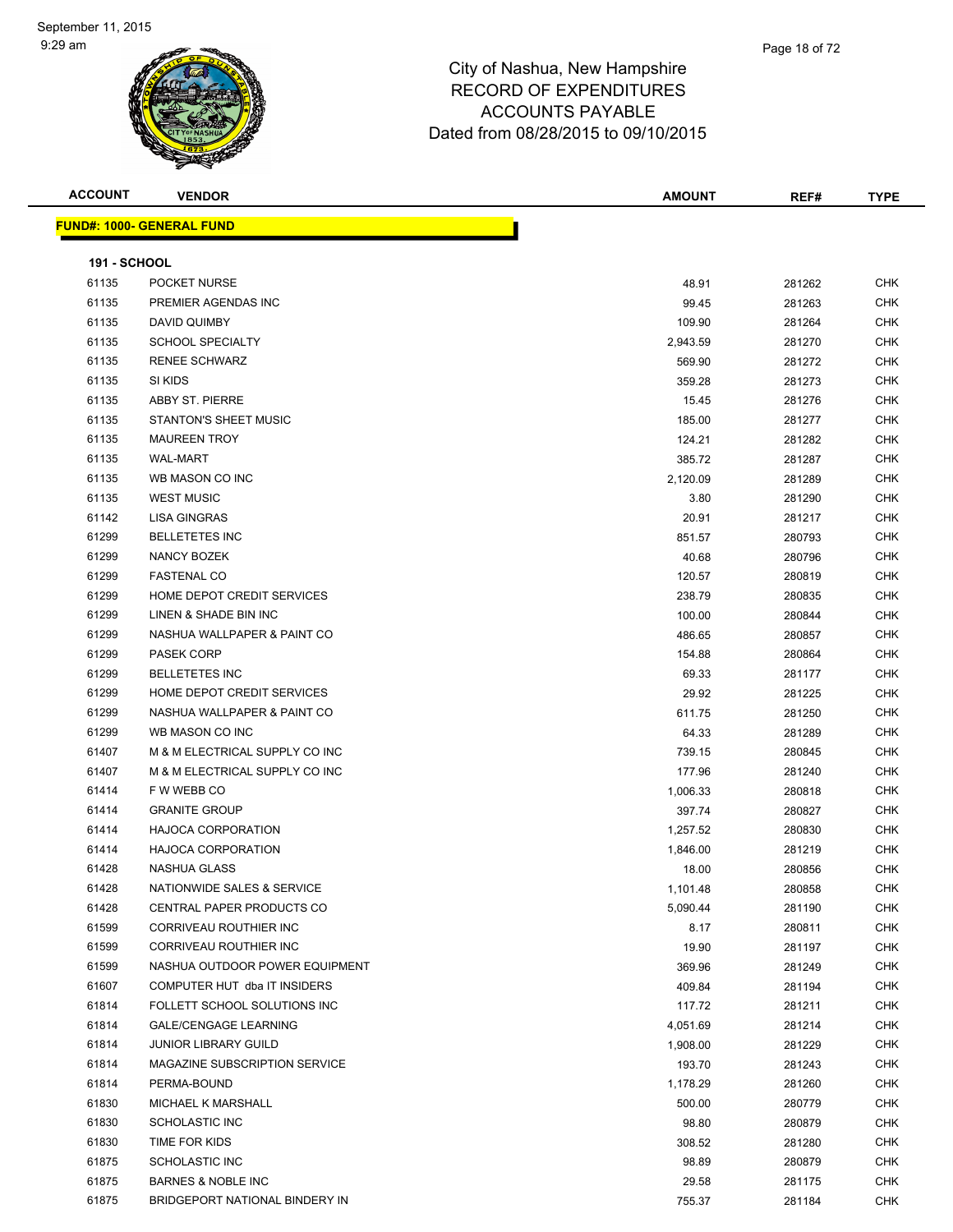| <b>ACCOUNT</b>      | <b>VENDOR</b>                               | <b>AMOUNT</b>  | REF#   | <b>TYPE</b> |
|---------------------|---------------------------------------------|----------------|--------|-------------|
|                     | <b>FUND#: 1000- GENERAL FUND</b>            |                |        |             |
| <b>191 - SCHOOL</b> |                                             |                |        |             |
| 61875               | FOLLETT SCHOOL SOLUTIONS INC                | 1,970.35       | 281210 | <b>CHK</b>  |
| 71221               | COMPUTER HUT dba IT INSIDERS                | 1,231.12       | 280808 | <b>CHK</b>  |
| 71800               | WB MASON CO INC                             | 1,772.00       | 280895 | <b>CHK</b>  |
| 71800               | LAKESHORE LEARNING MATERIALS                | 1,101.70       | 281235 | <b>CHK</b>  |
| 71800               | WB MASON CO INC                             | 306.85         | 281289 | <b>CHK</b>  |
| 71999               | <b>CLASS GUITAR RESOURCES INC</b>           | 597.36         | 280806 | <b>CHK</b>  |
| 71999               | SCHOOL FURNISHINGS INC                      | 360.85         | 280881 | <b>CHK</b>  |
| 71999               | <b>SCHOOL SPECIALTY</b>                     | 443.57         | 280882 | <b>CHK</b>  |
| 71999               | TEAM FITZ GRAPHICS, LLC                     | 1,135.00       | 280889 | <b>CHK</b>  |
| 71999               | WB MASON CO INC                             | 1,049.00       | 280895 | <b>CHK</b>  |
| 71999               | WOODWIND & BRASSWIND                        | 1,386.00       | 280898 | <b>CHK</b>  |
| 71999               | SWEETWATER SOUND INC                        | 886.87         | 281279 | <b>CHK</b>  |
|                     | TOTAL 191 - SCHOOL                          | \$276,585.02   |        |             |
|                     |                                             |                |        |             |
|                     | <b>193 - DEBT SERVICE</b>                   |                |        |             |
| 75300               | UNITED PARCEL SERVICE                       | 12.08          | 281032 | <b>CHK</b>  |
|                     | <b>TOTAL 193 - DEBT SERVICE</b>             | \$12.08        |        |             |
|                     |                                             |                |        |             |
|                     | <b>TOTAL FUND 1000 - GENERAL FUND</b>       | \$1,677,922.97 |        |             |
|                     |                                             |                |        |             |
|                     | <b>FUND#: 1001- GF-CAPITAL IMPROVEMENTS</b> |                |        |             |
|                     | <b>161 - STREETS-CAP IMP</b>                |                |        |             |
| 81100               | UNITED RENTALS (NORTH AMERICA)              | 998.86         | 281156 | <b>CHK</b>  |
| 81100               | <b>MICHIE CORP</b>                          | 510.00         | 280714 | <b>CHK</b>  |
| 81100               | <b>BELLETETES INC</b>                       | 325.67         | 281052 | <b>CHK</b>  |
| 81100               | <b>BROX INDUSTRIES INC</b>                  | 905.52         | 281058 | <b>CHK</b>  |
| 81100               | HOME DEPOT CREDIT SERVICE 3065              | 24.94          | 281087 | <b>CHK</b>  |
| 81100               | M & M ELECTRICAL SUPPLY CO INC              | 103.65         | 281103 | <b>CHK</b>  |
| 81100               | PRO CUT OF NH INC                           | 800.00         | 281129 | <b>CHK</b>  |
| 81100               | <b>SWENSON GRANITE WORKS</b>                | 6,599.20       | 281148 | <b>CHK</b>  |
| 81100               | TEAM EJP CONCORD NH                         | 122.22         | 281149 | <b>CHK</b>  |
| 81100               | UNITED RENTALS (NORTH AMERICA)              | 550.00         | 281156 | <b>CHK</b>  |
| 81100               | COUNTRYBROOK FARMS LLC                      | 508.00         | 280654 | <b>CHK</b>  |
| 81100               | HOME DEPOT CREDIT SERVICE 3065              | 509.64         | 280682 | <b>CHK</b>  |
| 81100               | <b>BELLETETES INC</b>                       | 362.77         | 281052 | <b>CHK</b>  |
| 81100               | <b>BROX INDUSTRIES INC</b>                  | 806.10         | 281058 | <b>CHK</b>  |
| 81100               | GRANITE STATE CONCRETE CO INC               | 2,092.50       | 281085 | <b>CHK</b>  |
| 81100               | PRO CUT OF NH INC                           | 250.00         | 281129 | <b>CHK</b>  |

81100 BROX INDUSTRIES INC **1,186.70** 281058 CHK 81100 PRO CUT OF NH INC NO RELATED A SOLUTION OF NH INC NO RELATED A SOLUTION OF NH INC NO RELATED A SOLUTION OF NH

 $\mathbb{R}^2$  ,  $\mathbb{R}^2$  ,  $\mathbb{R}^2$  ,  $\mathbb{R}^2$  ,  $\mathbb{R}^2$  ,  $\mathbb{R}^2$ 

. . . . . . . . .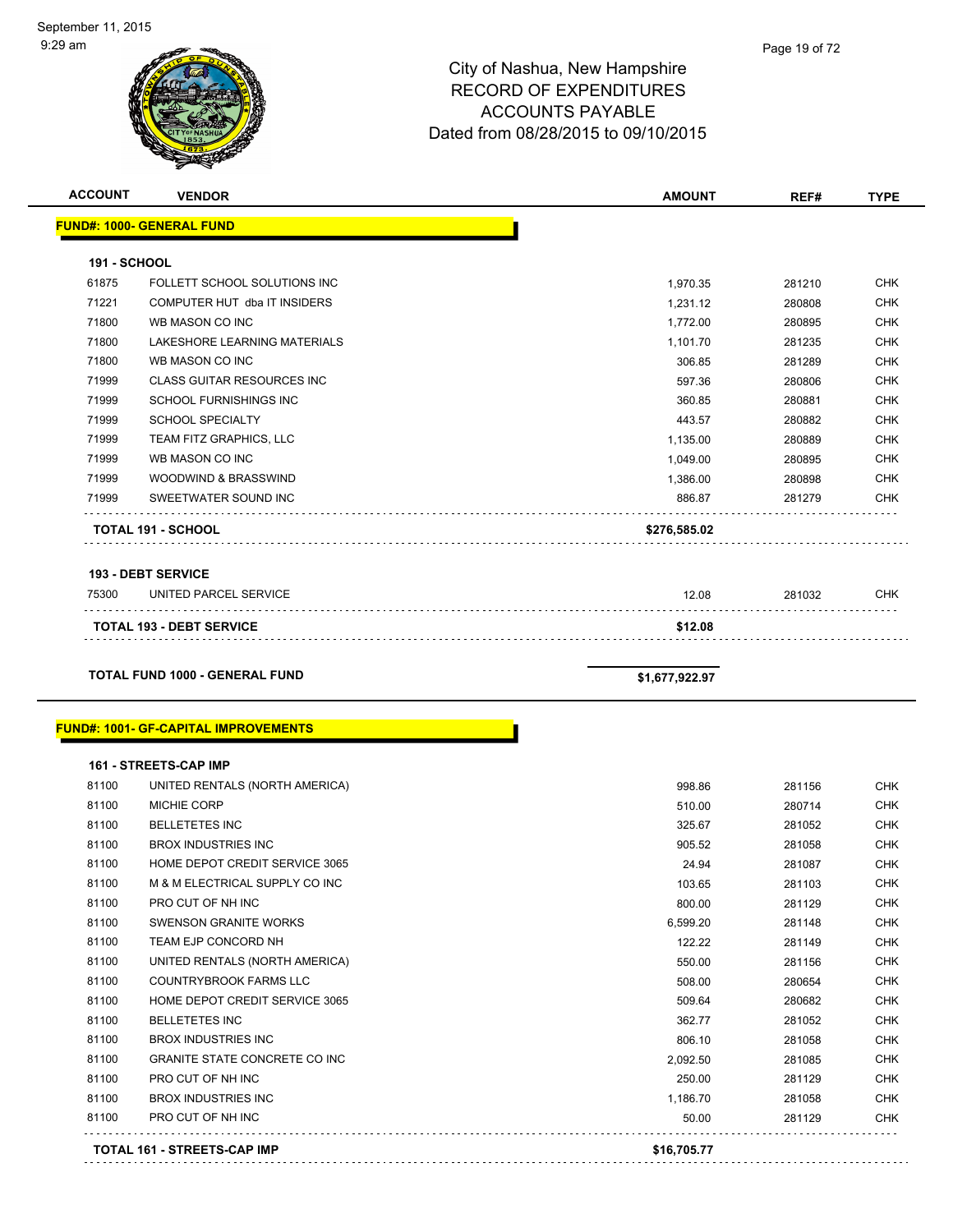| \$16,705.77 |                                                     |                                                |
|-------------|-----------------------------------------------------|------------------------------------------------|
|             |                                                     |                                                |
|             |                                                     |                                                |
|             |                                                     |                                                |
| 23,956.04   | 280650                                              | <b>CHK</b>                                     |
| \$23,956.04 |                                                     |                                                |
|             |                                                     |                                                |
| 6,828.20    | 281077                                              | <b>CHK</b>                                     |
| \$6,828.20  |                                                     |                                                |
|             |                                                     |                                                |
| 14,669.07   | 280681                                              | <b>CHK</b>                                     |
| 44.00       | 281052                                              | <b>CHK</b>                                     |
| \$14,713.07 |                                                     |                                                |
|             |                                                     |                                                |
| 1,876.19    | 281118                                              | <b>CHK</b>                                     |
| 5,990.14    | 280688                                              | <b>CHK</b>                                     |
| \$7,866.33  |                                                     |                                                |
|             |                                                     |                                                |
| 31,397.00   | 280859                                              | <b>CHK</b>                                     |
| 4,112.32    | 280880                                              | <b>CHK</b>                                     |
| 165.12      | 281210                                              | <b>CHK</b>                                     |
| 1,739.00    | 280882                                              | <b>CHK</b>                                     |
| \$37,413.44 |                                                     |                                                |
| \$90,777.08 |                                                     |                                                |
|             |                                                     |                                                |
| 18.85       | 281232                                              | <b>CHK</b>                                     |
| 49.25       | 281267                                              | <b>CHK</b>                                     |
| 63.00       | 281274                                              | <b>CHK</b>                                     |
| 51.00       | 281278                                              | <b>CHK</b>                                     |
| 36.70       | 281283                                              | <b>CHK</b>                                     |
|             |                                                     | <b>CHK</b>                                     |
|             |                                                     | <b>CHK</b>                                     |
|             |                                                     | <b>CHK</b>                                     |
|             |                                                     | <b>CHK</b><br><b>CHK</b>                       |
|             | 7,289.75<br>1,131.00<br>537.70<br>1,105.36<br>81.79 | 280865<br>280890<br>281171<br>281224<br>280804 |

55307 PAMELA CORREA 33.49 281196 CHK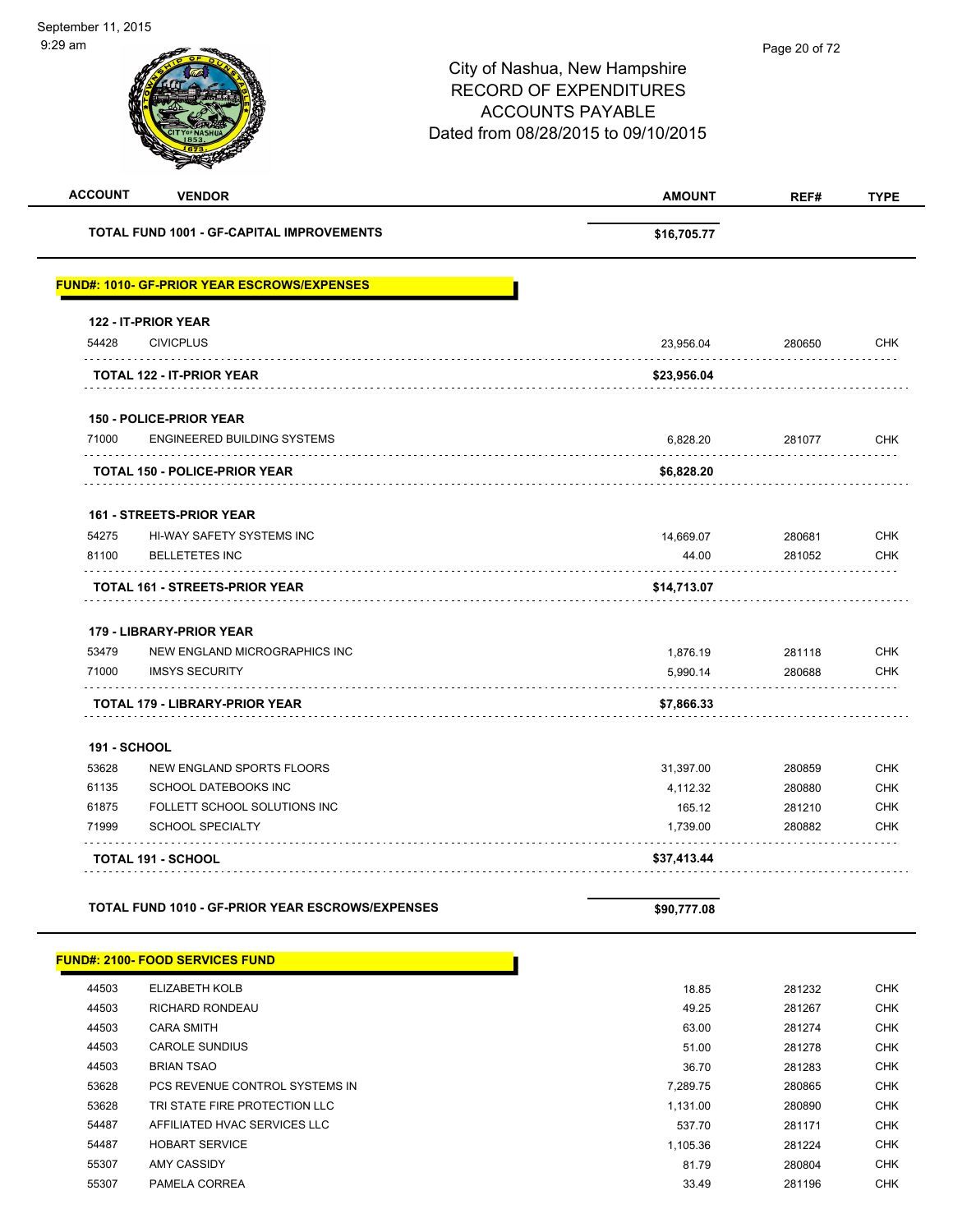

| <b>ACCOUNT</b> | <b>VENDOR</b>                                        | <b>AMOUNT</b>    | REF#             | <b>TYPE</b>              |
|----------------|------------------------------------------------------|------------------|------------------|--------------------------|
|                | <u> FUND#: 2100- FOOD SERVICES FUND</u>              |                  |                  |                          |
| 55307          | PAULE RALPH                                          | 41.54            | 281265           | <b>CHK</b>               |
| 55400          | SNA LOCKBOX CREDENTIALING                            | 39.50            | 280781           | <b>CHK</b>               |
| 55400          | <b>AMY CASSIDY</b>                                   | 75.00            | 281188           | <b>CHK</b>               |
| 55600          | ACE PRINTING CO                                      | 440.00           | 280784           | <b>CHK</b>               |
| 61100          | AMY CASSIDY                                          | 18.49            | 280804           | <b>CHK</b>               |
| 61100          | <b>ANN HOVEY</b>                                     | 10.82            | 280836           | <b>CHK</b>               |
| 61214          | <b>BIMBO FOODS BAKERIES INC</b>                      | 627.25           | 280794           | <b>CHK</b>               |
| 61214          | COCA COLA BOTTLING CO                                | 2,591.00         | 280807           | <b>CHK</b>               |
| 61214          | COSTA FRUIT & PRODUCE CO INC                         | 36,818.68        | 280812           | <b>CHK</b>               |
| 61214          | <b>GREAT STATE BEVERAGES INC</b>                     | 1,514.00         | 280828           | <b>CHK</b>               |
| 61214          | <b>HERSHEY CREAMERY</b>                              | 1,216.88         | 280833           | <b>CHK</b>               |
| 61214          | <b>M SAUNDERS INC</b>                                | 3,075.71         | 280846           | <b>CHK</b>               |
| 61214          | WHITE MOUNTAIN KETTLE CORN LLC                       | 273.00           | 280896           | <b>CHK</b>               |
| 61214          | COSTA FRUIT & PRODUCE CO INC                         | 20,411.88        | 281198           | <b>CHK</b>               |
| 61214          | GILLS PIZZA CO                                       | 4,756.40         | 281216           | <b>CHK</b>               |
| 61214          | <b>HERSHEY CREAMERY</b>                              | 2,505.04         | 281222           | <b>CHK</b>               |
| 61214          | <b>M SAUNDERS INC</b>                                | 6,129.11         | 281242           | <b>CHK</b>               |
| 61299          | PAMELA CORREA                                        | 45.00            | 280810           | <b>CHK</b>               |
| 61299          | <b>BLUE RIBBON MAINTENANCE SUPPLI</b>                | 815.18           | 281180           | <b>CHK</b>               |
| 61299          | CENTRAL PAPER PRODUCTS CO                            | 17,198.67        | 281190           | <b>CHK</b>               |
| 71000          | JOHN BENNETT CREATIVE SERVICES                       | 253.95           | 281227           | <b>CHK</b>               |
|                | <b>TOTAL FUND 2100 - FOOD SERVICES FUND</b>          | \$109,254.99     |                  |                          |
|                |                                                      |                  |                  |                          |
|                | <b>FUND#: 2120- SUMMER FEEDING PROGRAM FUND</b>      |                  |                  |                          |
| 61299          | PAMELA CORREA                                        | 108.59           | 280810           | <b>CHK</b>               |
|                | <b>TOTAL FUND 2120 - SUMMER FEEDING PROGRAM FUND</b> | \$108.59         |                  |                          |
|                | <b>FUND#: 2207- ADULT ED/CONTINUING ED</b>           |                  |                  |                          |
|                | NASHUA TRANSIT SYSTEM                                |                  |                  |                          |
| 55690          | ADAM ROZUMEK                                         | 300.00           | 280780           | <b>CHK</b>               |
| 61299<br>61299 | <b>WAL-MART</b>                                      | 124.73<br>196.20 | 280876<br>281287 | CHK<br><b>CHK</b>        |
|                |                                                      |                  |                  |                          |
|                | <b>TOTAL FUND 2207 - ADULT ED/CONTINUING ED</b>      | \$620.93         |                  |                          |
|                | <b>FUND#: 2212- ATHLETICS REVENUE FUND</b>           |                  |                  |                          |
|                |                                                      |                  |                  |                          |
| 61107          | CHAMPIONS CHOICE INC                                 | 10,920.00        | 281191           | <b>CHK</b>               |
| 61299          | TROPHY DEPOT INC                                     | 514.69           | 281281           | <b>CHK</b>               |
|                | <b>TOTAL FUND 2212 - ATHLETICS REVENUE FUND</b>      | \$11,434.69      |                  |                          |
|                | <u> FUND#: 2222- AFTER SCHOOL PROGRAM</u>            |                  |                  |                          |
|                |                                                      |                  |                  |                          |
| 44600          | <b>MARY CATERINO</b>                                 | 160.00           | 280805           | <b>CHK</b>               |
| 55300          |                                                      |                  |                  |                          |
| 55690          | <b>HEATHER BOUCHER</b><br>FIRST STUDENT INC          | 19.61<br>700.14  | 280795<br>280822 | <b>CHK</b><br><b>CHK</b> |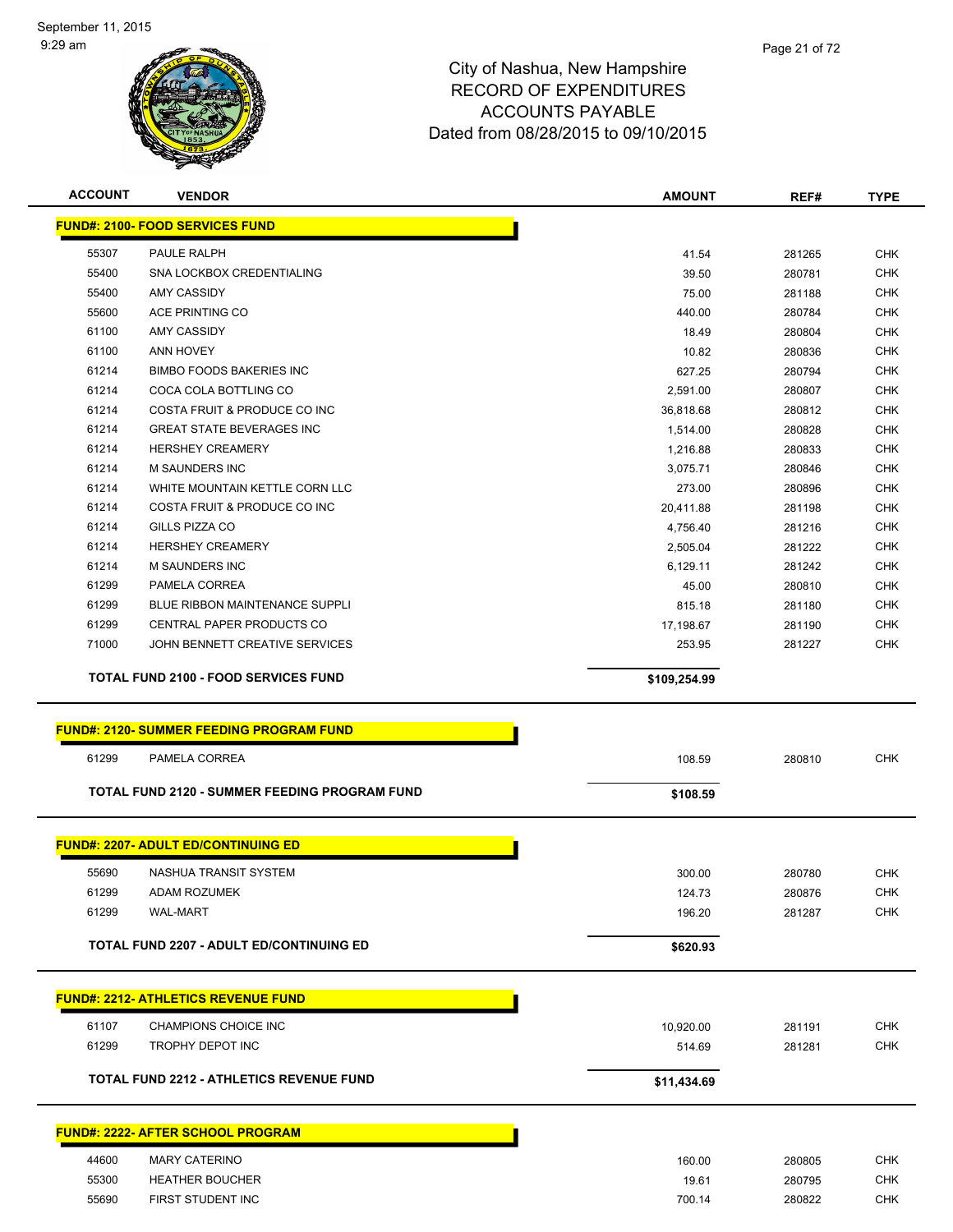|                | <b>Anta</b>                                            |                       |                 |         |             |
|----------------|--------------------------------------------------------|-----------------------|-----------------|---------|-------------|
| <b>ACCOUNT</b> | <b>VENDOR</b>                                          |                       | <b>AMOUNT</b>   | REF#    | <b>TYPE</b> |
|                | <b>FUND#: 2222- AFTER SCHOOL PROGRAM</b>               |                       |                 |         |             |
| 61299          | MARKET BASKET ACCT 2589096                             |                       | 89.92           | 280849  | <b>CHK</b>  |
|                | <b>TOTAL FUND 2222 - AFTER SCHOOL PROGRAM</b>          |                       | \$969.67        |         |             |
|                | <b>FUND#: 2503- PARKS &amp; REC PROGRAMS FUND</b>      |                       |                 |         |             |
|                |                                                        |                       |                 |         |             |
| 51400          | ALYSSA BOTTARI                                         |                       | 150.00          | 280901  | <b>CHK</b>  |
| 51400          | <b>APRIL DESMARAIS</b>                                 |                       | 300.00          | 280902  | <b>CHK</b>  |
| 51400          | KATRINA GRABEAU                                        |                       | 200.00          | 280904  | <b>CHK</b>  |
| 51400          | <b>VICTORIA GRADY</b>                                  |                       | 280.00          | 280905  | <b>CHK</b>  |
| 51400          | <b>JENNA TINGLEY</b>                                   |                       | 200.00          | 280906  | <b>CHK</b>  |
| 51400          | SAMANTHA NARDONE                                       |                       | 200.00          | 280907  | <b>CHK</b>  |
| 51400          | DAVID OSBORN                                           |                       | 570.00          | 280908  | <b>CHK</b>  |
| 51400          | <b>MEGAN PELLETIER</b>                                 |                       | 225.00          | 280909  | <b>CHK</b>  |
| 51400          | <b>JESSICA SCHUYLER</b>                                |                       | 180.00          | 280910  | <b>CHK</b>  |
| 51400          | <b>DERIC WAGNER</b>                                    |                       | 225.00          | 280911  | <b>CHK</b>  |
| 51400          | <b>JESSICA K WILLIAMS</b>                              |                       | 90.00           | 280912  | <b>CHK</b>  |
| 51400          | <b>CARA-KRISTEN MCINTIRE</b>                           |                       | 540.00          | 281294  | <b>CHK</b>  |
| 51400          | <b>JOANNE COLLINS</b>                                  |                       | 540.00          | 281295  | <b>CHK</b>  |
| 51400          | <b>EMMA LONG</b>                                       |                       | 100.00          | 281296  | <b>CHK</b>  |
| 53600          | NASHUA COMMUNITY MUSIC SCHOOL                          |                       | 740.00          | 280577  | <b>CHK</b>  |
| 53600          | ROBOTECH CENTER                                        |                       | 6,300.00        | 280740  | <b>CHK</b>  |
| 53600          | NH DIGITALWORKS LLC                                    |                       | 930.00          | 281120  | <b>CHK</b>  |
| 55658          | CITIZENS BANK CREDIT CARD                              | <b>Boston Celtics</b> | 200.00          | 9201603 | <b>ACH</b>  |
|                | <b>TOTAL FUND 2503 - PARKS &amp; REC PROGRAMS FUND</b> |                       | \$11,970.00     |         |             |
|                | <b>FUND#: 2504- HOLMAN STADIUM EVENTS FUND</b>         |                       |                 |         |             |
|                |                                                        |                       |                 |         |             |
| 55658          | SAM'S CLUB DIRECT-0860                                 |                       | 172.49          | 280744  | <b>CHK</b>  |
| 55658          | NASHUA COLLEGIATE BASEBALL INC                         |                       | 1,016.00        | 281116  | <b>CHK</b>  |
| 55699          | <b>EVOLVEMENT MUSIC</b>                                |                       | 995.00          | 280666  | <b>CHK</b>  |
| 55699          | HUDSON TROPHY CO                                       |                       | 200.00          | 280685  | <b>CHK</b>  |
|                | <b>TOTAL FUND 2504 - HOLMAN STADIUM EVENTS FUND</b>    |                       | \$2,383.49      |         |             |
|                | <b>FUND#: 2505- GOVT &amp; EDUCATION CHANNELS FUND</b> |                       |                 |         |             |
| 53470          | <b>JOHN C FRANZINI</b>                                 |                       | 125.00          | 280672  | <b>CHK</b>  |
| 53470          | MIKE JEYNES                                            |                       | 425.00          | 280694  | <b>CHK</b>  |
| 53470          | <b>JIM MCLEAN</b>                                      |                       | 250.00          | 280708  | <b>CHK</b>  |
| 53470          | TIM O'NEIL                                             |                       | 400.00          | 280728  | <b>CHK</b>  |
| 53470          | FRANK J WALLENT                                        |                       | 300.00          | 280768  | <b>CHK</b>  |
| 54141          | <b>EVERSOURCE</b>                                      |                       |                 |         | <b>CHK</b>  |
| 54141          | PENNICHUCK WATER WORKS INC                             |                       | 446.43<br>24.11 | 280597  | <b>CHK</b>  |
| 55699          | COMCAST CABLE COMMUNICATIONS I                         |                       | 10.39           | 280612  | <b>CHK</b>  |
|                | NEW ENGLAND PAPER & SUPPLY                             |                       |                 | 280596  |             |
| 61428          |                                                        |                       | 241.46          | 281119  | <b>CHK</b>  |
| 61830          | CITIZENS BANK CREDIT CARD                              | <b>WHENTOWORK</b>     | 100.00          | 9201603 | <b>ACH</b>  |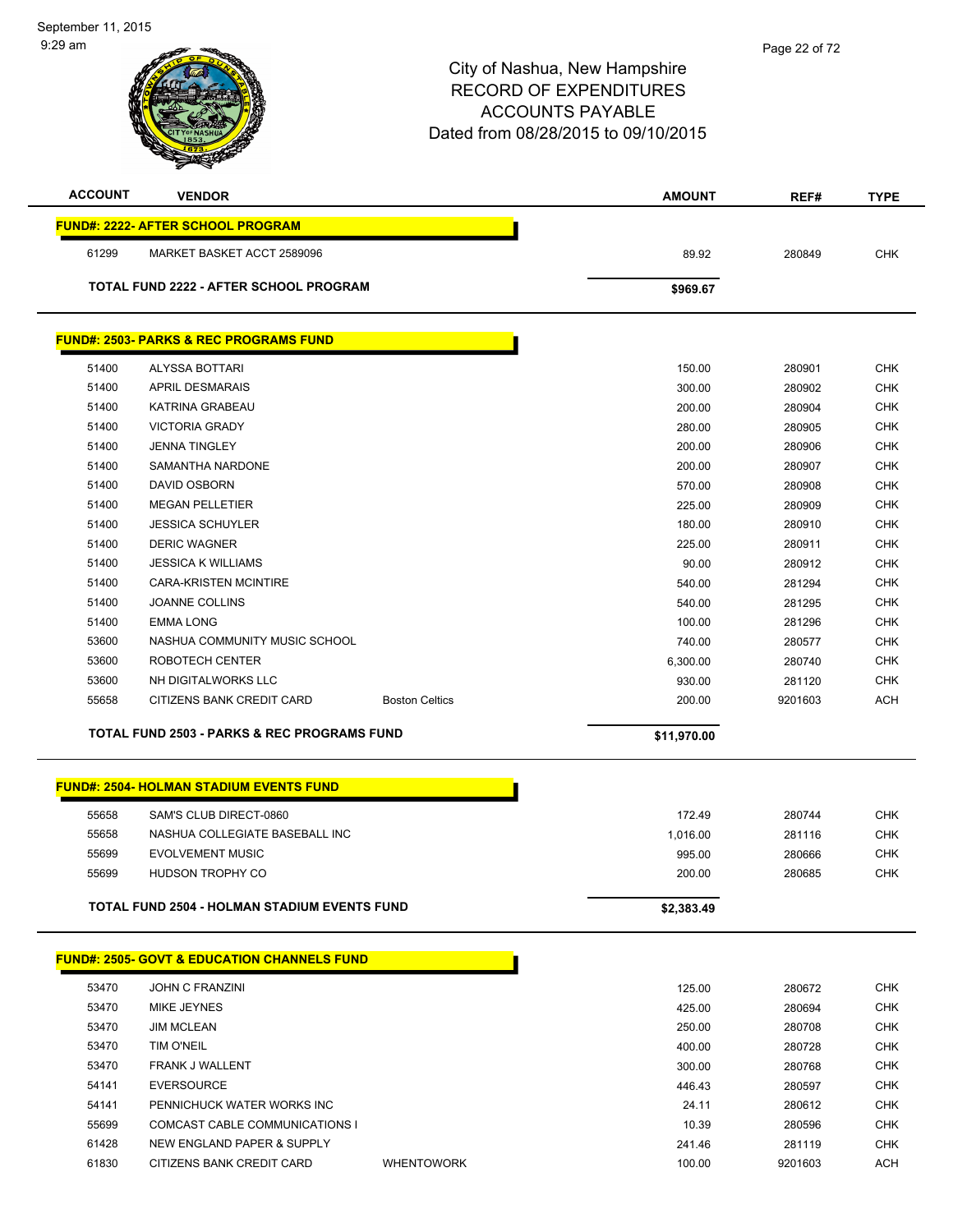| <b>ACCOUNT</b> | <b>VENDOR</b>                                               |                   | <b>AMOUNT</b> | REF#    | <b>TYPE</b> |
|----------------|-------------------------------------------------------------|-------------------|---------------|---------|-------------|
|                | <b>TOTAL FUND 2505 - GOVT &amp; EDUCATION CHANNELS FUND</b> |                   | \$2,322.39    |         |             |
|                | <b>FUND#: 2506- HUNT BLDG FACILITY RENTAL FUND</b>          |                   |               |         |             |
| 44590          | SITUATION MANAGEMENT SYSTEMS                                |                   | 500.00        | 280752  | <b>CHK</b>  |
| 54114          | <b>LIBERTY UTILITIES - NH</b>                               |                   | 48.24         | 281018  | <b>CHK</b>  |
| 54141          | PENNICHUCK WATER WORKS INC                                  |                   | 377.58        | 280612  | <b>CHK</b>  |
| 54280          | SOUTHERN NH PEST CONTROL                                    |                   | 85.00         | 281140  | <b>CHK</b>  |
| 54487          | <b>NELSON PIANO SERVICE</b>                                 |                   | 255.00        | 280723  | <b>CHK</b>  |
| 54487          | PROTECTION ONE ALARM MONTORING                              |                   | 54.00         | 281130  | <b>CHK</b>  |
|                | <b>TOTAL FUND 2506 - HUNT BLDG FACILITY RENTAL FUND</b>     |                   | \$1,319.82    |         |             |
|                | <b>FUND#: 3030- EMERGENCY MGMT GRANTS FUND</b>              |                   |               |         |             |
| 61299          | CITIZENS BANK CREDIT CARD                                   | Amazon.com        | 33.75         | 9201603 | <b>ACH</b>  |
| 61299          | CITIZENS BANK CREDIT CARD                                   | Amazon.com        | 58.72         | 9201603 | <b>ACH</b>  |
| 61299          | CITIZENS BANK CREDIT CARD                                   | Amazon.com        | 529.90        | 9201603 | <b>ACH</b>  |
| 61299          | CITIZENS BANK CREDIT CARD                                   | Amazon.com        | 36.58         | 9201603 | <b>ACH</b>  |
| 61299          | CITIZENS BANK CREDIT CARD                                   | Amazon.com        | 70.00         | 9201603 | <b>ACH</b>  |
| 61299          | CITIZENS BANK CREDIT CARD                                   | Amazon.com        | 70.00         | 9201603 | <b>ACH</b>  |
| 61299          | CITIZENS BANK CREDIT CARD                                   | Amazon.com        | 35.00         | 9201603 | <b>ACH</b>  |
| 61299          | CITIZENS BANK CREDIT CARD                                   | <b>Thomas EMS</b> | 345.66        | 9201603 | <b>ACH</b>  |
| 61299          | CITIZENS BANK CREDIT CARD                                   | ProPac            | 337.20        | 9201603 | <b>ACH</b>  |
| 61299          | CITIZENS BANK CREDIT CARD                                   | ProPac            | (9.18)        | 9201603 | <b>ACH</b>  |
| 68332          | FLAVOURS BY SODEXO                                          |                   | 4,720.79      | 280669  | <b>CHK</b>  |
| 71000          | CITIZENS BANK CREDIT CARD                                   | Luminaidlab       | 797.26        | 9201603 | <b>ACH</b>  |
|                | <b>TOTAL FUND 3030 - EMERGENCY MGMT GRANTS FUND</b>         |                   | \$7,025.68    |         |             |
|                | <b>FUND#: 3050- POLICE GRANTS FUND</b>                      |                   |               |         |             |
| 61110          | <b>RILEYS SPORT SHOP INC</b>                                |                   | 333.75        | 280738  | <b>CHK</b>  |
|                | <b>TOTAL FUND 3050 - POLICE GRANTS FUND</b>                 |                   | \$333.75      |         |             |
|                | <u> FUND#: 3068- COMMUNITY SERVICES GRANTS FUND</u>         |                   |               |         |             |
| 55100          | AT & T MOBILITY                                             |                   | 76.22         | 280593  | <b>CHK</b>  |
| 55300          | <b>AMY MOUTENOT</b>                                         |                   | 25.00         | 281003  | <b>CHK</b>  |
| 55300          | <b>ASHLEY CONLEY</b>                                        |                   | 259.28        | 280999  | <b>CHK</b>  |
| 61830          | CITIZENS BANK CREDIT CARD                                   | SurveyMonkey      | 204.00        | 9201603 | ACH         |
| 68350          | LISA VASQUEZ                                                |                   | 56.92         | 280590  | <b>CHK</b>  |
|                | <b>TOTAL FUND 3068 - COMMUNITY SERVICES GRANTS FUND</b>     |                   | \$621.42      |         |             |
|                | <b>FUND#: 3070- COMMUNITY HEALTH GRANTS FUND</b>            |                   |               |         |             |
| 61100          | WB MASON CO INC                                             |                   | 33.99         | 281157  | <b>CHK</b>  |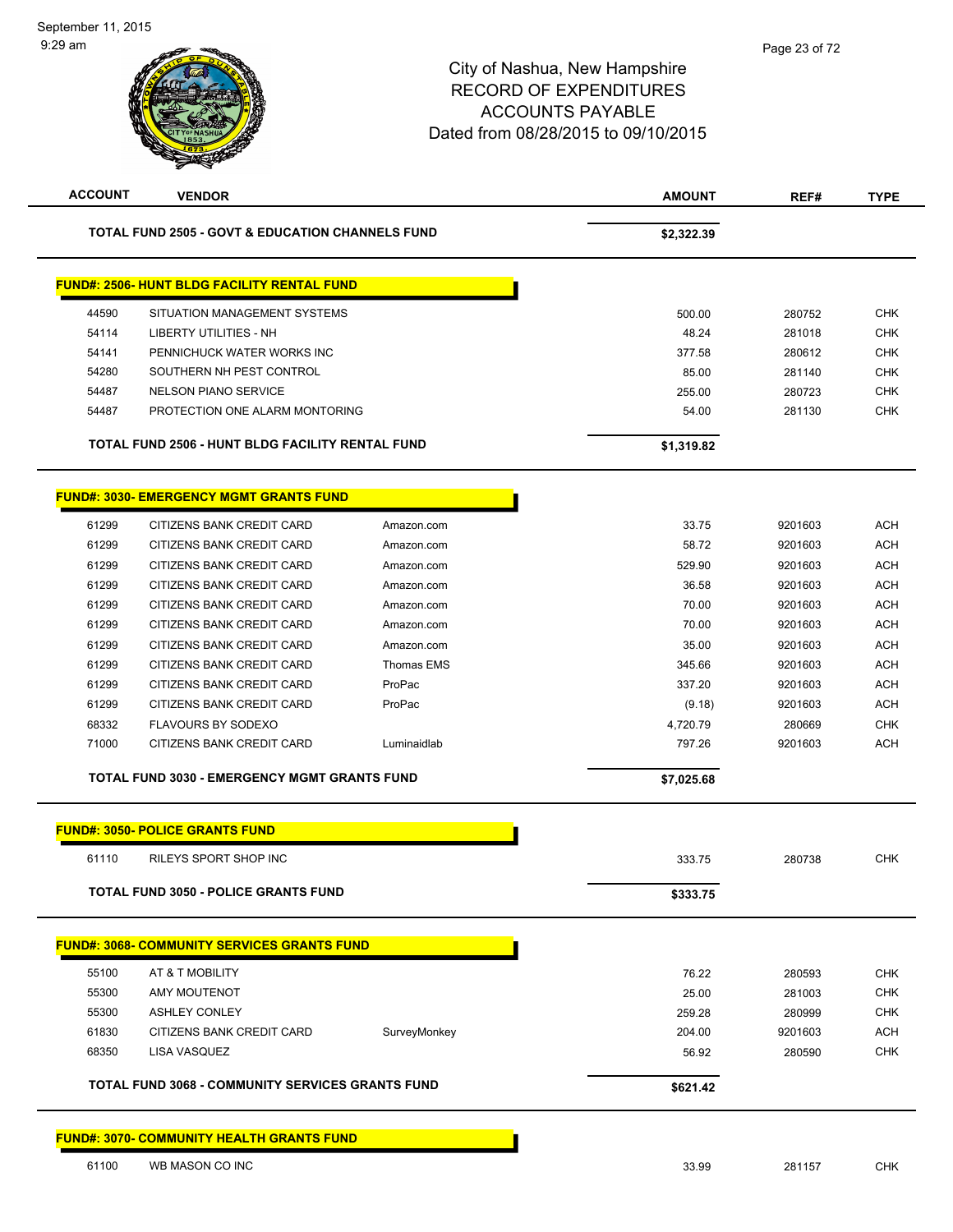| <b>ACCOUNT</b> | <b>VENDOR</b>                                         |                               | <b>AMOUNT</b> | REF#    | <b>TYPE</b> |
|----------------|-------------------------------------------------------|-------------------------------|---------------|---------|-------------|
|                | <b>TOTAL FUND 3070 - COMMUNITY HEALTH GRANTS FUND</b> |                               | \$33.99       |         |             |
|                | <b>FUND#: 3090- URBAN PROGRAM GRANTS FUND</b>         |                               |               |         |             |
| 54210          | DAD'S ABATEMENT LLC                                   |                               | 8,000.00      | 280565  | <b>CHK</b>  |
| 54210          | MUNOZ CONSTRUCTION AND                                |                               | 15,000.00     | 280575  | <b>CHK</b>  |
| 54210          | MUNOZ CONSTRUCTION AND                                |                               | 1,900.00      | 280575  | <b>CHK</b>  |
| 54225          | ALCHEMY LEAD MANAGMENT                                |                               | 4,948.00      | 280629  | <b>CHK</b>  |
| 55118          | AT & T MOBILITY                                       |                               | 32.09         | 280593  | <b>CHK</b>  |
| 55307          | <b>ROBERT RICE</b>                                    |                               | 199.53        | 281006  | <b>CHK</b>  |
| 55400          | CARRIE JOHNSON SCHENA                                 |                               | 153.80        | 280585  | <b>CHK</b>  |
| 61100          | PURE WATERS OF NEW ENGLAND LLC                        |                               | 90.00         | 280733  | <b>CHK</b>  |
| 61900          | CARRIE JOHNSON SCHENA                                 |                               | 30.00         | 280585  | <b>CHK</b>  |
| 69010          | NASHUA CHILDRENS HOME                                 |                               | 685.00        | 280576  | <b>CHK</b>  |
| 69025          | MUNOZ CONSTRUCTION AND                                |                               | 2,800.00      | 280575  | <b>CHK</b>  |
|                |                                                       |                               |               |         |             |
|                | TOTAL FUND 3090 - URBAN PROGRAM GRANTS FUND           |                               | \$33,838.42   |         |             |
|                | <b>FUND#: 3120- TRANSIT GRANTS FUND</b>               |                               |               |         |             |
| 54100          | <b>EVERSOURCE</b>                                     |                               | 1,839.71      | 280597  | <b>CHK</b>  |
| 54100          | <b>EVERSOURCE</b>                                     |                               | 492.67        | 280597  | <b>CHK</b>  |
| 54141          | <b>EVERSOURCE</b>                                     |                               | 1,636.91      | 280597  | <b>CHK</b>  |
| 54141          | PENNICHUCK WATER WORKS INC                            |                               | 88.39         | 280612  | <b>CHK</b>  |
| 54141          | PENNICHUCK WATER WORKS INC                            |                               | 137.17        | 280612  | <b>CHK</b>  |
| 55109          | <b>FAIRPOINT COMMUNICATIONS</b>                       |                               | 50.00         | 281014  | <b>CHK</b>  |
| 55118          | AT & T MOBILITY                                       |                               | 125.08        | 280593  | <b>CHK</b>  |
| 55400          | CITIZENS BANK CREDIT CARD                             | Church Landing Inn, Meredith, | 220.91        | 9201603 | <b>ACH</b>  |
| 55400          | CITIZENS BANK CREDIT CARD                             | Church Landing Inn, Meredith, | 220.91        | 9201603 | <b>ACH</b>  |
| 55400          | CITIZENS BANK CREDIT CARD                             | Church Landing Inn, Meredith, | 220.91        | 9201603 | <b>ACH</b>  |
| 55699          | VERIZON WIRELESS-342008805                            |                               | 131.00        | 281034  | <b>CHK</b>  |
| 55699          | VERIZON WIRELESS-842008777                            |                               | 191.04        | 281035  | <b>CHK</b>  |
| 55699          | <b>CINTAS UNIFORMS</b>                                |                               | 85.92         | 280649  | <b>CHK</b>  |
| 55699          | CINTAS#016                                            |                               | 42.96         | 281064  | <b>CHK</b>  |
| 55699          | DEPENDABLE LOCK SERVICE INC                           |                               | 153.00        | 281074  | <b>CHK</b>  |
| 61299          | WB MASON CO INC                                       |                               | 167.20        | 281157  | <b>CHK</b>  |
| 61299          | HOME DEPOT CREDIT SERVICE 3065                        |                               | 59.54         | 280682  | <b>CHK</b>  |
| 61299          | DEPENDABLE LOCK SERVICE INC                           |                               | 95.00         | 281074  | <b>CHK</b>  |
| 61299          | <b>FASTENAL CO</b>                                    |                               | 44.93         | 280667  | <b>CHK</b>  |
| 61299          | HOME DEPOT CREDIT SERVICE 3065                        |                               | 48.56         | 280682  | CHK         |
| 61299          | HOME DEPOT CREDIT SERVICE 3065                        |                               | 57.64         | 281087  | <b>CHK</b>  |
| 61299          | RON TURLEY ASSOC INC                                  |                               | 775.00        | 281134  | <b>CHK</b>  |
| 61300          | CITY OF NASHUA/TAX COLLECTORS                         |                               | 90.77         | 280995  | CHK         |
| 61310          | AVSG LP                                               |                               | 2,069.85      | 280634  | <b>CHK</b>  |
| 61799          | ALLIANCE BUS GROUP INC                                |                               | 987.95        | 280632  | CHK         |
| 61799          | <b>CUMMINS NORTHEAST LLC</b>                          |                               | 778.22        | 280655  | <b>CHK</b>  |
| 61799          | <b>GILLIG LLC</b>                                     |                               | 640.52        | 280676  | <b>CHK</b>  |
| 61799          | NAPA AUTO PARTS                                       |                               | 590.58        | 280719  | CHK         |
| 61799          | <b>GILLIG LLC</b>                                     |                               | 186.27        | 281083  | <b>CHK</b>  |
| 61799          | NAPA AUTO PARTS                                       |                               | 933.91        | 281115  | <b>CHK</b>  |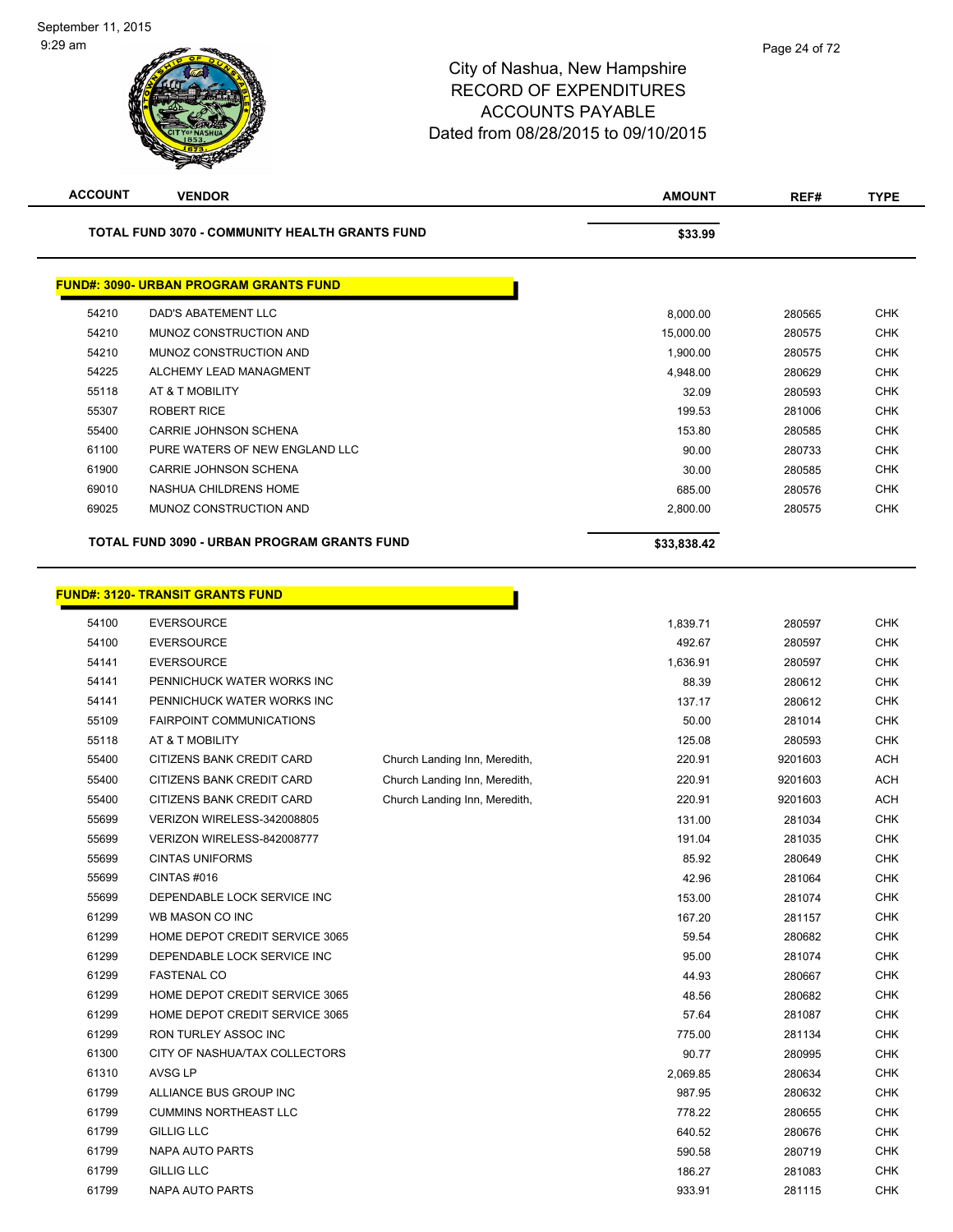

| <b>ACCOUNT</b> | <b>VENDOR</b>                                | <b>AMOUNT</b> | REF#   | <b>TYPE</b> |
|----------------|----------------------------------------------|---------------|--------|-------------|
|                | <b>FUND#: 3120- TRANSIT GRANTS FUND</b>      |               |        |             |
| 61799          | NAPA AUTO PARTS                              | 299.41        | 280719 | <b>CHK</b>  |
| 61799          | ALLIANCE BUS GROUP INC                       | 375.05        | 281044 | <b>CHK</b>  |
| 61799          | NAPA AUTO PARTS                              | 550.40        | 281115 | <b>CHK</b>  |
| 61799          | YANKEE TRUCK LLC                             | 586.10        | 280772 | <b>CHK</b>  |
| 61799          | YANKEE TRUCK LLC                             | 435.39        | 281160 | <b>CHK</b>  |
| 61799          | NAPA AUTO PARTS                              | 28.68         | 280719 | <b>CHK</b>  |
| 61799          | NAPA AUTO PARTS                              | 40.26         | 281115 | <b>CHK</b>  |
| 61799          | NAPA AUTO PARTS                              | (29.64)       | 280719 | <b>CHK</b>  |
|                | <b>TOTAL FUND 3120 - TRANSIT GRANTS FUND</b> | \$15,448.17   |        |             |

h

# **FUND#: 3800- SCHOOL GRANTS FUND**

| 53628 | <b>RETHINK AUTISM, INC</b>     |                             | 12,700.00 | 280873  | <b>CHK</b> |
|-------|--------------------------------|-----------------------------|-----------|---------|------------|
| 53628 | <b>TEACHTOWN INC</b>           |                             | 26,566.81 | 280888  | <b>CHK</b> |
| 53628 | THE CARROLL CENTER FOR THE BLI |                             | 1,511.00  | 280800  | <b>CHK</b> |
| 53628 | <b>INTERIM HEALTH CARE</b>     |                             | 1,375.75  | 280837  | <b>CHK</b> |
| 54807 | <b>FIRST CHURCH</b>            |                             | 3,746.00  | 280821  | <b>CHK</b> |
| 55300 | DODY EID                       |                             | 214.38    | 280817  | <b>CHK</b> |
| 55300 | <b>CAITLIN PORPIGLIA</b>       |                             | 119.09    | 280870  | <b>CHK</b> |
| 55300 | CITIZENS BANK CREDIT CARD      | HILTON GARDEN INN AUSTIN TX | 3,580.07  | 9201603 | ACH        |
| 55300 | CITIZENS BANK CREDIT CARD      | RADISSON HOTEL PLYMOUTH MA  | 4,588.07  | 9201603 | ACH        |
| 55300 | CITIZENS BANK CREDIT CARD      | HILTON GARDEN INN AUSTIN TX | 3,580.06  | 9201603 | ACH        |
| 55300 | CITIZENS BANK CREDIT CARD      | RADISSON HOTEL PLYMOUTH MA  | 2,243.37  | 9201603 | ACH        |
| 55300 | <b>KAREN CREBASE</b>           |                             | 101.25    | 280813  | <b>CHK</b> |
| 55300 | <b>LARISSA MANNING</b>         |                             | 304.06    | 280847  | <b>CHK</b> |
| 55300 | CITIZENS BANK CREDIT CARD      | COLONY HOUSE (CREDIT)       | (163.50)  | 9201603 | ACH        |
| 55300 | DEBBRA UTTERO                  |                             | 332.63    | 281285  | <b>CHK</b> |
| 55300 | <b>HEATHER BOUCHER</b>         |                             | 68.40     | 280795  | <b>CHK</b> |
| 55300 | TRACEY A CASSADY               |                             | 294.01    | 280803  | <b>CHK</b> |
| 55300 | DEBORAH A MURRAY               |                             | 103.59    | 280855  | <b>CHK</b> |
| 55300 | NICOLE OSMER                   |                             | 326.66    | 280862  | <b>CHK</b> |
| 55300 | MICHAEL PLOURDE                |                             | 350.64    | 280867  | <b>CHK</b> |
| 55300 | DENISE USSEGLIO                |                             | 350.58    | 280893  | <b>CHK</b> |
| 55300 | FIRST STUDENT INC              |                             | 834.17    | 280822  | <b>CHK</b> |
| 55300 | CITIZENS BANK CREDIT CARD      | HARVARD MUSEUMS             | 120.00    | 9201603 | <b>ACH</b> |
| 55300 | CITIZENS BANK CREDIT CARD      | <b>USNH Events</b>          | 1,266.47  | 9201603 | ACH        |
| 55400 | GENE THOMPSON-GROVE & ASSOC    |                             | 875.00    | 280826  | <b>CHK</b> |
| 55400 | <b>SAU #21</b>                 |                             | 500.00    | 281269  | <b>CHK</b> |
| 55400 | <b>CHERRIE FULTON</b>          |                             | 393.06    | 280825  | <b>CHK</b> |
| 61135 | FOLLETT SCHOOL SOLUTIONS INC   |                             | 614.62    | 280823  | <b>CHK</b> |
| 61135 | WB MASON CO INC                |                             | 1,429.83  | 280895  | CHK        |
| 61135 | <b>BARNES &amp; NOBLE INC</b>  |                             | 3,861.52  | 281175  | <b>CHK</b> |
| 61135 | WB MASON CO INC                |                             | 582.66    | 281289  | <b>CHK</b> |
| 61135 | <b>ALPHAGRAPHICS</b>           |                             | 887.97    | 281172  | <b>CHK</b> |
| 61299 | <b>LESA MCQUESTEN</b>          |                             | 31.44     | 280853  | CHK        |
| 61299 | <b>KEITH RICHARD</b>           |                             | 76.91     | 280874  | <b>CHK</b> |
| 61299 | <b>BRENDA LEMON</b>            |                             | 372.64    | 280843  | <b>CHK</b> |
| 71221 | <b>APPLE INC</b>               |                             | 5,740.00  | 280787  | <b>CHK</b> |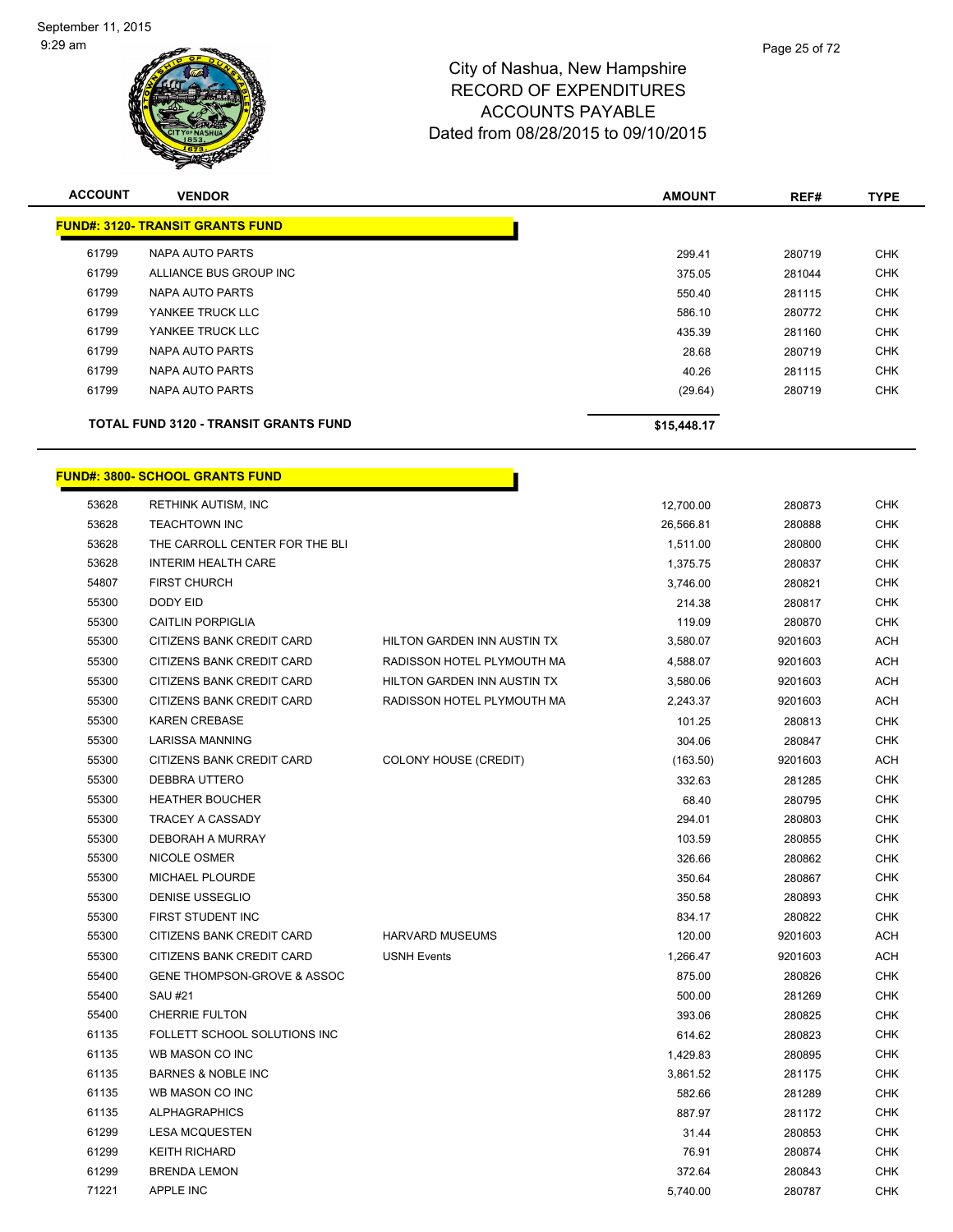| <b>ACCOUNT</b> | <b>VENDOR</b>                                           | <b>AMOUNT</b> | REF#    | <b>TYPE</b> |
|----------------|---------------------------------------------------------|---------------|---------|-------------|
|                | <b>TOTAL FUND 3800 - SCHOOL GRANTS FUND</b>             | \$79,879.21   |         |             |
|                | <b>FUND#: 4005- TRAFFIC VIOLATIONS FUND</b>             |               |         |             |
| 45400          | <b>BRAULIO CANALES PORTILLO</b>                         | 25.00         | 280642  | <b>CHK</b>  |
| 55607          | MAILINGS UNLIMITED - MVR                                | 630.00        | 149245  | <b>ACH</b>  |
| 55607          | <b>MAILINGS UNLIMITED</b>                               | (58.11)       | 281104  | <b>CHK</b>  |
| 55699          | VERIZON WIRELESS-742016226                              | 192.66        | 280622  | <b>CHK</b>  |
|                | <b>TOTAL FUND 4005 - TRAFFIC VIOLATIONS FUND</b>        | \$789.55      |         |             |
|                | <b>FUND#: 4010- MOTOR VEHICLE ADMIN FUND</b>            |               |         |             |
| 53467          | <b>MAILINGS UNLIMITED</b>                               | 90.25         | 281104  | <b>CHK</b>  |
|                | TOTAL FUND 4010 - MOTOR VEHICLE ADMIN FUND              | \$90.25       |         |             |
|                | <b>FUND#: 4020- POLICE DRUG ENFORCEMENT FUND</b>        |               |         |             |
| 55699          | TRANSUNION RISK & ALTERNATIVE                           | 110.00        | 281150  | <b>CHK</b>  |
| 55699          | <b>TRANSUNION RISK &amp; ALTERNATIVE</b>                | 110.00        | 281151  | <b>CHK</b>  |
|                | <b>TOTAL FUND 4020 - POLICE DRUG ENFORCEMENT FUND</b>   | \$220.00      |         |             |
|                | <b>FUND#: 4025- DOJ DRUG FORFEITURE FUND</b>            |               |         |             |
| 55118          | VERIZON WIRELESS-785728687                              | 660.00        | 280620  | <b>CHK</b>  |
| 55400          | CITIZENS BANK CREDIT CARD<br><b>Westin Crystal City</b> | 732.24        | 9201603 | <b>ACH</b>  |
| 55699          | COMCAST CABLE COMMUNICATIONS I                          | 235.20        | 280596  | <b>CHK</b>  |
| 68343          | <b>CASH</b>                                             | 9,500.00      | 280994  | <b>CHK</b>  |
|                | <b>TOTAL FUND 4025 - DOJ DRUG FORFEITURE FUND</b>       | \$11,127.44   |         |             |
|                | <b>FUND#: 4032- PISTOL PERMIT FEES FUND</b>             |               |         |             |
| 55699          | <b>MARIKAS TAILOR SHOP</b>                              | 85.00         | 280703  | <b>CHK</b>  |
| 55699          | <b>MARIKAS TAILOR SHOP</b>                              | 140.00        | 281105  | <b>CHK</b>  |
| 71900          | <b>SPIRIT PRODUCTS</b>                                  | 1,719.13      | 280753  | <b>CHK</b>  |
|                | <b>TOTAL FUND 4032 - PISTOL PERMIT FEES FUND</b>        | \$1,944.13    |         |             |
|                | <b>FUND#: 4053- FIRE REGIONAL HAZMAT FUND</b>           |               |         |             |
| 55118          | VERIZON WIRELESS-842015493                              | 80.02         | 280624  | <b>CHK</b>  |
| 71000          | FIREMATIC SUPPLY CO INC                                 | 437.36        | 280668  | <b>CHK</b>  |
|                | TOTAL FUND 4053 - FIRE REGIONAL HAZMAT FUND             | \$517.38      |         |             |
|                | <b>FUND#: 4090- LIB-LOST/DAMAGED BOOK FINES</b>         |               |         |             |
| 61814          | MICRO MARKETING ASSOCIATES                              | 35.70         | 280715  | <b>CHK</b>  |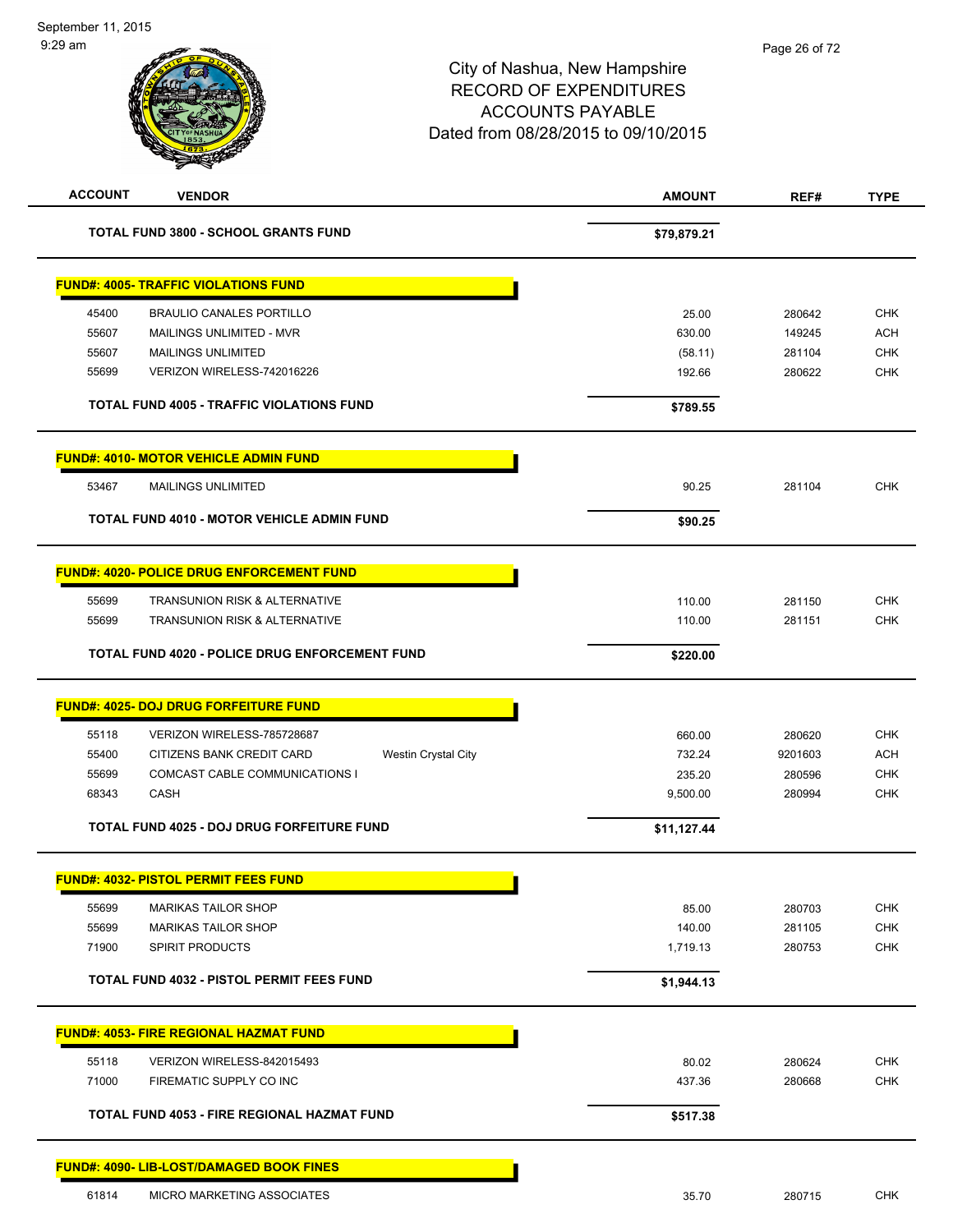



| <b>ACCOUNT</b> | <b>VENDOR</b>                                         | <b>AMOUNT</b>  | REF#   | <b>TYPE</b> |
|----------------|-------------------------------------------------------|----------------|--------|-------------|
|                | <b>FUND#: 4090- LIB-LOST/DAMAGED BOOK FINES</b>       |                |        |             |
| 61814          | <b>MIDWEST TAPE</b>                                   | 31.64          | 280716 | <b>CHK</b>  |
|                |                                                       |                |        |             |
|                | <b>TOTAL FUND 4090 - LIB-LOST/DAMAGED BOOK FINES</b>  | \$67.34        |        |             |
|                | <b>FUND#: 5050- CAPITAL PROJ-COMMUNICATIONS</b>       |                |        |             |
| 53999          | 2-WAY COMMUNICATIONS SERVICE                          | 1,580.00       | 281037 | <b>CHK</b>  |
| 81300          | PETTY CASH                                            | 110.58         | 280580 | <b>CHK</b>  |
|                | <b>TOTAL FUND 5050 - CAPITAL PROJ-COMMUNICATIONS</b>  | \$1,690.58     |        |             |
|                | <b>FUND#: 5200- CAPITAL PROJECTS-STREETS</b>          |                |        |             |
|                |                                                       |                |        |             |
| 81700          | <b>CLD CONSULTING ENGINEERS INC</b>                   | 5,556.60       | 281065 | <b>CHK</b>  |
|                | TOTAL FUND 5200 - CAPITAL PROJECTS-STREETS            | \$5,556.60     |        |             |
|                | FUND#: 5700- CAP PROJECTS-BROAD ST PKWY               |                |        |             |
| 81700          | <b>EVERSOURCE</b>                                     | 32.36          | 281013 | <b>CHK</b>  |
| 81700          | <b>HAYNER SWANSON INC</b>                             | 23,352.10      | 280680 | <b>CHK</b>  |
| 81700          | <b>HAYNER SWANSON INC</b>                             | 2,165.78       | 280680 | <b>CHK</b>  |
| 81700          | HAYNER SWANSON INC                                    | 24,518.98      | 280680 | <b>CHK</b>  |
| 81700          | HAYNER SWANSON INC                                    | 34,665.53      | 280680 | <b>CHK</b>  |
| 81700          | HAYNER SWANSON INC                                    | 9,086.30       | 280680 | <b>CHK</b>  |
| 81700          | PENNICHUCK WATER WORKS INC                            | 1,172.75       | 281023 | <b>CHK</b>  |
| 81700          | NASHUA MILLYARD ASSOC INC                             | 703.46         | 281117 | <b>CHK</b>  |
|                | TOTAL FUND 5700 - CAP PROJECTS-BROAD ST PKWY          | \$95,697.26    |        |             |
|                | <b>FUND#: 5800- SCHOOL CAPITAL PROJECTS FUND</b>      |                |        |             |
| 81200          | <b>HARRIMAN ASSOCIATES</b>                            | 5,213.10       | 280831 | <b>CHK</b>  |
| 81200          | HARVEY CONSTRUCTION CO                                | 458,893.62     | 280832 | <b>CHK</b>  |
| 81200          | PAGE STREET LEASING LLC                               | 475.00         | 280863 | <b>CHK</b>  |
| 81200          | <b>HARRIMAN ASSOCIATES</b>                            | 18,667.81      | 280831 | <b>CHK</b>  |
| 81200          | HARVEY CONSTRUCTION CO                                | 1,100,159.70   | 280832 | <b>CHK</b>  |
| 81200          | JOHN TURNER CONSULTING INC                            | 3,338.75       | 280838 | CHK         |
|                | <b>TOTAL FUND 5800 - SCHOOL CAPITAL PROJECTS FUND</b> | \$1,586,747.98 |        |             |
|                |                                                       |                |        |             |
|                | <b>FUND#: 6000- SOLID WASTE FUND</b>                  |                |        |             |
| 53107          | SANBORN HEAD & ASSOC INC                              | 8,969.40       | 280745 | <b>CHK</b>  |
| 53467          | UNITED PARCEL SERVICE                                 | 5.86           | 281032 | <b>CHK</b>  |
| 54100          | <b>EVERSOURCE</b>                                     | 792.89         | 280597 | CHK         |
| 54200          | BILLS WORLD CLASS CLEANING SER                        | 780.00         | 281055 | CHK         |
| 54280          | <b>FOUR SEASONS AIR</b>                               | 422.31         | 280670 | <b>CHK</b>  |
| 54280          | HOME DEPOT CREDIT SERVICE 3065                        | 478.00         | 280682 | <b>CHK</b>  |
| 54280          | <b>BELLETETES INC</b>                                 | 98.42          | 281052 | <b>CHK</b>  |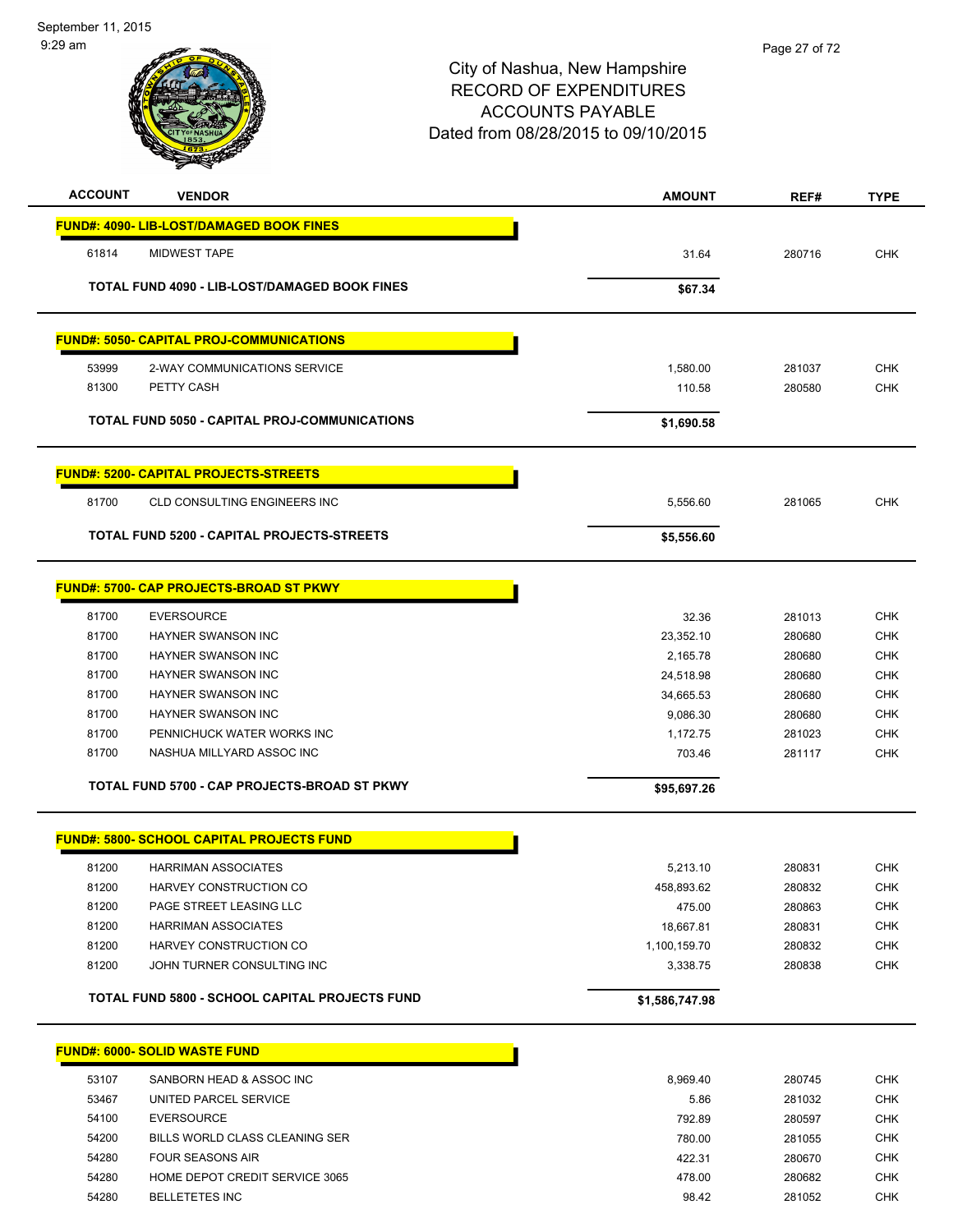

| <b>ACCOUNT</b> | <b>VENDOR</b>                             |                  | <b>AMOUNT</b> | REF#    | <b>TYPE</b> |
|----------------|-------------------------------------------|------------------|---------------|---------|-------------|
|                | <b>FUND#: 6000- SOLID WASTE FUND</b>      |                  |               |         |             |
| 54280          | HOME DEPOT CREDIT SERVICE 3065            |                  | 96.55         | 281087  | <b>CHK</b>  |
| 54280          | CITIZENS BANK CREDIT CARD                 | SparrowTraps.net | 153.87        | 9201603 | <b>ACH</b>  |
| 54600          | <b>CARPARTS OF NASHUA</b>                 |                  | 67.92         | 280643  | <b>CHK</b>  |
| 54600          | FREIGHTLINER OF NH INC                    |                  | 693.26        | 280673  | <b>CHK</b>  |
| 54600          | MCNEILUS TRUCK & MANUFACTURING            |                  | 3,596.20      | 280709  | <b>CHK</b>  |
| 54600          | NAPA AUTO PARTS                           |                  | 7.71          | 280717  | <b>CHK</b>  |
| 54600          | NORTH AMERICAN EQUIP UPFITTERS            |                  | 360.00        | 280726  | <b>CHK</b>  |
| 54600          | <b>BEST FORD</b>                          |                  | 72.02         | 281054  | <b>CHK</b>  |
| 54600          | <b>CARPARTS OF NASHUA</b>                 |                  | 99.20         | 281061  | <b>CHK</b>  |
| 54600          | <b>CHADWICK BAROSS INC</b>                |                  | 127.18        | 281063  | <b>CHK</b>  |
| 54600          | FREIGHTLINER OF NH INC                    |                  | 505.34        | 281080  | <b>CHK</b>  |
| 54600          | <b>JOE GRAFIX LLC</b>                     |                  | 155.00        | 281096  | <b>CHK</b>  |
| 54600          | <b>MAYNARD &amp; LESIEUR INC</b>          |                  | 50.00         | 281107  | <b>CHK</b>  |
| 54600          | MCNEILUS TRUCK & MANUFACTURING            |                  | 2,884.88      | 281108  | <b>CHK</b>  |
| 54600          | <b>POWERPLAN</b>                          |                  | 853.73        | 281128  | <b>CHK</b>  |
| 54600          | SANEL AUTO PARTS CO                       |                  | 465.20        | 281136  | <b>CHK</b>  |
| 54600          | TST HYDRAULICS INC                        |                  | 120.88        | 281152  | <b>CHK</b>  |
| 54625          | <b>D &amp; R TOWING INC</b>               |                  | 165.00        | 281071  | <b>CHK</b>  |
| 55109          | COMCAST CABLE COMMUNICATIONS I            |                  | 112.68        | 280596  | <b>CHK</b>  |
| 55109          | <b>FAIRPOINT COMMUNICATIONS</b>           |                  | 32.89         | 280598  | <b>CHK</b>  |
| 55109          | PAETEC COMMUNICATIONS INC                 |                  | 4.51          | 280610  | <b>CHK</b>  |
| 55421          | TREASURER STATE OF NH                     |                  | 50.00         | 280618  | <b>CHK</b>  |
| 55607          | UNITED PARCEL SERVICE                     |                  | 0.22          | 281032  | <b>CHK</b>  |
| 55699          | JP ROUTHIER & SONS RECYCLING              |                  | 1,063.80      | 280696  | <b>CHK</b>  |
| 55699          | LL&S INC                                  |                  | 5,200.04      | 280699  | <b>CHK</b>  |
| 55699          | LL&S INC                                  |                  | 15,274.23     | 281101  | <b>CHK</b>  |
| 61107          | UNIFIRST CORPORATION                      |                  | 364.22        | 281154  | <b>CHK</b>  |
| 61110          | ALECS SHOE STORE INC                      |                  | 324.90        | 280630  | <b>CHK</b>  |
| 61192          | STANLEY CONVERGENT SECURITY               |                  | 331.04        | 281142  | <b>CHK</b>  |
| 61307          | SHATTUCK MALONE OIL CO                    |                  | 566.63        | 280613  | <b>CHK</b>  |
| 61307          | SHATTUCK MALONE OIL CO                    |                  | 1,043.66      | 281025  | <b>CHK</b>  |
| 61310          | <b>AVSG LP</b>                            |                  | 16,243.37     | 280634  | <b>CHK</b>  |
| 61705          | MAYNARD & LESIEUR INC                     |                  | 1,680.00      | 280704  | <b>CHK</b>  |
| 61705          | <b>MAYNARD &amp; LESIEUR INC</b>          |                  | 1,403.99      | 281107  | <b>CHK</b>  |
|                | <b>TOTAL FUND 6000 - SOLID WASTE FUND</b> |                  | \$65,717.00   |         |             |

#### **FUND#: 6200- WASTEWATER FUND** DAVID MIGNEAULT 279.01 280553 CHK CITI MORTGAGE 178.42 280922 CHK EMILIO HERNANDEZ 17.68 280924 CHK HARMON LAW OFFICES, P.C. 269.35 280927 CHK 21775 LEONARD VIGEANT NATURE AND SERVES AND LOSTED AND RESEARCH AND RESEARCH AND RESEARCH AND RESEARCH AND RESEARCH AND RESEARCH AND RESEARCH AND RESEARCH AND RESEARCH AND RESEARCH AND RESEARCH AND RESEARCH AND RESEARCH AN MARK SHERHOLDT 112.04 280929 CHK MSHC ENTERPRISES 13.30 280932 CHK PAUL MELNICK 3.72 280935 CHK 21775 STATE OF NEW HAMPSHIRE SERVER THE STATE OF NEW HAMPSHIRE STATE OF NEW YORK CHANGE OF STATE OF NEW YORK CHA 21775 THE UPPER RM COMPASSIONATE **11.31** 280942 CHK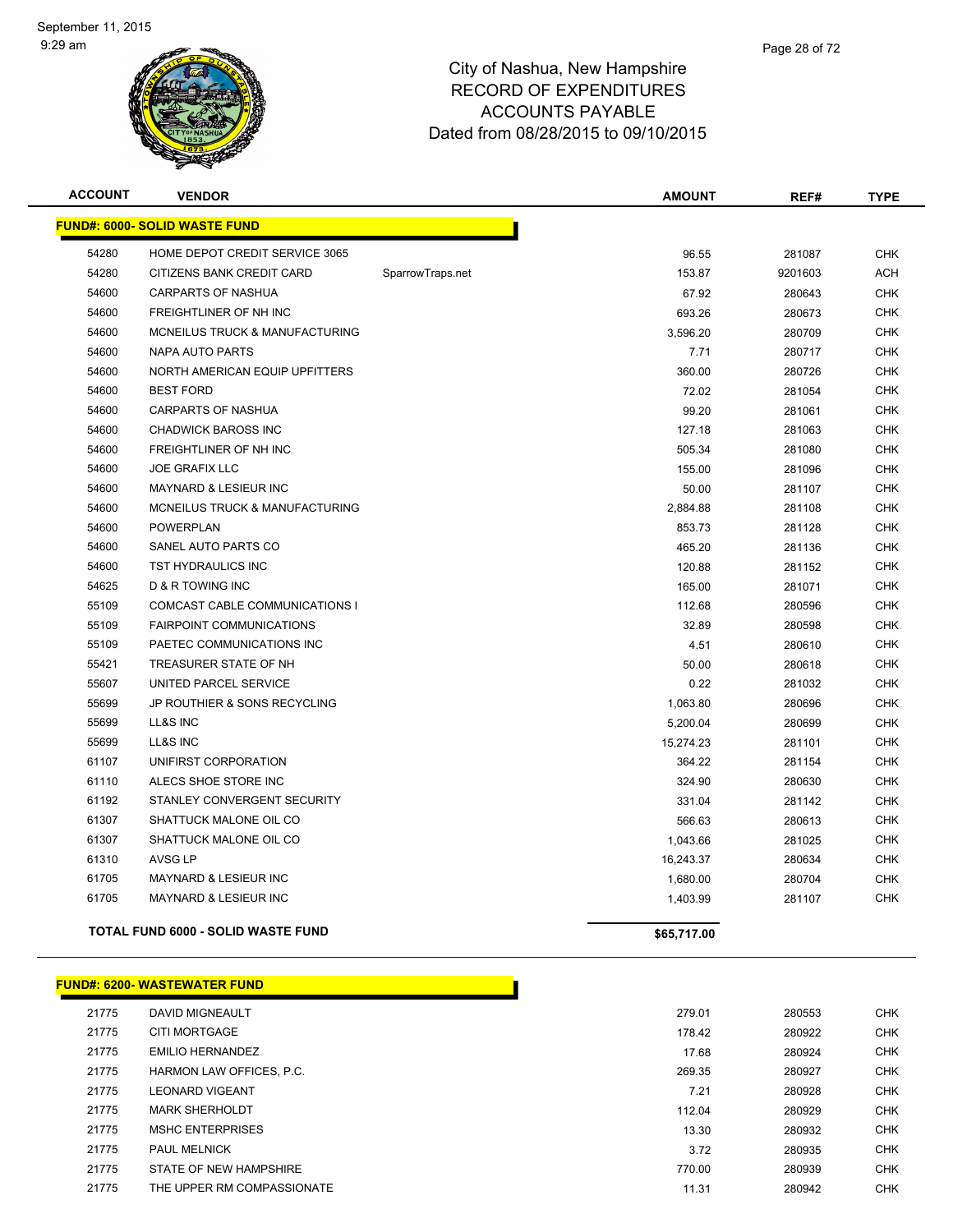

| <b>ACCOUNT</b> | <b>VENDOR</b>                            | <b>AMOUNT</b> | REF#   | <b>TYPE</b> |
|----------------|------------------------------------------|---------------|--------|-------------|
|                | <b>FUND#: 6200- WASTEWATER FUND</b>      |               |        |             |
| 44597          | HILLSBOROUGH COUNTY REGISTRY             | 63.39         | 281086 | <b>CHK</b>  |
| 53128          | <b>RATH YOUNG &amp; PIGNATELLI PC</b>    | 5,720.50      | 280737 | <b>CHK</b>  |
| 53467          | <b>MAILINGS UNLIMITED</b>                | 290.62        | 280702 | CHK         |
| 54100          | <b>EVERSOURCE</b>                        | 2,013.83      | 280597 | <b>CHK</b>  |
| 54100          | <b>EVERSOURCE</b>                        | 328.41        | 281013 | <b>CHK</b>  |
| 54114          | LIBERTY UTILITIES - NH                   | 49.17         | 280603 | CHK         |
| 54114          | <b>DIRECT ENERGY BUSINESS</b>            | 5.48          | 280661 | <b>CHK</b>  |
| 54114          | <b>LIBERTY UTILITIES - NH</b>            | 140.35        | 281017 | <b>CHK</b>  |
| 54141          | PENNICHUCK WATER WORKS INC               | 6,544.13      | 280612 | <b>CHK</b>  |
| 54141          | PENNICHUCK WATER WORKS INC               | 57.21         | 281023 | <b>CHK</b>  |
| 54300          | <b>CRISP CONTRACTING LLC</b>             | 5,800.00      | 280564 | <b>CHK</b>  |
| 54300          | <b>CORRIVEAU ROUTHIER INC</b>            | 113.79        | 280653 | <b>CHK</b>  |
| 54300          | <b>BROX INDUSTRIES INC</b>               | 139.30        | 281058 | <b>CHK</b>  |
| 54300          | <b>CONTINENTAL PAVING INC</b>            | 267.00        | 281069 | <b>CHK</b>  |
| 54300          | <b>HUDSON QUARRY CORP</b>                | 2,221.39      | 281090 | <b>CHK</b>  |
| 54487          | S & S FIRE SERVICE                       | 477.00        | 280742 | <b>CHK</b>  |
| 55109          | PAETEC COMMUNICATIONS INC                | 4.29          | 280610 | CHK         |
| 55118          | AT & T MOBILITY                          | 169.82        | 280593 | <b>CHK</b>  |
| 61100          | WB MASON CO INC                          | 518.41        | 280769 | <b>CHK</b>  |
| 61107          | UNIFIRST CORPORATION                     | 247.98        | 280765 | <b>CHK</b>  |
| 61149          | <b>ERA - A WATERS CO</b>                 | 1,111.90      | 280665 | <b>CHK</b>  |
| 61156          | JCI JONES CHEMICALS INC                  | 2,397.72      | 280693 | <b>CHK</b>  |
| 61310          | AVSG LP                                  | 599.51        | 280634 | <b>CHK</b>  |
| 71000          | AAA PUMP SERVICE INC                     | 2,640.00      | 280627 | <b>CHK</b>  |
| 81300          | <b>JWC ENVIRONMENTAL LLC</b>             | 18,869.00     | 280697 | <b>CHK</b>  |
| 81700          | <b>WOODARD &amp; CURRAN</b>              | 29,060.74     | 280973 | <b>CHK</b>  |
| 81700          | NASHUA FARMERS EXCHANGE INC              | 15.90         | 280721 | CHK         |
| 81700          | JOHN DEERE LANDSCAPES LLC                | 60.52         | 281097 | <b>CHK</b>  |
| 81700          | DEFELICE CORPORATION                     | 249,343.44    | 280566 | <b>CHK</b>  |
| 81700          | DEFELICE CORPORATION                     | 10,595.76     | 280566 | <b>CHK</b>  |
|                | <b>TOTAL FUND 6200 - WASTEWATER FUND</b> | \$341,528.60  |        |             |

#### **FUND#: 6500- PROPERTY & CASUALTY FUND**

| 53142 | LISCORD WARD & ROY INC           |           | 7,500.00 | 281100  | <b>CHK</b> |
|-------|----------------------------------|-----------|----------|---------|------------|
| 54267 | TREASURER STATE OF NH            |           | 50.00    | 280617  | <b>CHK</b> |
| 54267 | TREASURER STATE OF NH            |           | 50.00    | 281029  | <b>CHK</b> |
| 54267 | STANLEY ELEVATOR CO INC          |           | 4,295.88 | 281143  | <b>CHK</b> |
| 55307 | ROSS DUGAS                       |           | 33.93    | 280567  | <b>CHK</b> |
| 59120 | CITIZENS BANK CREDIT CARD        | OneBeacon | 255.00   | 9201603 | ACH        |
| 59207 | ANAESTHESIA ASSOC OF MASS        |           | 3,150.00 | 280955  | <b>CHK</b> |
| 59207 | APPLE NASHUA LLC                 |           | 2,239.00 | 280956  | <b>CHK</b> |
| 59207 | BEDFORD AMBULATORY SURG CTR      |           | 4.307.80 | 280957  | <b>CHK</b> |
| 59207 | BOSTON SPORTS & SHOULDER CTR     |           | 225.00   | 280958  | <b>CHK</b> |
| 59207 | <b>BOSTON UNIVERSITY MALLORY</b> |           | 138.00   | 280959  | <b>CHK</b> |
| 59207 | CATHOLIC MEDICAL CENTER          |           | 1.184.00 | 280960  | <b>CHK</b> |
| 59207 | <b>CONCORD HOSPITAL</b>          |           | 324.00   | 280961  | <b>CHK</b> |
| 59207 | <b>CPTE NASHUA</b>               |           | 4,351.00 | 280962  | <b>CHK</b> |

Т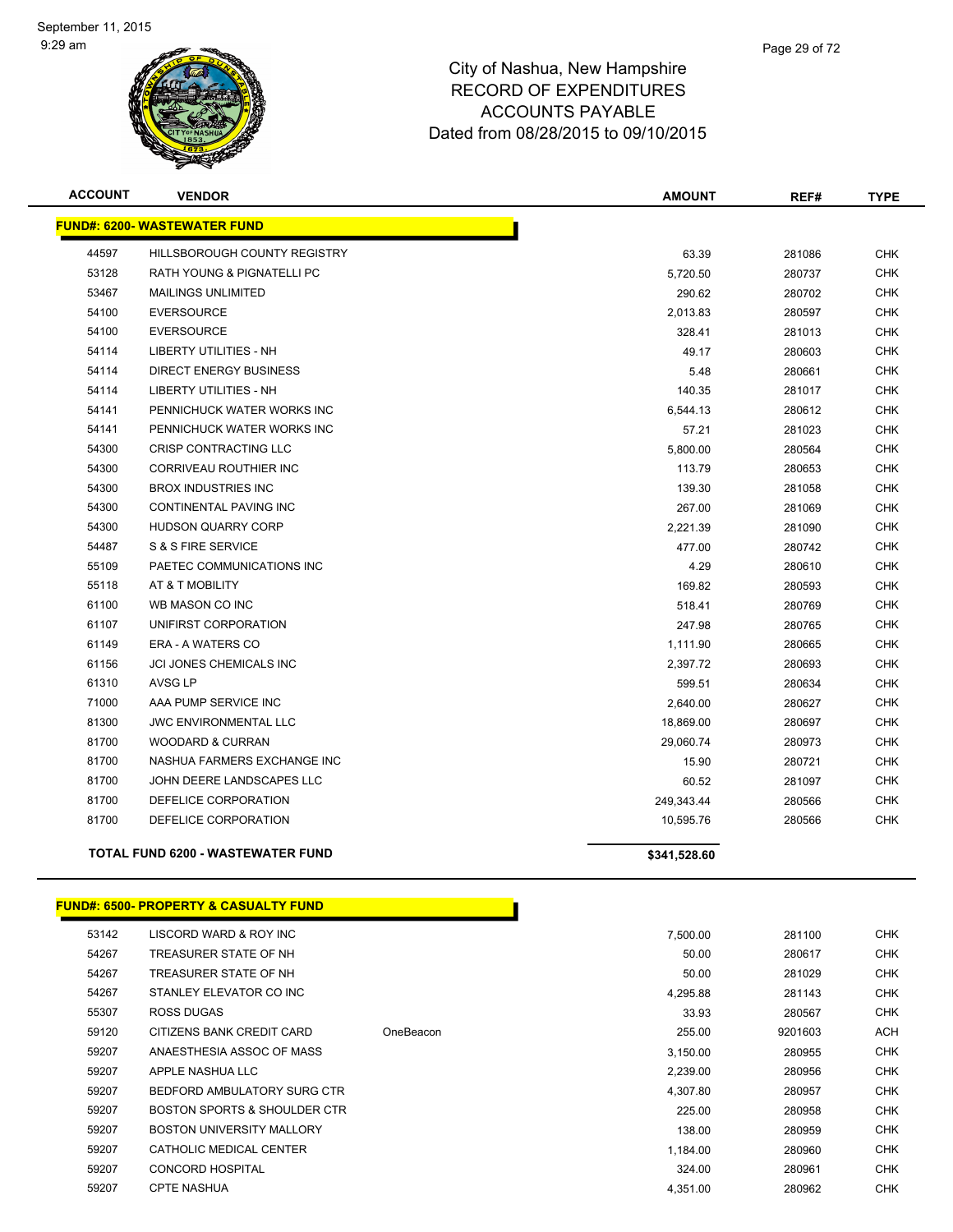

| <b>ACCOUNT</b> | <b>VENDOR</b>                                         | <b>AMOUNT</b> | REF#   | <b>TYPE</b> |
|----------------|-------------------------------------------------------|---------------|--------|-------------|
|                | <b>FUND#: 6500- PROPERTY &amp; CASUALTY FUND</b>      |               |        |             |
| 59207          | DARTMOUTH HITCHCOCK CLINIC                            | 348.00        | 280964 | <b>CHK</b>  |
| 59207          | DEVINE MILLIMET & BRANCH PA                           | 290.85        | 280965 | <b>CHK</b>  |
| 59207          | <b>FOUR SEASONS ORTHOPEDIC CENTER</b>                 | 623.00        | 280966 | <b>CHK</b>  |
| 59207          | <b>MARC GAGNON</b>                                    | 516.35        | 280967 | <b>CHK</b>  |
| 59207          | PAIN SOLUTIONS PLLC                                   | 300.00        | 280968 | <b>CHK</b>  |
| 59207          | PINNACLE REHABILITATION                               | 610.00        | 280969 | <b>CHK</b>  |
| 59207          | SO NH REGIONAL MEDICAL CENTER                         | 825.68        | 280970 | <b>CHK</b>  |
| 59207          | STONERIVER PHARMACY SOLUTIONS                         | 362.83        | 280971 | <b>CHK</b>  |
| 59207          | APPLE NASHUA LLC                                      | 1,296.00      | 281316 | <b>CHK</b>  |
| 59207          | <b>CPTE NASHUA</b>                                    | 1,185.00      | 281317 | <b>CHK</b>  |
| 59207          | DARTMOUTH HITCHCOCK CLINIC                            | 187.00        | 281318 | <b>CHK</b>  |
| 59207          | FOUR SEASONS ORTHOPEDIC CENTER                        | 180.00        | 281319 | <b>CHK</b>  |
| 59207          | NH NEUROSPINE INSTITUTE                               | 150.00        | 281320 | <b>CHK</b>  |
| 59207          | PINNACLE REHABILITATION                               | 685.00        | 281321 | <b>CHK</b>  |
| 59207          | SO NH REGIONAL MEDICAL CENTER                         | 1,639.57      | 281322 | <b>CHK</b>  |
| 59207          | ST JOSEPH BUSINESS & HEALTH                           | 123.00        | 281323 | <b>CHK</b>  |
| 59207          | ST JOSEPHS HOSPITAL                                   | 906.50        | 281324 | <b>CHK</b>  |
| 59225          | <b>CULLENCOLLIMORE PLLC</b>                           | 731.50        | 280963 | <b>CHK</b>  |
| 59225          | DEVINE MILLIMET & BRANCH PA                           | 252.65        | 280965 | <b>CHK</b>  |
| 59225          | <b>TIM TALBOT</b>                                     | 5,000.00      | 280972 | <b>CHK</b>  |
| 68365          | OCCUPATIONAL DRUG TESTING LLC                         | 100.00        | 281121 | <b>CHK</b>  |
|                | <b>TOTAL FUND 6500 - PROPERTY &amp; CASUALTY FUND</b> | \$44,416.54   |        |             |
|                | <b>FUND#: 6600- BENEFITS SELF INSURANCE FUND</b>      |               |        |             |
| 21520          | COLONIAL LIFE AND ACCIDENT INS                        | 1,806.04      | 149221 | ACH         |
| 21520          | SUN LIFE ASSURANCE CO OF CANAD                        | 6,856.42      | 149246 | <b>ACH</b>  |
| 21520          | COLONIAL LIFE AND ACCIDENT INS                        | 3,922.21      | 149250 | <b>ACH</b>  |
| 21553          | ANTHEM BLUE CROSS /BLUE SHIELD                        | 391,794.26    | 149213 | <b>ACH</b>  |
| 21585          | <b>VISION SERVICE PLAN</b>                            | 14,842.00     | 280767 | <b>CHK</b>  |
| 21775          | DONALD MCALLISTER                                     | 518.53        | 281075 | <b>CHK</b>  |
| 53452          | <b>RANDSTAD</b>                                       | 783.00        | 280736 | <b>CHK</b>  |
| 53999          | BENEFIT STRATEGIES (ADMIN)                            | 5,216.30      | 149270 | <b>ACH</b>  |
| 59507          | ANTHEM BCBS OF NE                                     | (0.25)        | 149212 | <b>ACH</b>  |
| 59507          | ANTHEM BCBS OF NE                                     | 56,152.81     | 149212 | <b>ACH</b>  |
| 59507          | ANTHEM BCBS OF NE                                     | 493,047.46    | 149212 | <b>ACH</b>  |
| 59507          | ANTHEM BCBS OF NE                                     | 24,853.32     | 149212 | <b>ACH</b>  |
| 59507          | HARVARD PILGRIM HEALTH CARE                           | 149,351.70    | 149214 | <b>ACH</b>  |

**TOTAL FUND 6600 - BENEFITS SELF INSURANCE FUND \$1,219,324.21** 

|       | <u> FUND#: 7026- CAPITAL EQUIPMENT RESERVE FUND</u> |           |        |            |
|-------|-----------------------------------------------------|-----------|--------|------------|
| 81500 | MHQ MUNICIPAL VEHICLES                              | 28.511.00 | 280712 | <b>CHK</b> |
| 81500 | MHQ MUNICIPAL VEHICLES                              | 28.511.00 | 280712 | <b>CHK</b> |

NORTHEAST DELTA DENTAL 70,180.41 149215 ACH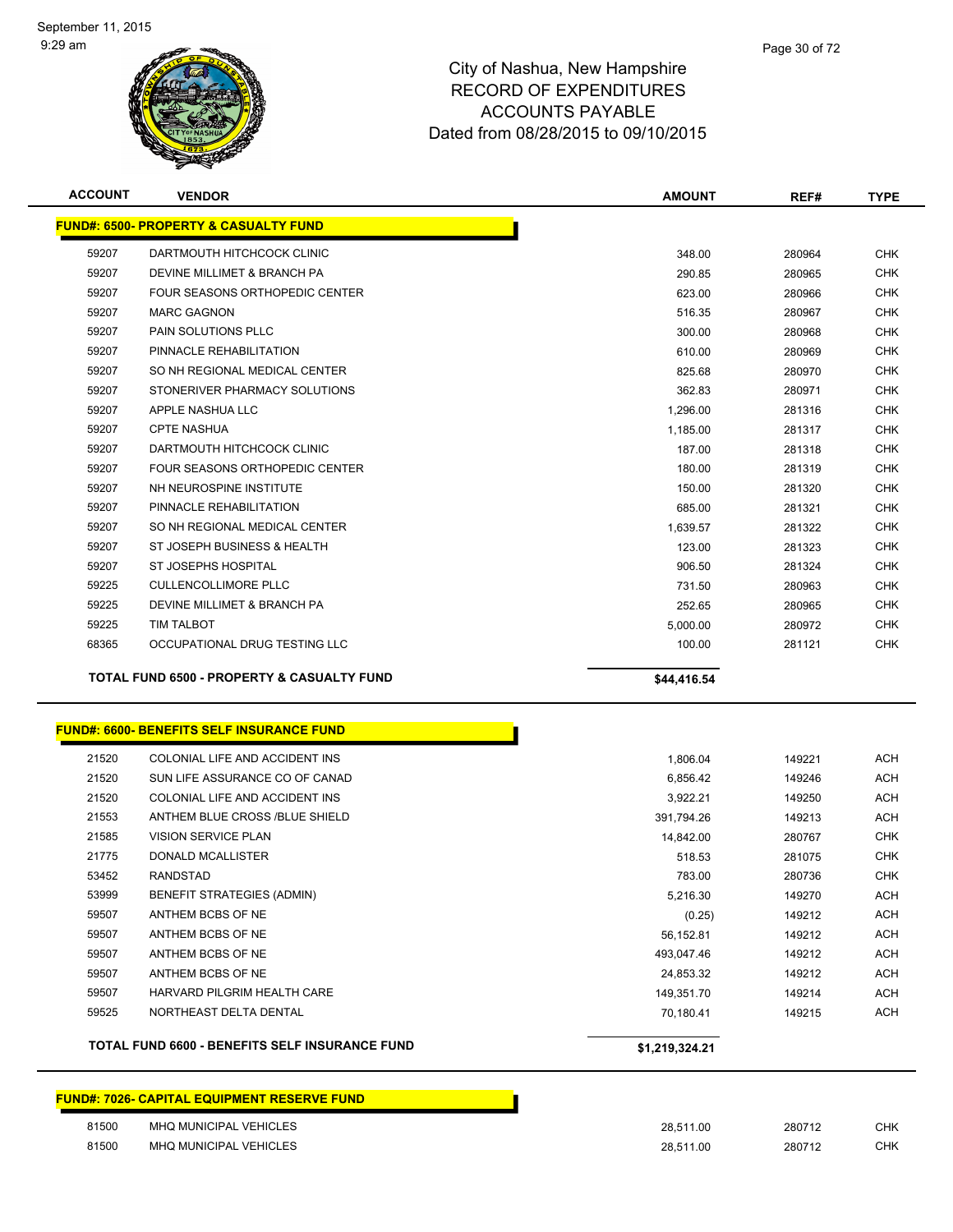| <b>ACCOUNT</b> | <b>VENDOR</b>                                         | <b>AMOUNT</b> | REF#   | <b>TYPE</b> |
|----------------|-------------------------------------------------------|---------------|--------|-------------|
|                | TOTAL FUND 7026 - CAPITAL EQUIPMENT RESERVE FUND      | \$57,022.00   |        |             |
|                | <b>FUND#: 7052- MINE FALLS PARK ETF</b>               |               |        |             |
| 54280          | PENNICHUCK WATER WORKS INC                            | 17,012.16     | 280612 | <b>CHK</b>  |
|                | <b>TOTAL FUND 7052 - MINE FALLS PARK ETF</b>          | \$17,012.16   |        |             |
|                | <b>FUND#: 7064- JACKSON MILLS DAM OPERATIONS</b>      |               |        |             |
| 54100          | <b>EVERSOURCE</b>                                     | 1,055.64      | 281013 | <b>CHK</b>  |
| 54221          | DAVES SEPTIC SERVICE INC                              | 92.15         | 281072 | <b>CHK</b>  |
| 55109          | <b>FAIRPOINT COMMUNICATIONS</b>                       | 98.75         | 281014 | <b>CHK</b>  |
|                | <b>TOTAL FUND 7064 - JACKSON MILLS DAM OPERATIONS</b> | \$1,246.54    |        |             |
|                | <b>FUND#: 7078- CITY BUILDINGS ETF</b>                |               |        |             |
| 54280          | <b>EVERSOURCE</b>                                     | 2,000.00      | 280974 | <b>CHK</b>  |
|                | <b>TOTAL FUND 7078 - CITY BUILDINGS ETF</b>           | \$2,000.00    |        |             |
|                | <u> FUND#: 7506- ETF CONTRIB-WOODLAWN CEMETERY</u>    |               |        |             |
| 54280          | RIMOL GREENHOUSE SYSTEMS INC                          | 5,891.00      | 280739 | CHK         |
| 81200          | RIMOL GREENHOUSE SYSTEMS INC                          | 22,089.02     | 280739 | <b>CHK</b>  |
|                | TOTAL FUND 7506 - ETF CONTRIB-WOODLAWN CEMETERY       | \$27,980.02   |        |             |
|                | <u> FUND#: 7544- LIBRARY-FRANK B CLANCY</u>           |               |        |             |
| 68322          | LISA ALLEN                                            | 200.00        | 280993 | <b>CHK</b>  |
|                | <b>TOTAL FUND 7544 - LIBRARY-FRANK B CLANCY</b>       | \$200.00      |        |             |
|                | <u> FUND#: 7551- P&amp;R-SUMMERFUN</u>                |               |        |             |
| 68322          | TAYLOR RENTAL INC                                     | 229.80        | 280757 | <b>CHK</b>  |
|                | TOTAL FUND 7551 - P&R-SUMMERFUN                       | \$229.80      |        |             |
|                | <u> FUND#: 7565- SCHOOL RELATED PROGRAMS-ETF</u>      |               |        |             |
| 61299          | <b>DENISE ROCK</b>                                    | 70.31         | 280875 | <b>CHK</b>  |
|                | TOTAL FUND 7565 - SCHOOL RELATED PROGRAMS-ETF         | \$70.31       |        |             |
|                | <u> FUND#: 8063- LIBRARY-HENRY STEARNS FUND</u>       |               |        |             |
| 61807          | <b>BAKER &amp; TAYLOR</b>                             | 44.67         | 280635 | <b>CHK</b>  |
| 61807          | <b>BAKER &amp; TAYLOR</b>                             | 229.45        | 281050 | <b>CHK</b>  |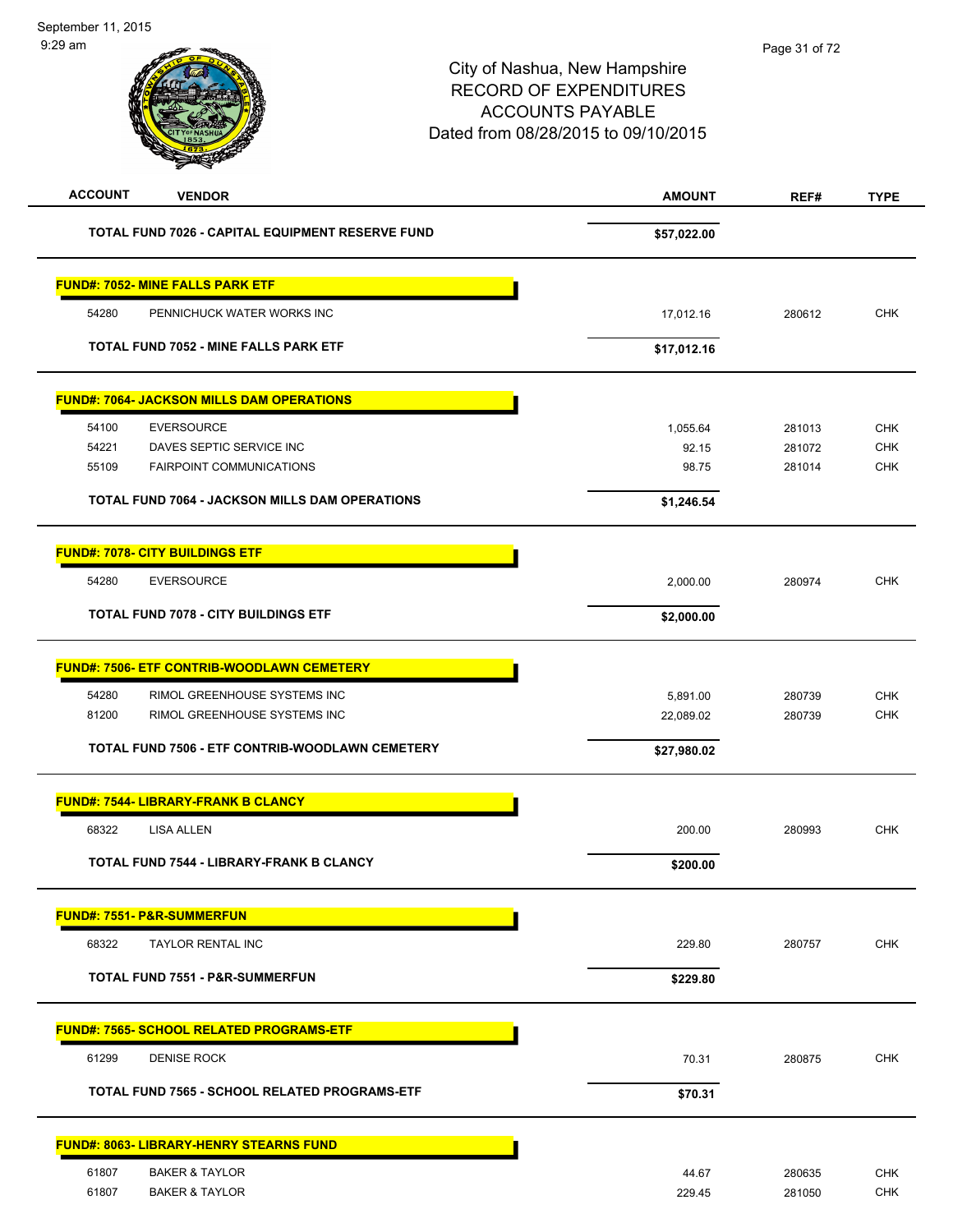| September 11, 2015<br>$9:29$ am                     | City of Nashua, New Hampshire<br><b>RECORD OF EXPENDITURES</b><br><b>ACCOUNTS PAYABLE</b><br>Dated from 08/28/2015 to 09/10/2015 | Page 32 of 72 |             |
|-----------------------------------------------------|----------------------------------------------------------------------------------------------------------------------------------|---------------|-------------|
| <b>ACCOUNT</b><br><b>VENDOR</b>                     | <b>AMOUNT</b>                                                                                                                    | REF#          | <b>TYPE</b> |
| <b>TOTAL FUND 8063 - LIBRARY-HENRY STEARNS FUND</b> | \$274.12                                                                                                                         |               |             |
| <b>FUND#: 8400- AGENCY-DEVELOPER ESCROWS</b>        |                                                                                                                                  |               |             |
| 21730<br>WINDSOR INDUSTRIES CORP                    | 500.00                                                                                                                           | 281158        | <b>CHK</b>  |
| <b>TOTAL FUND 8400 - AGENCY-DEVELOPER ESCROWS</b>   | \$500.00                                                                                                                         |               |             |

**Grand Total:**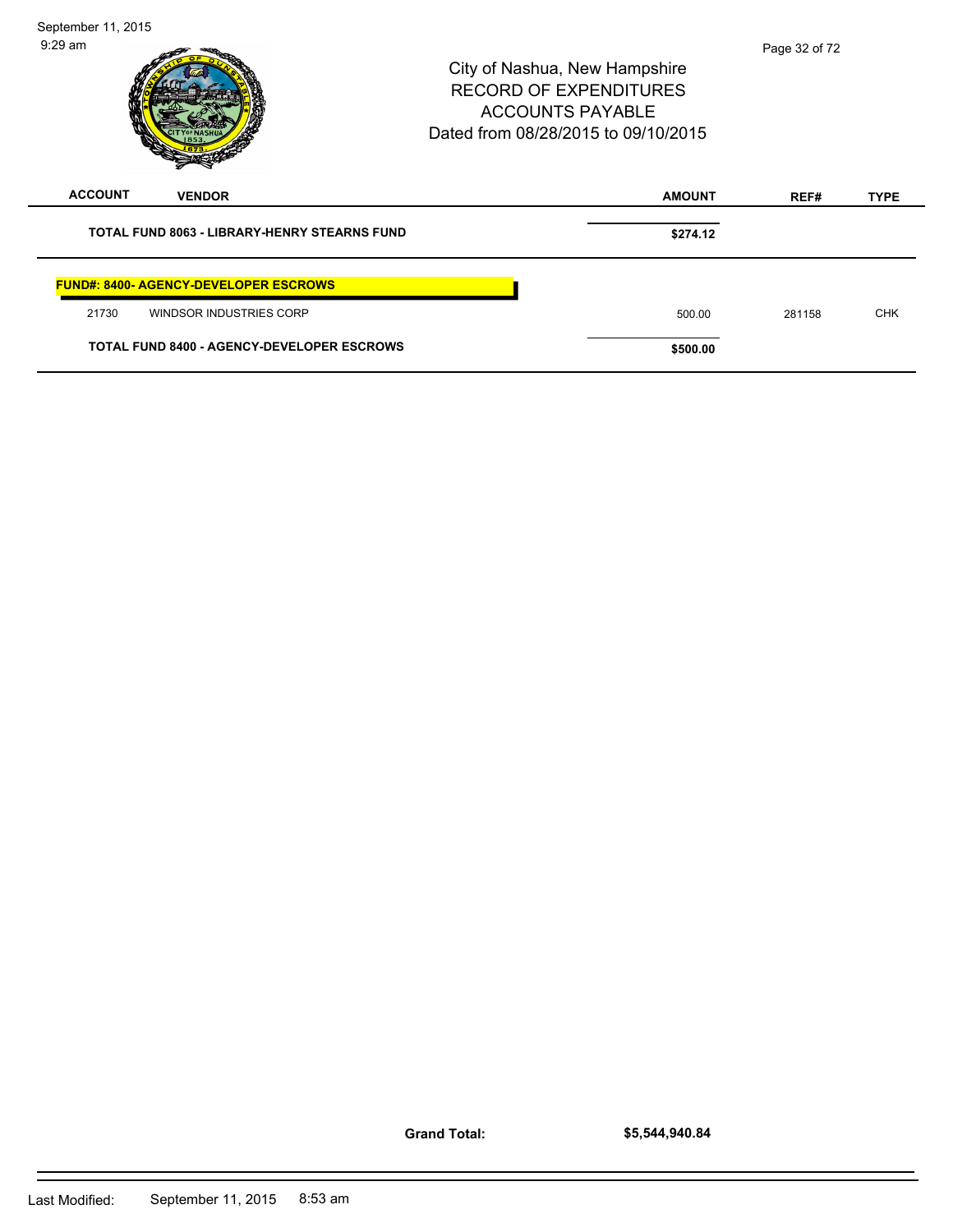#### City of Nashua, New Hampshire RECORD OF EXPENDITURES PAYROLL-GROSS WAGES Dated from 08/28/2015 to 09/10/2015

Page 33 of 72

| <b>Anthony</b> | <b>PAY DATE</b>                   | <b>ACCOUNT</b>                       | <b>DESCRIPTION</b>             | <b>AMOUNT</b> |
|----------------|-----------------------------------|--------------------------------------|--------------------------------|---------------|
|                |                                   |                                      |                                |               |
|                | <b>FUND#: 1000 - GENERAL FUND</b> |                                      |                                |               |
| 101            | <b>MAYOR</b>                      |                                      |                                |               |
|                | 9/10/15                           | 51100                                | CITIZEN SERVICES DIRECTOR      | 903.15        |
|                | 9/3/15                            | 51100                                | COMMUNICATIONS DIRECTOR        | 3,503.15      |
|                | 9/10/15                           |                                      | <b>COMMUNICATIONS DIRECTOR</b> | 903.15        |
|                | 9/3/15                            | 51100                                | EXECUTIVE SECRETARY AA         | 957.30        |
|                |                                   | 51100                                |                                | 957.30        |
|                | 9/10/15                           | 51100                                | <b>EXECUTIVE SECRETARY AA</b>  |               |
|                | 9/3/15                            | 51500                                | <b>MAYOR</b>                   | 2,194.95      |
|                | 9/10/15                           | 51500                                | <b>MAYOR</b>                   | 2,194.95      |
|                | <b>TOTAL 101 - MAYOR</b>          |                                      |                                | \$11,613.95   |
| 102            |                                   | <b>BOARD OF ALDERMEN</b>             |                                |               |
|                | 9/3/15                            | 51100                                | ALDERMANIC LEGISLATION MANAGER | 1,489.35      |
|                | 9/10/15                           | 51100                                | ALDERMANIC LEGISLATION MANAGER | 1,489.35      |
|                | 9/3/15                            | 51200                                | LEGISLATIVE TRANSCRIPTION SPEC | 423.65        |
|                | 9/10/15                           | 51200                                | LEGISLATIVE TRANSCRIPTION SPEC | 379.05        |
|                |                                   | <b>TOTAL 102 - BOARD OF ALDERMEN</b> |                                | \$3,781.40    |
|                |                                   |                                      |                                |               |
| 103            | <b>LEGAL</b>                      |                                      |                                |               |
|                | 9/3/15                            | 51100                                | ASSOCIATE CORPORATION COUNSEL  | 1,529.80      |
|                | 9/10/15                           | 51100                                | ASSOCIATE CORPORATION COUNSEL  | 1,529.80      |
|                | 9/3/15                            | 51100                                | <b>CORPORATION COUNSEL</b>     | 2,265.30      |
|                | 9/10/15                           | 51100                                | <b>CORPORATION COUNSEL</b>     | 2,265.30      |
|                | 9/3/15                            | 51100                                | DEPUTY CORPORATION COUNSEL     | 2,060.85      |
|                | 9/10/15                           | 51100                                | DEPUTY CORPORATION COUNSEL     | 2,060.86      |
|                | 9/3/15                            | 51100                                | <b>LEGAL ASSISTANT</b>         | 1,957.20      |
|                | 9/10/15                           | 51100                                | <b>LEGAL ASSISTANT</b>         | 1,957.20      |
|                | TOTAL 103 - LEGAL                 |                                      |                                | \$15,626.31   |
|                | <b>CITY CLERK</b>                 |                                      |                                |               |
| 107            |                                   |                                      |                                |               |
|                | 9/3/15                            | 51100                                | <b>CITY CLERK</b>              | 1,622.10      |
|                | 9/10/15                           | 51100                                | <b>CITY CLERK</b>              | 1,622.10      |
|                | 9/3/15                            | 51100                                | CLERK VITAL RECORDS II         | 2,165.60      |
|                | 9/10/15                           | 51100                                | <b>CLERK VITAL RECORDS II</b>  | 2,165.60      |
|                | 9/3/15                            | 51100                                | DEPARTMENT COORDINATOR, CC     | 833.70        |
|                | 9/10/15                           | 51100                                | DEPARTMENT COORDINATOR, CC     | 833.70        |
|                | 9/3/15                            | 51300                                | OVERTIME-REGULAR               | 414.52        |
|                | 9/10/15                           | 51300                                | OVERTIME-REGULAR               | 382.99        |
|                | 9/3/15                            | 51512                                | WAGES APPOINTED OFFICIALS      | 150.00        |
|                | <b>TOTAL 107 - CITY CLERK</b>     |                                      |                                | \$10,190.31   |
| 111            | <b>HUMAN RESOURCES</b>            |                                      |                                |               |
|                | 9/3/15                            |                                      | CITIZEN SERVICES DIRECTOR      | 514.70        |
|                |                                   | 51100                                |                                |               |
|                | 9/3/15                            | 51100                                | <b>COMPENSATION MANAGER</b>    | 1,626.10      |
|                | 9/10/15                           | 51100                                | <b>COMPENSATION MANAGER</b>    | 1,626.10      |
|                | 9/3/15                            | 51100                                | HR SPEC                        | 833.85        |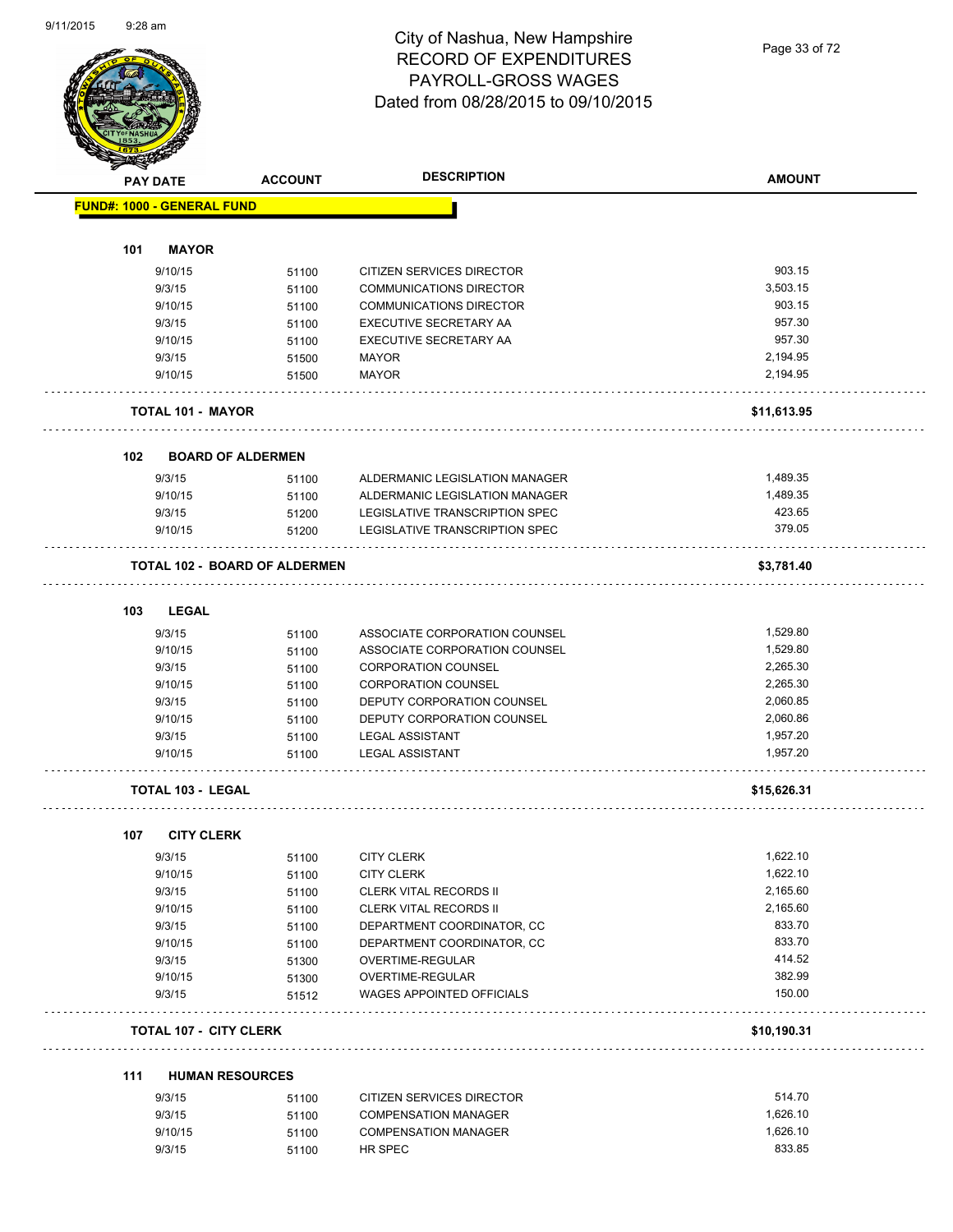#### City of Nashua, New Hampshire RECORD OF EXPENDITURES PAYROLL-GROSS WAGES Dated from 08/28/2015 to 09/10/2015

| <b>PAY DATE</b>                   | <b>ACCOUNT</b>                            | <b>DESCRIPTION</b>                                   | <b>AMOUNT</b>        |
|-----------------------------------|-------------------------------------------|------------------------------------------------------|----------------------|
| <b>FUND#: 1000 - GENERAL FUND</b> |                                           |                                                      |                      |
| 111                               | <b>HUMAN RESOURCES</b>                    |                                                      |                      |
| 9/10/15                           | 51100                                     | HR SPEC                                              | 656.67               |
| 9/3/15                            | 51100                                     | HUMAN RESOURCES DIRECTOR                             | 1,458.35             |
| 9/10/15                           | 51100                                     | HUMAN RESOURCES DIRECTOR                             | 1,458.35             |
| 9/3/15                            | 51100                                     | PAYROLL ANALYST                                      | 1,914.80             |
| 9/10/15                           | 51100                                     | PAYROLL ANALYST                                      | 1,914.79             |
| 9/3/15                            | 51200                                     | ADMINISTRATIVE ASSISTANT I                           | 273.40               |
| 9/10/15                           | 51200                                     | ADMINISTRATIVE ASSISTANT I                           | 276.82               |
| 9/3/15                            | 51300                                     | OVERTIME-REGULAR                                     | 311.25               |
| 9/10/15                           | 51300                                     | OVERTIME-REGULAR                                     | 151.20               |
| 9/3/15                            | 51400                                     | <b>WAGES TEMP-SEASONAL</b>                           | 705.00               |
| 9/10/15                           | 51400                                     | <b>WAGES TEMP-SEASONAL</b>                           | 700.00               |
| 9/3/15                            | 55425                                     | EMPLOYMENT BACKGROUND CHECKS                         | 65.00                |
|                                   | <b>TOTAL 111 - HUMAN RESOURCES</b>        |                                                      | \$14,486.38          |
| 122                               | <b>INFORMATION TECHNOLOGY</b>             |                                                      |                      |
| 9/3/15                            | 51100                                     | ADMIN ASSISTANT II                                   | 704.60               |
| 9/10/15                           | 51100                                     | ADMIN ASSISTANT II                                   | 704.60               |
| 9/3/15                            | 51100                                     | ENTERPRISE SYS ADMINISTRATOR                         | 1,404.69             |
| 9/10/15                           | 51100                                     | ENTERPRISE SYS ADMINISTRATOR                         | 1,404.70             |
| 9/3/15                            | 51100                                     | ERP SYSTEM ADMIN DBA                                 | 1,720.00             |
| 9/10/15                           | 51100                                     | ERP SYSTEM ADMIN DBA                                 | 1,720.00             |
| 9/3/15                            | 51100                                     | INTER INTRA APPL DEV PROJ LDR                        | 1,674.50             |
| 9/10/15                           | 51100                                     | INTER INTRA APPL DEV PROJ LDR                        | 1,674.50             |
| 9/3/15                            | 51100                                     | IT APPLICATIONS ANALYST                              | 127.55               |
| 9/10/15                           | 51100                                     | IT APPLICATIONS ANALYST                              | 127.55               |
| 9/3/15                            | 51100                                     | IT DIVISION DIRECTOR                                 | 2,060.85             |
| 9/10/15                           | 51100                                     | IT DIVISION DIRECTOR                                 | 2,060.85             |
| 9/3/15                            | 51100                                     | IT INFRASTRUCTURE ANALYST                            | 1,218.45             |
| 9/10/15                           | 51100                                     | IT INFRASTRUCTURE ANALYST                            | 1,218.45             |
| 9/3/15                            | 51100                                     | IT INFRASTRUCTURE TEAM LEADER                        | 1,853.20             |
| 9/10/15                           | 51100                                     | IT INFRASTRUCTURE TEAM LEADER                        | 1,853.20             |
| 9/3/15<br>9/10/15                 | 51100                                     | SYSTEMS ADM DATABASE ADM<br>SYSTEMS ADM DATABASE ADM | 1,688.80<br>1,688.80 |
| 9/3/15                            | 51100<br>51100                            | TECH SUPPORT TEAM LEADER                             | 1,562.00             |
| 9/10/15                           | 51100                                     | TECH SUPPORT TEAM LEADER                             | 1,562.00             |
| 9/3/15                            | 51100                                     | TECHNICAL SPEC II NET SUPPORT                        | 1,162.75             |
| 9/10/15                           | 51100                                     | TECHNICAL SPEC II NET SUPPORT                        | 1,162.75             |
| 9/3/15                            | 51100                                     | <b>TECHNICAL SPECIALIST I</b>                        | 727.35               |
| 9/10/15                           | 51100                                     | TECHNICAL SPECIALIST I                               | 727.35               |
| 9/3/15                            | 51100                                     | WEB DESIGNER                                         | 670.60               |
| 9/10/15                           | 51100                                     | WEB DESIGNER                                         | 670.60               |
| 9/3/15                            | 51300                                     | OVERTIME-REGULAR                                     | 43.60                |
| 9/10/15                           | 51300                                     | OVERTIME-REGULAR                                     | 130.81               |
|                                   | <b>TOTAL 122 - INFORMATION TECHNOLOGY</b> |                                                      | \$33,325.10          |
|                                   |                                           |                                                      |                      |
| 126                               | <b>FINANCIAL SERVICES</b>                 |                                                      |                      |
| 9/3/15                            | 51100                                     | ACCOUNTING COMPLIANCE MGR                            | 1,138.25             |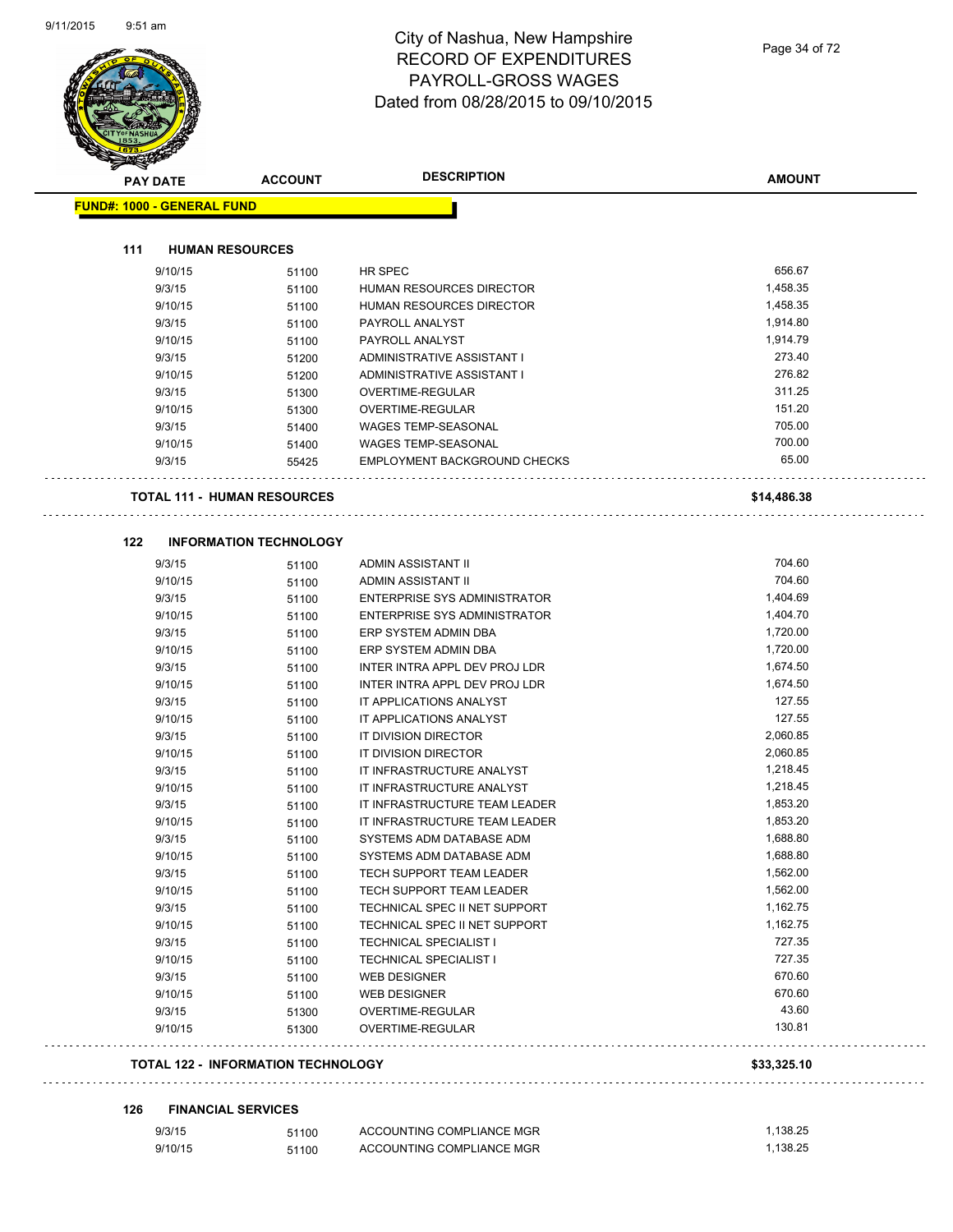#### City of Nashua, New Hampshire RECORD OF EXPENDITURES PAYROLL-GROSS WAGES Dated from 08/28/2015 to 09/10/2015

| <b>PAY DATE</b>                       | <b>ACCOUNT</b>            | <b>DESCRIPTION</b>                | <b>AMOUNT</b> |
|---------------------------------------|---------------------------|-----------------------------------|---------------|
| <b>FUND#: 1000 - GENERAL FUND</b>     |                           |                                   |               |
| 126                                   | <b>FINANCIAL SERVICES</b> |                                   |               |
| 9/3/15                                | 51100                     | ACCOUNTS PAYABLE COORDINATOR      | 1,462.65      |
| 9/10/15                               | 51100                     | ACCOUNTS PAYABLE COORDINATOR      | 1,462.64      |
| 9/3/15                                | 51100                     | ACCOUNTS PAYABLE SUPV             | 985.56        |
| 9/10/15                               | 51100                     | ACCOUNTS PAYABLE SUPV             | 985.55        |
| 9/3/15                                | 51100                     | <b>CFO COMPTROLLER</b>            | 2,120.60      |
| 9/10/15                               | 51100                     | <b>CFO COMPTROLLER</b>            | 2,120.60      |
| 9/3/15                                | 51100                     | DEP TREASURER TAX COLLECTOR       | 1,116.40      |
| 9/10/15                               | 51100                     | DEP TREASURER TAX COLLECTOR       | 1,116.40      |
| 9/3/15                                | 51100                     | <b>FINANCE AND ADMIN MANAGER</b>  | 766.80        |
| 9/10/15                               | 51100                     | FINANCE AND ADMIN MANAGER         | 766.80        |
| 9/3/15                                | 51100                     | FINANCIAL MANAGER GENERAL GOVT    | 1,450.00      |
| 9/10/15                               | 51100                     | FINANCIAL MANAGER GENERAL GOVT    | 1,450.00      |
| 9/3/15                                | 51100                     | FINANCIAL SERVICES COORDINATOR    | 992.85        |
| 9/10/15                               | 51100                     | FINANCIAL SERVICES COORDINATOR    | 992.85        |
| 9/3/15                                | 51100                     | MOTOR VEHICLE COORDINATOR         | 682.49        |
| 9/10/15                               | 51100                     | <b>MOTOR VEHICLE COORDINATOR</b>  | 682.49        |
| 9/3/15                                | 51100                     | MV CLERK II REGISTRATION          | 1,303.65      |
| 9/10/15                               | 51100                     | MV CLERK II REGISTRATION          | 1,303.65      |
| 9/3/15                                | 51100                     | OPERATIONS ANALYST                | 769.95        |
| 9/10/15                               | 51100                     | OPERATIONS ANALYST                | 769.95        |
| 9/3/15                                | 51100                     | REVENUE ACCOUNTS SPEC             | 772.90        |
| 9/10/15                               | 51100                     | REVENUE ACCOUNTS SPEC             | 772.90        |
| 9/3/15                                | 51100                     | REVENUE COORDINATOR               | 1,007.95      |
| 9/10/15                               | 51100                     | REVENUE COORDINATOR               | 1,007.95      |
| 9/3/15                                | 51100                     | <b>SENIOR ACCOUNTANT</b>          | 1,064.25      |
| 9/10/15                               | 51100                     | <b>SENIOR ACCOUNTANT</b>          | 1,064.25      |
| 9/3/15                                | 51100                     | SENIOR FINANCIAL ANALYST          | 1,155.05      |
| 9/10/15                               | 51100                     | SENIOR FINANCIAL ANALYST          | 1,155.05      |
| 9/3/15                                | 51100                     | SUPV VEHICLE REGISTRATION         | 1,092.80      |
| 9/10/15                               | 51100                     | <b>SUPV VEHICLE REGISTRATION</b>  | 1,092.80      |
| 9/3/15                                | 51100                     | TREASURER TAX COLLECTOR           | 1,853.20      |
| 9/10/15                               | 51100                     | TREASURER TAX COLLECTOR           | 1,853.20      |
| 9/3/15                                | 51100                     | <b>VEHICLE REGISTRATION CLERK</b> | 1,093.60      |
| 9/10/15                               | 51100                     | <b>VEHICLE REGISTRATION CLERK</b> | 1,093.60      |
| 9/3/15                                | 51200                     | TRUST ACCOUNTANT PT               | 704.12        |
| 9/10/15                               | 51200                     | TRUST ACCOUNTANT PT               | 704.12        |
| 6/30/15                               | 51200                     | <b>VEHICLE REGISTRATION CLERK</b> | 15,791.98     |
| 9/3/15                                | 51300                     | OVERTIME-REGULAR                  | 280.60        |
| 9/10/15                               | 51300                     | OVERTIME-REGULAR                  | 89.33         |
| <b>TOTAL 126 - FINANCIAL SERVICES</b> |                           |                                   |               |

#### **129 CITY BUILDINGS**

| 9/3/15  | 51100 | <b>BUILDING MANAGER</b> | 1.110.45 |
|---------|-------|-------------------------|----------|
| 9/10/15 | 51100 | <b>BUILDING MANAGER</b> | 1.110.45 |
| 9/3/15  | 51100 | <b>CUSTODIAN I</b>      | 1.247.44 |
| 9/10/15 | 51100 | <b>CUSTODIAN I</b>      | 1.247.44 |
| 9/3/15  | 51100 | MAINTENANCE SPEC        | 699.45   |
| 9/10/15 | 51100 | MAINTENANCE SPEC        | 699.45   |
| 9/3/15  | 51200 | <b>CUSTODIAN I</b>      | 324.84   |
| 9/10/15 | 51200 | <b>CUSTODIAN I</b>      | 324.84   |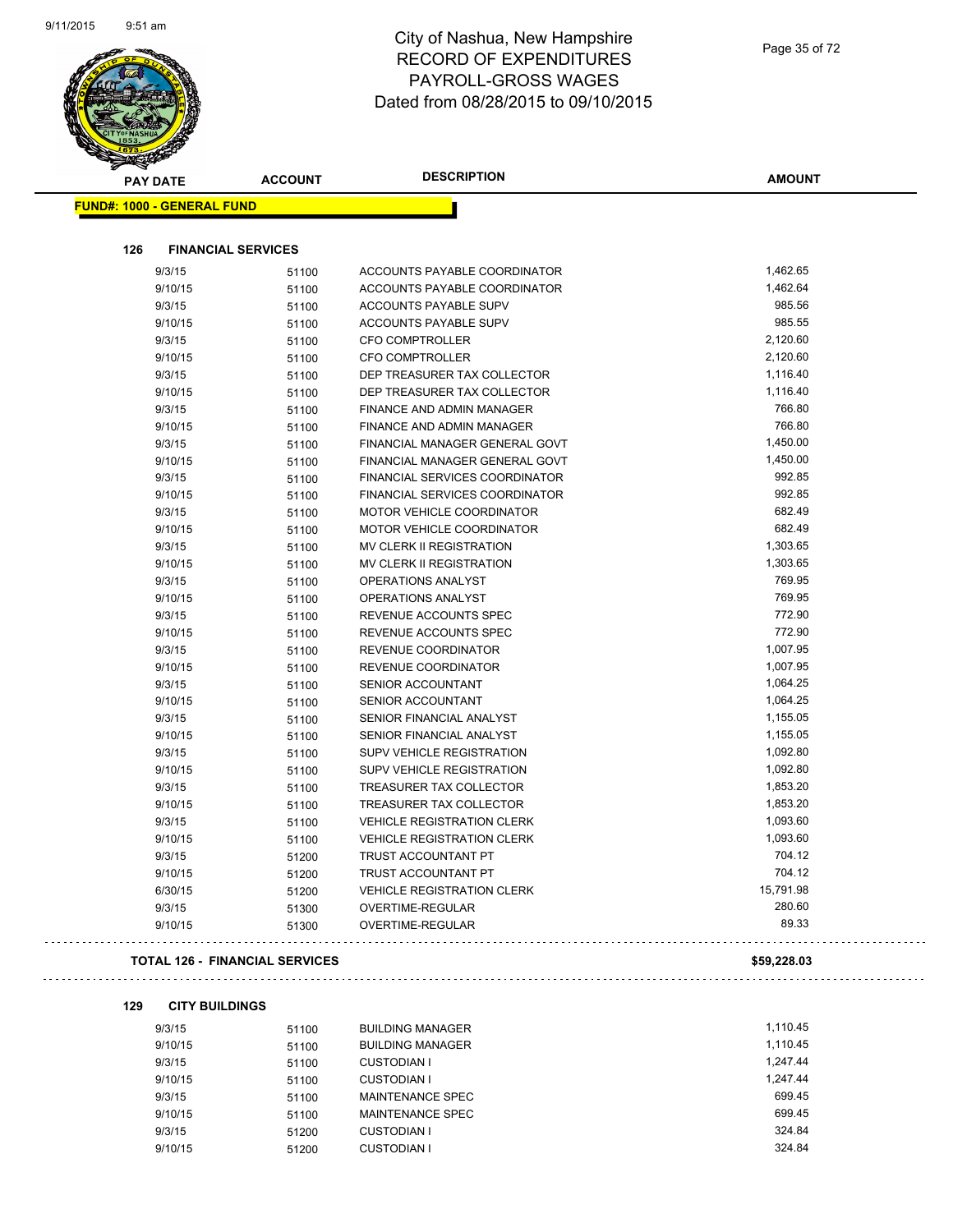#### City of Nashua, New Hampshire RECORD OF EXPENDITURES PAYROLL-GROSS WAGES Dated from 08/28/2015 to 09/10/2015

Page 36 of 72

| <b>PAY DATE</b> |                                   | <b>ACCOUNT</b> | <b>DESCRIPTION</b>                                       | <b>AMOUNT</b>      |
|-----------------|-----------------------------------|----------------|----------------------------------------------------------|--------------------|
|                 | <b>FUND#: 1000 - GENERAL FUND</b> |                |                                                          |                    |
|                 | <b>TOTAL 129 - CITY BUILDINGS</b> |                |                                                          | \$6,764.36         |
| 130             | <b>PURCHASING</b>                 |                |                                                          |                    |
|                 |                                   |                |                                                          |                    |
|                 | 9/3/15                            | 51100          | <b>PURCHASING AGENT I</b>                                | 698.45<br>698.45   |
|                 | 9/10/15<br>9/3/15                 | 51100          | PURCHASING AGENT I<br>PURCHASING AGENT II                | 878.75             |
|                 | 9/10/15                           | 51100<br>51100 | PURCHASING AGENT II                                      | 878.75             |
|                 | 9/3/15                            | 51100          | PURCHASING MANAGER                                       | 1,579.20           |
|                 | 9/10/15                           | 51100          | PURCHASING MANAGER                                       | 1,579.20           |
|                 | 9/3/15                            | 51300          | OVERTIME-REGULAR                                         | 163.70             |
|                 | 9/10/15                           | 51300          | OVERTIME-REGULAR                                         | 6.55               |
|                 | <b>TOTAL 130 - PURCHASING</b>     |                |                                                          | \$6,483.05         |
| 131             | <b>HUNT BUILDING</b>              |                |                                                          |                    |
|                 | 9/3/15                            | 51100          | HUNT MEMORIAL BLDG & ARTS ADM                            | 330.75             |
|                 | 9/10/15                           | 51100          | HUNT MEMORIAL BLDG & ARTS ADM                            | 330.75             |
|                 | 9/10/15                           | 51300          | OVERTIME-REGULAR                                         | 6.20               |
|                 | <b>TOTAL 131 - HUNT BUILDING</b>  |                |                                                          | \$667.70           |
|                 |                                   |                |                                                          |                    |
| 132             | <b>ASSESSING</b>                  |                |                                                          |                    |
|                 | 9/3/15                            | 51100          | <b>APPRAISER I</b>                                       | 895.45             |
|                 | 9/10/15                           | 51100          | <b>APPRAISER I</b>                                       | 895.45             |
|                 | 9/3/15                            | 51100          | <b>APPRAISER II</b>                                      | 1,069.65           |
|                 | 9/10/15                           | 51100          | <b>APPRAISER II</b>                                      | 1,069.65           |
|                 | 9/3/15                            | 51100          | <b>APPRAISER III</b>                                     | 1,218.50           |
|                 | 9/10/15                           | 51100          | <b>APPRAISER III</b>                                     | 1,218.50<br>594.94 |
|                 | 9/3/15<br>9/10/15                 | 51100          | ASSESSING ADMIN SPEC I CSR<br>ASSESSING ADMIN SPEC I CSR | 507.68             |
|                 | 9/3/15                            | 51100<br>51100 | ASSESSING ADMIN SPEC II CSR                              | 740.35             |
|                 | 9/10/15                           | 51100          | ASSESSING ADMIN SPEC II CSR                              | 740.35             |
|                 | 9/3/15                            | 51100          | ASSESSING ADMIN SPEC III CSR                             | 931.60             |
|                 | 9/10/15                           | 51100          | ASSESSING ADMIN SPEC III CSR                             | 931.60             |
|                 | 9/3/15                            | 51100          | CHIEF ASSESSOR GIS MANAGER                               | 2,154.80           |
|                 | 9/10/15                           | 51100          | CHIEF ASSESSOR GIS MANAGER                               | 2,154.80           |
|                 | 9/3/15                            | 51100          | DEPARTMENT COORDINATOR                                   | 884.70             |
|                 | 9/10/15                           | 51100          | DEPARTMENT COORDINATOR                                   | 884.70             |
|                 |                                   | 51100          | DEPUTY MANAGER APPRAISER IV                              | 1,537.41           |
|                 |                                   |                | DEPUTY MANAGER APPRAISER IV                              | 1,537.40           |
| 9/3/15          |                                   |                |                                                          |                    |
|                 | 9/10/15<br>9/3/15                 | 51100<br>51512 | WAGES APPOINTED OFFICIALS                                | 375.00             |
|                 | <b>TOTAL 132 - ASSESSING</b>      |                |                                                          | \$20,342.53        |
|                 |                                   |                |                                                          |                    |
| 134             | GIS<br>9/3/15                     | 51100          | <b>GIS TECHNICIAN II</b>                                 | 1,094.30           |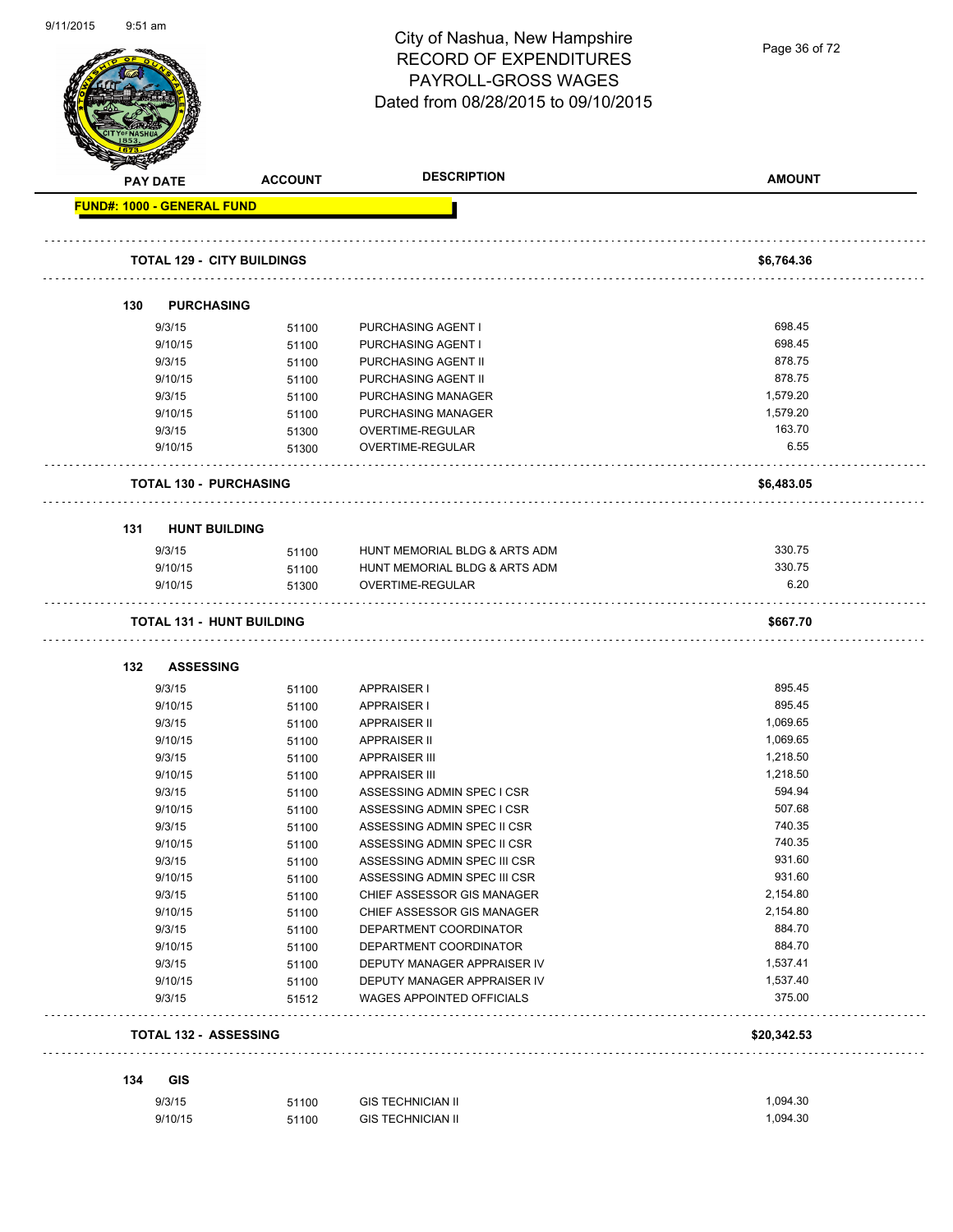Page 37 of 72

|                                   | <b>PAY DATE</b>        | <b>ACCOUNT</b>                                        | <b>DESCRIPTION</b>                                          | <b>AMOUNT</b>        |
|-----------------------------------|------------------------|-------------------------------------------------------|-------------------------------------------------------------|----------------------|
| <b>FUND#: 1000 - GENERAL FUND</b> |                        |                                                       |                                                             |                      |
|                                   | <b>TOTAL 134 - GIS</b> |                                                       |                                                             | \$2,188.60           |
|                                   |                        |                                                       |                                                             |                      |
| 140                               |                        | PINEWOOD CEMETERY                                     |                                                             |                      |
|                                   | 9/10/15                | 51400                                                 | WAGES TEMP-SEASONAL                                         | 1,050.00             |
|                                   | 9/3/15                 | 55314                                                 | FIXED RATE MILEAGE ALLOWANCE                                | 100.00               |
|                                   |                        | <b>TOTAL 140 - PINEWOOD CEMETERY</b>                  |                                                             | \$1,150.00           |
| 142                               |                        | <b>WOODLAWN CEMETERY</b>                              |                                                             |                      |
|                                   | 9/3/15                 | 51100                                                 | <b>GROUNDSKEEPER CEMETERY</b>                               | 1.205.73             |
|                                   | 9/10/15                | 51100                                                 | <b>GROUNDSKEEPER CEMETERY</b>                               | 1,339.70             |
|                                   | 9/3/15                 | 51100                                                 | SUBFOREMAN CEMETERY                                         | 766.05               |
|                                   | 9/10/15                | 51100                                                 | <b>SUBFOREMAN CEMETERY</b>                                  | 766.05               |
|                                   | 9/3/15                 | 51100                                                 | SUPERINTENDENT CEMETERY I                                   | 1,075.60             |
|                                   | 9/10/15                | 51100                                                 | SUPERINTENDENT CEMETERY I                                   | 1.075.60             |
|                                   | 9/3/15                 | 51400                                                 | <b>WAGES TEMP-SEASONAL</b>                                  | 1.077.50             |
|                                   |                        | <b>TOTAL 142 - WOODLAWN CEMETERY</b>                  |                                                             | \$7,306.23           |
|                                   |                        |                                                       |                                                             |                      |
| 144                               |                        | <b>EDGEWOOD &amp; SUBURBAN CEMETERIES</b>             |                                                             |                      |
|                                   | 9/3/15                 | 51100                                                 | <b>GROUNDSKEEPER CEMETERY</b>                               | 1,160.05<br>1,149.49 |
|                                   | 9/10/15<br>9/3/15      | 51100                                                 | <b>GROUNDSKEEPER CEMETERY</b><br><b>SUBFOREMAN CEMETERY</b> | 835.75               |
|                                   | 9/10/15                | 51100                                                 | SUBFOREMAN CEMETERY                                         | 835.75               |
|                                   | 9/3/15                 | 51100<br>51100                                        | SUPERINTENDENT CEMETERY II                                  | 1,166.65             |
|                                   | 9/10/15                | 51100                                                 | SUPERINTENDENT CEMETERY II                                  | 1,166.65             |
|                                   | 9/10/15                | 51300                                                 | OVERTIME-REGULAR                                            | 94.02                |
|                                   | 9/3/15                 | 51400                                                 | <b>WAGES TEMP-SEASONAL</b>                                  | 400.00               |
|                                   | 9/10/15                | 51400                                                 | <b>WAGES TEMP-SEASONAL</b>                                  | 320.00               |
|                                   | 9/3/15                 | 55314                                                 | FIXED RATE MILEAGE ALLOWANCE                                | 100.00               |
|                                   |                        |                                                       |                                                             |                      |
|                                   |                        | <b>TOTAL 144 - EDGEWOOD &amp; SUBURBAN CEMETERIES</b> |                                                             | \$7,228.36           |
| 150                               | <b>POLICE</b>          |                                                       |                                                             |                      |
|                                   | 9/3/15                 | 51100                                                 | <b>1ST YEAR OFFICERS</b>                                    | 11,667.00            |
|                                   | 9/10/15                | 51100                                                 | <b>1ST YEAR OFFICERS</b>                                    | 11,667.00            |
|                                   | 9/3/15                 | 51100                                                 | 1ST YR OFFICERS CERTIFIED SPEC                              | 1,016.10             |
|                                   | 9/10/15                | 51100                                                 | 1ST YR OFFICERS CERTIFIED SPEC                              | 1,016.10             |
|                                   | 9/3/15                 | 51100                                                 | <b>ACCOUNT CLERK III</b>                                    | 1,501.25             |
|                                   | 9/10/15                | 51100                                                 | <b>ACCOUNT CLERK III</b>                                    | 1,501.25             |
|                                   | 9/3/15                 | 51100                                                 | ADMINISTRATIVE PROJECT SPEC                                 | 1,285.00             |
|                                   | 9/10/15                | 51100                                                 | ADMINISTRATIVE PROJECT SPEC                                 | 1,285.00             |
|                                   | 9/3/15                 | 51100                                                 | ANIMAL CONTROL OFFICER                                      | 945.95               |
|                                   | 9/10/15                | 51100                                                 | ANIMAL CONTROL OFFICER                                      | 945.95               |
|                                   | 9/3/15                 | 51100                                                 | ASSISTANT RECORDS MANAGER                                   | 962.10               |
|                                   | 9/10/15                | 51100                                                 | ASSISTANT RECORDS MANAGER                                   | 962.10               |
|                                   | 9/3/15                 | 51100                                                 | AUTO MECHANIC 1ST CLASS                                     | 1,629.05             |
|                                   | 9/10/15                | 51100                                                 | AUTO MECHANIC 1ST CLASS                                     | 1,629.06             |
|                                   | 9/3/15                 | 51100                                                 | <b>BUILDING MAINTENANCE SUPV</b>                            | 962.00               |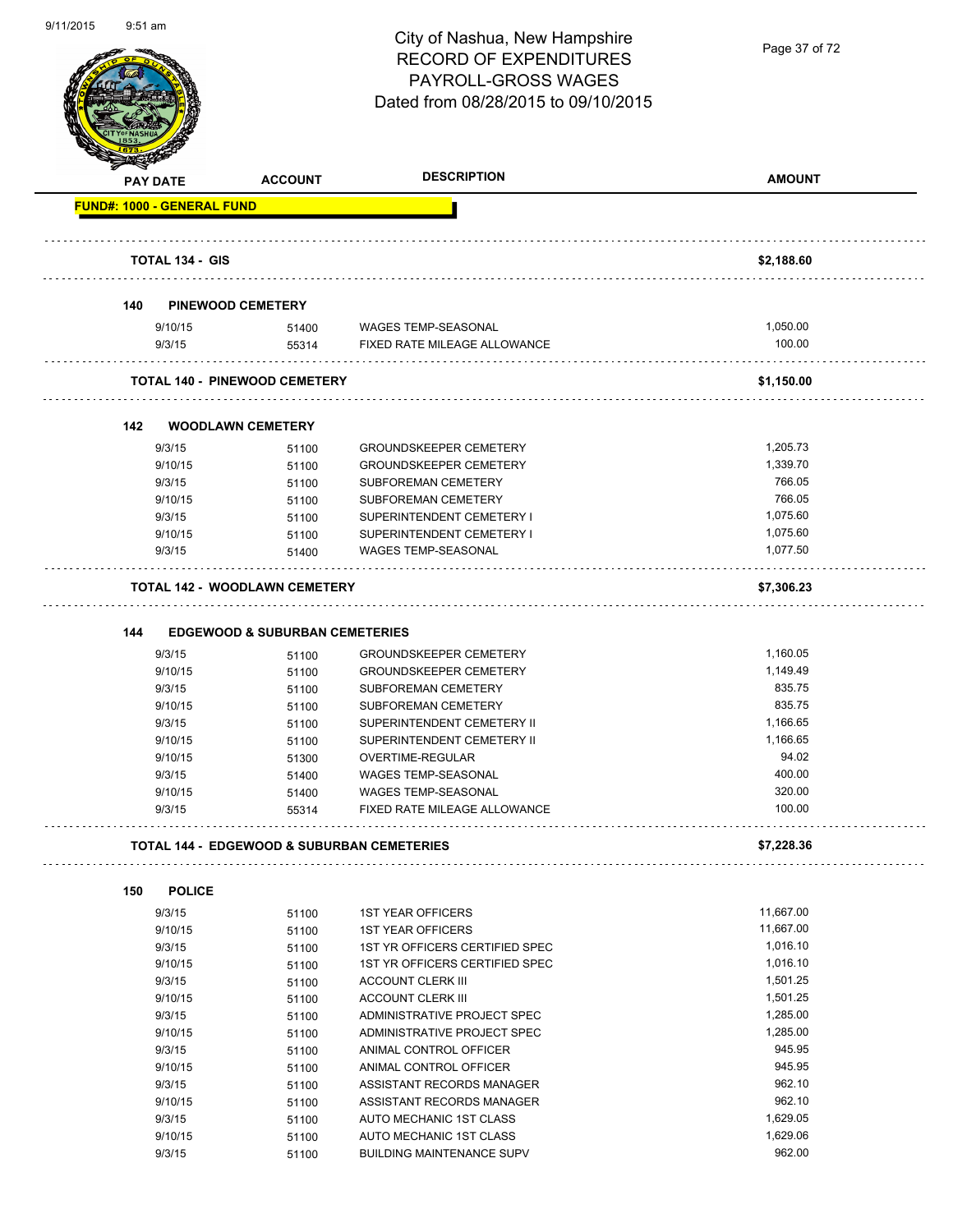

| <b>PAY DATE</b>                   | <b>ACCOUNT</b> | <b>DESCRIPTION</b>                      | <b>AMOUNT</b>        |
|-----------------------------------|----------------|-----------------------------------------|----------------------|
| <b>FUND#: 1000 - GENERAL FUND</b> |                |                                         |                      |
|                                   |                |                                         |                      |
|                                   |                |                                         |                      |
| 150<br><b>POLICE</b>              |                |                                         |                      |
| 9/10/15                           | 51100          | <b>BUILDING MAINTENANCE SUPV</b>        | 962.00               |
| 9/3/15                            | 51100          | <b>CAPTAIN</b>                          | 14,275.15            |
| 9/10/15                           | 51100          | <b>CAPTAIN</b>                          | 14,731.04            |
| 9/3/15                            | 51100          | CHIEF OF POLICE                         | 2,574.80             |
| 9/10/15                           | 51100          | CHIEF OF POLICE                         | 2,574.80             |
| 9/3/15                            | 51100          | <b>COMM TECH ALL DESIGNATIONS</b>       | 8,649.30             |
| 9/10/15                           | 51100          | <b>COMM TECH ALL DESIGNATIONS</b>       | 8,649.30             |
| 9/3/15                            | 51100          | COMMUNITY POLICE COORD CEMD             | 1,266.80             |
| 9/10/15                           | 51100          | COMMUNITY POLICE COORD CEMD             | 1,266.80             |
| 9/3/15                            | 51100          | <b>CRIME ANALYST</b>                    | 1,260.50             |
| 9/10/15                           | 51100          | <b>CRIME ANALYST</b>                    | 1,260.50             |
| 9/3/15                            | 51100          | <b>CUSTODIAN II</b>                     | 760.00               |
| 9/10/15                           | 51100          | <b>CUSTODIAN II</b>                     | 760.00               |
| 9/3/15                            | 51100          | <b>CUSTODIAN III</b>                    | 1,485.55             |
| 9/10/15                           | 51100          | <b>CUSTODIAN III</b>                    | 1,485.55             |
| 9/3/15                            | 51100          | DEPUTY CHIEF OF POLICE                  | 4,666.50             |
| 9/10/15                           | 51100          | DEPUTY CHIEF OF POLICE                  | 4,666.50             |
| 9/3/15                            | 51100          | DETENTION SPEC                          | 858.60               |
| 9/10/15                           | 51100          | <b>DETENTION SPEC</b>                   | 858.60               |
| 9/3/15                            | 51100          | DISPATCHERS ALL DESIGNATIONS            | 5,555.77             |
| 9/10/15                           | 51100          | DISPATCHERS ALL DESIGNATIONS            | 5,555.77             |
| 9/3/15                            | 51100          | FLEET MAINTENANCE ASST SUPV             | 900.80               |
| 9/10/15                           | 51100          | FLEET MAINTENANCE ASST SUPV             | 900.80               |
| 9/3/15                            | 51100          | IT MANAGER/SOFTWARE SPECIALIST          | 1,616.40             |
| 9/10/15                           | 51100          | IT MANAGER/SOFTWARE SPECIALIST          | 1,616.40             |
| 9/3/15                            | 51100          | <b>LEGAL SECRETARY</b>                  | 695.35               |
| 9/10/15                           | 51100          | <b>LEGAL SECRETARY</b>                  | 695.35               |
| 9/3/15                            | 51100          | LIEUTENANT                              | 15,335.45            |
| 9/10/15                           | 51100          | LIEUTENANT                              | 15,573.13            |
| 9/3/15                            | 51100          | NPD BUSINESS COORDINATOR                | 923.10               |
| 9/10/15                           | 51100          | NPD BUSINESS COORDINATOR                | 923.10               |
| 9/3/15                            | 51100          | NPD BUSINESS MANAGER                    | 1,737.00             |
| 9/10/15                           | 51100          | NPD BUSINESS MANAGER                    | 1,737.00             |
| 9/3/15                            | 51100          | NPD NETWORK ADMINISTRATOR               | 1,288.45             |
| 9/10/15                           | 51100          | NPD NETWORK ADMINISTRATOR               | 1,288.45             |
| 9/3/15                            | 51100          | PARALEGAL                               | 972.40               |
| 9/10/15                           | 51100          | PARALEGAL                               | 972.40<br>155,154.97 |
| 9/3/15                            | 51100          | PATROLMAN ALL RANKS                     | 154,965.89           |
| 9/10/15                           | 51100          | PATROLMAN ALL RANKS                     | 1,561.60             |
| 9/3/15<br>9/10/15                 | 51100          | POLICE ATTORNEY<br>POLICE ATTORNEY      | 1,561.60             |
|                                   | 51100          | <b>RECORDS &amp; COMMUNICATIONS MGR</b> | 1,486.65             |
| 9/3/15<br>9/10/15                 | 51100          | RECORDS & COMMUNICATIONS MGR            | 1,486.65             |
| 9/3/15                            | 51100          | <b>RECORDS TECHNICIAN I</b>             | 1,947.84             |
| 9/10/15                           | 51100          | <b>RECORDS TECHNICIAN I</b>             | 1,947.85             |
| 9/3/15                            | 51100<br>51100 | RECORDS TECHNICIAN II                   | 844.70               |
| 9/10/15                           |                | <b>RECORDS TECHNICIAN II</b>            | 844.70               |
| 9/3/15                            | 51100<br>51100 | SEC DOMESTIC VIOLENCE UNIT              | 718.60               |
| 9/10/15                           | 51100          | SEC DOMESTIC VIOLENCE UNIT              | 718.60               |
| 9/3/15                            | 51100          | SECRETARIAL SUPV DET BUREAU             | 882.80               |
| 9/10/15                           | 51100          | SECRETARIAL SUPV DET BUREAU             | 882.80               |
| 9/3/15                            | 51100          | <b>SECRETARY III</b>                    | 2,797.15             |
|                                   |                |                                         |                      |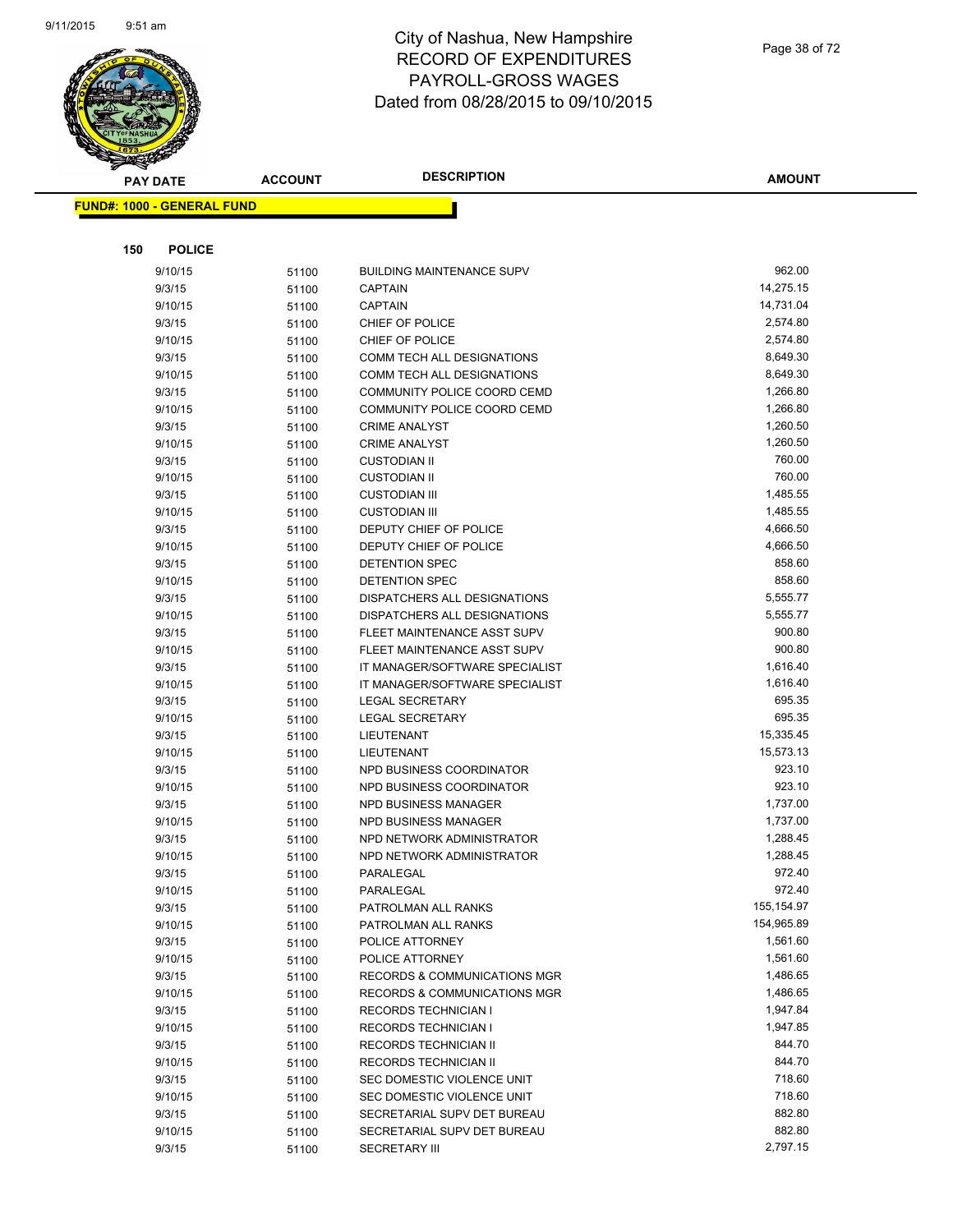

| <b>PAY DATE</b>                   | <b>ACCOUNT</b> | <b>DESCRIPTION</b>             | <b>AMOUNT</b>      |
|-----------------------------------|----------------|--------------------------------|--------------------|
| <b>FUND#: 1000 - GENERAL FUND</b> |                |                                |                    |
|                                   |                |                                |                    |
| 150<br><b>POLICE</b>              |                |                                |                    |
| 9/10/15                           | 51100          | <b>SECRETARY III</b>           | 2,797.15           |
| 9/3/15                            | 51100          | <b>SECRETARY V</b>             | 1,665.25           |
| 9/10/15                           | 51100          | <b>SECRETARY V</b>             | 1,665.25           |
| 9/3/15                            | 51100          | <b>SECRETARY VI</b>            | 791.86             |
| 9/10/15                           | 51100          | <b>SECRETARY VI</b>            | 791.85             |
| 9/3/15                            | 51100          | <b>SERGEANT</b>                | 33,242.79          |
| 9/10/15                           | 51100          | <b>SERGEANT</b>                | 35,521.47          |
| 9/3/15                            | 51100          | SHIFT LEADER                   | 1,797.03           |
| 9/10/15                           | 51100          | SHIFT LEADER                   | 998.35             |
| 9/3/15                            | 51100          | <b>SUPV POLICE FLEET</b>       | 1,222.01           |
| 9/10/15                           | 51100          | SUPV POLICE FLEET              | 1,222.00           |
| 9/3/15                            | 51200          | <b>ACCREDITATION MANAGER</b>   | 1,069.28           |
| 9/10/15                           | 51200          | <b>ACCREDITATION MANAGER</b>   | 1,069.28           |
| 9/3/15                            | 51200          | <b>DETENTION SPEC</b>          | 734.56             |
| 9/10/15                           | 51200          | <b>DETENTION SPEC</b>          | 734.56             |
| 9/3/15                            | 51200          | POLICE ATTORNEY PT             | 1,208.96           |
| 9/10/15                           | 51200          | POLICE ATTORNEY PT             | 1,208.96           |
| 9/3/15                            | 51200          | PRISONER TRANSPORT OFFICER     | 791.32             |
| 9/10/15                           | 51200          | PRISONER TRANSPORT OFFICER     | 791.32             |
| 9/3/15                            | 51200          | SENIOR RELATIONS SPECIALIST    | 686.88             |
| 9/10/15                           | 51200          | SENIOR RELATIONS SPECIALIST    | 686.88             |
| 9/3/15                            | 51300          | OVERTIME-REGULAR               | 5,304.46           |
| 9/10/15                           | 51300          | OVERTIME-REGULAR               | 818.55             |
| 9/3/15                            | 51309          | <b>OVERTIME-TRAINING</b>       | 415.80             |
| 9/3/15                            | 51315          | <b>OVERTIME-WITNESS</b>        | 2,761.27           |
| 9/10/15                           | 51315          | <b>OVERTIME-WITNESS</b>        | 5,229.64           |
| 9/3/15                            | 51322          | OVERTIME-INVESTIGATIVE         | 5,277.29           |
| 9/10/15                           | 51322          | OVERTIME-INVESTIGATIVE         | 7,595.38           |
| 9/3/15                            | 51330          | OVERTIME-COVERAGE              | 3,301.83           |
| 9/10/15                           | 51330          | OVERTIME-COVERAGE              | 7,535.38           |
| 9/3/15                            |                | <b>WAGES PER DIEM</b>          | 1,230.00           |
| 9/10/15                           | 51412          | <b>WAGES PER DIEM</b>          | 686.75             |
| 9/3/15                            | 51412          | <b>LONGEVITY</b>               | 1,100.00           |
| 9/10/15                           | 51600          | <b>LONGEVITY</b>               | 2,650.00           |
|                                   | 51600          |                                | 350.00             |
| 9/10/15                           | 51712          | SPECIAL DETAIL                 | 1,480.80           |
| 9/3/15                            | 51750          | RETIREMENT & SEPARATION PAY    |                    |
| 9/3/15                            | 61107          | <b>CLOTHING &amp; UNIFORMS</b> | 1,553.40<br>466.52 |
| 9/10/15                           | 61107          | <b>CLOTHING &amp; UNIFORMS</b> |                    |
| <b>TOTAL 150 - POLICE</b>         |                |                                | \$636,530.80       |

| 9/3/15  | 51100 | ADMINISTRATIVE ASSISTANT II    | 1.557.69 |
|---------|-------|--------------------------------|----------|
| 9/10/15 | 51100 | ADMINISTRATIVE ASSISTANT II    | 740.35   |
| 9/3/15  | 51100 | <b>ASST FIRE CHIEF</b>         | 2.086.04 |
| 9/10/15 | 51100 | <b>ASST FIRE CHIEF</b>         | 2.086.04 |
| 9/3/15  | 51100 | ASST SUPERINTENDENT FIRE ALARM | 1.512.76 |
| 9/10/15 | 51100 | ASST SUPERINTENDENT FIRE ALARM | 1.512.76 |
| 9/3/15  | 51100 | ASST SUPERINTENDENT FIRE FLEET | 1.497.76 |
| 9/10/15 | 51100 | ASST SUPERINTENDENT FIRE FLEET | 1.497.76 |
| 9/3/15  | 51100 | ASST SUPERINTENDENT PREVENTION | 1.605.36 |

Page 39 of 72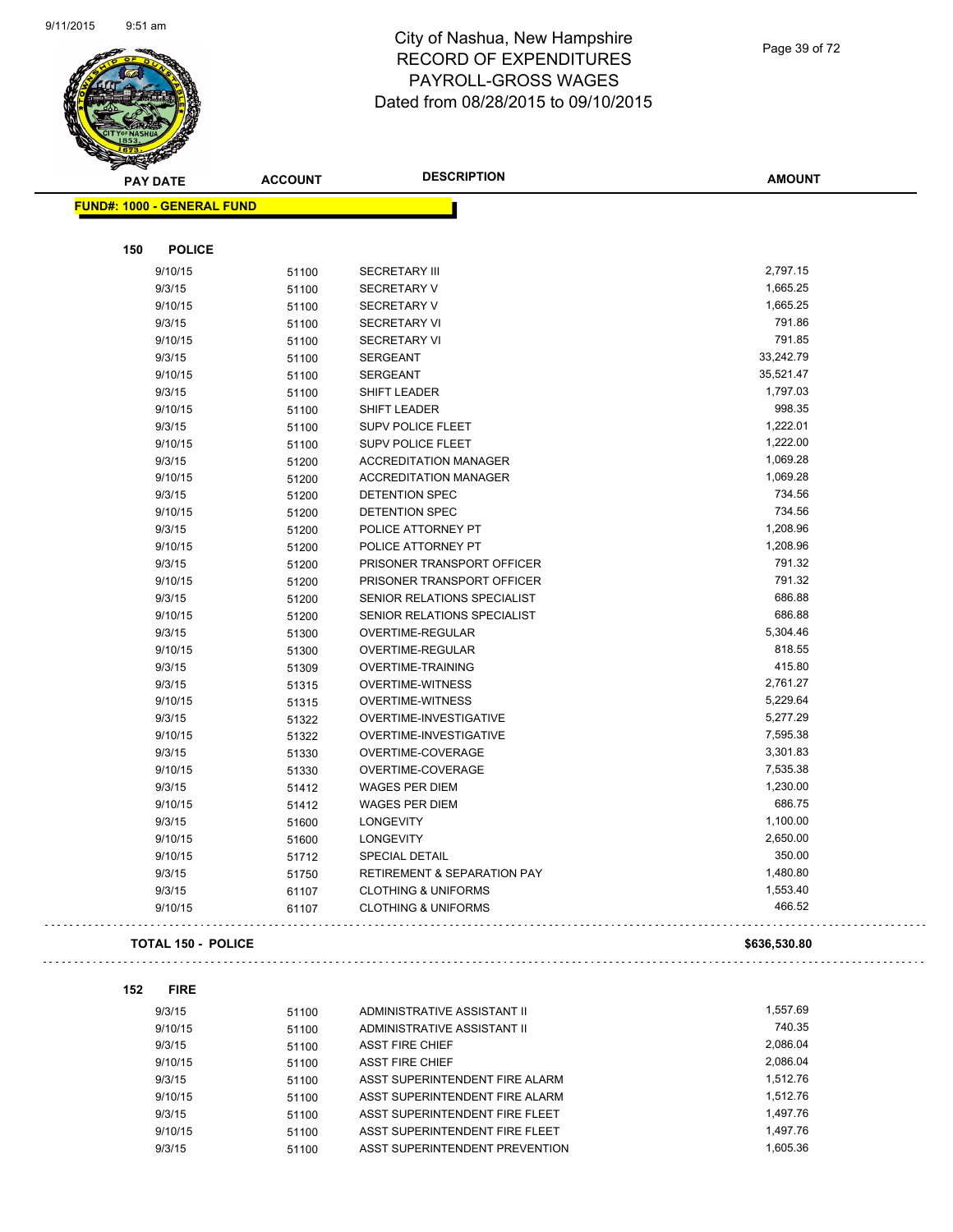

 $\sim$ 

 $\mathbb{Z}^2$ 

| <b>SANGRA</b>                     |                |                                       |               |
|-----------------------------------|----------------|---------------------------------------|---------------|
| <b>PAY DATE</b>                   | <b>ACCOUNT</b> | <b>DESCRIPTION</b>                    | <b>AMOUNT</b> |
| <b>FUND#: 1000 - GENERAL FUND</b> |                |                                       |               |
|                                   |                |                                       |               |
|                                   |                |                                       |               |
| 152<br><b>FIRE</b>                |                |                                       |               |
| 9/10/15                           | 51100          | ASST SUPERINTENDENT PREVENTION        | 1,512.76      |
| 9/3/15                            | 51100          | <b>CAPTAIN</b>                        | 10,622.58     |
| 9/10/15                           | 51100          | <b>CAPTAIN</b>                        | 10,622.59     |
| 9/3/15                            | 51100          | CAPTAIN FIRE TRAINING SAFETY          | 1,704.12      |
| 9/10/15                           | 51100          | CAPTAIN FIRE TRAINING SAFETY          | 1,704.12      |
| 9/3/15                            | 51100          | DEPUTY FIRE CHIEF                     | 7,469.82      |
| 9/10/15                           | 51100          | DEPUTY FIRE CHIEF                     | 7,469.83      |
| 9/3/15                            | 51100          | <b>EXEC ASST BUSINESS COORD</b>       | 1,091.55      |
| 9/10/15                           | 51100          | <b>EXEC ASST BUSINESS COORD</b>       | 1,091.55      |
| 9/3/15                            | 51100          | <b>FIRE CHIEF</b>                     | 2,292.80      |
| 9/10/15                           | 51100          | FIRE CHIEF                            | 2,292.80      |
| 9/3/15                            | 51100          | FIRE DISPATCH ALL RANKS               | 7,134.34      |
| 9/10/15                           | 51100          | FIRE DISPATCH ALL RANKS               | 7,138.22      |
| 9/3/15                            | 51100          | FIRE DISPATCHER CLERK TRAINER         | 1,531.02      |
| 9/10/15                           | 51100          | FIRE DISPATCHER CLERK TRAINER         | 1,531.02      |
| 9/3/15                            | 51100          | <b>FIRE LIEUTENANT</b>                | 38,142.26     |
| 9/10/15                           | 51100          | <b>FIRE LIEUTENANT</b>                | 38,282.78     |
| 9/3/15                            | 51100          | <b>FIRE MECHANIC</b>                  | 1,341.20      |
| 9/10/15                           | 51100          | <b>FIRE MECHANIC</b>                  | 1,341.20      |
| 9/3/15                            | 51100          | FIRE TRAINING OFFICER                 | 1,605.36      |
| 9/10/15                           | 51100          | FIRE TRAINING OFFICER                 | 1,482.96      |
| 9/3/15                            | 51100          | FIREFIGHTERS ALL RANKS                | 124,432.27    |
| 9/10/15                           | 51100          | FIREFIGHTERS ALL RANKS                | 124,432.29    |
| 9/3/15                            | 51100          | SUPERINTENDENT FIRE ALARM             | 1,670.56      |
| 9/10/15                           | 51100          | SUPERINTENDENT FIRE ALARM             | 1,670.56      |
| 9/3/15                            | 51100          | SUPERINTENDENT FIRE FLEET             | 1,670.56      |
| 9/10/15                           | 51100          | SUPERINTENDENT FIRE FLEET             | 1,670.56      |
| 9/3/15                            | 51100          | SUPERINTENDENT FIRE PREVENTION        | 1,670.56      |
| 9/10/15                           | 51100          | SUPERINTENDENT FIRE PREVENTION        | 1,670.55      |
| 9/10/15                           | 51300          | <b>OVERTIME-REGULAR</b>               | 1,031.45      |
| 9/3/15                            | 51330          | OVERTIME-COVERAGE                     | 10,054.70     |
| 9/10/15                           | 51330          | OVERTIME-COVERAGE                     | 12,276.11     |
| 9/3/15                            | 51650          | <b>ADDITIONAL HOURS</b>               | 22,806.38     |
| 9/10/15                           | 51650          | <b>ADDITIONAL HOURS</b>               | 29,701.65     |
| 9/3/15                            | 51700          | <b>STIPENDS</b>                       | 4,444.62      |
| 9/10/15                           | 51700          | <b>STIPENDS</b>                       | 4,551.12      |
| <b>TOTAL 152 - FIRE</b>           |                |                                       | \$505,255.34  |
|                                   |                |                                       |               |
| 153<br><b>BUILDING INSPECTION</b> |                |                                       |               |
| 9/3/15                            | 51100          | <b>BUILDING AND UTILITIES INSPCTR</b> | 3,380.59      |
| 9/10/15                           | 51100          | <b>BUILDING AND UTILITIES INSPCTR</b> | 3,380.60      |
| 9/3/15                            | 51100          | <b>BUILDING DEPARTMENT MANAGER</b>    | 1,450.00      |
| 9/10/15                           | 51100          | <b>BUILDING DEPARTMENT MANAGER</b>    | 1,450.00      |
| 9/3/15                            | 51100          | PERMIT TECHNICIAN I                   | 631.40        |
| 9/10/15                           | 51100          | PERMIT TECHNICIAN I                   | 631.40        |
| 9/3/15                            | 51100          | PERMIT TECHNICIAN III                 | 777.85        |
| 9/10/15                           | 51100          | PERMIT TECHNICIAN III                 | 777.85        |
| 9/3/15                            | 51100          | <b>PLANS EXAMINER</b>                 | 1,186.05      |
| 9/10/15                           | 51100          | <b>PLANS EXAMINER</b>                 | 1,186.05      |
| 9/3/15                            | 51200          | <b>BUILDING AND UTILITIES INSPCTR</b> | 805.65        |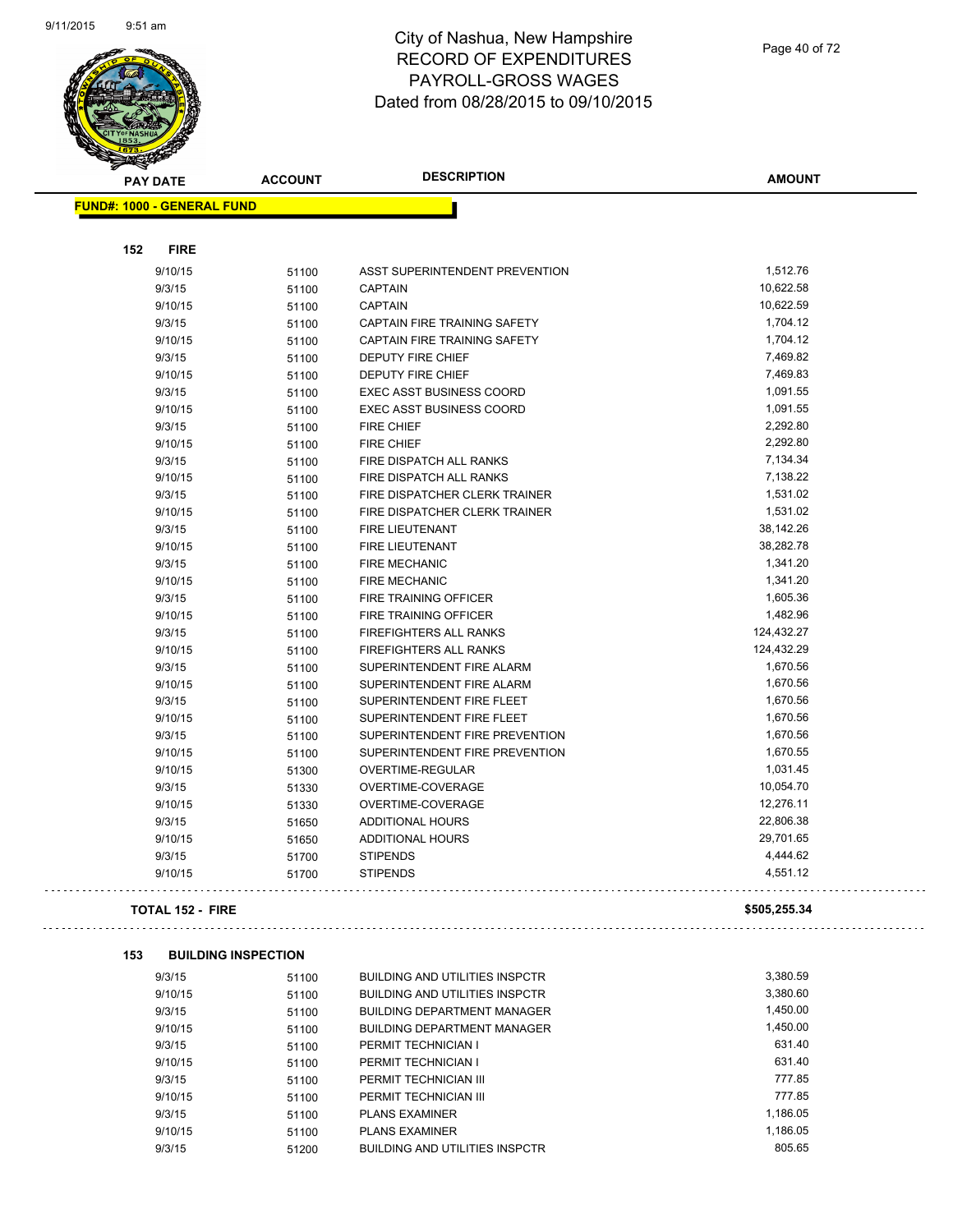| 9/11/2015 | 9:51 am |                                   |                                            | City of Nashua, New Hampshire<br><b>RECORD OF EXPENDITURES</b><br>PAYROLL-GROSS WAGES | Page 41 of 72 |
|-----------|---------|-----------------------------------|--------------------------------------------|---------------------------------------------------------------------------------------|---------------|
|           |         |                                   |                                            | Dated from 08/28/2015 to 09/10/2015                                                   |               |
|           |         | <b>PAY DATE</b>                   | <b>ACCOUNT</b>                             | <b>DESCRIPTION</b>                                                                    | <b>AMOUNT</b> |
|           |         | <b>FUND#: 1000 - GENERAL FUND</b> |                                            |                                                                                       |               |
|           | 153     |                                   | <b>BUILDING INSPECTION</b>                 |                                                                                       |               |
|           |         | 9/10/15                           | 51200                                      | <b>BUILDING AND UTILITIES INSPCTR</b>                                                 | 805.66        |
|           |         |                                   | <b>TOTAL 153 - BUILDING INSPECTION</b>     |                                                                                       | \$16,463.10   |
|           |         |                                   |                                            |                                                                                       |               |
|           | 155     |                                   | <b>CODE ENFORCEMENT</b>                    |                                                                                       |               |
|           |         | 9/3/15                            | 51100                                      | <b>CODE ENFORCEMENT OFFICER II</b>                                                    | 2,124.35      |
|           |         | 9/10/15                           | 51100                                      | CODE ENFORCEMENT OFFICER II                                                           | 2,124.35      |
|           |         | 9/3/15                            | 51100                                      | MGR CODE ENFORCEMENT DEPT                                                             | 1,367.60      |
|           |         | 9/10/15                           | 51100                                      | MGR CODE ENFORCEMENT DEPT                                                             | 1,367.60      |
|           |         |                                   | <b>TOTAL 155 - CODE ENFORCEMENT</b>        |                                                                                       | \$6,983.90    |
|           | 156     |                                   | <b>EMERGENCY MANAGEMENT</b>                |                                                                                       |               |
|           |         | 9/3/15                            | 51100                                      | EMERGENCY MANAGEMENT DIRECTOR                                                         | 1,529.80      |
|           |         | 9/10/15                           | 51100                                      | EMERGENCY MANAGEMENT DIRECTOR                                                         | 1,529.80      |
|           |         | 9/3/15                            | 51400                                      | <b>WAGES TEMP-SEASONAL</b>                                                            | 52.50         |
|           |         | 9/10/15                           | 51400                                      | WAGES TEMP-SEASONAL                                                                   | 296.25        |
|           |         |                                   |                                            |                                                                                       |               |
|           |         |                                   | <b>TOTAL 156 - EMERGENCY MANAGEMENT</b>    |                                                                                       | \$3,408.35    |
|           | 157     |                                   | <b>CITYWIDE COMMUNICATIONS</b>             |                                                                                       |               |
|           |         | 9/3/15                            | 51100                                      | COMM SYS ENGR TECH                                                                    | 1,512.40      |
|           |         | 9/10/15                           | 51100                                      | <b>COMM SYS ENGR TECH</b>                                                             | 1,512.40      |
|           |         | 9/3/15                            | 51200                                      | RADIO SYSTEMS MANAGER                                                                 | 1,283.52      |
|           |         | 9/10/15                           | 51200                                      | RADIO SYSTEMS MANAGER                                                                 | 1,283.52      |
|           |         |                                   |                                            |                                                                                       |               |
|           |         |                                   | <b>TOTAL 157 - CITYWIDE COMMUNICATIONS</b> |                                                                                       | \$5,591.84    |
|           | 160     |                                   | <b>PUBLIC WORKS-ADMIN/ENGINEERING</b>      |                                                                                       |               |
|           |         | 9/3/15                            | 51100                                      | ADMINISTRATIVE ASSISTANT II                                                           | 704.60        |
|           |         | 9/10/15                           | 51100                                      | ADMINISTRATIVE ASSISTANT II                                                           | 704.60        |
|           |         | 9/3/15                            | 51100                                      | CITIZEN SERVICES COORDINATOR                                                          | 763.50        |
|           |         | 9/10/15                           | 51100                                      | CITIZEN SERVICES COORDINATOR                                                          | 763.50        |
|           |         | 9/3/15                            | 51100                                      | <b>CITY ENGINEER</b>                                                                  | 1,030.45      |
|           |         | 9/10/15                           | 51100                                      | <b>CITY ENGINEER</b>                                                                  | 1,030.45      |
|           |         | 9/3/15                            | 51100                                      | CONST INSP ENGINEERING ASST                                                           | 947.55        |
|           |         | 9/10/15                           | 51100                                      | CONST INSP ENGINEERING ASST                                                           | 947.55        |
|           |         | 9/3/15                            | 51100                                      | DEPUTY MANAGER OF ENGINEERING                                                         | 710.65        |
|           |         | 9/10/15                           | 51100                                      | DEPUTY MANAGER OF ENGINEERING                                                         | 710.65        |
|           |         | 9/3/15                            | 51100                                      | DIRECTOR PUBLIC WORKS                                                                 | 1,528.65      |
|           |         | 9/10/15                           | 51100                                      | DIRECTOR PUBLIC WORKS                                                                 | 1,528.65      |
|           |         | 9/3/15                            | 51100                                      | DIVISION OPERATIONS MANAGER                                                           | 1,455.50      |
|           |         | 9/10/15                           | 51100                                      | DIVISION OPERATIONS MANAGER                                                           | 1,455.50      |
|           |         | 9/3/15                            | 51100                                      | DPW CONTRACT ADMINISTRATOR                                                            | 400.15        |
|           |         | 9/10/15                           | 51100                                      | DPW CONTRACT ADMINISTRATOR                                                            | 340.55        |
|           |         | 9/3/15                            | 51100                                      | <b>ENGINEERING INSPECTORS</b>                                                         | 1,904.87      |
|           |         | 9/10/15                           | 51100                                      | <b>ENGINEERING INSPECTORS</b>                                                         | 1,904.85      |
|           |         | 9/3/15                            | 51100                                      | <b>EXECUTIVE ASSISTANT</b>                                                            | 689.90        |

9/11/2015 9:51 am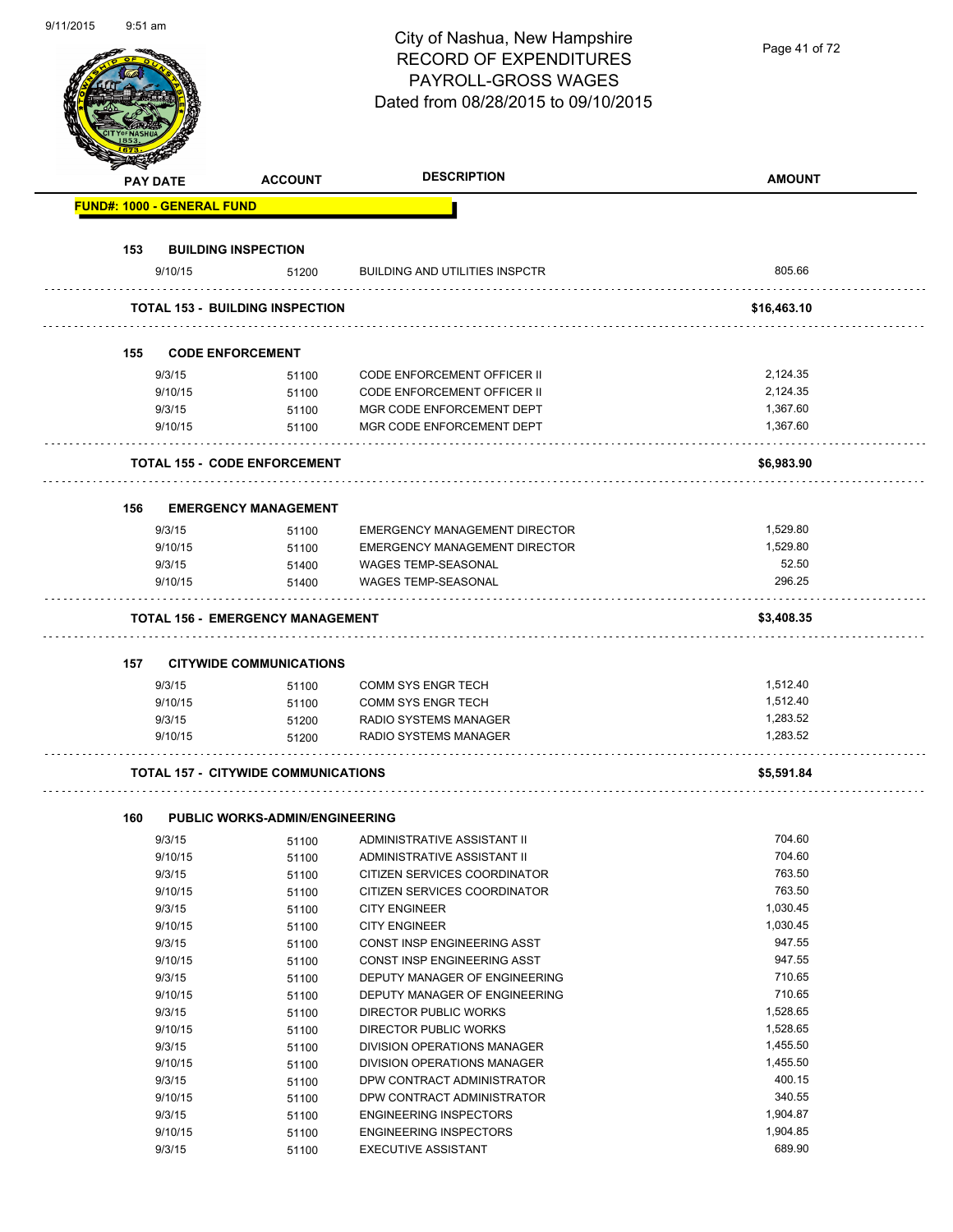|                                   |                                                   | Dated from 08/28/2015 to 09/10/2015 |               |
|-----------------------------------|---------------------------------------------------|-------------------------------------|---------------|
|                                   |                                                   |                                     |               |
| <b>PAY DATE</b>                   | <b>ACCOUNT</b>                                    | <b>DESCRIPTION</b>                  | <b>AMOUNT</b> |
| <b>FUND#: 1000 - GENERAL FUND</b> |                                                   |                                     |               |
| 160                               | <b>PUBLIC WORKS-ADMIN/ENGINEERING</b>             |                                     |               |
| 9/10/15                           | 51100                                             | <b>EXECUTIVE ASSISTANT</b>          | 689.90        |
| 9/3/15                            | 51100                                             | <b>SENIOR FOREMAN</b>               | 1,305.60      |
| 9/10/15                           | 51100                                             | <b>SENIOR FOREMAN</b>               | 1,305.60      |
| 9/3/15                            | 51100                                             | <b>SENIOR STAFF ENGINEER</b>        | 439.55        |
| 9/10/15                           | 51100                                             | <b>SENIOR STAFF ENGINEER</b>        | 439.55        |
| 9/3/15                            | 51100                                             | <b>SENIOR TRAFFIC ENGINEER</b>      | 1,626.10      |
| 9/10/15                           | 51100                                             | <b>SENIOR TRAFFIC ENGINEER</b>      | 1,626.10      |
| 9/3/15                            | 51100                                             | <b>STAFF ENGINEER</b>               | 1,219.70      |
| 9/10/15                           | 51100                                             | <b>STAFF ENGINEER</b>               | 1,219.70      |
| 9/3/15                            | 51100                                             | STREET CONSTRUCTION ENGINEER        | 1,332.95      |
| 9/10/15                           | 51100                                             | STREET CONSTRUCTION ENGINEER        | 1,332.96      |
| 9/3/15                            | 51100                                             | <b>SURVEY TECHNICIAN</b>            | 1,149.50      |
| 9/10/15                           | 51100                                             | <b>SURVEY TECHNICIAN</b>            | 1,149.50      |
| 9/3/15                            | 51300                                             | <b>OVERTIME-REGULAR</b>             | 353.62        |
|                                   |                                                   |                                     |               |
|                                   | <b>TOTAL 160 - PUBLIC WORKS-ADMIN/ENGINEERING</b> |                                     | \$34,712.45   |
| 161<br><b>STREETS</b>             |                                                   |                                     |               |
| 9/3/15                            | 51100                                             | ADMINISTRATIVE ASSISTANT III        | 999.21        |
| 9/10/15                           | 51100                                             | ADMINISTRATIVE ASSISTANT III        | 999.20        |
| 9/3/15                            | 51100                                             | AUTO MECH 1ST CLASS NIGHTS          | 3,163.20      |
| 9/10/15                           | 51100                                             | AUTO MECH 1ST CLASS NIGHTS          | 3,163.20      |
| 9/3/15                            | 51100                                             | AUTO MECH 2ND CLASS                 | 1,896.80      |
| 9/10/15                           | 51100                                             | AUTO MECH 2ND CLASS                 | 1,896.80      |
| 9/3/15                            | 51100                                             | AUTO MECH 2ND CLASS NIGHTS          | 960.40        |
| 9/10/15                           | 51100                                             | AUTO MECH 2ND CLASS NIGHTS          | 960.41        |
| 9/3/15                            | 51100                                             | AUTO MECHANIC 1ST CLASS             | 3,123.20      |
| 9/10/15                           | 51100                                             | AUTO MECHANIC 1ST CLASS             | 3,123.21      |
| 9/3/15                            | 51100                                             | EQUIP OPR STREET REPAIR             | 7,633.13      |
| 9/10/15                           | 51100                                             | <b>EQUIP OPR STREET REPAIR</b>      | 7,633.12      |
| 9/3/15                            | 51100                                             | FLEET MAINTENANCE FOREMAN           | 1,149.50      |
| 9/10/15                           | 51100                                             | FLEET MAINTENANCE FOREMAN           | 1,149.50      |
| 9/3/15                            | 51100                                             | FLEET MANAGER STREET DEPT           | 1,075.00      |
| 9/10/15                           | 51100                                             | FLEET MANAGER STREET DEPT           | 1,075.00      |
| 9/3/15                            | 51100                                             | <b>MASON PIPELAYER</b>              | 2,829.92      |
| 9/10/15                           | 51100                                             | <b>MASON PIPELAYER</b>              | 2,721.60      |
| 9/3/15                            | 51100                                             | OPERATIONS COORDINATOR              | 836.05        |
| 9/10/15                           | 51100                                             | OPERATIONS COORDINATOR              | 830.82        |
| 9/3/15                            | 51100                                             | <b>SIGN MAINTENANCE</b>             | 1,805.60      |
| 9/10/15                           | 51100                                             | <b>SIGN MAINTENANCE</b>             | 1,805.61      |
| 9/10/15                           | 51100                                             | SIGN MAINTENANCE ASSISTANT          | 842.00        |
| 9/3/15                            | 51100                                             | STOREKEEPER PWD                     | 938.85        |
| 9/10/15                           | 51100                                             | STOREKEEPER PWD                     | 938.86        |
| 9/3/15                            | 51100                                             | <b>STREET FOREMAN</b>               | 4,839.19      |
| 9/10/15                           | 51100                                             | <b>STREET FOREMAN</b>               | 4,839.18      |
| 9/3/15                            | 51100                                             | SUPERINTENDENT OF STREETS           | 1,823.90      |
| 9/10/15                           | 51100                                             | SUPERINTENDENT OF STREETS           | 1,823.90      |
| 9/3/15                            | 51100                                             | TRAFFIC MAINTENANCE ASSISTANT       | 898.00        |
| 9/10/15                           | 51100                                             | TRAFFIC MAINTENANCE ASSISTANT       | 898.00        |
| 9/3/15                            | 51100                                             | <b>TRAFFIC TECHNICIAN I</b>         | 2,160.80      |
| 9/10/15                           | 51100                                             | <b>TRAFFIC TECHNICIAN I</b>         | 2,160.80      |
|                                   |                                                   |                                     |               |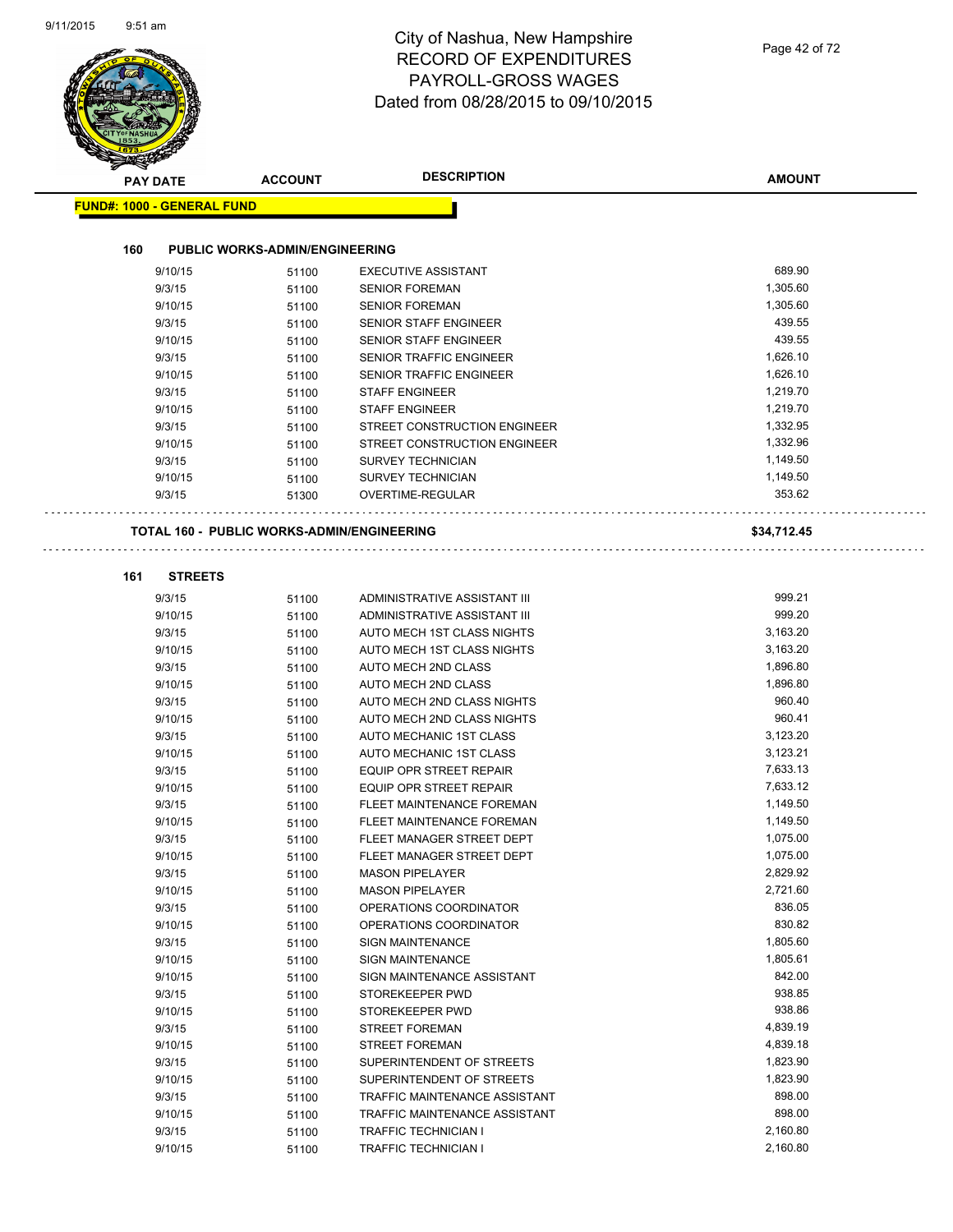Page 43 of 72

| <b>FUND#: 1000 - GENERAL FUND</b><br>161<br><b>STREETS</b><br>17,292.01<br>9/3/15<br>TRUCK DRIVER STREET REPAIR<br>51100<br>17,071.49<br><b>TRUCK DRIVER STREET REPAIR</b><br>9/10/15<br>51100<br>2,070.41<br>9/3/15<br><b>WELDER FIRST CLASS</b><br>51100<br><b>WELDER FIRST CLASS</b><br>2,070.40<br>9/10/15<br>51100<br>1,374.48<br>9/3/15<br>OVERTIME-REGULAR<br>51300<br>9/10/15<br>OVERTIME-REGULAR<br>2,101.70<br>51300<br>1,200.00<br>9/3/15<br><b>LONGEVITY</b><br>51600<br>109.99<br><b>CLOTHING &amp; UNIFORMS</b><br>9/3/15<br>61107<br><b>TOTAL 161 - STREETS</b><br>\$116,284.44<br>166<br><b>PARKING LOTS</b><br>704.60<br>9/3/15<br>ADMINISTRATIVE ASSISTANT II<br>51100<br>704.60<br>ADMINISTRATIVE ASSISTANT II<br>9/10/15<br>51100<br>9/3/15<br>1,383.40<br>PARKING MAINTENANCE<br>51100<br>1,383.40<br>9/10/15<br>51100<br>PARKING MAINTENANCE<br>68.40<br>TRANSPORTATION DEPT MANAGER<br>9/3/15<br>51100<br>68.40<br>TRANSPORTATION DEPT MANAGER<br>9/10/15<br>51100<br>42.42<br>9/3/15<br>OVERTIME-REGULAR<br>51300<br><b>TOTAL 166 - PARKING LOTS</b><br>\$4,355.22<br>171<br><b>COMMUNITY SERVICES</b><br>1,778.30<br>9/3/15<br>DIRECTOR HEALTH AND COMM SVS<br>51100<br>1,778.30<br>DIRECTOR HEALTH AND COMM SVS<br>9/10/15<br>51100<br>902.76<br>9/3/15<br>PROGRAM ASSISTANT<br>51100<br>902.75<br>9/10/15<br>PROGRAM ASSISTANT<br>51100<br>957.30<br>9/3/15<br>PROGRAM COORDINATOR<br>51100<br>957.30<br>PROGRAM COORDINATOR<br>9/10/15<br>51100<br><b>TOTAL 171 - COMMUNITY SERVICES</b><br>\$7,276.71<br>172<br><b>COMMUNITY HEALTH</b><br>738.31<br>9/3/15<br>ADMINISTRATIVE ASSISTANT II<br>51100<br>738.31<br>ADMINISTRATIVE ASSISTANT II<br>9/10/15<br>51100<br>786.80<br>9/3/15<br><b>BILINGUAL OUTREACH WORKER</b><br>51100<br>786.80<br>BILINGUAL OUTREACH WORKER<br>9/10/15<br>51100<br>1,404.70<br>MANAGER COMMUNITY HEALTH<br>9/3/15<br>51100<br>1,404.70<br>MANAGER COMMUNITY HEALTH<br>9/10/15<br>51100<br>3,405.95<br>9/3/15<br>PUB HEALTH NURSE<br>51100<br>3,405.94<br>9/10/15<br>PUB HEALTH NURSE<br>51100<br>325.74<br>9/10/15<br><b>WAGES PER DIEM</b><br>51412<br><b>TOTAL 172 - COMMUNITY HEALTH</b><br>\$12,997.25<br>173<br><b>ENVIRONMENTAL HEALTH</b> | <b>PAY DATE</b> |        | <b>ACCOUNT</b> | <b>DESCRIPTION</b>        | <b>AMOUNT</b> |
|------------------------------------------------------------------------------------------------------------------------------------------------------------------------------------------------------------------------------------------------------------------------------------------------------------------------------------------------------------------------------------------------------------------------------------------------------------------------------------------------------------------------------------------------------------------------------------------------------------------------------------------------------------------------------------------------------------------------------------------------------------------------------------------------------------------------------------------------------------------------------------------------------------------------------------------------------------------------------------------------------------------------------------------------------------------------------------------------------------------------------------------------------------------------------------------------------------------------------------------------------------------------------------------------------------------------------------------------------------------------------------------------------------------------------------------------------------------------------------------------------------------------------------------------------------------------------------------------------------------------------------------------------------------------------------------------------------------------------------------------------------------------------------------------------------------------------------------------------------------------------------------------------------------------------------------------------------------------------------------------------------------------------------------------------------------------------------------------------------------------------------------------------------------------------------------------------------|-----------------|--------|----------------|---------------------------|---------------|
|                                                                                                                                                                                                                                                                                                                                                                                                                                                                                                                                                                                                                                                                                                                                                                                                                                                                                                                                                                                                                                                                                                                                                                                                                                                                                                                                                                                                                                                                                                                                                                                                                                                                                                                                                                                                                                                                                                                                                                                                                                                                                                                                                                                                            |                 |        |                |                           |               |
|                                                                                                                                                                                                                                                                                                                                                                                                                                                                                                                                                                                                                                                                                                                                                                                                                                                                                                                                                                                                                                                                                                                                                                                                                                                                                                                                                                                                                                                                                                                                                                                                                                                                                                                                                                                                                                                                                                                                                                                                                                                                                                                                                                                                            |                 |        |                |                           |               |
|                                                                                                                                                                                                                                                                                                                                                                                                                                                                                                                                                                                                                                                                                                                                                                                                                                                                                                                                                                                                                                                                                                                                                                                                                                                                                                                                                                                                                                                                                                                                                                                                                                                                                                                                                                                                                                                                                                                                                                                                                                                                                                                                                                                                            |                 |        |                |                           |               |
|                                                                                                                                                                                                                                                                                                                                                                                                                                                                                                                                                                                                                                                                                                                                                                                                                                                                                                                                                                                                                                                                                                                                                                                                                                                                                                                                                                                                                                                                                                                                                                                                                                                                                                                                                                                                                                                                                                                                                                                                                                                                                                                                                                                                            |                 |        |                |                           |               |
|                                                                                                                                                                                                                                                                                                                                                                                                                                                                                                                                                                                                                                                                                                                                                                                                                                                                                                                                                                                                                                                                                                                                                                                                                                                                                                                                                                                                                                                                                                                                                                                                                                                                                                                                                                                                                                                                                                                                                                                                                                                                                                                                                                                                            |                 |        |                |                           |               |
|                                                                                                                                                                                                                                                                                                                                                                                                                                                                                                                                                                                                                                                                                                                                                                                                                                                                                                                                                                                                                                                                                                                                                                                                                                                                                                                                                                                                                                                                                                                                                                                                                                                                                                                                                                                                                                                                                                                                                                                                                                                                                                                                                                                                            |                 |        |                |                           |               |
|                                                                                                                                                                                                                                                                                                                                                                                                                                                                                                                                                                                                                                                                                                                                                                                                                                                                                                                                                                                                                                                                                                                                                                                                                                                                                                                                                                                                                                                                                                                                                                                                                                                                                                                                                                                                                                                                                                                                                                                                                                                                                                                                                                                                            |                 |        |                |                           |               |
|                                                                                                                                                                                                                                                                                                                                                                                                                                                                                                                                                                                                                                                                                                                                                                                                                                                                                                                                                                                                                                                                                                                                                                                                                                                                                                                                                                                                                                                                                                                                                                                                                                                                                                                                                                                                                                                                                                                                                                                                                                                                                                                                                                                                            |                 |        |                |                           |               |
|                                                                                                                                                                                                                                                                                                                                                                                                                                                                                                                                                                                                                                                                                                                                                                                                                                                                                                                                                                                                                                                                                                                                                                                                                                                                                                                                                                                                                                                                                                                                                                                                                                                                                                                                                                                                                                                                                                                                                                                                                                                                                                                                                                                                            |                 |        |                |                           |               |
|                                                                                                                                                                                                                                                                                                                                                                                                                                                                                                                                                                                                                                                                                                                                                                                                                                                                                                                                                                                                                                                                                                                                                                                                                                                                                                                                                                                                                                                                                                                                                                                                                                                                                                                                                                                                                                                                                                                                                                                                                                                                                                                                                                                                            |                 |        |                |                           |               |
|                                                                                                                                                                                                                                                                                                                                                                                                                                                                                                                                                                                                                                                                                                                                                                                                                                                                                                                                                                                                                                                                                                                                                                                                                                                                                                                                                                                                                                                                                                                                                                                                                                                                                                                                                                                                                                                                                                                                                                                                                                                                                                                                                                                                            |                 |        |                |                           |               |
|                                                                                                                                                                                                                                                                                                                                                                                                                                                                                                                                                                                                                                                                                                                                                                                                                                                                                                                                                                                                                                                                                                                                                                                                                                                                                                                                                                                                                                                                                                                                                                                                                                                                                                                                                                                                                                                                                                                                                                                                                                                                                                                                                                                                            |                 |        |                |                           |               |
|                                                                                                                                                                                                                                                                                                                                                                                                                                                                                                                                                                                                                                                                                                                                                                                                                                                                                                                                                                                                                                                                                                                                                                                                                                                                                                                                                                                                                                                                                                                                                                                                                                                                                                                                                                                                                                                                                                                                                                                                                                                                                                                                                                                                            |                 |        |                |                           |               |
|                                                                                                                                                                                                                                                                                                                                                                                                                                                                                                                                                                                                                                                                                                                                                                                                                                                                                                                                                                                                                                                                                                                                                                                                                                                                                                                                                                                                                                                                                                                                                                                                                                                                                                                                                                                                                                                                                                                                                                                                                                                                                                                                                                                                            |                 |        |                |                           |               |
|                                                                                                                                                                                                                                                                                                                                                                                                                                                                                                                                                                                                                                                                                                                                                                                                                                                                                                                                                                                                                                                                                                                                                                                                                                                                                                                                                                                                                                                                                                                                                                                                                                                                                                                                                                                                                                                                                                                                                                                                                                                                                                                                                                                                            |                 |        |                |                           |               |
|                                                                                                                                                                                                                                                                                                                                                                                                                                                                                                                                                                                                                                                                                                                                                                                                                                                                                                                                                                                                                                                                                                                                                                                                                                                                                                                                                                                                                                                                                                                                                                                                                                                                                                                                                                                                                                                                                                                                                                                                                                                                                                                                                                                                            |                 |        |                |                           |               |
|                                                                                                                                                                                                                                                                                                                                                                                                                                                                                                                                                                                                                                                                                                                                                                                                                                                                                                                                                                                                                                                                                                                                                                                                                                                                                                                                                                                                                                                                                                                                                                                                                                                                                                                                                                                                                                                                                                                                                                                                                                                                                                                                                                                                            |                 |        |                |                           |               |
|                                                                                                                                                                                                                                                                                                                                                                                                                                                                                                                                                                                                                                                                                                                                                                                                                                                                                                                                                                                                                                                                                                                                                                                                                                                                                                                                                                                                                                                                                                                                                                                                                                                                                                                                                                                                                                                                                                                                                                                                                                                                                                                                                                                                            |                 |        |                |                           |               |
|                                                                                                                                                                                                                                                                                                                                                                                                                                                                                                                                                                                                                                                                                                                                                                                                                                                                                                                                                                                                                                                                                                                                                                                                                                                                                                                                                                                                                                                                                                                                                                                                                                                                                                                                                                                                                                                                                                                                                                                                                                                                                                                                                                                                            |                 |        |                |                           |               |
|                                                                                                                                                                                                                                                                                                                                                                                                                                                                                                                                                                                                                                                                                                                                                                                                                                                                                                                                                                                                                                                                                                                                                                                                                                                                                                                                                                                                                                                                                                                                                                                                                                                                                                                                                                                                                                                                                                                                                                                                                                                                                                                                                                                                            |                 |        |                |                           |               |
|                                                                                                                                                                                                                                                                                                                                                                                                                                                                                                                                                                                                                                                                                                                                                                                                                                                                                                                                                                                                                                                                                                                                                                                                                                                                                                                                                                                                                                                                                                                                                                                                                                                                                                                                                                                                                                                                                                                                                                                                                                                                                                                                                                                                            |                 |        |                |                           |               |
|                                                                                                                                                                                                                                                                                                                                                                                                                                                                                                                                                                                                                                                                                                                                                                                                                                                                                                                                                                                                                                                                                                                                                                                                                                                                                                                                                                                                                                                                                                                                                                                                                                                                                                                                                                                                                                                                                                                                                                                                                                                                                                                                                                                                            |                 |        |                |                           |               |
|                                                                                                                                                                                                                                                                                                                                                                                                                                                                                                                                                                                                                                                                                                                                                                                                                                                                                                                                                                                                                                                                                                                                                                                                                                                                                                                                                                                                                                                                                                                                                                                                                                                                                                                                                                                                                                                                                                                                                                                                                                                                                                                                                                                                            |                 |        |                |                           |               |
|                                                                                                                                                                                                                                                                                                                                                                                                                                                                                                                                                                                                                                                                                                                                                                                                                                                                                                                                                                                                                                                                                                                                                                                                                                                                                                                                                                                                                                                                                                                                                                                                                                                                                                                                                                                                                                                                                                                                                                                                                                                                                                                                                                                                            |                 |        |                |                           |               |
|                                                                                                                                                                                                                                                                                                                                                                                                                                                                                                                                                                                                                                                                                                                                                                                                                                                                                                                                                                                                                                                                                                                                                                                                                                                                                                                                                                                                                                                                                                                                                                                                                                                                                                                                                                                                                                                                                                                                                                                                                                                                                                                                                                                                            |                 |        |                |                           |               |
|                                                                                                                                                                                                                                                                                                                                                                                                                                                                                                                                                                                                                                                                                                                                                                                                                                                                                                                                                                                                                                                                                                                                                                                                                                                                                                                                                                                                                                                                                                                                                                                                                                                                                                                                                                                                                                                                                                                                                                                                                                                                                                                                                                                                            |                 |        |                |                           |               |
|                                                                                                                                                                                                                                                                                                                                                                                                                                                                                                                                                                                                                                                                                                                                                                                                                                                                                                                                                                                                                                                                                                                                                                                                                                                                                                                                                                                                                                                                                                                                                                                                                                                                                                                                                                                                                                                                                                                                                                                                                                                                                                                                                                                                            |                 |        |                |                           |               |
|                                                                                                                                                                                                                                                                                                                                                                                                                                                                                                                                                                                                                                                                                                                                                                                                                                                                                                                                                                                                                                                                                                                                                                                                                                                                                                                                                                                                                                                                                                                                                                                                                                                                                                                                                                                                                                                                                                                                                                                                                                                                                                                                                                                                            |                 |        |                |                           |               |
|                                                                                                                                                                                                                                                                                                                                                                                                                                                                                                                                                                                                                                                                                                                                                                                                                                                                                                                                                                                                                                                                                                                                                                                                                                                                                                                                                                                                                                                                                                                                                                                                                                                                                                                                                                                                                                                                                                                                                                                                                                                                                                                                                                                                            |                 |        |                |                           |               |
|                                                                                                                                                                                                                                                                                                                                                                                                                                                                                                                                                                                                                                                                                                                                                                                                                                                                                                                                                                                                                                                                                                                                                                                                                                                                                                                                                                                                                                                                                                                                                                                                                                                                                                                                                                                                                                                                                                                                                                                                                                                                                                                                                                                                            |                 |        |                |                           |               |
|                                                                                                                                                                                                                                                                                                                                                                                                                                                                                                                                                                                                                                                                                                                                                                                                                                                                                                                                                                                                                                                                                                                                                                                                                                                                                                                                                                                                                                                                                                                                                                                                                                                                                                                                                                                                                                                                                                                                                                                                                                                                                                                                                                                                            |                 |        |                |                           |               |
|                                                                                                                                                                                                                                                                                                                                                                                                                                                                                                                                                                                                                                                                                                                                                                                                                                                                                                                                                                                                                                                                                                                                                                                                                                                                                                                                                                                                                                                                                                                                                                                                                                                                                                                                                                                                                                                                                                                                                                                                                                                                                                                                                                                                            |                 |        |                |                           |               |
|                                                                                                                                                                                                                                                                                                                                                                                                                                                                                                                                                                                                                                                                                                                                                                                                                                                                                                                                                                                                                                                                                                                                                                                                                                                                                                                                                                                                                                                                                                                                                                                                                                                                                                                                                                                                                                                                                                                                                                                                                                                                                                                                                                                                            |                 |        |                |                           |               |
|                                                                                                                                                                                                                                                                                                                                                                                                                                                                                                                                                                                                                                                                                                                                                                                                                                                                                                                                                                                                                                                                                                                                                                                                                                                                                                                                                                                                                                                                                                                                                                                                                                                                                                                                                                                                                                                                                                                                                                                                                                                                                                                                                                                                            |                 |        |                |                           |               |
|                                                                                                                                                                                                                                                                                                                                                                                                                                                                                                                                                                                                                                                                                                                                                                                                                                                                                                                                                                                                                                                                                                                                                                                                                                                                                                                                                                                                                                                                                                                                                                                                                                                                                                                                                                                                                                                                                                                                                                                                                                                                                                                                                                                                            |                 |        |                |                           |               |
|                                                                                                                                                                                                                                                                                                                                                                                                                                                                                                                                                                                                                                                                                                                                                                                                                                                                                                                                                                                                                                                                                                                                                                                                                                                                                                                                                                                                                                                                                                                                                                                                                                                                                                                                                                                                                                                                                                                                                                                                                                                                                                                                                                                                            |                 |        |                |                           |               |
|                                                                                                                                                                                                                                                                                                                                                                                                                                                                                                                                                                                                                                                                                                                                                                                                                                                                                                                                                                                                                                                                                                                                                                                                                                                                                                                                                                                                                                                                                                                                                                                                                                                                                                                                                                                                                                                                                                                                                                                                                                                                                                                                                                                                            |                 |        |                |                           |               |
|                                                                                                                                                                                                                                                                                                                                                                                                                                                                                                                                                                                                                                                                                                                                                                                                                                                                                                                                                                                                                                                                                                                                                                                                                                                                                                                                                                                                                                                                                                                                                                                                                                                                                                                                                                                                                                                                                                                                                                                                                                                                                                                                                                                                            |                 |        |                |                           |               |
|                                                                                                                                                                                                                                                                                                                                                                                                                                                                                                                                                                                                                                                                                                                                                                                                                                                                                                                                                                                                                                                                                                                                                                                                                                                                                                                                                                                                                                                                                                                                                                                                                                                                                                                                                                                                                                                                                                                                                                                                                                                                                                                                                                                                            |                 |        |                |                           |               |
|                                                                                                                                                                                                                                                                                                                                                                                                                                                                                                                                                                                                                                                                                                                                                                                                                                                                                                                                                                                                                                                                                                                                                                                                                                                                                                                                                                                                                                                                                                                                                                                                                                                                                                                                                                                                                                                                                                                                                                                                                                                                                                                                                                                                            |                 |        |                |                           |               |
|                                                                                                                                                                                                                                                                                                                                                                                                                                                                                                                                                                                                                                                                                                                                                                                                                                                                                                                                                                                                                                                                                                                                                                                                                                                                                                                                                                                                                                                                                                                                                                                                                                                                                                                                                                                                                                                                                                                                                                                                                                                                                                                                                                                                            |                 |        |                |                           |               |
|                                                                                                                                                                                                                                                                                                                                                                                                                                                                                                                                                                                                                                                                                                                                                                                                                                                                                                                                                                                                                                                                                                                                                                                                                                                                                                                                                                                                                                                                                                                                                                                                                                                                                                                                                                                                                                                                                                                                                                                                                                                                                                                                                                                                            |                 |        |                |                           |               |
|                                                                                                                                                                                                                                                                                                                                                                                                                                                                                                                                                                                                                                                                                                                                                                                                                                                                                                                                                                                                                                                                                                                                                                                                                                                                                                                                                                                                                                                                                                                                                                                                                                                                                                                                                                                                                                                                                                                                                                                                                                                                                                                                                                                                            |                 |        |                |                           |               |
| 2,457.36<br>9/10/15<br>ENVIRONMENTAL HEALTH SPEC                                                                                                                                                                                                                                                                                                                                                                                                                                                                                                                                                                                                                                                                                                                                                                                                                                                                                                                                                                                                                                                                                                                                                                                                                                                                                                                                                                                                                                                                                                                                                                                                                                                                                                                                                                                                                                                                                                                                                                                                                                                                                                                                                           |                 | 9/3/15 | 51100          | ENVIRONMENTAL HEALTH SPEC | 2,457.35      |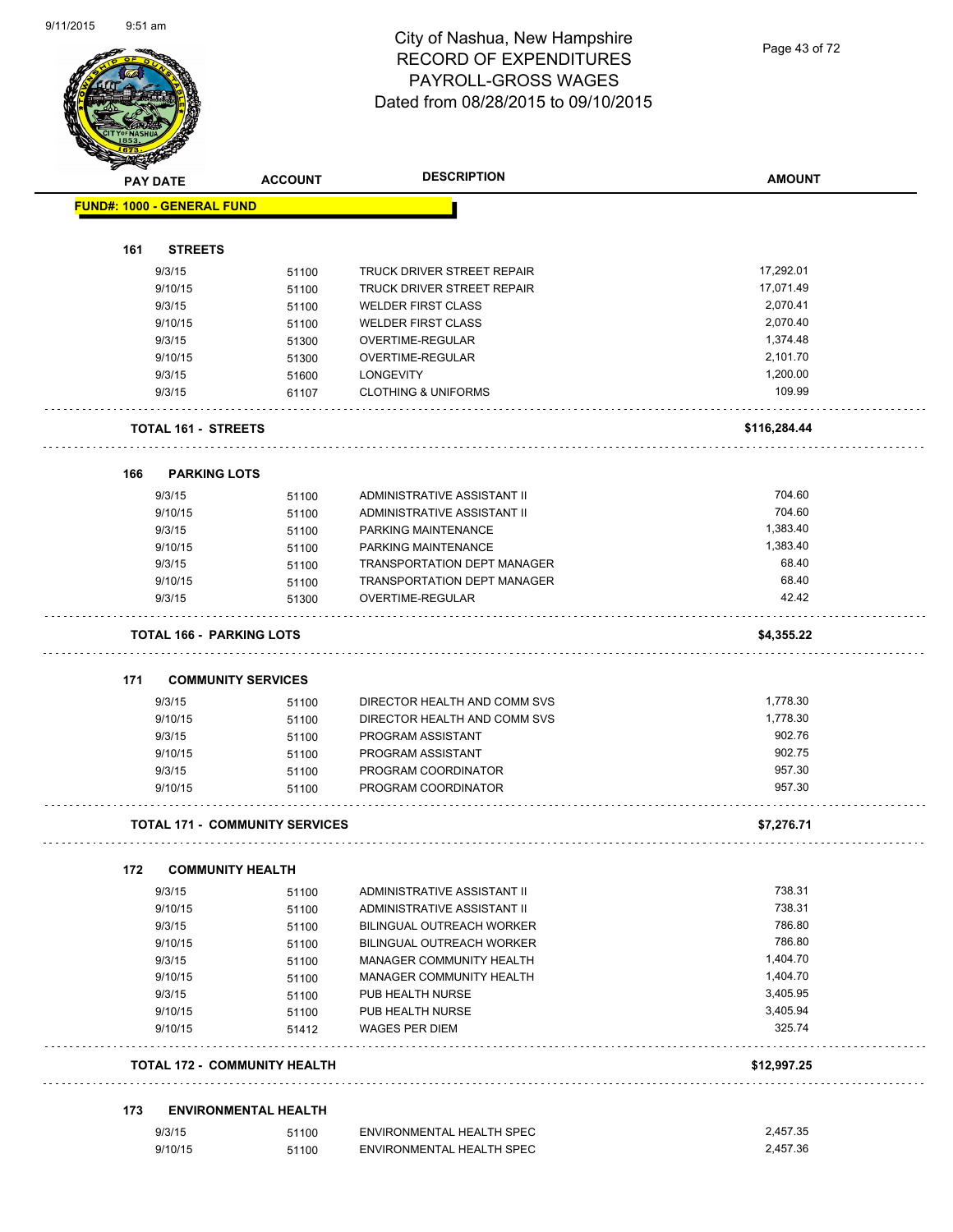# City of Nashua, New Hampshire RECORD OF EXPENDITURES PAYROLL-GROSS WAGES

|                                   |                                           | <b>RECORD OF EXPENDITURES</b>       | Page 44 of 72 |
|-----------------------------------|-------------------------------------------|-------------------------------------|---------------|
|                                   |                                           | PAYROLL-GROSS WAGES                 |               |
|                                   |                                           | Dated from 08/28/2015 to 09/10/2015 |               |
|                                   |                                           |                                     |               |
|                                   |                                           |                                     |               |
|                                   |                                           |                                     |               |
| <b>PAY DATE</b>                   | <b>ACCOUNT</b>                            | <b>DESCRIPTION</b>                  | <b>AMOUNT</b> |
| <b>FUND#: 1000 - GENERAL FUND</b> |                                           |                                     |               |
|                                   |                                           |                                     |               |
| 173                               | <b>ENVIRONMENTAL HEALTH</b>               |                                     |               |
| 9/3/15                            | 51100                                     | ENVIRONMENTAL TECH OFFICE MGR       | 1,008.80      |
| 9/10/15                           | 51100                                     | ENVIRONMENTAL TECH OFFICE MGR       | 1,008.80      |
| 9/3/15                            | 51100                                     | LABORATORY DIRECTOR                 | 1,017.40      |
| 9/10/15                           | 51100                                     | LABORATORY DIRECTOR                 | 1,017.40      |
| 9/3/15                            | 51100                                     | MANAGER ENVIRONMENTAL HEALTH        | 1,489.35      |
| 9/10/15                           | 51100                                     | MANAGER ENVIRONMENTAL HEALTH        | 1,489.35      |
|                                   | <b>TOTAL 173 - ENVIRONMENTAL HEALTH</b>   |                                     | \$11,945.81   |
|                                   |                                           |                                     |               |
| 174                               | <b>WELFARE ADMINISTRATION</b>             |                                     |               |
| 9/3/15                            | 51100                                     | ADMINISTRATIVE ASSISTANT I          | 842.60        |
| 9/10/15                           | 51100                                     | ADMINISTRATIVE ASSISTANT I          | 842.60        |
| 9/3/15                            | 51100                                     | CASE TECHNICIAN WELFARE             | 1,596.80      |
| 9/10/15                           | 51100                                     | CASE TECHNICIAN WELFARE             | 1,596.80      |
| 9/3/15                            | 51100                                     | INTAKE WORKER ACCOUNTANT            | 964.36        |
| 9/10/15                           | 51100                                     | INTAKE WORKER ACCOUNTANT            | 964.35        |
| 9/3/15                            | 51100                                     | SENIOR CASE TECHNICIAN              | 985.55        |
| 9/10/15                           | 51100                                     | SENIOR CASE TECHNICIAN              | 985.55        |
| 9/3/15                            | 51100                                     | <b>WELFARE OFFICER</b>              | 1,493.05      |
| 9/10/15                           | 51100                                     | <b>WELFARE OFFICER</b>              | 1,493.05      |
|                                   |                                           |                                     |               |
|                                   | <b>TOTAL 174 - WELFARE ADMINISTRATION</b> |                                     | \$11,764.71   |
| 177                               | <b>PARKS &amp; RECREATION</b>             |                                     |               |
| 9/3/15                            | 51100                                     | ADMINISTRATIVE ASSISTANT II         | 777.85        |
| 9/10/15                           | 51100                                     | ADMINISTRATIVE ASSISTANT II         | 777.85        |
| 9/3/15                            | 51100                                     | EQUIPMENT OPERATOR, PARKS           | 948.40        |
| 9/10/15                           | 51100                                     | EQUIPMENT OPERATOR, PARKS           | 948.40        |
| 7/23/15                           | 51100                                     | FOREMAN LABOR PARK                  | 129.32        |
| 9/3/15                            | 51100                                     | FOREMAN LABOR PARK                  | 3,425.95      |
| 9/10/15                           | 51100                                     | FOREMAN LABOR PARK                  | 3,425.95      |
| 9/3/15                            | 51100                                     | <b>GROUNDSKEEPER MAINTENANCE</b>    | 5,906.40      |
| 9/10/15                           | 51100                                     | <b>GROUNDSKEEPER MAINTENANCE</b>    | 5,906.40      |
| 9/3/15                            | 51100                                     | <b>GROUNDSMAN I</b>                 | 2,439.60      |
| 9/10/15                           | 51100                                     | <b>GROUNDSMAN I</b>                 | 2,439.60      |
| 9/3/15                            | 51100                                     | <b>GROUNDSMAN II</b>                | 854.00        |
| 9/10/15                           | 51100                                     | <b>GROUNDSMAN II</b>                | 854.00        |
| 9/3/15                            | 51100                                     | <b>LEAD GROUNDSMAN</b>              | 2,877.60      |
| 9/10/15                           | 51100                                     | <b>LEAD GROUNDSMAN</b>              | 2,877.60      |
| 9/3/15                            | 51100                                     | NURSERY WORKER PARKS                | 902.80        |
| 9/10/15                           | 51100                                     | NURSERY WORKER PARKS                | 902.80        |
| 9/3/15                            | 51100                                     | PROGRAM COORDINATOR                 | 365.10        |
| 9/10/15                           | 51100                                     | PROGRAM COORDINATOR                 | 365.10        |
| 9/3/15                            | 51100                                     | RECREATION PROGRAM MANAGER          | 1,115.75      |
| 9/10/15                           | 51100                                     | RECREATION PROGRAM MANAGER          | 1,115.75      |
| 9/3/15                            | 51100                                     | STELLOS STADIUM ATTENDANT           | 948.40        |
| 9/10/15                           | 51100                                     | STELLOS STADIUM ATTENDANT           | 948.40        |
| 9/3/15                            | 51100                                     | SUPERINTENDENT OF PARKS RECR        | 1,771.20      |
| 9/10/15                           | 51100                                     | SUPERINTENDENT OF PARKS RECR        | 1,771.20      |
| 9/3/15                            | 51100                                     | <b>TRUCK DRIVER</b>                 | 884.00        |
|                                   |                                           |                                     |               |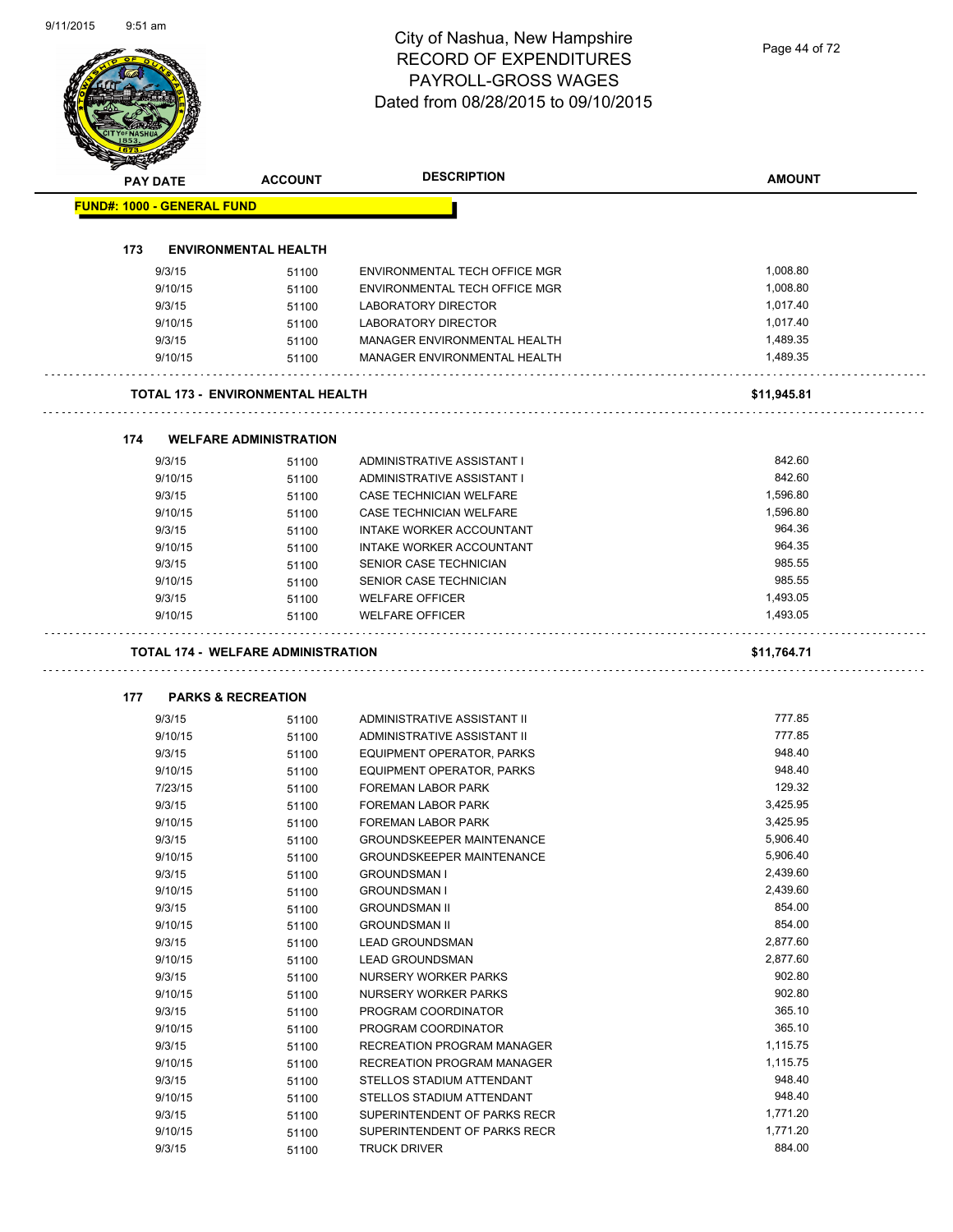|  | <b>PAY DATE</b>                   | <b>ACCOUNT</b>                            | <b>DESCRIPTION</b>                   | <b>AMOUNT</b>    |
|--|-----------------------------------|-------------------------------------------|--------------------------------------|------------------|
|  | <b>FUND#: 1000 - GENERAL FUND</b> |                                           |                                      |                  |
|  | 177                               | <b>PARKS &amp; RECREATION</b>             |                                      |                  |
|  | 9/10/15                           | 51100                                     | <b>TRUCK DRIVER</b>                  | 871.20           |
|  | 9/3/15                            | 51300                                     | OVERTIME-REGULAR                     | 4,761.55         |
|  | 9/10/15                           | 51300                                     | OVERTIME-REGULAR                     | 4,054.62         |
|  | 9/3/15                            | 51400                                     | <b>WAGES TEMP-SEASONAL</b>           | 10,725.50        |
|  | 9/10/15                           | 51400                                     | <b>WAGES TEMP-SEASONAL</b>           | 2,132.50         |
|  | 9/3/15                            | 61107                                     | <b>CLOTHING &amp; UNIFORMS</b>       | 23.00            |
|  | 9/10/15                           | 61107                                     | <b>CLOTHING &amp; UNIFORMS</b>       | 23.00            |
|  |                                   | <b>TOTAL 177 - PARKS &amp; RECREATION</b> |                                      | \$68,270.79      |
|  |                                   |                                           |                                      |                  |
|  | 179<br><b>LIBRARY</b>             |                                           |                                      |                  |
|  | 9/3/15                            | 51100                                     | ADMIN ASST COST ACCOUNTANT           | 829.15           |
|  | 9/10/15                           | 51100                                     | ADMIN ASST COST ACCOUNTANT           | 829.16           |
|  | 9/3/15                            | 51100                                     | ASSISTANT DIRECTOR LIBRARY           | 1,408.20         |
|  | 9/10/15                           | 51100                                     | ASSISTANT DIRECTOR LIBRARY           | 1,408.20         |
|  | 9/3/15                            | 51100                                     | ASSISTANT LIBRARIAN CIRCULATIO       | 995.30           |
|  | 9/10/15                           | 51100                                     | ASSISTANT LIBRARIAN CIRCULATIO       | 995.30           |
|  | 9/3/15                            | 51100                                     | ASSISTANT LIBRARIAN YOUTH SERV       | 807.63           |
|  | 9/10/15                           | 51100                                     | ASSISTANT LIBRARIAN YOUTH SERV       | 797.65           |
|  | 9/3/15                            | 51100                                     | <b>DIRECTOR LIBRARY</b>              | 1,941.85         |
|  | 9/10/15                           | 51100                                     | <b>DIRECTOR LIBRARY</b>              | 1,941.86         |
|  | 9/3/15                            | 51100                                     | EXECUTIVE ASST OFFICE MANAGER        | 883.75           |
|  | 9/10/15                           | 51100                                     | EXECUTIVE ASST OFFICE MANAGER        | 883.76           |
|  | 9/3/15                            | 51100                                     | HUNT MEMORIAL BLDG & ARTS ADM        | 330.75           |
|  | 9/10/15                           | 51100                                     | HUNT MEMORIAL BLDG & ARTS ADM        | 330.75<br>898.21 |
|  | 9/3/15                            | 51100                                     | IT COORDINATOR                       | 903.86           |
|  | 9/10/15<br>9/3/15                 | 51100                                     | IT COORDINATOR                       | 501.55           |
|  | 9/10/15                           | 51100<br>51100                            | <b>JANITOR</b><br><b>JANITOR</b>     | 501.55           |
|  | 9/3/15                            | 51100                                     | LIBRARIAN ADULT SERVICES             | 984.25           |
|  | 9/10/15                           | 51100                                     | LIBRARIAN ADULT SERVICES             | 695.13           |
|  | 9/3/15                            | 51100                                     | LIBRARIAN CIRCULATION                | 1,025.80         |
|  | 9/10/15                           | 51100                                     | LIBRARIAN CIRCULATION                | 1,025.79         |
|  | 9/3/15                            | 51100                                     | <b>LIBRARIAN OUTREACH SVS</b>        | 1,021.67         |
|  | 9/10/15                           | 51100                                     | <b>LIBRARIAN OUTREACH SVS</b>        | 1,021.66         |
|  | 9/3/15                            | 51100                                     | <b>LIBRARIAN TECH SERVICES</b>       | 2,022.01         |
|  | 9/10/15                           | 51100                                     | <b>LIBRARIAN TECH SERVICES</b>       | 2,022.03         |
|  | 9/3/15                            | 51100                                     | LIBRARIAN YOUTH SERVICES             | 2,325.75         |
|  | 9/10/15                           | 51100                                     | LIBRARIAN YOUTH SERVICES             | 2,325.75         |
|  | 9/3/15                            | 51100                                     | <b>LIBRARY ASSISTANT CIRCULATION</b> | 5,481.51         |
|  | 9/10/15                           | 51100                                     | LIBRARY ASSISTANT CIRCULATION        | 5,481.52         |
|  | 9/3/15                            | 51100                                     | LIBRARY ASSISTANT MEDIA SERVIC       | 722.79           |
|  | 9/10/15                           | 51100                                     | LIBRARY ASSISTANT MEDIA SERVIC       | 722.80           |
|  | 9/3/15                            | 51100                                     | LIBRARY ASSISTANT TECH SVS           | 722.80           |
|  | 9/10/15                           | 51100                                     | LIBRARY ASSISTANT TECH SVS           | 722.80           |
|  | 9/3/15                            | 51100                                     | LIBRARY ASSISTANT YOUTH SERVIC       | 1,358.10         |
|  | 9/10/15                           | 51100                                     | LIBRARY ASSISTANT YOUTH SERVIC       | 1,358.10         |
|  | 9/3/15                            | 51100                                     | MAINTENANCE SUPV                     | 871.70           |
|  | 9/10/15                           | 51100                                     | MAINTENANCE SUPV                     | 871.70           |
|  | 9/3/15                            | 51100                                     | MEDIA SERVICES COORDINATOR           | 1,232.16         |
|  | 9/10/15                           | 51100                                     | <b>MEDIA SERVICES COORDINATOR</b>    | 1,232.16         |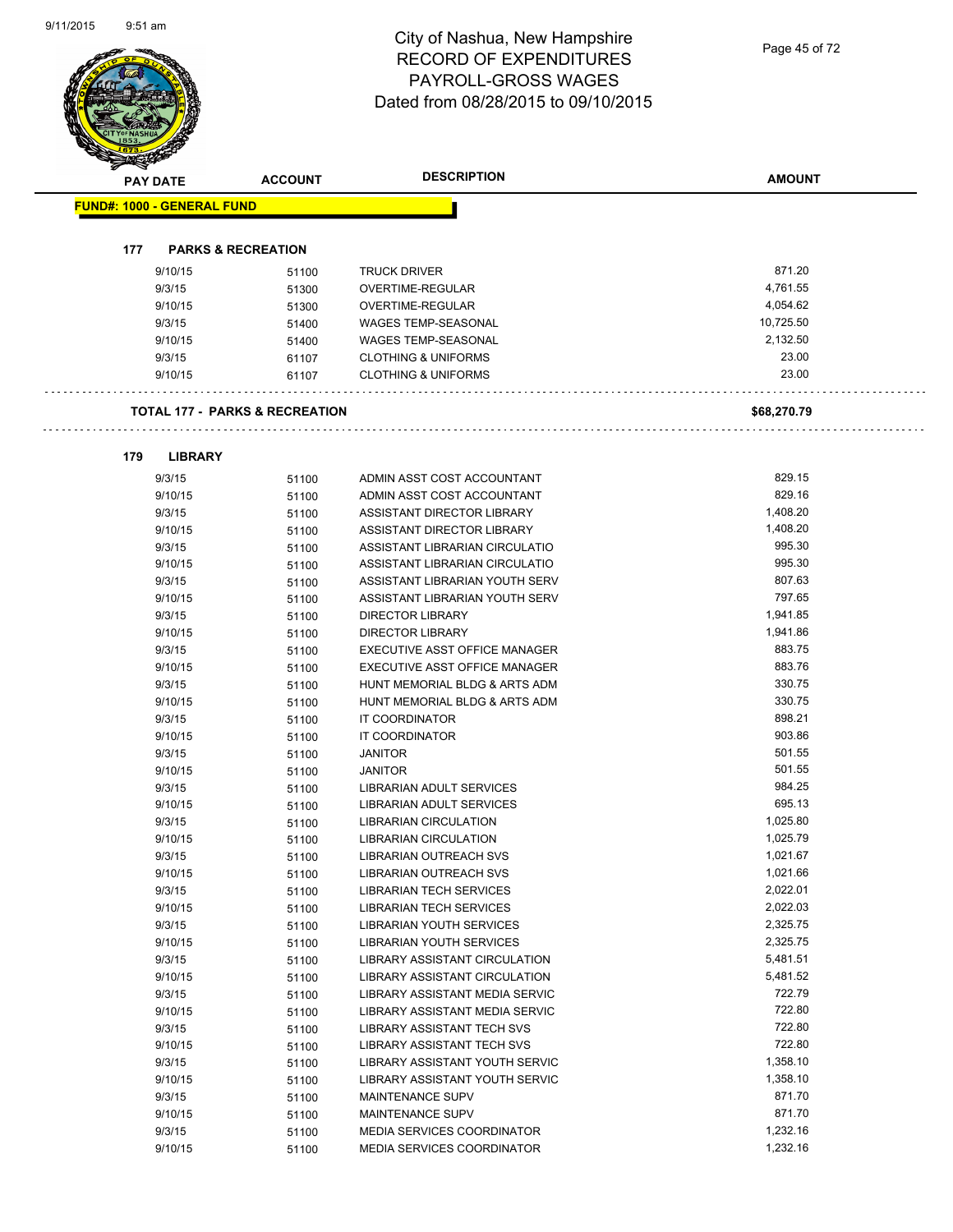

#### City of Nashua, New Hampshire RECORD OF EXPENDITURES PAYROLL-GROSS WAGES Dated from 08/28/2015 to 09/10/2015

| <b>PAY DATE</b>                   | <b>ACCOUNT</b>               | <b>DESCRIPTION</b>               | <b>AMOUNT</b> |
|-----------------------------------|------------------------------|----------------------------------|---------------|
| <b>FUND#: 1000 - GENERAL FUND</b> |                              |                                  |               |
| 179<br><b>LIBRARY</b>             |                              |                                  |               |
| 9/3/15                            | 51100                        | PAGE & COLLECTION COORDINATOR    | 858.90        |
| 9/10/15                           | 51100                        | PAGE & COLLECTION COORDINATOR    | 853.53        |
| 9/3/15                            | 51100                        | REFERENCE LIBRARIAN ADULT SERV   | 2,333.28      |
| 9/10/15                           | 51100                        | REFERENCE LIBRARIAN ADULT SERV   | 2,333.29      |
| 9/3/15                            | 51100                        | REFERENCE LIBRARIAN TECH SVS     | 773.45        |
| 9/10/15                           | 51100                        | REFERENCE LIBRARIAN TECH SVS     | 773.45        |
| 9/3/15                            | 51100                        | <b>SECURITY LIBRARY</b>          | 627.85        |
| 9/10/15                           | 51100                        | <b>SECURITY LIBRARY</b>          | 627.86        |
| 9/3/15                            | 51200                        | LIBRARY ASSISTANT CIRCULATION    | 331.47        |
| 9/10/15                           | 51200                        | LIBRARY ASSISTANT CIRCULATION    | 331.49        |
| 9/3/15                            | 51200                        | LIBRARY ASSISTANT TECH SVS       | 424.85        |
| 9/10/15                           | 51200                        | LIBRARY ASSISTANT TECH SVS       | 424.86        |
| 9/3/15                            | 51200                        | LIBRARY ASSISTANT YOUTH SERVIC   | 397.15        |
| 9/10/15                           | 51200                        | LIBRARY ASSISTANT YOUTH SERVIC   | 340.41        |
| 9/3/15                            | 51200                        | LIBRARY PAGE YOUTH SERVICES      | 310.02        |
| 9/10/15                           | 51200                        | LIBRARY PAGE YOUTH SERVICES      | 354.53        |
| 9/3/15                            | 51200                        | <b>LIBRARY PAGES CIRCULATION</b> | 411.24        |
| 9/10/15                           | 51200                        | <b>LIBRARY PAGES CIRCULATION</b> | 405.44        |
| 9/3/15                            | 51200                        | LIBRARY PAGES MEDIA SERVICES     | 516.20        |
| 9/10/15                           | 51200                        | LIBRARY PAGES MEDIA SERVICES     | 356.00        |
| 9/3/15                            | 51200                        | REFERENCE LIBRARIAN ADULT SERV   | 377.32        |
| 9/10/15                           | 51200                        | REFERENCE LIBRARIAN ADULT SERV   | 377.31        |
| 9/3/15                            | 51200                        | <b>SECURITY LIBRARY</b>          | 382.50        |
| 9/10/15                           | 51200                        | <b>SECURITY LIBRARY</b>          | 360.00        |
| 9/3/15                            | 51300                        | OVERTIME-REGULAR                 | 70.70         |
| <b>TOTAL 179 - LIBRARY</b>        |                              |                                  | \$67,789.56   |
| 181                               | <b>COMMUNITY DEVELOPMENT</b> |                                  |               |
| 9/3/15                            | 51100                        | ADMINISTRATIVE ASSISTANT II      | 704.60        |
|                                   |                              |                                  |               |

#### **181 COMMUNITY DEVELOPMENT**

**182 PLANNING & ZONING**

. . . . . . . . . . . . . . .

| 9/3/15  | 51100 | ADMINISTRATIVE ASSISTANT II    | 704.60   |
|---------|-------|--------------------------------|----------|
| 9/10/15 | 51100 | ADMINISTRATIVE ASSISTANT II    | 704.60   |
| 9/3/15  | 51100 | DIRECTOR COMMUNITY DEVELOPMENT | 1.873.50 |
| 9/10/15 | 51100 | DIRECTOR COMMUNITY DEVELOPMENT | 1.873.50 |
| 9/3/15  | 51200 | ADMINISTRATIVE ASSISTANT I     | 364.95   |
| 9/10/15 | 51200 | ADMINISTRATIVE ASSISTANT I     | 360.27   |
| 9/3/15  | 51400 | WAGES TEMP-SEASONAL            | 100.00   |
| 9/10/15 | 51400 | WAGES TEMP-SEASONAL            | 100.00   |
|         |       |                                |          |

#### **TOTAL 181 - COMMUNITY DEVELOPMENT \$6,081.42**

| 9/3/15  | 51100 | DEPARTMENT COORDINATOR       | 957.65   |
|---------|-------|------------------------------|----------|
| 9/10/15 | 51100 | DEPARTMENT COORDINATOR       | 957.65   |
| 9/3/15  | 51100 | DEPUTY PLANNING MANAGER      | 2.714.45 |
| 9/10/15 | 51100 | DEPUTY PLANNING MANAGER      | 2.714.45 |
| 9/3/15  | 51100 | <b>MANAGER PLANNING DEPT</b> | 1,935.50 |
| 9/10/15 | 51100 | MANAGER PLANNING DEPT        | 1.935.50 |
| 9/3/15  | 51100 | <b>PLANNER I</b>             | 1.757.20 |
| 9/10/15 | 51100 | PLANNER I                    | 1.757.20 |
| 9/3/15  | 51100 | ZONING COORDINATOR           | 722.30   |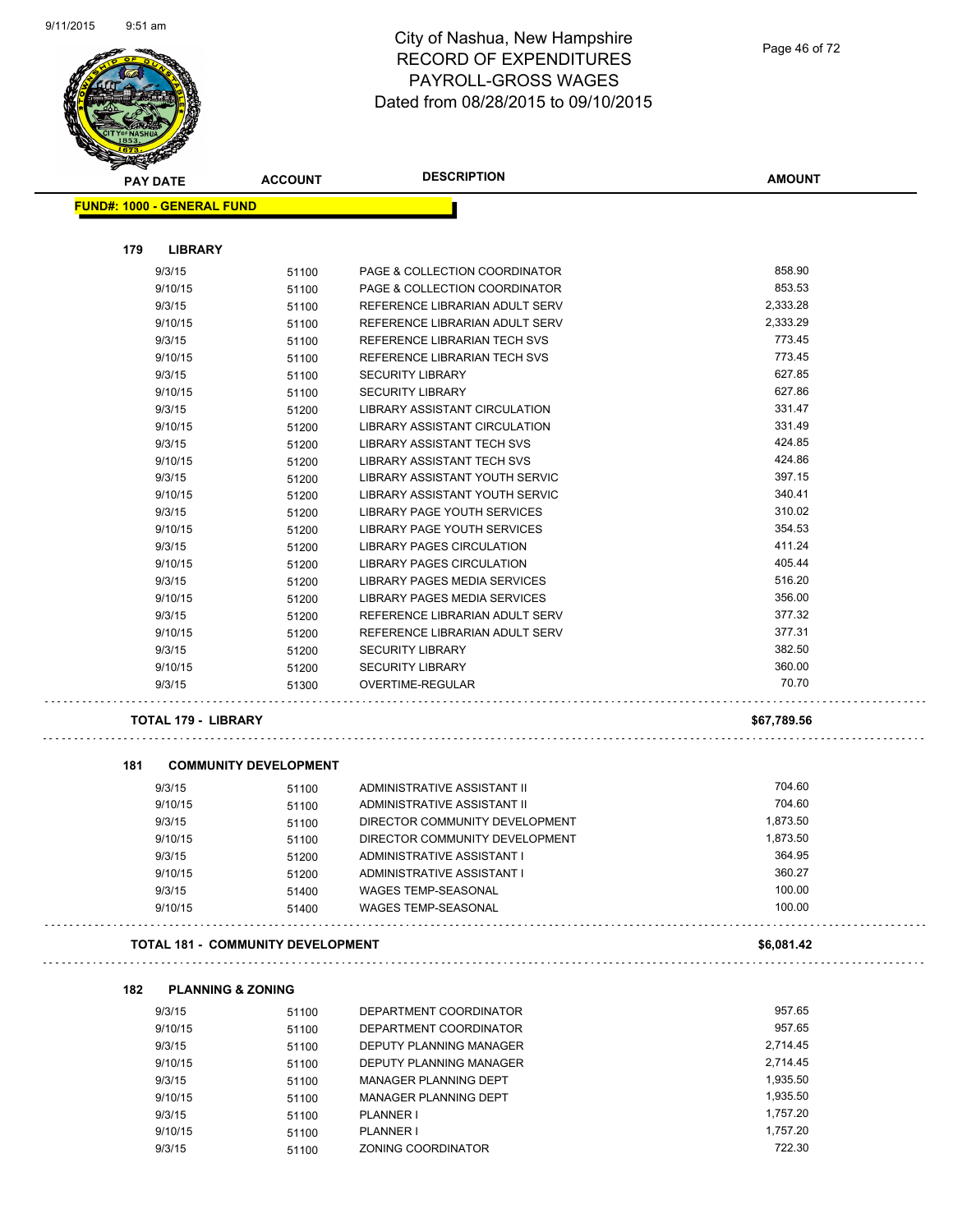| <i>ອ</i> ກ ການເດັກ |                 |                                   |                                          | City of Nashua, New Hampshire<br><b>RECORD OF EXPENDITURES</b><br>PAYROLL-GROSS WAGES | Page 47 of 72        |
|--------------------|-----------------|-----------------------------------|------------------------------------------|---------------------------------------------------------------------------------------|----------------------|
|                    |                 |                                   |                                          | Dated from 08/28/2015 to 09/10/2015                                                   |                      |
|                    | <b>PAY DATE</b> |                                   | <b>ACCOUNT</b>                           | <b>DESCRIPTION</b>                                                                    | <b>AMOUNT</b>        |
|                    |                 | <b>FUND#: 1000 - GENERAL FUND</b> |                                          |                                                                                       |                      |
|                    | 182             | <b>PLANNING &amp; ZONING</b>      |                                          |                                                                                       |                      |
|                    |                 | 9/10/15                           | 51100                                    | ZONING COORDINATOR                                                                    | 722.30               |
|                    |                 |                                   |                                          |                                                                                       |                      |
|                    |                 |                                   | <b>TOTAL 182 - PLANNING &amp; ZONING</b> |                                                                                       | \$16,174.20          |
|                    |                 |                                   |                                          |                                                                                       |                      |
|                    | 183             |                                   | <b>ECONOMIC DEVELOPMENT</b>              |                                                                                       |                      |
|                    |                 | 9/3/15<br>9/10/15                 | 51100<br>51100                           | ECONOMIC DEV DIRECTOR<br><b>ECONOMIC DEV DIRECTOR</b>                                 | 1,929.25<br>1,929.25 |
|                    |                 |                                   |                                          |                                                                                       |                      |
|                    |                 |                                   | <b>TOTAL 183 - ECONOMIC DEVELOPMENT</b>  |                                                                                       | \$3,858.50           |
|                    | 191             | <b>SCHOOL</b>                     |                                          |                                                                                       |                      |
|                    |                 | 9/10/15                           | 51100                                    | ASSISTANT DIRECTOR BUSINESS                                                           | 2,971.10             |
|                    |                 | 9/3/15                            | 51100                                    | ASSISTANT PRINCIPAL AMH                                                               | 14,038.45            |
|                    |                 | 9/10/15                           | 51100                                    | ASSISTANT PRINCIPAL AMH                                                               | 2,807.69             |
|                    |                 | 9/10/15                           | 51100                                    | ASSISTANT PRINCIPAL BIC                                                               | 3,000.00             |
|                    |                 | 9/10/15                           | 51100                                    | ASSISTANT PRINCIPAL BIR                                                               | 2,807.70             |
|                    |                 | 9/10/15                           | 51100                                    | ASSISTANT PRINCIPAL BRO                                                               | 1,451.90             |
|                    |                 | 9/10/15                           | 51100                                    | ASSISTANT PRINCIPAL CHARL                                                             | 1,524.00             |
|                    |                 | 9/10/15                           | 51100                                    | ASSISTANT PRINCIPAL DR CRSP                                                           | 2,951.90             |
|                    |                 | 9/10/15                           | 51100                                    | ASSISTANT PRINCIPAL ELM                                                               | 6,730.80             |
|                    |                 | 9/10/15                           | 51100                                    | ASSISTANT PRINCIPAL FES                                                               | 3,048.10             |
|                    |                 | 9/10/15                           | 51100                                    | ASSISTANT PRINCIPAL FMS                                                               | 3,365.40             |
|                    |                 | 9/10/15                           | 51100                                    | ASSISTANT PRINCIPAL LEDGE                                                             | 2,903.80             |
|                    |                 | 9/10/15                           | 51100                                    | ASSISTANT PRINCIPAL MDE                                                               | 3,982.40             |
|                    |                 | 9/10/15                           | 51100                                    | ASSISTANT PRINCIPAL MTP                                                               | 2.951.90             |
|                    |                 | 9/10/15                           | 51100                                    | ASSISTANT PRINCIPAL NHN                                                               | 16,292.50            |
|                    |                 | 9/10/15                           | 51100                                    | ASSISTANT PRINCIPAL NHS                                                               | 9,511.80             |
|                    |                 | 9/10/15                           | 51100                                    | ASSISTANT PRINCIPAL PMS                                                               | 3,365.40             |
|                    |                 | 9/10/15                           | 51100                                    | ASSISTANT PRINCIPAL SHE                                                               | 1,451.90             |
|                    |                 | 9/10/15                           | 51100                                    | ASSISTANT SUPERINTENDENT                                                              | 8,484.50             |
|                    |                 | 9/10/15                           | 51100                                    | ASST DIRECTOR PLANT OPS                                                               | 4,470.90             |
|                    |                 | 9/10/15                           | 51100                                    | <b>ASST DIRECTOR SPED</b>                                                             | 6,243.60             |
|                    |                 | 9/10/15                           | 51100                                    | ASST SYSTEMS ADMIN FULL YEAR                                                          | 12,653.80            |
|                    |                 | 9/3/15                            | 51100                                    | ASST SYSTEMS ADMIN SCH YEAR                                                           | 625.16               |
|                    |                 | 9/10/15                           | 51100                                    | ASST SYSTEMS ADMIN SCH YEAR                                                           | 625.16               |
|                    |                 | 9/10/15                           | 51100                                    | ATTENDANCE OFFICER                                                                    | 2,331.50             |
|                    |                 | 9/10/15                           | 51100                                    | CAREER CENTER COORD NHN                                                               | 1,518.30             |
|                    |                 | 9/10/15                           | 51100                                    | CHIEF OPERATING OFFICER                                                               | 4,044.00             |
|                    |                 | 9/3/15                            | 51100                                    | CLERICAL ACADEMY NHN                                                                  | 3,066.32<br>3,157.92 |
|                    |                 | 9/10/15                           | 51100                                    | CLERICAL ACADEMY NHN                                                                  | 2,529.22             |
|                    |                 | 9/3/15<br>9/10/15                 | 51100                                    | CLERICAL ACADEMY NHS<br>CLERICAL ACADEMY NHS                                          | 2,488.98             |
|                    |                 | 9/3/15                            | 51100                                    | CLERICAL ADULT ED NHN                                                                 | 740.18               |
|                    |                 | 9/10/15                           | 51100<br>51100                           | CLERICAL ADULT ED NHN                                                                 | 750.40               |
|                    |                 | 9/3/15                            | 51100                                    | CLERICAL ASST SUPER SUP                                                               | 2,021.49             |
|                    |                 | 9/10/15                           | 51100                                    | CLERICAL ASST SUPER SUP                                                               | 2,042.93             |
|                    |                 | 9/3/15                            | 51100                                    | CLERICAL ATHLETIC NHN                                                                 | 701.92               |
|                    |                 | 9/10/15                           | 51100                                    | CLERICAL ATHLETIC NHN                                                                 | 649.03               |
|                    |                 | 9/3/15                            | 51100                                    | CLERICAL ATHLETIC NHS                                                                 | 725.28               |
|                    |                 | 9/10/15                           | 51100                                    | CLERICAL ATHLETIC NHS                                                                 | 720.31               |
|                    |                 |                                   |                                          |                                                                                       |                      |

9/11/2015 9:51 am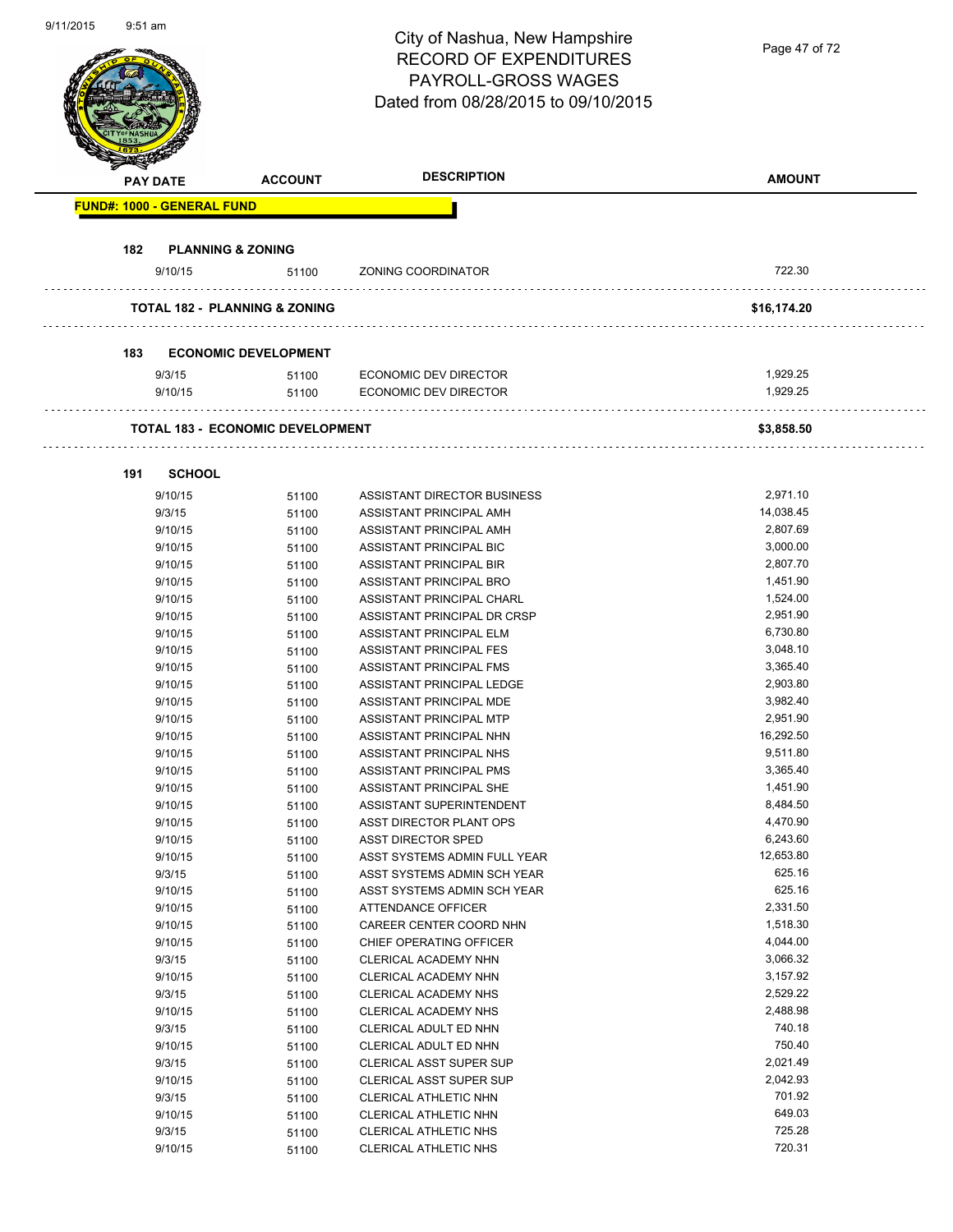

|     | <b>PAY DATE</b>                   | <b>ACCOUNT</b> | <b>DESCRIPTION</b>                                             | <b>AMOUNT</b>        |
|-----|-----------------------------------|----------------|----------------------------------------------------------------|----------------------|
|     | <b>FUND#: 1000 - GENERAL FUND</b> |                |                                                                |                      |
|     |                                   |                |                                                                |                      |
|     |                                   |                |                                                                |                      |
| 191 | <b>SCHOOL</b>                     |                |                                                                |                      |
|     | 9/3/15                            | 51100          | <b>CLERICAL BUSINESS</b>                                       | 3,718.18             |
|     | 9/10/15                           | 51100          | <b>CLERICAL BUSINESS</b>                                       | 3,718.20             |
|     | 9/3/15                            | 51100          | CLERICAL CHIEF OP OFFICER SUP                                  | 816.10               |
|     | 9/10/15                           | 51100          | CLERICAL CHIEF OP OFFICER SUP                                  | 826.97               |
|     | 9/3/15                            | 51100          | <b>CLERICAL CTE NHS</b>                                        | 705.97               |
|     | 9/10/15                           | 51100          | <b>CLERICAL CTE NHS</b>                                        | 756.40               |
|     | 9/3/15                            | 51100          | <b>CLERICAL GUIDANCE ELM</b>                                   | 736.23               |
|     | 9/10/15                           | 51100          | <b>CLERICAL GUIDANCE ELM</b>                                   | 736.23               |
|     | 9/3/15                            | 51100          | CLERICAL GUIDANCE NHN                                          | 1,411.08             |
|     | 9/10/15                           | 51100          | <b>CLERICAL GUIDANCE NHN</b>                                   | 1,430.95             |
|     | 9/3/15                            | 51100          | <b>CLERICAL GUIDANCE NHS</b>                                   | 1,858.56             |
|     | 9/10/15                           | 51100          | CLERICAL GUIDANCE NHS                                          | 1,969.51             |
|     | 9/3/15                            | 51100          | CLERICAL HUMAN RESOURCES                                       | 2,152.40             |
|     | 9/10/15                           | 51100          | CLERICAL HUMAN RESOURCES                                       | 2,156.70             |
|     | 9/3/15                            | 51100          | <b>CLERICAL PAYROLL SUP</b>                                    | 677.25               |
|     | 9/10/15                           | 51100          | CLERICAL PAYROLL SUP                                           | 672.74               |
|     | 9/3/15                            | 51100          | <b>CLERICAL PLANT OPS</b>                                      | 643.90               |
|     | 9/10/15                           | 51100          | <b>CLERICAL PLANT OPS</b>                                      | 643.90               |
|     | 9/3/15                            | 51100          | CLERICAL PRINCIPAL AMH                                         | 1,272.38             |
|     | 9/10/15                           | 51100          | <b>CLERICAL PRINCIPAL AMH</b>                                  | 1,197.84             |
|     | 9/3/15                            | 51100          | <b>CLERICAL PRINCIPAL BIC</b>                                  | 1,273.02             |
|     | 9/10/15                           | 51100          | CLERICAL PRINCIPAL BIC                                         | 1,311.98             |
|     | 9/3/15                            | 51100          | CLERICAL PRINCIPAL BIR                                         | 1,371.60             |
|     | 9/10/15                           | 51100          | <b>CLERICAL PRINCIPAL BIR</b>                                  | 1,371.60             |
|     | 9/3/15                            | 51100          | CLERICAL PRINCIPAL BRO                                         | 1,472.46             |
|     | 9/10/15                           | 51100          | <b>CLERICAL PRINCIPAL BRO</b>                                  | 1,472.46             |
|     | 9/3/15                            | 51100          | CLERICAL PRINCIPAL CHA                                         | 1,277.75             |
|     | 9/10/15                           | 51100          | CLERICAL PRINCIPAL CHA                                         | 1,200.99             |
|     | 9/3/15                            | 51100          | CLERICAL PRINCIPAL DRC                                         | 1,307.56             |
|     | 9/10/15                           | 51100          | CLERICAL PRINCIPAL DRC                                         | 1,350.16             |
|     | 9/3/15                            | 51100          | <b>CLERICAL PRINCIPAL ELM</b>                                  | 2,613.54             |
|     | 9/10/15                           | 51100          | <b>CLERICAL PRINCIPAL ELM</b>                                  | 2,601.04             |
|     | 9/3/15                            | 51100          | <b>CLERICAL PRINCIPAL FES</b><br><b>CLERICAL PRINCIPAL FES</b> | 1,296.74             |
|     | 9/10/15                           | 51100          |                                                                | 1,400.87<br>2,019.79 |
|     | 9/3/15<br>9/10/15                 | 51100          | <b>CLERICAL PRINCIPAL FMS</b><br>CLERICAL PRINCIPAL FMS        | 2,192.22             |
|     |                                   | 51100          |                                                                | 1,257.68             |
|     | 9/3/15<br>9/10/15                 | 51100          | <b>CLERICAL PRINCIPAL LDG</b><br><b>CLERICAL PRINCIPAL LDG</b> | 1,359.63             |
|     |                                   | 51100          | <b>CLERICAL PRINCIPAL MDE</b>                                  | 1,491.31             |
|     | 9/3/15<br>9/10/15                 | 51100          | <b>CLERICAL PRINCIPAL MDE</b>                                  | 1,430.95             |
|     | 9/3/15                            | 51100          | <b>CLERICAL PRINCIPAL MTP</b>                                  | 1,264.10             |
|     | 9/10/15                           | 51100          | <b>CLERICAL PRINCIPAL MTP</b>                                  | 1,302.22             |
|     | 9/3/15                            | 51100<br>51100 | CLERICAL PRINCIPAL NHN                                         | 1,340.69             |
|     | 9/10/15                           |                | CLERICAL PRINCIPAL NHN                                         | 1,309.53             |
|     | 9/3/15                            | 51100          | <b>CLERICAL PRINCIPAL NHS</b>                                  | 1,340.83             |
|     | 9/10/15                           | 51100          | <b>CLERICAL PRINCIPAL NHS</b>                                  | 1,473.40             |
|     | 9/3/15                            | 51100          | <b>CLERICAL PRINCIPAL NSE</b>                                  | 1,350.57             |
|     | 9/10/15                           | 51100<br>51100 | <b>CLERICAL PRINCIPAL NSE</b>                                  | 1,451.57             |
|     | 9/3/15                            | 51100          | <b>CLERICAL PRINCIPAL PMS</b>                                  | 1,843.20             |
|     | 9/10/15                           | 51100          | <b>CLERICAL PRINCIPAL PMS</b>                                  | 1,867.13             |
|     | 9/3/15                            | 51100          | <b>CLERICAL PRINCIPAL SHE</b>                                  | 1,442.20             |
|     | 9/10/15                           | 51100          | CLERICAL PRINCIPAL SHE                                         | 1,472.46             |
|     |                                   |                |                                                                |                      |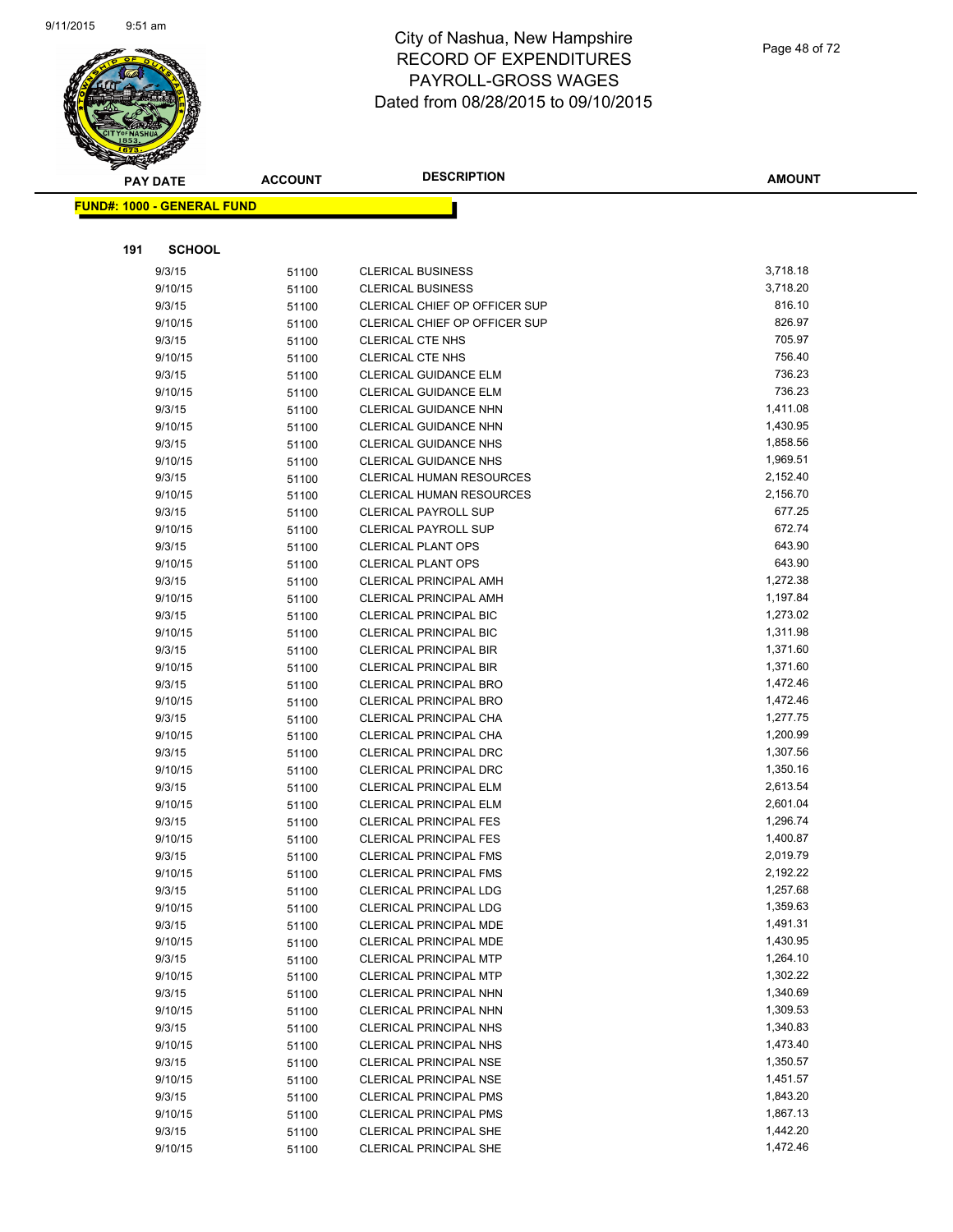

|     | <b>PAY DATE</b>                   | <b>ACCOUNT</b> | <b>DESCRIPTION</b>                                               | <b>AMOUNT</b>        |
|-----|-----------------------------------|----------------|------------------------------------------------------------------|----------------------|
|     | <b>FUND#: 1000 - GENERAL FUND</b> |                |                                                                  |                      |
|     |                                   |                |                                                                  |                      |
|     |                                   |                |                                                                  |                      |
| 191 | <b>SCHOOL</b>                     |                |                                                                  |                      |
|     | 9/3/15                            | 51100          | CLERICAL RECEPTIONIST NHN                                        | 685.80               |
|     | 9/10/15                           | 51100          | CLERICAL RECEPTIONIST NHN                                        | 685.80               |
|     | 9/3/15                            | 51100          | CLERICAL RECEPTIONIST NHS                                        | 643.64               |
|     | 9/10/15                           | 51100          | CLERICAL RECEPTIONIST NHS                                        | 690.97               |
|     | 9/3/15                            | 51100          | CLERICAL SPECIAL ED NHN                                          | 596.67               |
|     | 9/10/15                           | 51100          | CLERICAL SPECIAL ED NHN                                          | 583.80               |
|     | 9/3/15                            | 51100          | CLERICAL SPECIAL ED NHS                                          | 605.26               |
|     | 9/10/15                           | 51100          | CLERICAL SPECIAL ED NHS                                          | 588.09               |
|     | 9/3/15                            | 51100          | CLERICAL SPECIAL ED SUP                                          | 1,512.79             |
|     | 9/10/15                           | 51100          | CLERICAL SPECIAL ED SUP                                          | 1,512.80             |
|     | 9/3/15                            | 51100          | CLERICAL STUDENT SERV SUP                                        | 805.30               |
|     | 9/10/15                           | 51100          | CLERICAL STUDENT SERV SUP                                        | 805.30               |
|     | 9/10/15                           | 51100          | CLERICAL SUPERINTENDANT SUP                                      | 1,692.30             |
|     | 9/3/15                            | 51100          | <b>CLERICAL TRANSPORTATION SUP</b>                               | 643.90               |
|     | 9/10/15                           | 51100          | <b>CLERICAL TRANSPORTATION SUP</b>                               | 618.14<br>5,772.91   |
|     | 9/10/15                           | 51100          | <b>CURRICULUM SUPERVISOR</b>                                     |                      |
|     | 9/3/15                            | 51100          | <b>CUSTODIAN AMH</b>                                             | 2,084.41<br>2,084.40 |
|     | 9/10/15                           | 51100          | <b>CUSTODIAN AMH</b>                                             | 791.20               |
|     | 9/3/15                            | 51100          | <b>CUSTODIAN ASST HEAD ELM</b>                                   | 791.20               |
|     | 9/10/15                           | 51100          | <b>CUSTODIAN ASST HEAD ELM</b>                                   | 791.20               |
|     | 9/3/15<br>9/10/15                 | 51100          | <b>CUSTODIAN ASST HEAD FMS</b><br><b>CUSTODIAN ASST HEAD FMS</b> | 791.20               |
|     | 9/3/15                            | 51100          | <b>CUSTODIAN ASST HEAD NHN</b>                                   | 1,736.80             |
|     | 9/10/15                           | 51100          | <b>CUSTODIAN ASST HEAD NHN</b>                                   | 1,713.16             |
|     | 9/3/15                            | 51100          | <b>CUSTODIAN ASST HEAD NHS</b>                                   | 1,736.80             |
|     | 9/10/15                           | 51100<br>51100 | <b>CUSTODIAN ASST HEAD NHS</b>                                   | 1,736.80             |
|     | 9/3/15                            |                | <b>CUSTODIAN ASST HEAD PMS</b>                                   | 791.21               |
|     | 9/10/15                           | 51100<br>51100 | <b>CUSTODIAN ASST HEAD PMS</b>                                   | 791.20               |
|     | 9/3/15                            | 51100          | <b>CUSTODIAN BIC</b>                                             | 2,084.40             |
|     | 9/10/15                           | 51100          | <b>CUSTODIAN BIC</b>                                             | 2,084.40             |
|     | 9/3/15                            | 51100          | <b>CUSTODIAN BIR</b>                                             | 2,058.35             |
|     | 9/10/15                           | 51100          | <b>CUSTODIAN BIR</b>                                             | 2,084.40             |
|     | 9/3/15                            | 51100          | <b>CUSTODIAN BRO</b>                                             | 1,389.60             |
|     | 9/10/15                           | 51100          | <b>CUSTODIAN BRO</b>                                             | 1,376.57             |
|     | 9/10/15                           | 51100          | <b>CUSTODIAN CHA</b>                                             | 1,307.09             |
|     | 9/3/15                            | 51100          | <b>CUSTODIAN DRC</b>                                             | 1,486.00             |
|     | 9/10/15                           | 51100          | <b>CUSTODIAN DRC</b>                                             | 1,486.00             |
|     | 9/3/15                            | 51100          | <b>CUSTODIAN ELM</b>                                             | 4,944.52             |
|     | 9/10/15                           | 51100          | <b>CUSTODIAN ELM</b>                                             | 4,953.20             |
|     | 9/3/15                            | 51100          | <b>CUSTODIAN FES</b>                                             | 1,389.60             |
|     | 9/10/15                           | 51100          | <b>CUSTODIAN FES</b>                                             | 1,389.60             |
|     | 9/3/15                            | 51100          | <b>CUSTODIAN FMS</b>                                             | 2,779.20             |
|     | 9/10/15                           | 51100          | <b>CUSTODIAN FMS</b>                                             | 2,779.20             |
|     | 9/3/15                            | 51100          | <b>CUSTODIAN HEAD AMH</b>                                        | 791.20               |
|     | 9/10/15                           | 51100          | <b>CUSTODIAN HEAD AMH</b>                                        | 791.20               |
|     | 9/3/15                            | 51100          | <b>CUSTODIAN HEAD BIC</b>                                        | 791.20               |
|     | 9/10/15                           | 51100          | <b>CUSTODIAN HEAD BIC</b>                                        | 791.20               |
|     | 9/3/15                            | 51100          | <b>CUSTODIAN HEAD BIR</b>                                        | 791.20               |
|     | 9/10/15                           | 51100          | <b>CUSTODIAN HEAD BIR</b>                                        | 791.20               |
|     | 9/3/15                            | 51100          | <b>CUSTODIAN HEAD BRO</b>                                        | 791.20               |
|     | 9/10/15                           | 51100          | <b>CUSTODIAN HEAD BRO</b>                                        | 791.21               |
|     | 9/3/15                            | 51100          | <b>CUSTODIAN HEAD CHA</b>                                        | 791.20               |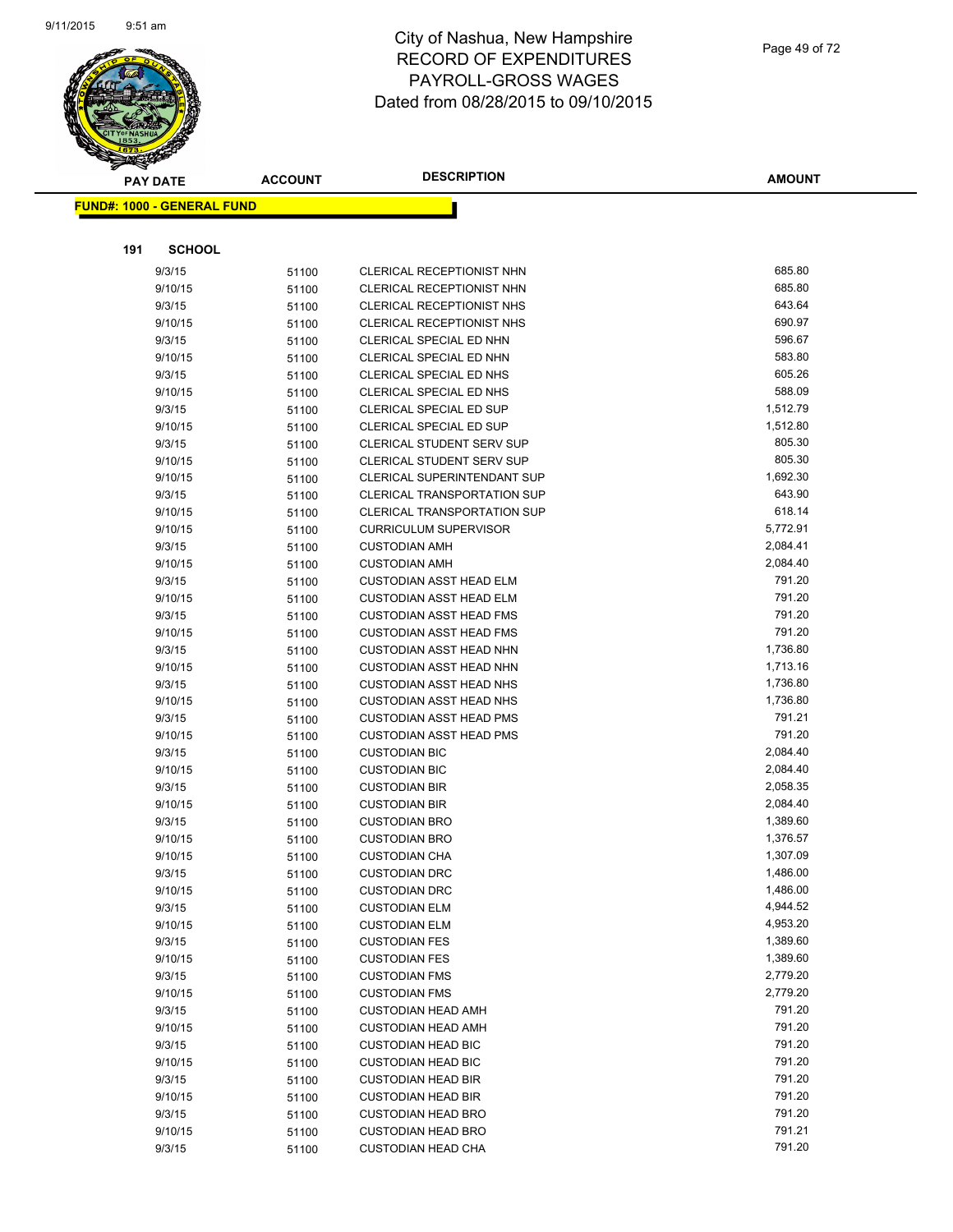

|     | <b>PAY DATE</b>                   | <b>ACCOUNT</b> | <b>DESCRIPTION</b>                           | <b>AMOUNT</b>    |
|-----|-----------------------------------|----------------|----------------------------------------------|------------------|
|     | <b>FUND#: 1000 - GENERAL FUND</b> |                |                                              |                  |
|     |                                   |                |                                              |                  |
|     |                                   |                |                                              |                  |
| 191 | <b>SCHOOL</b>                     |                |                                              |                  |
|     | 9/10/15                           | 51100          | <b>CUSTODIAN HEAD CHA</b>                    | 791.20           |
|     | 9/3/15                            | 51100          | <b>CUSTODIAN HEAD DRC</b>                    | 168.15           |
|     | 9/10/15                           | 51100          | <b>CUSTODIAN HEAD DRC</b>                    | 168.13           |
|     | 9/3/15                            | 51100          | <b>CUSTODIAN HEAD ELM</b>                    | 937.60           |
|     | 9/10/15                           | 51100          | <b>CUSTODIAN HEAD ELM</b>                    | 1,125.12         |
|     | 9/3/15                            | 51100          | <b>CUSTODIAN HEAD FES</b>                    | 791.20           |
|     | 9/10/15                           | 51100          | <b>CUSTODIAN HEAD FES</b>                    | 791.21           |
|     | 9/3/15                            | 51100          | <b>CUSTODIAN HEAD FMS</b>                    | 1,013.78         |
|     | 9/10/15                           | 51100          | <b>CUSTODIAN HEAD FMS</b>                    | 937.60           |
|     | 9/3/15                            | 51100          | <b>CUSTODIAN HEAD LDG</b>                    | 791.20           |
|     | 9/10/15                           | 51100          | <b>CUSTODIAN HEAD LDG</b>                    | 791.20           |
|     | 9/3/15                            | 51100          | <b>CUSTODIAN HEAD MDE</b>                    | 791.20           |
|     | 9/10/15                           | 51100          | <b>CUSTODIAN HEAD MDE</b>                    | 791.20           |
|     | 9/3/15                            | 51100          | <b>CUSTODIAN HEAD MTP</b>                    | 791.20           |
|     | 9/10/15                           | 51100          | <b>CUSTODIAN HEAD MTP</b>                    | 791.20           |
|     | 9/3/15                            | 51100          | <b>CUSTODIAN HEAD NHN</b>                    | 943.20           |
|     | 9/10/15                           | 51100          | <b>CUSTODIAN HEAD NHN</b>                    | 943.20           |
|     | 9/3/15                            | 51100          | <b>CUSTODIAN HEAD NHS</b>                    | 943.20           |
|     | 9/10/15                           | 51100          | <b>CUSTODIAN HEAD NHS</b>                    | 943.20           |
|     | 9/3/15                            | 51100          | <b>CUSTODIAN HEAD NSE</b>                    | 786.26           |
|     | 9/10/15                           | 51100          | <b>CUSTODIAN HEAD NSE</b>                    | 791.20           |
|     | 9/3/15                            | 51100          | <b>CUSTODIAN HEAD PMS</b>                    | 937.60<br>937.60 |
|     | 9/10/15                           | 51100          | <b>CUSTODIAN HEAD PMS</b>                    | 791.20           |
|     | 9/3/15                            | 51100          | <b>CUSTODIAN HEAD SHE</b>                    | 791.20           |
|     | 9/10/15                           | 51100          | <b>CUSTODIAN HEAD SHE</b>                    | 2,084.40         |
|     | 9/3/15                            | 51100          | <b>CUSTODIAN LDG</b>                         | 2,084.40         |
|     | 9/10/15<br>9/3/15                 | 51100          | <b>CUSTODIAN LDG</b><br><b>CUSTODIAN MDE</b> | 977.05           |
|     | 9/10/15                           | 51100          | <b>CUSTODIAN MDE</b>                         | 977.05           |
|     | 9/3/15                            | 51100<br>51100 | <b>CUSTODIAN MTP</b>                         | 1,389.60         |
|     | 9/10/15                           | 51100          | <b>CUSTODIAN MTP</b>                         | 1,389.60         |
|     | 9/3/15                            | 51100          | <b>CUSTODIAN NHN</b>                         | 10,465.99        |
|     | 9/10/15                           | 51100          | <b>CUSTODIAN NHN</b>                         | 9,909.82         |
|     | 9/3/15                            | 51100          | <b>CUSTODIAN NHS</b>                         | 9,843.41         |
|     | 9/10/15                           | 51100          | <b>CUSTODIAN NHS</b>                         | 9,791.32         |
|     | 9/3/15                            | 51100          | <b>CUSTODIAN NSE</b>                         | 1,389.60         |
|     | 9/10/15                           | 51100          | <b>CUSTODIAN NSE</b>                         | 1,389.60         |
|     | 9/3/15                            | 51100          | <b>CUSTODIAN PMS</b>                         | 2,779.20         |
|     | 9/10/15                           | 51100          | <b>CUSTODIAN PMS</b>                         | 2,779.20         |
|     | 9/3/15                            | 51100          | <b>CUSTODIAN SHE</b>                         | 2,084.40         |
|     | 9/10/15                           | 51100          | <b>CUSTODIAN SHE</b>                         | 2,084.40         |
|     | 9/10/15                           | 51100          | <b>CUSTODIAN SUPERVISOR WPO</b>              | 2,039.30         |
|     | 9/3/15                            | 51100          | <b>CUSTODIAN WID</b>                         | 694.80           |
|     | 9/10/15                           | 51100          | <b>CUSTODIAN WID</b>                         | 694.80           |
|     | 9/10/15                           | 51100          | DATA ANALYST                                 | 1,808.40         |
|     | 9/10/15                           | 51100          | DIRECTOR ADULT ED                            | 3,160.00         |
|     | 9/10/15                           | 51100          | <b>DIRECTOR ATHLETICS</b>                    | 3,476.00         |
|     | 9/10/15                           | 51100          | DIRECTOR COM GRANTS                          | 3,090.10         |
|     | 9/10/15                           | 51100          | <b>DIRECTOR GUIDANCE</b>                     | 6,029.50         |
|     | 9/10/15                           | 51100          | DIRECTOR HUMAN RESOURCES                     | 3,201.10         |
|     | 9/10/15                           | 51100          | DIRECTOR PLANT OPS                           | 3,608.20         |
|     | 9/10/15                           | 51100          | DIRECTOR PRE SCHOOL                          | 2,663.50         |
|     |                                   |                |                                              |                  |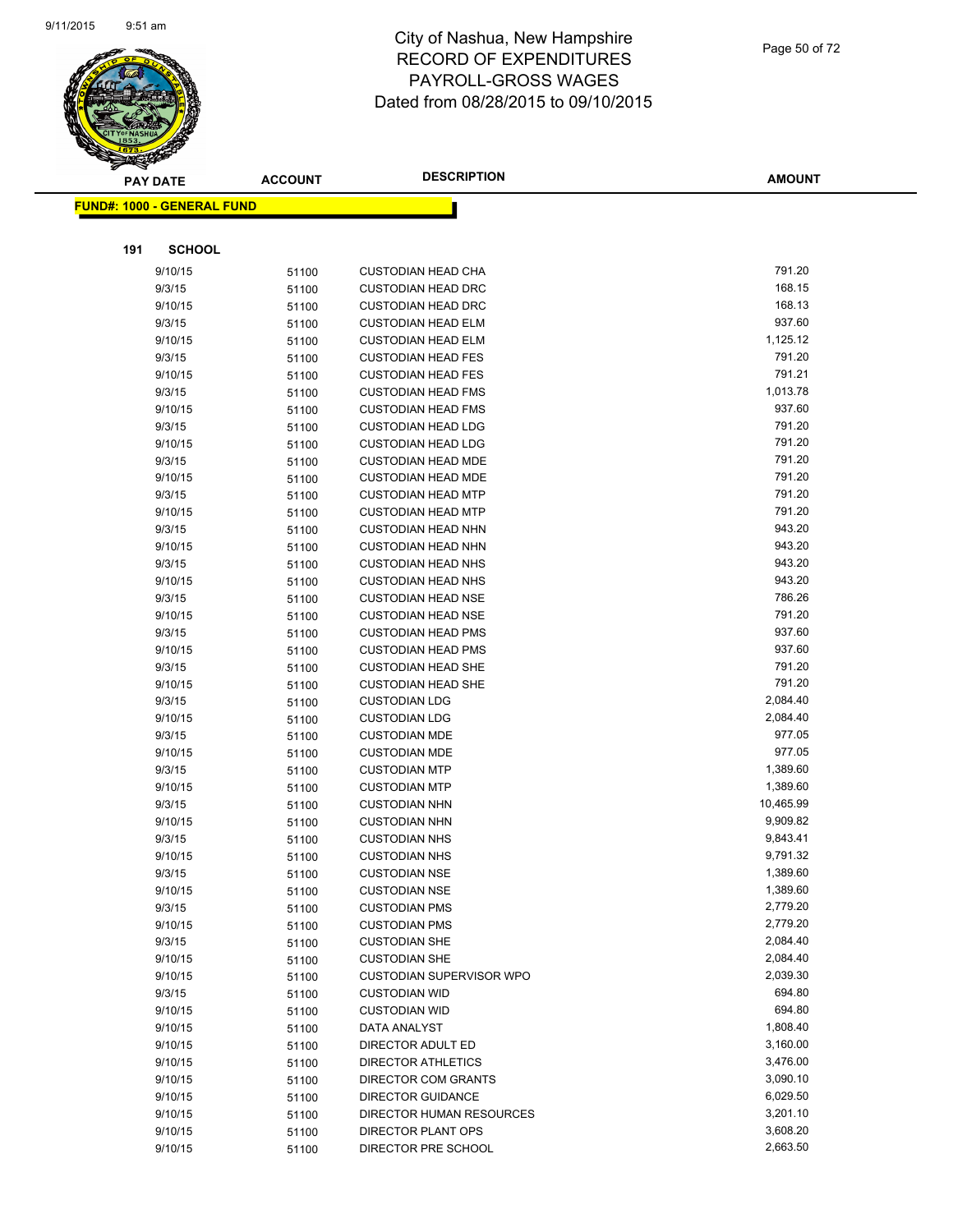

| <b>PAY DATE</b>                   | <b>ACCOUNT</b> | <b>DESCRIPTION</b>            | <b>AMOUNT</b> |
|-----------------------------------|----------------|-------------------------------|---------------|
| <b>FUND#: 1000 - GENERAL FUND</b> |                |                               |               |
|                                   |                |                               |               |
|                                   |                |                               |               |
| <b>SCHOOL</b><br>191              |                |                               |               |
| 9/10/15                           | 51100          | <b>DIRECTOR SPECIAL ED</b>    | 3,730.80      |
| 9/10/15                           | 51100          | DIRECTOR STUDENT SERVICES     | 3,222.00      |
| 9/10/15                           | 51100          | DIRECTOR TECHNOLOGY           | 4,058.30      |
| 9/10/15                           | 51100          | DIRECTOR TRANSPORTATION       | 3,067.10      |
| 9/10/15                           | 51100          | DIRECTOR VOCATIONAL           | 7,084.40      |
| 9/10/15                           | 51100          | DW TECHNOLOGY PEER COACH      | 2,551.89      |
| 9/10/15                           | 51100          | ELL OUTREACH WORKER           | 1,611.52      |
| 9/10/15                           | 51100          | GUIDANCE COUNSELOR AMH        | 2,112.11      |
| 9/10/15                           | 51100          | <b>GUIDANCE COUNSELOR BIC</b> | 1,823.09      |
| 9/10/15                           | 51100          | <b>GUIDANCE COUNSELOR BIR</b> | 2,816.67      |
| 9/10/15                           | 51100          | GUIDANCE COUNSELOR BRO        | 1,694.52      |
| 9/10/15                           | 51100          | GUIDANCE COUNSELOR CHA        | 2,816.67      |
| 9/10/15                           | 51100          | GUIDANCE COUNSELOR DRC        | 2,728.33      |
| 9/10/15                           | 51100          | <b>GUIDANCE COUNSELOR ELM</b> | 11,120.78     |
| 9/10/15                           | 51100          | GUIDANCE COUNSELOR FES        | 2,728.33      |
| 9/10/15                           | 51100          | GUIDANCE COUNSELOR FMS        | 5,362.48      |
| 9/10/15                           | 51100          | GUIDANCE COUNSELOR LDG        | 2,650.83      |
| 9/10/15                           | 51100          | <b>GUIDANCE COUNSELOR MDE</b> | 2,204.17      |
| 9/10/15                           | 51100          | <b>GUIDANCE COUNSELOR MTP</b> | 2,728.33      |
| 9/10/15                           | 51100          | <b>GUIDANCE COUNSELOR NHN</b> | 17,376.23     |
| 9/3/15                            | 51100          | GUIDANCE COUNSELOR NHS        | 825.35        |
| 9/10/15                           | 51100          | GUIDANCE COUNSELOR NHS        | 18,904.32     |
| 9/10/15                           | 51100          | <b>GUIDANCE COUNSELOR NSE</b> | 2,728.33      |
| 9/10/15                           | 51100          | <b>GUIDANCE COUNSELOR PMS</b> | 7,894.36      |
| 9/10/15                           | 51100          | GUIDANCE COUNSELOR SHE        | 2,566.72      |
| 9/10/15                           | 51100          | JOB DEVELOPER SPED NHN        | 2,816.67      |
| 9/10/15                           | 51100          | <b>LIBRARIAN AMH</b>          | 2,566.72      |
| 9/10/15                           | 51100          | <b>LIBRARIAN BIC</b>          | 1,667.00      |
| 9/10/15                           | 51100          | <b>LIBRARIAN BIR</b>          | 1,885.02      |
| 9/10/15                           | 51100          | LIBRARIAN BRO                 | 1,745.48      |
| 9/10/15                           | 51100          | LIBRARIAN CHA                 | 2,816.67      |
| 9/10/15                           | 51100          | LIBRARIAN DRC                 | 1,867.19      |
| 9/10/15                           | 51100          | LIBRARIAN ELM                 | 1,622.41      |
| 9/10/15                           | 51100          | <b>LIBRARIAN FES</b>          | 2,227.78      |
| 9/10/15                           | 51100          | <b>LIBRARIAN FMS</b>          | 3,224.41      |
| 9/10/15                           | 51100          | <b>LIBRARIAN LDG</b>          | 1,955.78      |
| 9/10/15                           | 51100          | <b>LIBRARIAN MDE</b>          | 2,204.17      |
| 9/10/15                           | 51100          | <b>LIBRARIAN MTP</b>          | 2,398.89      |
| 9/10/15                           | 51100          | LIBRARIAN NHN                 | 4,436.91      |
| 9/10/15                           | 51100          | <b>LIBRARIAN NHS</b>          | 4,755.05      |
| 9/10/15                           | 51100          | LIBRARIAN NSE                 | 2,204.17      |
| 9/10/15                           | 51100          | <b>LIBRARIAN PMS</b>          | 1,762.11      |
| 9/10/15                           | 51100          | <b>LIBRARIAN SHE</b>          | 2,728.33      |
| 9/10/15                           | 51100          | LICENSED PRACTICAL NURSE AMH  | 1,156.72      |
| 9/10/15                           | 51100          | LICENSED PRACTICAL NURSE ELM  | 1,475.99      |
| 9/3/15                            | 51100          | MAINTENANCE ALARM WPO         | 998.80        |
| 9/10/15                           | 51100          | MAINTENANCE ALARM WPO         | 998.80        |
| 9/3/15                            | 51100          | MAINTENANCE ASST GRDS WPO     | 951.20        |
| 9/10/15                           | 51100          | MAINTENANCE ASST GRDS WPO     | 951.20        |
| 9/3/15                            | 51100          | MAINTENANCE CARPENTER WPO     | 975.60        |
| 9/10/15                           | 51100          | MAINTENANCE CARPENTER WPO     | 975.60        |
| 9/3/15                            | 51100          | MAINTENANCE ELECTRICIAN WPO   | 1,997.61      |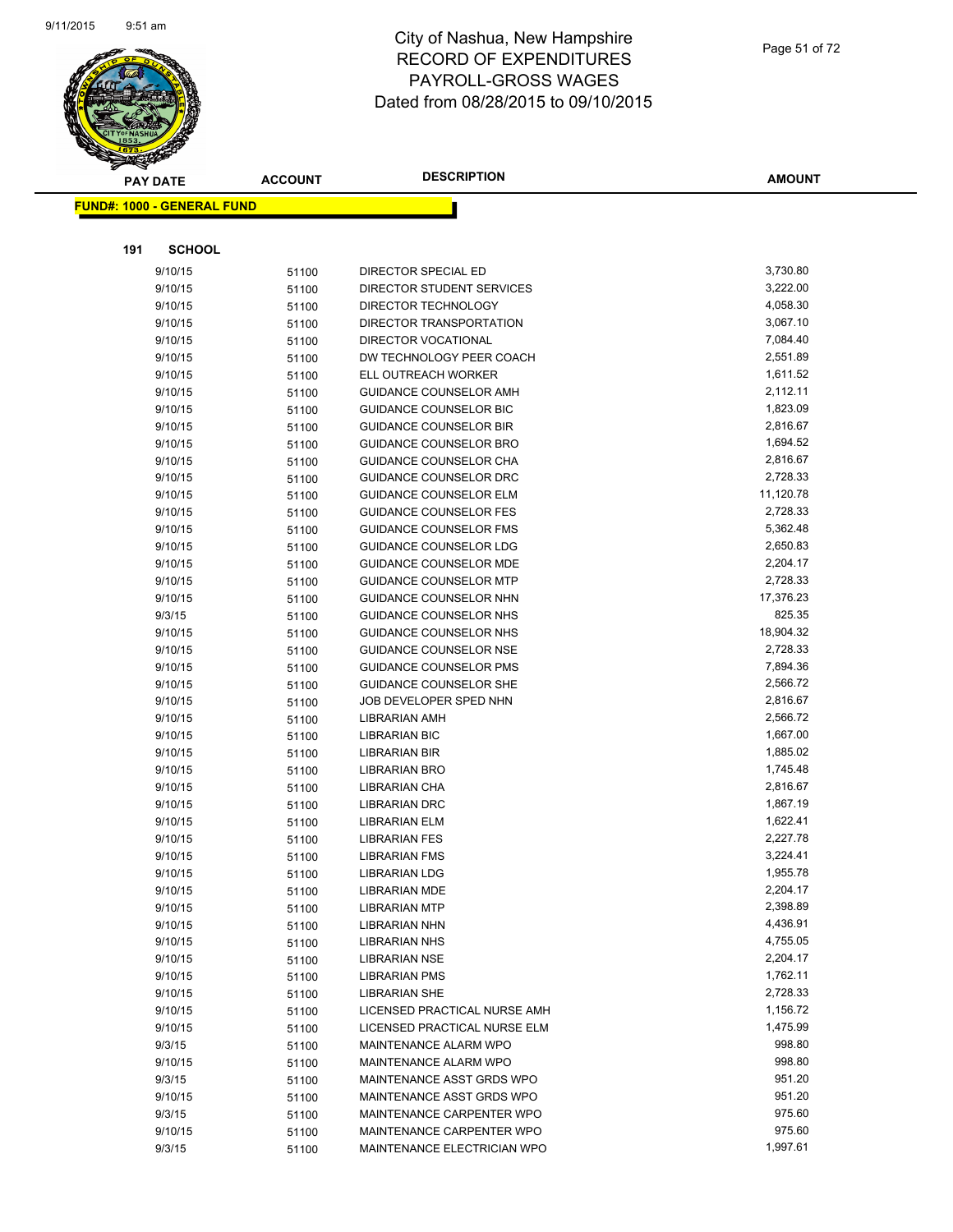

| <b>PAY DATE</b>                   | <b>ACCOUNT</b> | <b>DESCRIPTION</b>                          | <b>AMOUNT</b>        |
|-----------------------------------|----------------|---------------------------------------------|----------------------|
| <b>FUND#: 1000 - GENERAL FUND</b> |                |                                             |                      |
|                                   |                |                                             |                      |
|                                   |                |                                             |                      |
| 191<br><b>SCHOOL</b>              |                |                                             |                      |
| 9/10/15                           | 51100          | MAINTENANCE ELECTRICIAN WPO                 | 1,997.61             |
| 9/3/15                            | 51100          | MAINTENANCE GRDS FORMEN WPO                 | 975.60               |
| 9/10/15                           | 51100          | MAINTENANCE GRDS FORMEN WPO                 | 975.60               |
| 9/3/15                            | 51100          | MAINTENANCE GROUNDS WPO                     | 3,487.20             |
| 9/10/15                           | 51100          | MAINTENANCE GROUNDS WPO                     | 3,495.19             |
| 9/3/15                            | 51100          | MAINTENANCE HVAC WPO                        | 4,890.00             |
| 9/10/15                           | 51100          | MAINTENANCE HVAC WPO                        | 4,890.00             |
| 9/3/15                            | 51100          | MAINTENANCE MESSENGER WPO                   | 351.60               |
| 9/10/15                           | 51100          | MAINTENANCE MESSENGER WPO                   | 351.60               |
| 9/3/15                            | 51100          | MAINTENANCE PLUMBER WPO                     | 1,002.80             |
| 9/10/15                           | 51100          | MAINTENANCE PLUMBER WPO                     | 1,002.80             |
| 9/3/15                            | 51100          | MAINTENANCE TRADES WPO                      | 3,865.20             |
| 9/10/15                           | 51100          | <b>MAINTENANCE TRADES WPO</b>               | 3,681.36             |
| 9/10/15                           | 51100          | MARKETING TEACHER NHS                       | 2,204.17             |
| 9/10/15                           | 51100          | <b>NURSE AMH</b>                            | 2,424.30             |
| 9/10/15                           | 51100          | <b>NURSE BIC</b>                            | 1,837.82             |
| 9/10/15                           | 51100          | <b>NURSE BIR</b>                            | 1,950.41             |
| 9/10/15                           | 51100          | <b>NURSE BRO</b>                            | 2,104.22             |
| 9/10/15                           | 51100          | <b>NURSE CHA</b>                            | 2,424.30             |
| 9/10/15                           | 51100          | <b>NURSE DRC</b>                            | 2,424.30             |
| 9/10/15                           | 51100          | <b>NURSE ELM</b>                            | 2,865.10             |
| 9/10/15                           | 51100          | <b>NURSE FES</b>                            | 2,278.91             |
| 9/10/15                           | 51100          | <b>NURSE FMS</b>                            | 2,424.30             |
| 9/10/15                           | 51100          | <b>NURSE LDG</b>                            | 1,950.41             |
| 9/10/15                           | 51100          | NURSE MDE                                   | 2,424.30             |
| 9/10/15                           | 51100          | <b>NURSE MTP</b>                            | 1,541.30             |
| 9/10/15                           | 51100          | <b>NURSE NHN</b>                            | 4,703.21             |
| 9/10/15                           | 51100          | <b>NURSE NHS</b>                            | 4,848.60             |
| 9/10/15                           | 51100          | <b>NURSE NSE</b>                            | 2,278.91             |
| 9/10/15                           | 51100          | <b>NURSE PMS</b>                            | 4,948.60<br>2,865.09 |
| 9/10/15<br>9/10/15                | 51100          | <b>NURSE SHE</b><br>OFFICE MANAGER BUSINESS | 2,453.60             |
| 9/10/15                           | 51100          | OFFICE MANAGER HUMAN RESOURCES              | 1,777.50             |
| 9/10/15                           | 51100          | OFFICE MANAGER PLANT OPS                    | 958.10               |
| 9/10/15                           | 51100<br>51100 | OFFICE MANAGER SPED                         | 1,880.80             |
| 9/3/15                            |                | OUT DISTRICT COORDINATOR                    | 1,594.41             |
| 9/10/15                           | 51100<br>51100 | OUT DISTRICT COORDINATOR                    | 3,188.80             |
| 9/10/15                           | 51100          | PARA ALT AMH                                | 479.74               |
| 9/10/15                           | 51100          | PARA ALT DRC                                | 335.04               |
| 9/10/15                           | 51100          | PARA ALT FMS                                | 470.42               |
| 9/10/15                           | 51100          | PARA ALT LDG                                | 447.12               |
| 9/10/15                           | 51100          | PARA ALT PMS                                | 387.52               |
| 9/10/15                           | 51100          | PARA AMH ELL                                | 763.02               |
| 9/10/15                           | 51100          | PARA DW SPEC ED AMH                         | 6,950.24             |
| 9/10/15                           | 51100          | PARA DW SPEC ED BIR                         | 1,136.92             |
| 9/10/15                           | 51100          | PARA DW SPEC ED BRO                         | 3,107.45             |
| 9/10/15                           | 51100          | PARA DW SPEC ED CHA                         | 7,082.85             |
| 9/10/15                           | 51100          | PARA DW SPEC ED FMS                         | 1,837.62             |
| 9/10/15                           | 51100          | PARA DW SPEC ED MDE                         | 7,239.09             |
| 9/10/15                           | 51100          | PARA DW SPEC ED MTP                         | 389.06               |
| 9/10/15                           | 51100          | PARA DW SPEC ED NHN                         | 3,339.97             |
| 9/3/15                            | 51100          | PARA DW SPEC ED NHS                         | 322.57               |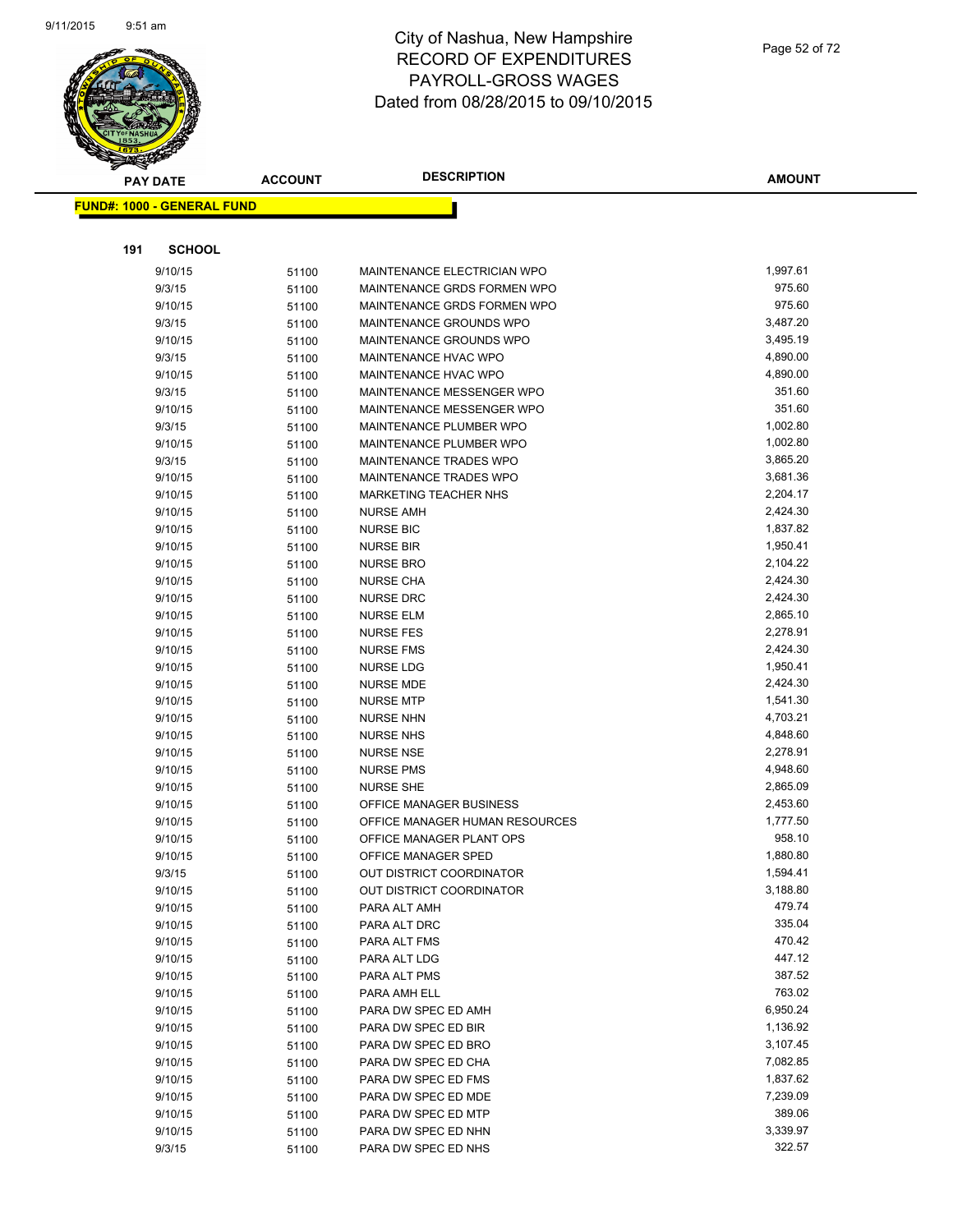

|     | $\tilde{\phantom{a}}$<br><b>PAY DATE</b> | <b>ACCOUNT</b> | <b>DESCRIPTION</b>  | <b>AMOUNT</b>        |
|-----|------------------------------------------|----------------|---------------------|----------------------|
|     | <u> FUND#: 1000 - GENERAL FUND</u>       |                |                     |                      |
|     |                                          |                |                     |                      |
| 191 | <b>SCHOOL</b>                            |                |                     |                      |
|     | 9/10/15                                  | 51100          | PARA DW SPEC ED NHS | 4,206.30             |
|     | 9/10/15                                  | 51100          | PARA DW SPEC ED NSE | 4,381.17             |
|     | 9/10/15                                  | 51100          | PARA DW SPEC ED PMS | 4,464.77             |
|     | 9/10/15                                  | 51100          | PARA DW SPEC ED SHE | 6,353.97             |
|     | 9/10/15                                  | 51100          | PARA DW SPEC ED WID | 1,595.77             |
|     | 9/10/15                                  | 51100          | PARA DW SPEC ELM    | 3,483.67             |
|     | 9/10/15                                  | 51100          | PARA ELL BIR        | 428.26               |
|     | 9/10/15                                  | 51100          | PARA ELL DRC        | 428.26               |
|     | 9/10/15                                  | 51100          | PARA ELL ELM        | 458.65               |
|     | 9/10/15                                  | 51100          | PARA ELL FES        | 362.88               |
|     | 9/10/15                                  | 51100          | PARA ELL FMS        | 339.52               |
|     | 9/10/15                                  | 51100          | PARA ELL LDG        | 423.84               |
|     | 9/10/15                                  | 51100          | PARA ELL MTP        | 302.58               |
|     | 9/10/15                                  | 51100          | PARA ELL NHS        | 459.16               |
|     | 9/10/15                                  | 51100          | PARA ELL PMS        | 299.41               |
|     | 9/10/15                                  | 51100          | PARA ELL SHE        | 468.00               |
|     | 9/10/15                                  | 51100          | PARA INST AMH       | 1,076.47             |
|     | 9/10/15                                  | 51100          | PARA INST BIC       | 4,718.88             |
|     | 9/10/15                                  | 51100          | PARA INST BIR       | 3,012.24             |
|     | 9/10/15                                  | 51100          | PARA INST BRO       | 2,177.93             |
|     | 9/10/15                                  | 51100          | PARA INST CHA       | 4,013.82             |
|     | 9/10/15                                  | 51100          | PARA INST DRC       | 2,296.05             |
|     | 9/10/15                                  | 51100          | PARA INST ELM       | 3,888.44             |
|     | 9/10/15                                  | 51100          | PARA INST FES       | 4,176.77             |
|     | 9/10/15                                  | 51100          | PARA INST FMS       | 3,669.04             |
|     | 9/10/15                                  | 51100          | PARA INST LDG       | 5,836.40             |
|     | 9/10/15                                  | 51100          | PARA INST MDE       | 3,270.12             |
|     | 9/10/15                                  | 51100          | PARA INST MTP       | 2,033.21             |
|     | 9/10/15                                  | 51100          | PARA INST NHN       | 1,391.14             |
|     | 9/3/15                                   | 51100          | PARA INST NHS       | 335.40               |
|     | 9/10/15                                  | 51100          | PARA INST NHS       | 1,037.24             |
|     | 9/10/15                                  | 51100          | PARA INST NSE       | 784.96               |
|     | 9/10/15                                  | 51100          | PARA INST PMS       | 3,392.79             |
|     | 9/10/15                                  | 51100          | PARA INST SHE       | 2,865.59             |
|     | 9/10/15                                  | 51100          | PARA KIND AMH       | 893.28               |
|     | 9/10/15                                  | 51100          | PARA KIND BIC       | 451.20               |
|     | 9/10/15                                  | 51100          | PARA KIND BIR       | 406.18               |
|     | 9/10/15                                  | 51100          | PARA KIND BRO       | 446.64               |
|     | 9/10/15                                  | 51100          | PARA KIND CHA       | 378.00               |
|     | 9/10/15                                  | 51100          | PARA KIND DRC       | 423.84               |
|     | 9/10/15                                  | 51100          | PARA KIND FES       | 651.84               |
|     | 9/10/15                                  | 51100          | PARA KIND LDG       | 322.53               |
|     | 9/10/15                                  | 51100          | PARA KIND MDE       | 332.70               |
|     | 9/10/15                                  | 51100          | PARA KIND MTP       | 879.60               |
|     | 9/10/15                                  | 51100          | PARA KIND NSE       | 455.76               |
|     | 9/10/15                                  | 51100          | PARA KIND SHE       | 487.65               |
|     | 9/10/15                                  | 51100          | PARA MEDIA NHN      | 503.00               |
|     | 9/10/15                                  | 51100          | PARA MEDIA NHS      | 1,286.51             |
|     | 9/10/15                                  | 51100          | PARA PRE SCH BIC    | 1,455.53<br>3,855.91 |
|     | 9/10/15                                  | 51100          | PARA PRE SCH BRO    | 455.76               |
|     | 9/10/15                                  | 51100          | PARA READ ELM       |                      |
|     | 9/10/15                                  | 51100          | PARA SCI NHN        | 349.32               |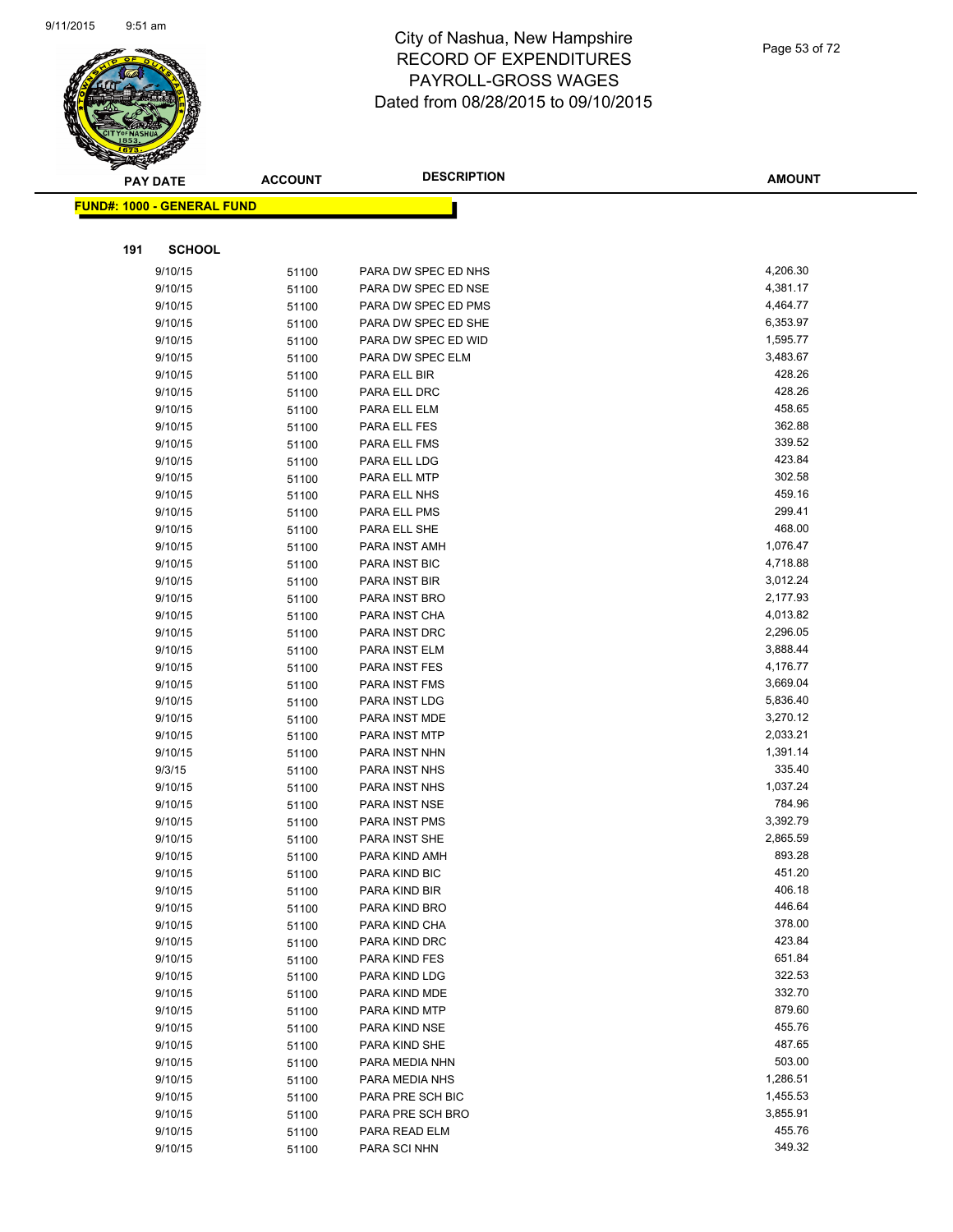

|     | <b>PAY DATE</b>                   | <b>ACCOUNT</b> | <b>DESCRIPTION</b>                     | <b>AMOUNT</b>        |
|-----|-----------------------------------|----------------|----------------------------------------|----------------------|
|     | <b>FUND#: 1000 - GENERAL FUND</b> |                |                                        |                      |
|     |                                   |                |                                        |                      |
|     |                                   |                |                                        |                      |
| 191 | <b>SCHOOL</b>                     |                |                                        |                      |
|     | 9/10/15                           | 51100          | PARA SCI NHS                           | 451.24               |
|     | 9/10/15                           | 51100          | PARA VOC NHS                           | 473.83               |
|     | 9/10/15                           | 51100          | PEER COACH SCIENCE                     | 5,617.00             |
|     | 9/10/15                           | 51100          | PRINCIPAL AMH                          | 3,514.40             |
|     | 9/10/15                           | 51100          | PRINCIPAL BIC                          | 3,884.60             |
|     | 9/10/15                           | 51100          | PRINCIPAL BIR                          | 3,620.20             |
|     | 9/10/15                           | 51100          | PRINCIPAL BRO                          | 1,544.40             |
|     | 9/10/15                           | 51100          | PRINCIPAL CHA                          | 3,567.30             |
|     | 9/10/15                           | 51100          | PRINCIPAL DRC                          | 3,461.50             |
|     | 9/10/15                           | 51100          | PRINCIPAL ELM                          | 3,701.90             |
|     | 9/10/15                           | 51100          | PRINCIPAL FES                          | 3,514.40             |
|     | 9/10/15                           | 51100          | PRINCIPAL FMS                          | 3,653.90             |
|     | 9/10/15                           | 51100          | PRINCIPAL LDG                          | 3,884.60             |
|     | 9/10/15                           | 51100          | PRINCIPAL MDE                          | 3,567.30             |
|     | 9/10/15                           | 51100          | PRINCIPAL MTP                          | 3,620.20             |
|     | 9/10/15                           | 51100          | PRINCIPAL NHN                          | 4,009.60             |
|     | 9/10/15                           | 51100          | PRINCIPAL NHS                          | 4,096.20             |
|     | 9/10/15                           | 51100          | PRINCIPAL NSE                          | 3,620.20             |
|     | 9/10/15                           | 51100          | PRINCIPAL PMS                          | 3,750.00             |
|     | 9/10/15                           | 51100          | <b>PRINCIPAL SHE</b>                   | 3,884.60             |
|     | 9/10/15                           | 51100          | SCHOOL PSYCHOLOGIST WID                | 36,818.69            |
|     | 9/3/15                            | 51100          | <b>SECURITY GUARD NHS</b>              | 222.53               |
|     | 9/10/15                           | 51100          | <b>SECURITY GUARD NHS</b>              | 474.72               |
|     | 9/3/15                            | 51100          | SECURITY MONITOR NHN                   | 460.32               |
|     | 9/10/15                           | 51100          | SECURITY MONITOR NHN                   | 1,250.64             |
|     | 9/3/15                            | 51100          | <b>SECURITY MONITOR NHS</b>            | 651.38               |
|     | 9/10/15                           | 51100          | SECURITY MONITOR NHS                   | 1,250.64<br>2,450.95 |
|     | 9/10/15                           | 51100          | SIGN LANGUAGE INTERPRETER              |                      |
|     | 9/10/15                           | 51100          | SOCIAL WORKER ELM                      | 2,373.78             |
|     | 9/3/15<br>9/10/15                 | 51100          | SOCIAL WORKER FMS<br>SOCIAL WORKER FMS | 1,500.00<br>2,650.83 |
|     | 9/2/15                            | 51100          | SPEECH LANG PATHOLOGIST WID            | (3,224.41)           |
|     | 9/10/15                           | 51100<br>51100 | SPEECH LANG PATHOLOGIST WID            | 47,485.10            |
|     | 9/3/15                            | 51100          | SPEECH LANGUAGE ASST                   | 128.81               |
|     | 9/10/15                           | 51100          | SPEECH LANGUAGE ASST                   | 401.91               |
|     | 9/3/15                            | 51100          | STUDENT ACTIVITY COORD NHS             | 1,125.44             |
|     | 9/10/15                           | 51100          | STUDENT ACTIVITY COORD NHS             | 1,125.42             |
|     | 9/10/15                           | 51100          | STUDENT INFO COORDINATOR               | 1,777.50             |
|     | 9/10/15                           | 51100          | <b>SUB CLERICAL</b>                    | 83.86                |
|     | 9/10/15                           | 51100          | <b>SUPERINTENDENT</b>                  | 5,489.10             |
|     | 9/10/15                           | 51100          | SYSTEMS ADMIN FULL YEAR                | 10,852.30            |
|     | 9/10/15                           | 51100          | <b>TEACHER ART AMH</b>                 | 2,901.89             |
|     | 9/10/15                           | 51100          | <b>TEACHER ART BIC</b>                 | 1,885.02             |
|     | 9/10/15                           | 51100          | <b>TEACHER ART BIR</b>                 | 2,551.89             |
|     | 9/10/15                           | 51100          | <b>TEACHER ART BRO</b>                 | 2,805.38             |
|     | 9/10/15                           | 51100          | TEACHER ART CHA                        | 1,885.02             |
|     | 9/10/15                           | 51100          | TEACHER ART DRC                        | 1,823.09             |
|     | 9/10/15                           | 51100          | <b>TEACHER ART ELM</b>                 | 4,576.15             |
|     | 9/10/15                           | 51100          | <b>TEACHER ART FES</b>                 | 2,053.09             |
|     | 9/3/15                            | 51100          | <b>TEACHER ART FMS</b>                 | 754.77               |
|     | 9/10/15                           | 51100          | <b>TEACHER ART FMS</b>                 | 2,778.30             |
|     | 9/10/15                           | 51100          | <b>TEACHER ART LDG</b>                 | 2,214.97             |
|     |                                   |                |                                        |                      |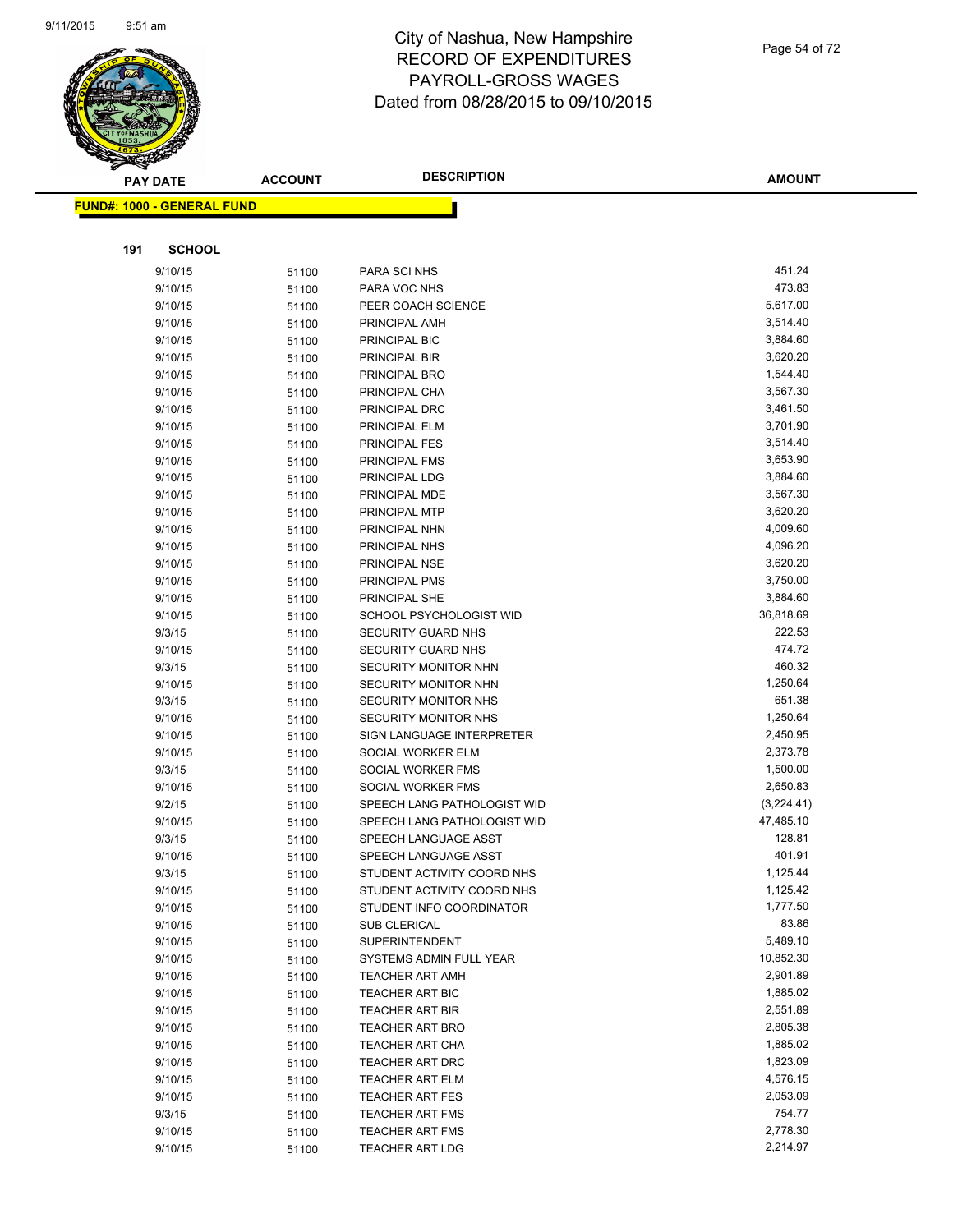

| <b>PAY DATE</b>                    | <b>ACCOUNT</b> | <b>DESCRIPTION</b>                                 | <b>AMOUNT</b>        |
|------------------------------------|----------------|----------------------------------------------------|----------------------|
| <u> FUND#: 1000 - GENERAL FUND</u> |                |                                                    |                      |
|                                    |                |                                                    |                      |
|                                    |                |                                                    |                      |
| 191<br><b>SCHOOL</b>               |                |                                                    |                      |
| 9/10/15                            | 51100          | <b>TEACHER ART MDE</b>                             | 1,823.09             |
| 7/16/15                            | 51100          | <b>TEACHER ART NHN</b>                             | 939.00               |
| 9/10/15                            | 51100          | <b>TEACHER ART NHN</b>                             | 10,115.76            |
| 9/10/15                            | 51100          | <b>TEACHER ART NHS</b>                             | 9,963.12             |
| 9/10/15                            | 51100          | <b>TEACHER ART NSE</b>                             | 2,816.67             |
| 9/10/15                            | 51100          | <b>TEACHER ART PMS</b>                             | 3,514.42             |
| 9/10/15                            | 51100          | <b>TEACHER ART SHE</b>                             | 1,891.17             |
| 9/10/15                            | 51100          | <b>TEACHER AUTO NHN</b>                            | 5,103.78             |
| 9/10/15                            | 51100          | <b>TEACHER BEHAVIOR SPEC WID</b>                   | 5,456.66             |
| 9/10/15                            | 51100          | TEACHER BIO TEC NHN                                | 2,179.67             |
| 9/10/15                            | 51100          | TEACHER BUILD CONST NHS                            | 2,551.89             |
| 9/10/15                            | 51100          | <b>TEACHER BUSINESS NHN</b>                        | 10,816.69            |
| 9/10/15                            | 51100          | <b>TEACHER BUSINESS NHS</b>                        | 2,816.67             |
| 9/10/15                            | 51100          | TEACHER COMPUTER ELM                               | 4,389.81             |
| 9/10/15                            | 51100          | <b>TEACHER COMPUTER FMS</b>                        | 4,542.61             |
| 9/10/15                            | 51100          | <b>TEACHER COMPUTER NHN</b>                        | 2,227.78             |
| 9/10/15                            | 51100          | <b>TEACHER COMPUTER NHS</b>                        | 10,009.30            |
| 9/10/15                            | 51100          | <b>TEACHER COMPUTER PMS</b>                        | 5,744.21             |
| 9/10/15                            | 51100          | <b>TEACHER COSMETOLOGY NHN</b>                     | 4,174.30             |
| 9/10/15                            | 51100          | <b>TEACHER CULINARY NHN</b>                        | 5,103.78             |
| 9/10/15                            | 51100          | <b>TEACHER DEAF NSE</b>                            | 2,728.33             |
| 9/10/15                            | 51100          | <b>TEACHER DEAF WID</b>                            | 2,728.33<br>5,102.11 |
| 9/10/15                            | 51100          | <b>TEACHER DWSE AMH</b>                            |                      |
| 9/10/15                            | 51100          | <b>TEACHER DWSE BIR</b>                            | 2,398.89<br>5,560.52 |
| 9/10/15<br>9/10/15                 | 51100          | <b>TEACHER DWSE BRO</b>                            | 1,622.41             |
| 9/10/15                            | 51100          | <b>TEACHER DWSE CHA</b><br><b>TEACHER DWSE ELM</b> | 10,131.39            |
| 9/10/15                            | 51100          | <b>TEACHER DWSE MDE</b>                            | 2,566.72             |
| 9/10/15                            | 51100<br>51100 | <b>TEACHER DWSE NSE</b>                            | 4,551.42             |
| 9/10/15                            | 51100          | <b>TEACHER DWSE PMS</b>                            | 6,920.09             |
| 9/3/15                             | 51100          | <b>TEACHER DWSE SHE</b>                            | 2,166.14             |
| 9/10/15                            | 51100          | <b>TEACHER DWSE SHE</b>                            | 6,683.64             |
| 9/10/15                            | 51100          | <b>TEACHER ECE NHS</b>                             | 5,456.66             |
| 9/10/15                            | 51100          | TEACHER ELECTRICAL NHS                             | 2,551.89             |
| 9/10/15                            | 51100          | <b>TEACHER ELL AMH</b>                             | 1,745.48             |
| 9/10/15                            | 51100          | <b>TEACHER ELL BIR</b>                             | 2,728.33             |
| 9/10/15                            | 51100          | TEACHER ELL DRC                                    | 5,211.00             |
| 9/10/15                            | 51100          | TEACHER ELL ELM                                    | 4,411.81             |
| 9/10/15                            | 51100          | <b>TEACHER ELL FES</b>                             | 6,006.52             |
| 9/10/15                            | 51100          | <b>TEACHER ELL FMS</b>                             | 2,034.50             |
| 9/10/15                            | 51100          | <b>TEACHER ELL LDG</b>                             | 5,811.52             |
| 9/10/15                            | 51100          | <b>TEACHER ELL MTP</b>                             | 2,728.33             |
| 9/10/15                            | 51100          | TEACHER ELL NHN                                    | 4,165.35             |
| 9/10/15                            | 51100          | TEACHER ELL NHS                                    | 7,500.78             |
| 9/10/15                            | 51100          | <b>TEACHER ELL PMS</b>                             | 1,885.02             |
| 9/10/15                            | 51100          | TEACHER ELL SHE                                    | 1,814.28             |
| 9/10/15                            | 51100          | TEACHER ENGLISH ELM                                | 23,290.74            |
| 9/10/15                            | 51100          | <b>TEACHER ENGLISH FMS</b>                         | 17,533.68            |
| 9/3/15                             | 51100          | <b>TEACHER ENGLISH NHN</b>                         | 1,510.92             |
| 9/10/15                            | 51100          | <b>TEACHER ENGLISH NHN</b>                         | 36,527.37            |
| 9/10/15                            | 51100          | <b>TEACHER ENGLISH NHS</b>                         | 44,809.85            |
| 9/10/15                            | 51100          | <b>TEACHER ENGLISH PMS</b>                         | 16,001.30            |
|                                    |                |                                                    |                      |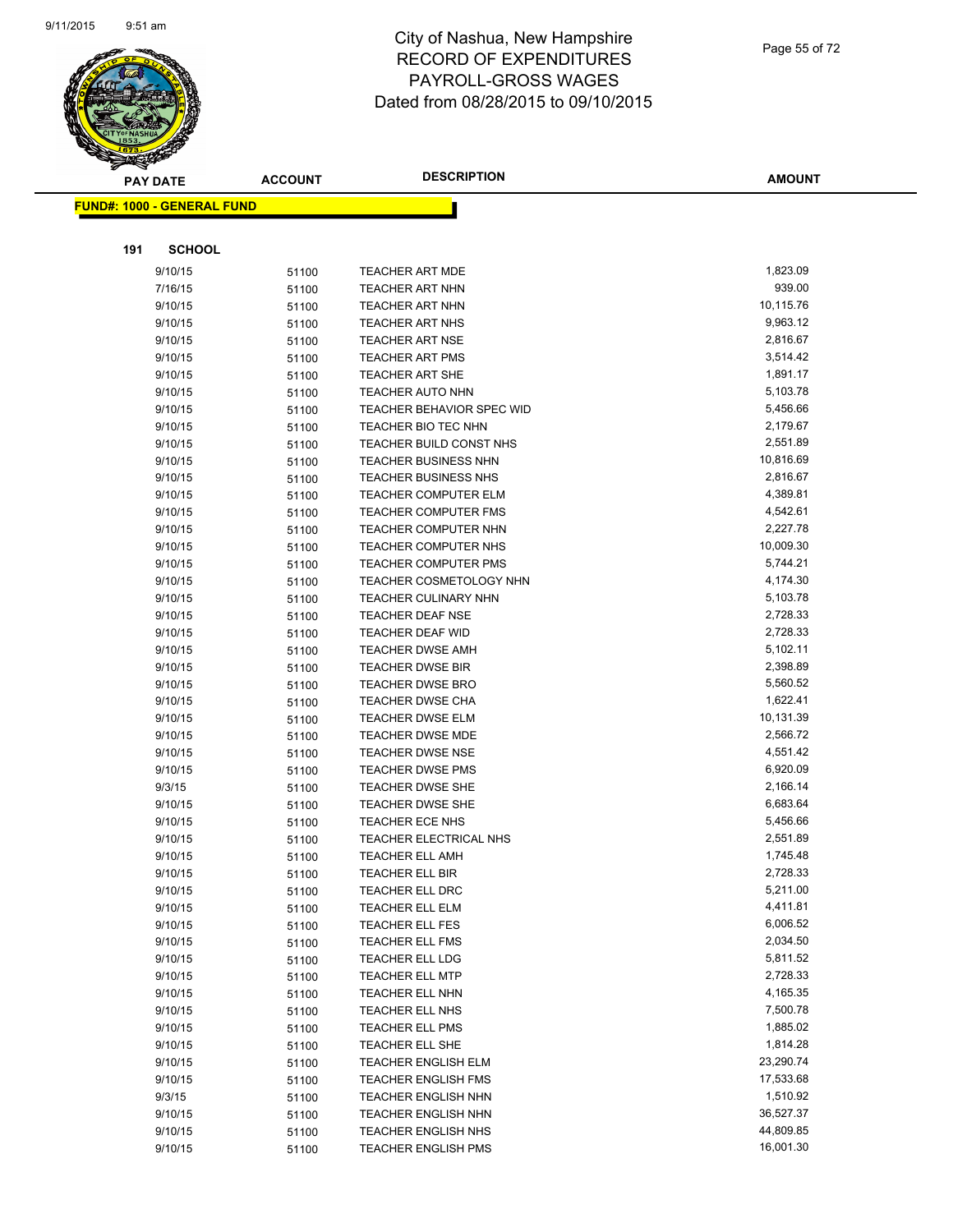

|     | <b>PAY DATE</b>                    | <b>ACCOUNT</b> | <b>DESCRIPTION</b>                               | <b>AMOUNT</b>        |
|-----|------------------------------------|----------------|--------------------------------------------------|----------------------|
|     | <u> FUND#: 1000 - GENERAL FUND</u> |                |                                                  |                      |
|     |                                    |                |                                                  |                      |
|     |                                    |                |                                                  |                      |
| 191 | <b>SCHOOL</b>                      |                |                                                  |                      |
|     | 9/10/15                            | 51100          | <b>TEACHER FACS ELM</b>                          | 2,630.59             |
|     | 9/10/15                            | 51100          | <b>TEACHER FACS FMS</b>                          | 4,587.13             |
|     | 9/10/15                            | 51100          | <b>TEACHER FACS NHN</b>                          | 7,963.44             |
|     | 9/10/15                            | 51100          | <b>TEACHER FACS NHS</b>                          | 7,382.44             |
|     | 9/10/15                            | 51100          | <b>TEACHER FACS PMS</b>                          | 5,280.22             |
|     | 9/10/15                            | 51100          | TEACHER FOREIGN LANG ELM                         | 5,545.00             |
|     | 9/10/15                            | 51100          | TEACHER FOREIGN LANG FMS                         | 2,728.33             |
|     | 9/3/15                             | 51100          | TEACHER FOREIGN LANG NHN                         | 942.52               |
|     | 9/10/15                            | 51100          | TEACHER FOREIGN LANG NHN                         | 13,535.73            |
|     | 9/10/15                            | 51100          | TEACHER FOREIGN LANG NHS                         | 17,234.22            |
|     | 9/10/15                            | 51100          | TEACHER FOREIGN LANG PMS                         | 5,368.56             |
|     | 9/10/15                            | 51100          | <b>TEACHER GR1 AMH</b>                           | 9,443.34             |
|     | 9/10/15                            | 51100          | <b>TEACHER GR1 BIC</b>                           | 7,870.04             |
|     | 9/10/15                            | 51100          | <b>TEACHER GR1 BIR</b>                           | 9,850.85             |
|     | 9/10/15                            | 51100          | <b>TEACHER GR1 BRO</b>                           | 4,882.86             |
|     | 9/10/15                            | 51100          | <b>TEACHER GR1 CHA</b>                           | 9,278.08             |
|     | 9/3/15                             | 51100          | <b>TEACHER GR1 DRC</b>                           | 1,650.69             |
|     | 9/10/15                            | 51100          | <b>TEACHER GR1 DRC</b>                           | 10,025.82            |
|     | 9/10/15                            | 51100          | <b>TEACHER GR1 FES</b>                           | 7,774.33             |
|     | 9/3/15                             | 51100          | <b>TEACHER GR1 LDG</b>                           | 1,810.19             |
|     | 9/10/15                            | 51100          | <b>TEACHER GR1 LDG</b>                           | 8,212.07             |
|     | 9/10/15                            | 51100          | <b>TEACHER GR1 MDE</b>                           | 8,353.46             |
|     | 9/10/15                            | 51100          | <b>TEACHER GR1 MTP</b>                           | 6,583.77             |
|     | 9/10/15                            | 51100          | <b>TEACHER GR1 NSE</b>                           | 6,554.91             |
|     | 9/10/15                            | 51100          | TEACHER GR1 SHE                                  | 7,846.94             |
|     | 9/10/15                            | 51100          | <b>TEACHER GR2 AMH</b>                           | 8,163.05<br>1,650.69 |
|     | 9/3/15<br>9/10/15                  | 51100          | TEACHER GR2 BIC                                  | 11,717.25            |
|     | 9/10/15                            | 51100          | TEACHER GR2 BIC                                  | 9,785.49             |
|     | 9/10/15                            | 51100          | <b>TEACHER GR2 BIR</b><br><b>TEACHER GR2 BRO</b> | 5,202.72             |
|     | 9/10/15                            | 51100          | <b>TEACHER GR2 CHA</b>                           | 8,736.63             |
|     | 9/10/15                            | 51100          | TEACHER GR2 DRC                                  | 6,340.06             |
|     | 9/10/15                            | 51100          | <b>TEACHER GR2 FES</b>                           | 8,008.13             |
|     | 9/10/15                            | 51100          | <b>TEACHER GR2 LDG</b>                           | 9,674.08             |
|     | 9/10/15                            | 51100<br>51100 | <b>TEACHER GR2 MDE</b>                           | 10,044.12            |
|     | 9/10/15                            | 51100          | TEACHER GR2 MTP                                  | 6,426.74             |
|     | 9/10/15                            | 51100          | <b>TEACHER GR2 NSE</b>                           | 6,651.89             |
|     | 9/10/15                            | 51100          | <b>TEACHER GR2 SHE</b>                           | 6,142.80             |
|     | 9/10/15                            | 51100          | <b>TEACHER GR3 AMH</b>                           | 2,816.67             |
|     | 9/10/15                            | 51100          | <b>TEACHER GR3 BIC</b>                           | 8,705.75             |
|     | 9/10/15                            | 51100          | <b>TEACHER GR3 BIR</b>                           | 8,679.57             |
|     | 9/10/15                            | 51100          | <b>TEACHER GR3 BRO</b>                           | 7,333.31             |
|     | 9/10/15                            | 51100          | <b>TEACHER GR3 CHA</b>                           | 7,889.30             |
|     | 9/10/15                            | 51100          | TEACHER GR3 DRC                                  | 8,503.29             |
|     | 9/10/15                            | 51100          | <b>TEACHER GR3 FES</b>                           | 6,811.50             |
|     | 9/10/15                            | 51100          | <b>TEACHER GR3 LDG</b>                           | 7,042.33             |
|     | 9/10/15                            | 51100          | <b>TEACHER GR3 MDE</b>                           | 13,493.69            |
|     | 9/10/15                            | 51100          | <b>TEACHER GR3 MTP</b>                           | 5,984.09             |
|     | 9/10/15                            | 51100          | <b>TEACHER GR3 NSE</b>                           | 6,227.98             |
|     | 9/10/15                            | 51100          | <b>TEACHER GR3 SHE</b>                           | 7,191.65             |
|     | 9/10/15                            | 51100          | <b>TEACHER GR4 AMH</b>                           | 1,885.02             |
|     | 9/3/15                             | 51100          | <b>TEACHER GR4 BIC</b>                           | 1,510.92             |
|     |                                    |                |                                                  |                      |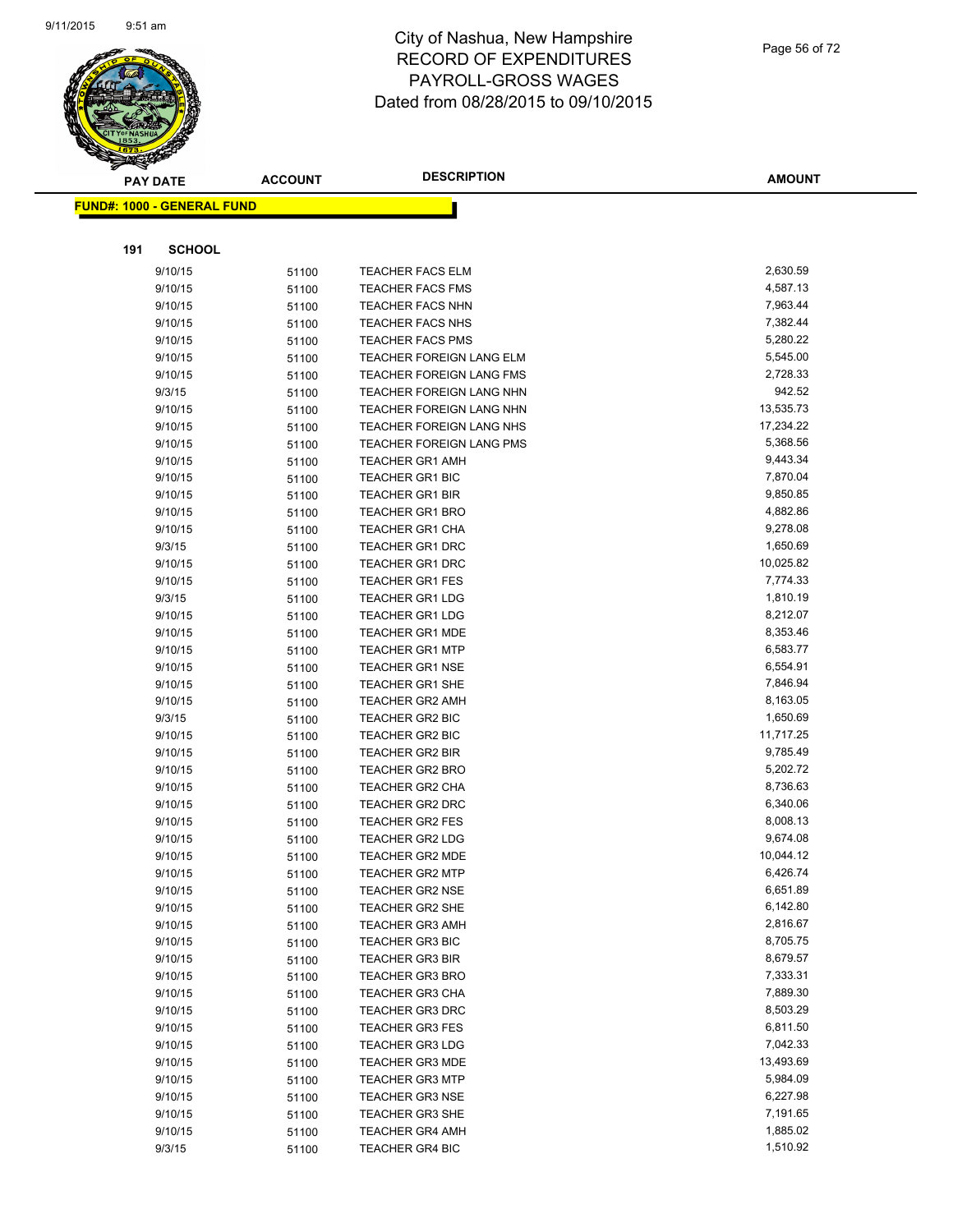

|     | <b>PAY DATE</b>                    | <b>ACCOUNT</b> | <b>DESCRIPTION</b>                               | <b>AMOUNT</b>        |
|-----|------------------------------------|----------------|--------------------------------------------------|----------------------|
|     | <u> FUND#: 1000 - GENERAL FUND</u> |                |                                                  |                      |
|     |                                    |                |                                                  |                      |
|     |                                    |                |                                                  |                      |
| 191 | <b>SCHOOL</b>                      |                |                                                  |                      |
|     | 9/10/15                            | 51100          | <b>TEACHER GR4 BIC</b>                           | 3,564.00             |
|     | 9/3/15                             | 51100          | <b>TEACHER GR4 BIR</b>                           | 1,622.42             |
|     | 9/10/15                            | 51100          | <b>TEACHER GR4 BIR</b>                           | 6,786.60             |
|     | 9/10/15                            | 51100          | <b>TEACHER GR4 BRO</b>                           | 7,076.89             |
|     | 9/3/15                             | 51100          | <b>TEACHER GR4 CHA</b>                           | 1,762.12             |
|     | 9/10/15                            | 51100          | <b>TEACHER GR4 CHA</b>                           | 7,218.89             |
|     | 9/10/15                            | 51100          | <b>TEACHER GR4 DRC</b>                           | 5,069.23             |
|     | 9/10/15                            | 51100          | <b>TEACHER GR4 FES</b>                           | 6,891.95             |
|     | 9/10/15                            | 51100          | <b>TEACHER GR4 LDG</b>                           | 9,130.20             |
|     | 9/10/15                            | 51100          | <b>TEACHER GR4 MDE</b>                           | 8,287.05             |
|     | 9/10/15                            | 51100          | <b>TEACHER GR4 MTP</b>                           | 5,912.29             |
|     | 9/10/15                            | 51100          | <b>TEACHER GR4 NSE</b>                           | 6,785.59             |
|     | 9/10/15                            | 51100          | <b>TEACHER GR4 SHE</b>                           | 7,715.43             |
|     | 9/10/15                            | 51100          | <b>TEACHER GR5 AMH</b>                           | 5,280.22             |
|     | 9/10/15                            | 51100          | <b>TEACHER GR5 BIC</b>                           | 11,718.60            |
|     | 9/10/15                            | 51100          | <b>TEACHER GR5 BIR</b>                           | 8,981.69             |
|     | 9/10/15                            | 51100          | <b>TEACHER GR5 BRO</b>                           | 7,555.72             |
|     | 9/10/15                            | 51100          | <b>TEACHER GR5 CHA</b><br><b>TEACHER GR5 DRC</b> | 8,588.10<br>3,701.37 |
|     | 9/10/15                            | 51100          |                                                  | 8,654.58             |
|     | 9/10/15<br>9/10/15                 | 51100          | <b>TEACHER GR5 FES</b><br><b>TEACHER GR5 LDG</b> | 11,803.36            |
|     | 9/10/15                            | 51100          | <b>TEACHER GR5 MDE</b>                           | 9,561.67             |
|     | 9/10/15                            | 51100          | <b>TEACHER GR5 MTP</b>                           | 7,451.06             |
|     | 9/10/15                            | 51100          | <b>TEACHER GR5 NSE</b>                           | 7,935.16             |
|     | 9/10/15                            | 51100          | <b>TEACHER GR5 SHE</b>                           | 9,178.91             |
|     | 9/10/15                            | 51100<br>51100 | <b>TEACHER GR6 ELM</b>                           | 32,823.50            |
|     | 9/10/15                            | 51100          | <b>TEACHER GR6 FMS</b>                           | 21,819.35            |
|     | 9/2/15                             | 51100          | <b>TEACHER GR6 PMS</b>                           | (2,816.65)           |
|     | 9/10/15                            | 51100          | <b>TEACHER GR6 PMS</b>                           | 26,037.33            |
|     | 9/10/15                            | 51100          | <b>TEACHER GRAPH NHS</b>                         | 2,053.09             |
|     | 9/10/15                            | 51100          | <b>TEACHER GRAPHICS NHN</b>                      | 2,551.89             |
|     | 9/10/15                            | 51100          | <b>TEACHER HEALTH ELM</b>                        | 2,482.67             |
|     | 9/10/15                            | 51100          | <b>TEACHER HEALTH NHN</b>                        | 3,132.81             |
|     | 9/10/15                            | 51100          | <b>TEACHER HEALTH NHS</b>                        | 4,246.41             |
|     | 9/10/15                            | 51100          | <b>TEACHER HEALTHOC NHS</b>                      | 5,280.22             |
|     | 9/10/15                            | 51100          | TEACHER HVAC NHS                                 | 1,622.41             |
|     | 9/10/15                            | 51100          | TEACHER IN SCH SUSPENSION ELM                    | 1,554.78             |
|     | 9/10/15                            | 51100          | TEACHER IN SCH SUSPENSION NHN                    | 2,566.72             |
|     | 9/10/15                            | 51100          | TEACHER IN SCH SUSPENSION NHS                    | 2,566.72             |
|     | 6/30/15                            | 51100          | <b>TEACHER KIND AMH</b>                          | (10.00)              |
|     | 9/10/15                            | 51100          | <b>TEACHER KIND AMH</b>                          | 4,940.50             |
|     | 9/10/15                            | 51100          | <b>TEACHER KIND BIC</b>                          | 2,728.33             |
|     | 9/10/15                            | 51100          | <b>TEACHER KIND BIR</b>                          | 2,566.72             |
|     | 9/10/15                            | 51100          | <b>TEACHER KIND BRO</b>                          | 2,551.89             |
|     | 9/10/15                            | 51100          | <b>TEACHER KIND CHA</b>                          | 3,681.40             |
|     | 9/10/15                            | 51100          | <b>TEACHER KIND DRC</b>                          | 6,045.26             |
|     | 9/10/15                            | 51100          | <b>TEACHER KIND FES</b>                          | 7,892.59             |
|     | 9/10/15                            | 51100          | <b>TEACHER KIND LDG</b>                          | 8,559.89             |
|     | 9/10/15                            | 51100          | TEACHER KIND MDE                                 | 4,657.78             |
|     | 9/10/15                            | 51100          | <b>TEACHER KIND MTP</b>                          | 5,327.54             |
|     | 9/10/15                            | 51100          | <b>TEACHER KIND NSE</b>                          | 935.87               |
|     | 9/10/15                            | 51100          | <b>TEACHER KIND SHE</b>                          | 2,034.50             |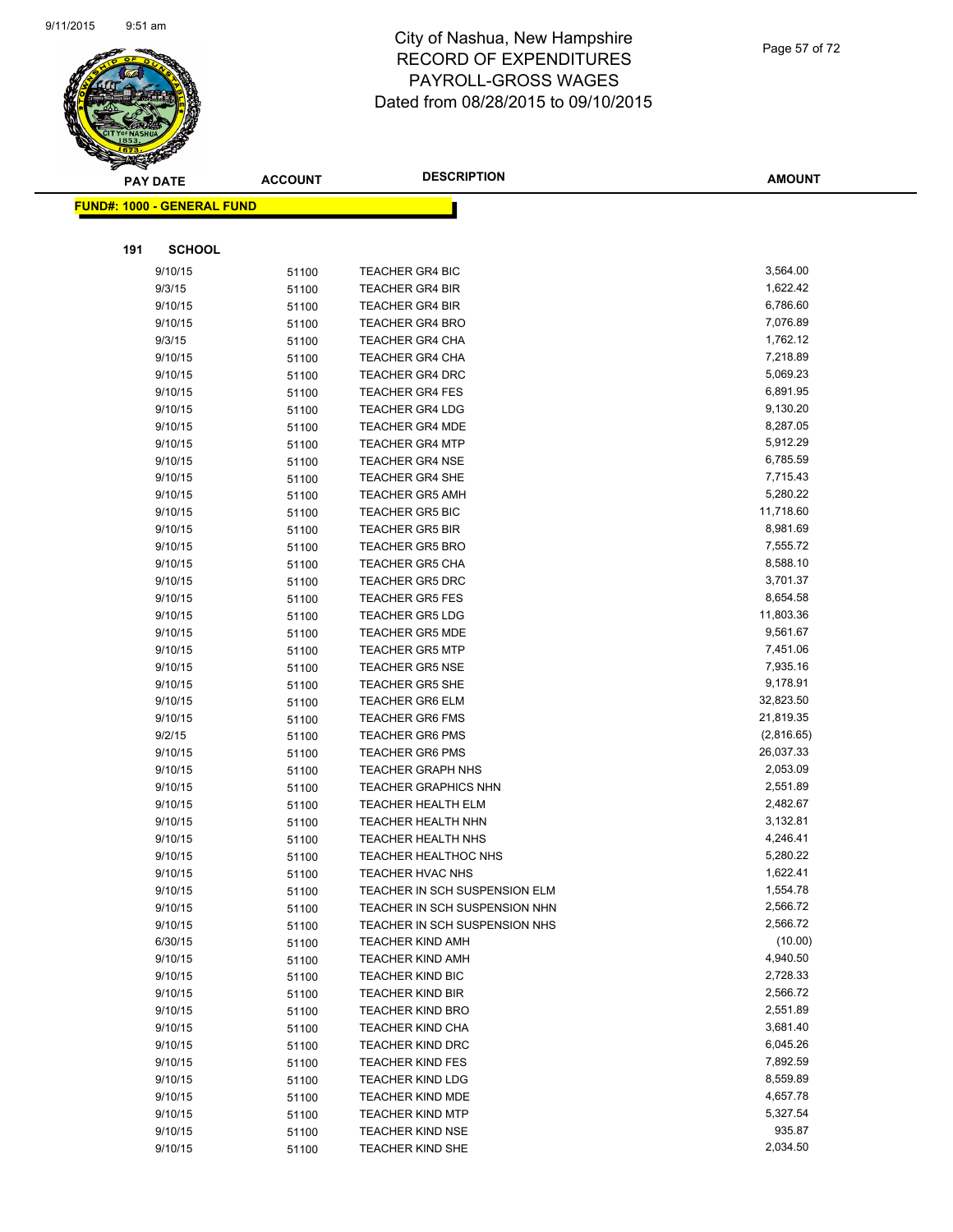

|     | $\tilde{\phantom{a}}$<br><b>PAY DATE</b> | <b>ACCOUNT</b> | <b>DESCRIPTION</b>           | AMOUNT    |
|-----|------------------------------------------|----------------|------------------------------|-----------|
|     | <u> FUND#: 1000 - GENERAL FUND</u>       |                |                              |           |
|     |                                          |                |                              |           |
| 191 | <b>SCHOOL</b>                            |                |                              |           |
|     | 9/10/15                                  | 51100          | <b>TEACHER MATH ELM</b>      | 20,284.86 |
|     | 9/10/15                                  | 51100          | <b>TEACHER MATH FMS</b>      | 11,238.53 |
|     | 9/10/15                                  | 51100          | <b>TEACHER MATH NHN</b>      | 33,814.59 |
|     | 9/10/15                                  | 51100          | <b>TEACHER MATH NHS</b>      | 40,178.87 |
|     | 9/10/15                                  | 51100          | <b>TEACHER MATH PMS</b>      | 10,561.30 |
|     | 9/10/15                                  | 51100          | <b>TEACHER MUSIC AMH</b>     | 1,622.41  |
|     | 9/10/15                                  | 51100          | TEACHER MUSIC BIC            | 2,551.89  |
|     | 9/10/15                                  | 51100          | <b>TEACHER MUSIC BIR</b>     | 1,510.91  |
|     | 9/10/15                                  | 51100          | <b>TEACHER MUSIC BRO</b>     | 2,728.33  |
|     | 9/10/15                                  | 51100          | <b>TEACHER MUSIC CHA</b>     | 2,728.33  |
|     | 9/10/15                                  | 51100          | <b>TEACHER MUSIC DRC</b>     | 2,640.10  |
|     | 9/10/15                                  | 51100          | <b>TEACHER MUSIC ELM</b>     | 4,678.00  |
|     | 9/10/15                                  | 51100          | <b>TEACHER MUSIC FES</b>     | 2,551.89  |
|     | 9/10/15                                  | 51100          | <b>TEACHER MUSIC FMS</b>     | 5,012.50  |
|     | 9/10/15                                  | 51100          | <b>TEACHER MUSIC LDG</b>     | 2,650.83  |
|     | 9/10/15                                  | 51100          | <b>TEACHER MUSIC MDE</b>     | 1,885.02  |
|     | 9/3/15                                   | 51100          | <b>TEACHER MUSIC NHN</b>     | 1,650.69  |
|     | 9/10/15                                  | 51100          | <b>TEACHER MUSIC NHN</b>     | 4,281.74  |
|     | 9/10/15                                  | 51100          | <b>TEACHER MUSIC NHS</b>     | 4,950.78  |
|     | 9/10/15                                  | 51100          | <b>TEACHER MUSIC NSE</b>     | 1,961.91  |
|     | 9/10/15                                  | 51100          | <b>TEACHER MUSIC PMS</b>     | 4,243.22  |
|     | 9/10/15                                  | 51100          | TEACHER MUSIC SHE            | 2,398.89  |
|     | 9/10/15                                  | 51100          | TEACHER PE BIC               | 1,949.67  |
|     | 9/10/15                                  | 51100          | TEACHER PE BIR               | 2,650.83  |
|     | 9/10/15                                  | 51100          | <b>TEACHER PE BRO</b>        | 2,640.11  |
|     | 9/10/15                                  | 51100          | TEACHER PE CHA               | 2,551.89  |
|     | 9/10/15                                  | 51100          | TEACHER PE DRC               | 2,728.33  |
|     | 9/10/15                                  | 51100          | TEACHER PE ELM               | 5,326.11  |
|     | 9/10/15                                  | 51100          | TEACHER PE FES               | 1,885.02  |
|     | 9/10/15                                  | 51100          | TEACHER PE FMS               | 5,103.78  |
|     | 9/10/15                                  | 51100          | TEACHER PE LDG               | 1,745.48  |
|     | 9/10/15                                  | 51100          | <b>TEACHER PE MDE</b>        | 2,566.72  |
|     | 9/10/15                                  | 51100          | <b>TEACHER PE MTP</b>        | 2,034.50  |
|     | 9/10/15                                  | 51100          | <b>TEACHER PE NHN</b>        | 10,646.23 |
|     | 9/10/15                                  | 51100          | <b>TEACHER PE NHS</b>        | 7,854.18  |
|     | 9/10/15                                  | 51100          | <b>TEACHER PE NSE</b>        | 2,404.41  |
|     | 9/10/15                                  | 51100          | <b>TEACHER PE PMS</b>        | 5,362.09  |
|     | 9/10/15                                  | 51100          | TEACHER PE SHE               | 2,566.72  |
|     | 9/10/15                                  | 51100          | TEACHER PRESCHOOL BIC        | 10,685.26 |
|     | 9/10/15                                  | 51100          | TEACHER PRESCHOOL BRO        | 7,364.50  |
|     | 9/10/15                                  | 51100          | <b>TEACHER PRESCHOOL DRC</b> | 1,810.20  |
|     | 9/10/15                                  | 51100          | TEACHER PRESCHOOL NHS        | 1,126.68  |
|     | 9/10/15                                  | 51100          | TEACHER PRESCHOOL NSE        | 5,620.19  |
|     | 9/10/15                                  | 51100          | <b>TEACHER READ AMH</b>      | 1,408.31  |
|     | 9/10/15                                  | 51100          | TEACHER READ BIC             | 5,190.45  |
|     | 9/10/15                                  | 51100          | <b>TEACHER READ BIR</b>      | 2,728.33  |
|     | 9/10/15                                  | 51100          | TEACHER READ BRO             | 1,885.02  |
|     | 9/10/15                                  | 51100          | <b>TEACHER READ DRC</b>      | 2,816.67  |
|     | 9/10/15                                  | 51100          | <b>TEACHER READ ELM</b>      | 6,041.08  |
|     | 9/10/15                                  | 51100          | <b>TEACHER READ FES</b>      | 2,728.33  |
|     | 9/10/15                                  | 51100          | <b>TEACHER READ FMS</b>      | 2,728.33  |
|     | 9/10/15                                  | 51100          | TEACHER READ LDG             | 2,453.61  |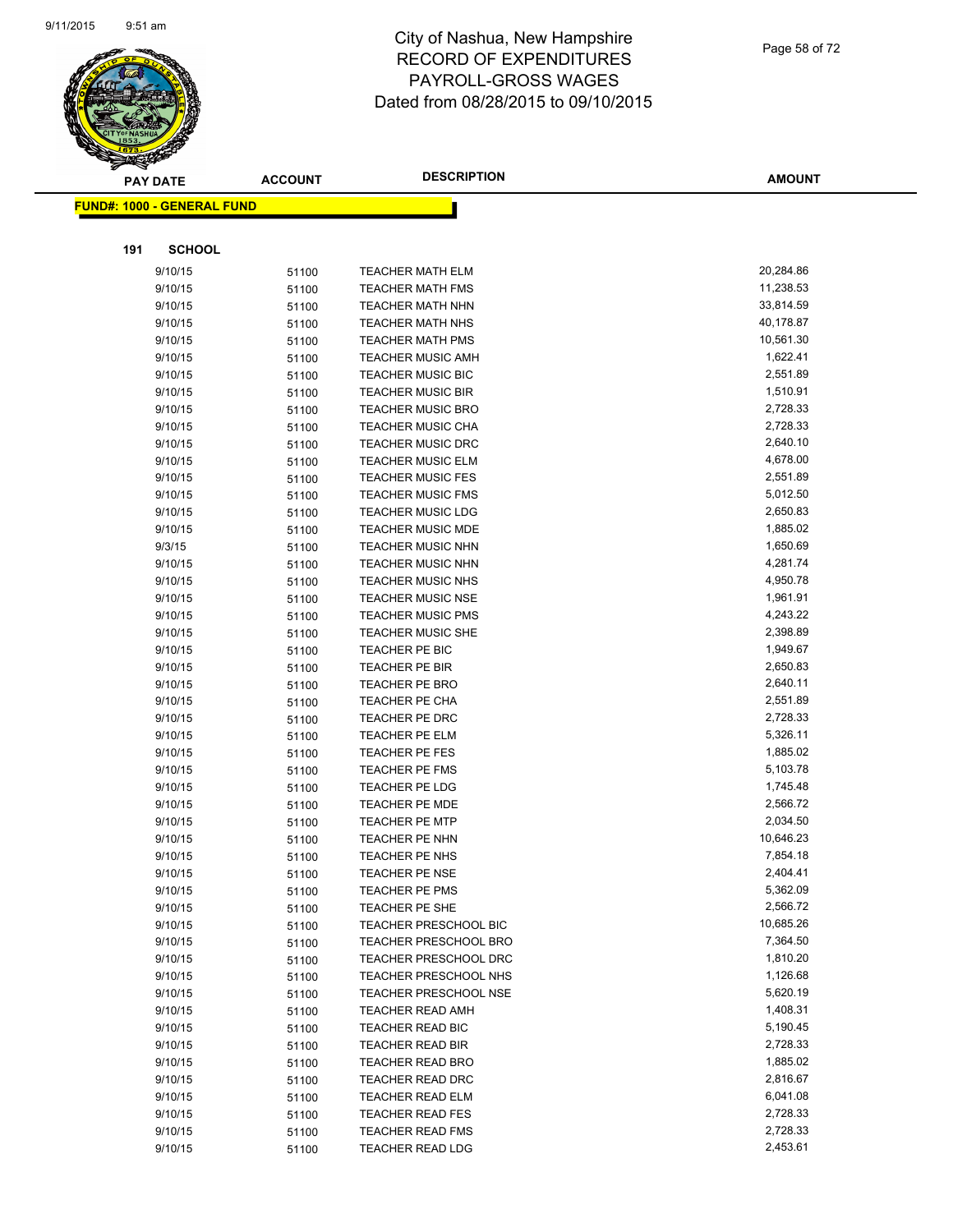

|     | <b>PAY DATE</b>                   | <b>ACCOUNT</b> | <b>DESCRIPTION</b>                                       | <b>AMOUNT</b>          |
|-----|-----------------------------------|----------------|----------------------------------------------------------|------------------------|
|     | <b>FUND#: 1000 - GENERAL FUND</b> |                |                                                          |                        |
|     |                                   |                |                                                          |                        |
| 191 | <b>SCHOOL</b>                     |                |                                                          |                        |
|     |                                   |                |                                                          |                        |
|     | 9/10/15                           | 51100          | <b>TEACHER READ MDE</b>                                  | 2,728.33               |
|     | 9/10/15                           | 51100          | <b>TEACHER READ MTP</b>                                  | 1,955.78               |
|     | 9/10/15                           | 51100          | <b>TEACHER READ NHN</b>                                  | 1,762.11               |
|     | 9/10/15                           | 51100          | TEACHER READ NHS                                         | 3,224.41               |
|     | 9/10/15                           | 51100          | <b>TEACHER READ NSE</b>                                  | 2,728.33               |
|     | 9/3/15                            | 51100          | <b>TEACHER READ PMS</b>                                  | 1,823.08               |
|     | 9/10/15                           | 51100          | <b>TEACHER READ PMS</b>                                  | 4,389.81               |
|     | 9/10/15                           | 51100          | TEACHER READ SHE                                         | 2,566.72<br>18,025.53  |
|     | 9/10/15                           | 51100          | <b>TEACHER SCIENCE ELM</b>                               | 11,751.12              |
|     | 9/10/15                           | 51100          | <b>TEACHER SCIENCE FMS</b>                               |                        |
|     | 9/10/15                           | 51100          | <b>TEACHER SCIENCE NHN</b><br><b>TEACHER SCIENCE NHS</b> | 32,502.79<br>37,058.48 |
|     | 9/10/15<br>9/10/15                | 51100          | <b>TEACHER SCIENCE PMS</b>                               | 10,159.30              |
|     | 9/10/15                           | 51100          | TEACHER SOCIAL STUDIES ELM                               | 15,080.12              |
|     | 9/10/15                           | 51100          | TEACHER SOCIAL STUDIES FMS                               | 12,260.65              |
|     | 9/10/15                           | 51100<br>51100 | <b>TEACHER SOCIAL STUDIES NHN</b>                        | 31,635.58              |
|     | 9/10/15                           | 51100          | TEACHER SOCIAL STUDIES NHS                               | 34,277.51              |
|     | 9/10/15                           | 51100          | <b>TEACHER SOCIAL STUDIES PMS</b>                        | 11,747.72              |
|     | 9/10/15                           | 51100          | <b>TEACHER SPED AMH</b>                                  | 1,510.91               |
|     | 9/10/15                           | 51100          | TEACHER SPED BIC                                         | 6,081.17               |
|     | 9/10/15                           | 51100          | <b>TEACHER SPED BIR</b>                                  | 5,187.22               |
|     | 9/10/15                           | 51100          | <b>TEACHER SPED BRO</b>                                  | 4,511.19               |
|     | 9/10/15                           | 51100          | <b>TEACHER SPED CHA</b>                                  | 9,571.15               |
|     | 9/10/15                           | 51100          | <b>TEACHER SPED DRC</b>                                  | 4,189.14               |
|     | 9/10/15                           | 51100          | <b>TEACHER SPED ELM</b>                                  | 17,090.31              |
|     | 9/10/15                           | 51100          | <b>TEACHER SPED FES</b>                                  | 5,327.54               |
|     | 9/3/15                            | 51100          | <b>TEACHER SPED FMS</b>                                  | 1,650.69               |
|     | 9/10/15                           | 51100          | <b>TEACHER SPED FMS</b>                                  | 11,430.76              |
|     | 9/10/15                           | 51100          | <b>TEACHER SPED LDG</b>                                  | 3,854.87               |
|     | 9/10/15                           | 51100          | <b>TEACHER SPED MDE</b>                                  | 6,261.26               |
|     | 9/10/15                           | 51100          | <b>TEACHER SPED MTP</b>                                  | 5,280.22               |
|     | 9/3/15                            | 51100          | TEACHER SPED NHN                                         | 1,752.31               |
|     | 9/10/15                           | 51100          | <b>TEACHER SPED NHN</b>                                  | 23,074.36              |
|     | 6/30/15                           | 51100          | TEACHER SPED NHS                                         | (325.50)               |
|     | 9/10/15                           | 51100          | <b>TEACHER SPED NHS</b>                                  | 29,147.04              |
|     | 9/10/15                           | 51100          | <b>TEACHER SPED NSE</b>                                  | 2,034.50               |
|     | 9/10/15                           | 51100          | <b>TEACHER SPED PMS</b>                                  | 11,979.11              |
|     | 9/10/15                           | 51100          | <b>TEACHER SPED SHE</b>                                  | 5,280.22               |
|     | 9/10/15                           | 51100          | <b>TEACHER TECHED ELM</b>                                | 8,360.43               |
|     | 9/10/15                           | 51100          | <b>TEACHER TECHED FMS</b>                                | 5,383.39               |
|     | 9/10/15                           | 51100          | TEACHER TECHED NHN                                       | 6,961.88               |
|     | 9/10/15                           | 51100          | <b>TEACHER TECHED NHS</b>                                | 8,400.34               |
|     | 9/10/15                           | 51100          | <b>TEACHER TECHED PMS</b>                                | 5,456.66               |
|     | 9/10/15                           | 51100          | <b>TEACHER TTI LDG</b>                                   | 1,650.69               |
|     | 9/10/15                           | 51100          | TEACHER TV PROD NHS                                      | 2,566.72<br>5,161.67   |
|     | 9/10/15<br>9/10/15                | 51100          | <b>TEACHER VISION WID</b><br>TECH INTERGRATION ASST AMH  | 474.24                 |
|     | 9/10/15                           | 51100<br>51100 | TECH INTERGRATION ASST BIC                               | 512.48                 |
|     | 9/10/15                           | 51100          | TECH INTERGRATION ASST CHA                               | 438.24                 |
|     | 9/10/15                           | 51100          | TECH INTERGRATION ASST FES                               | 760.79                 |
|     | 9/10/15                           | 51100          | TECH INTERGRATION ASST LDG                               | 450.08                 |
|     | 9/10/15                           | 51100          | TECH INTERGRATION ASST MDE                               | 502.02                 |
|     |                                   |                |                                                          |                        |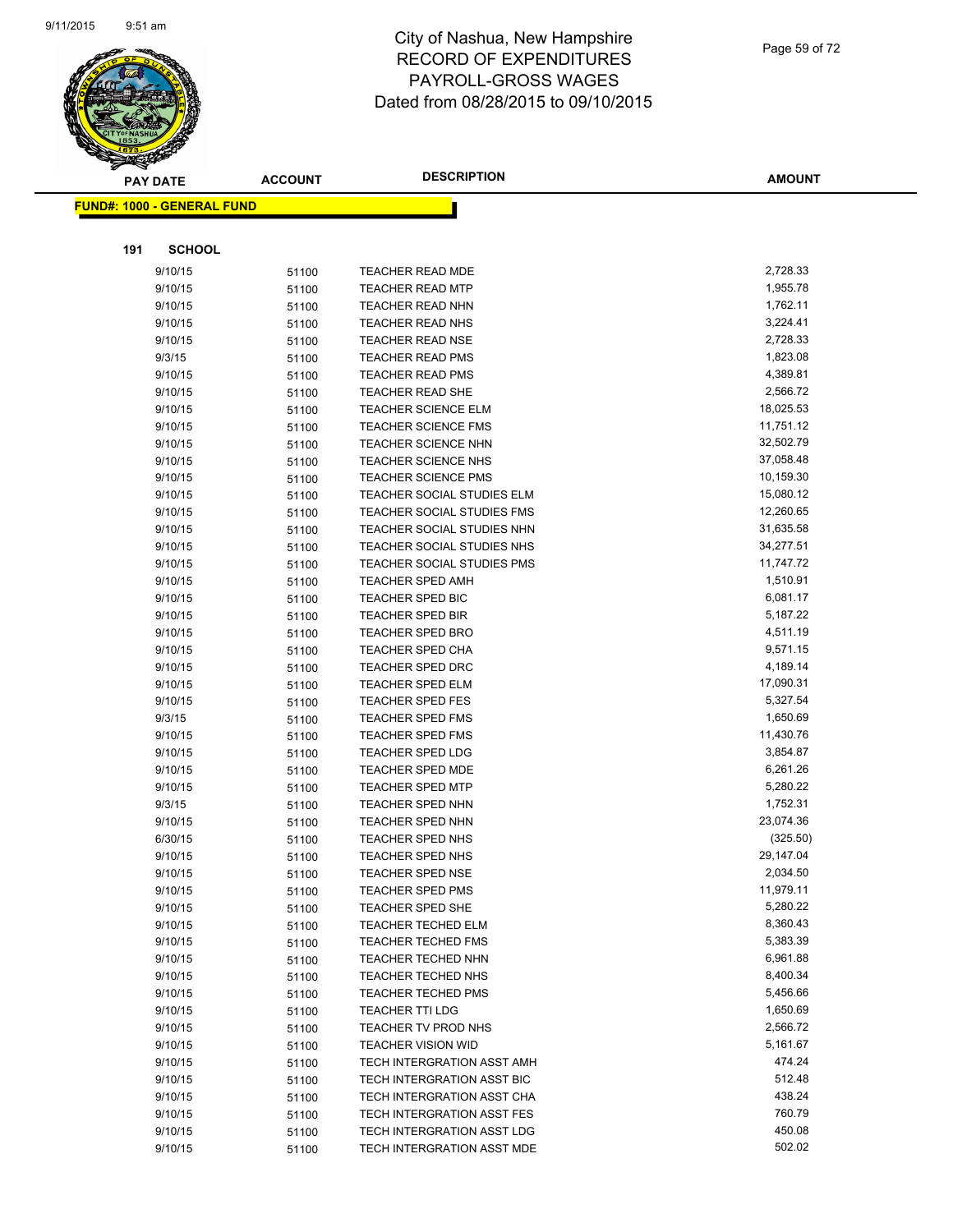

| <b>PAY DATE</b>                   | <b>ACCOUNT</b> | <b>DESCRIPTION</b>                     | <b>AMOUNT</b>   |
|-----------------------------------|----------------|----------------------------------------|-----------------|
| <b>FUND#: 1000 - GENERAL FUND</b> |                |                                        |                 |
|                                   |                |                                        |                 |
|                                   |                |                                        |                 |
| 191                               | <b>SCHOOL</b>  |                                        |                 |
| 9/10/15                           | 51100          | TECH INTERGRATION ASST NSE             | 473.36          |
| 9/10/15                           | 51100          | TECH INTERGRATION ASST SHE             | 328.68          |
| 9/3/15                            | 51200          | CLERICAL BOARD OF ED SUP               | 557.30          |
| 9/10/15                           | 51200          | CLERICAL BOARD OF ED SUP               | 615.65          |
| 9/3/15                            | 51200          | <b>CLERICAL PRINCIPAL NHN</b>          | 257.55          |
| 9/10/15                           | 51200          | <b>CLERICAL PRINCIPAL NHN</b>          | 206.04          |
| 9/10/15                           | 51200          | <b>CROSSING GUARD WPO</b>              | 1,267.29        |
| 9/3/15                            | 51200          | <b>CUSTODIAN CHA</b>                   | 347.40          |
| 9/10/15                           | 51200          | <b>CUSTODIAN CHA</b>                   | 347.40          |
| 9/10/15                           | 51200          | <b>CUSTODIAN HEAD MTP</b>              | 61.60           |
| 9/10/15                           | 51200          | <b>CUSTODIAN MTP</b>                   | 15.40           |
| 9/3/15                            | 51200          | <b>CUSTODIAN NHN</b>                   | 347.40          |
| 9/10/15                           | 51200          | <b>CUSTODIAN NHN</b>                   | 347.40          |
| 9/10/15                           | 51200          | <b>CUSTODIAN PMS</b>                   | 15.40           |
| 9/10/15                           | 51200          | DATA ANALYST                           | 1,421.52        |
| 9/10/15                           | 51200          | FOOD SERVICE ASST PT AMH               | 27.30           |
| 9/10/15                           | 51200          | FOOD SERVICE ASST PT CHA               | 27.30           |
| 9/10/15                           | 51200          | FOOD SERVICE ASST PT FMS               | 15.40           |
| 9/10/15                           | 51200          | FOOD SERVICE ASST PT MDE               | 6.83            |
| 9/10/15                           | 51200          | FOOD SERVICE ASST PT NSE               | 13.65           |
| 9/10/15                           | 51200          | FOOD SERVICE COOK LDG                  | 30.95           |
| 9/10/15                           | 51200          | <b>GUIDANCE COUNSELOR ELM</b>          | 212.50          |
| 9/10/15                           | 51200          | LUNCH MONITOR AMH                      | 335.80          |
| 9/10/15                           | 51200          | LUNCH MONITOR BIC                      | 372.96          |
| 9/10/15                           | 51200          | LUNCH MONITOR BIR                      | 552.49          |
| 9/10/15                           | 51200          | LUNCH MONITOR BRO                      | 271.20          |
| 9/10/15                           | 51200          | LUNCH MONITOR CHA                      | 432.24          |
| 9/10/15                           | 51200          | LUNCH MONITOR DRC                      | 324.77<br>93.24 |
| 9/10/15                           | 51200          | LUNCH MONITOR ELM                      | 536.47          |
| 9/10/15                           | 51200          | LUNCH MONITOR FES                      | 87.69           |
| 9/10/15                           | 51200          | LUNCH MONITOR FMS                      | 169.50          |
| 9/10/15                           | 51200          | LUNCH MONITOR LDG<br>LUNCH MONITOR MDE | 464.73          |
| 9/10/15<br>9/10/15                | 51200          | <b>LUNCH MONITOR MTP</b>               | 214.72          |
| 9/10/15                           | 51200          | LUNCH MONITOR NHN                      | 169.50          |
| 9/10/15                           | 51200<br>51200 | LUNCH MONITOR NHS                      | 220.36          |
| 9/10/15                           | 51200          | LUNCH MONITOR NSE                      | 200.58          |
| 9/10/15                           | 51200          | LUNCH MONITOR PMS                      | 169.50          |
| 9/10/15                           | 51200          | LUNCH MONITOR SHE                      | 301.33          |
| 9/10/15                           | 51200          | PARA ALT PMS                           | 48.51           |
| 9/10/15                           | 51200          | PARA AMH ELL                           | 34.13           |
| 9/10/15                           | 51200          | PARA DW SPEC ED BIR                    | 401.03          |
| 9/10/15                           | 51200          | PARA DW SPEC ED BRO                    | 13.65           |
| 9/3/15                            | 51200          | PARA DW SPEC ED MDE                    | 150.00          |
| 9/3/15                            | 51200          | PARA DW SPEC ED NHN                    | 200.00          |
| 9/10/15                           | 51200          | PARA ELL FES                           | 20.48           |
| 9/10/15                           | 51200          | PARA INST AMH                          | 724.65          |
| 9/10/15                           | 51200          | PARA INST BIC                          | 527.77          |
| 9/10/15                           | 51200          | PARA INST BIR                          | 27.30           |
| 9/10/15                           | 51200          | PARA INST DRC                          | 19.11           |
| 9/10/15                           | 51200          | PARA INST FES                          | 20.48           |
| 9/10/15                           | 51200          | PARA INST MTP                          | 272.16          |
|                                   |                |                                        |                 |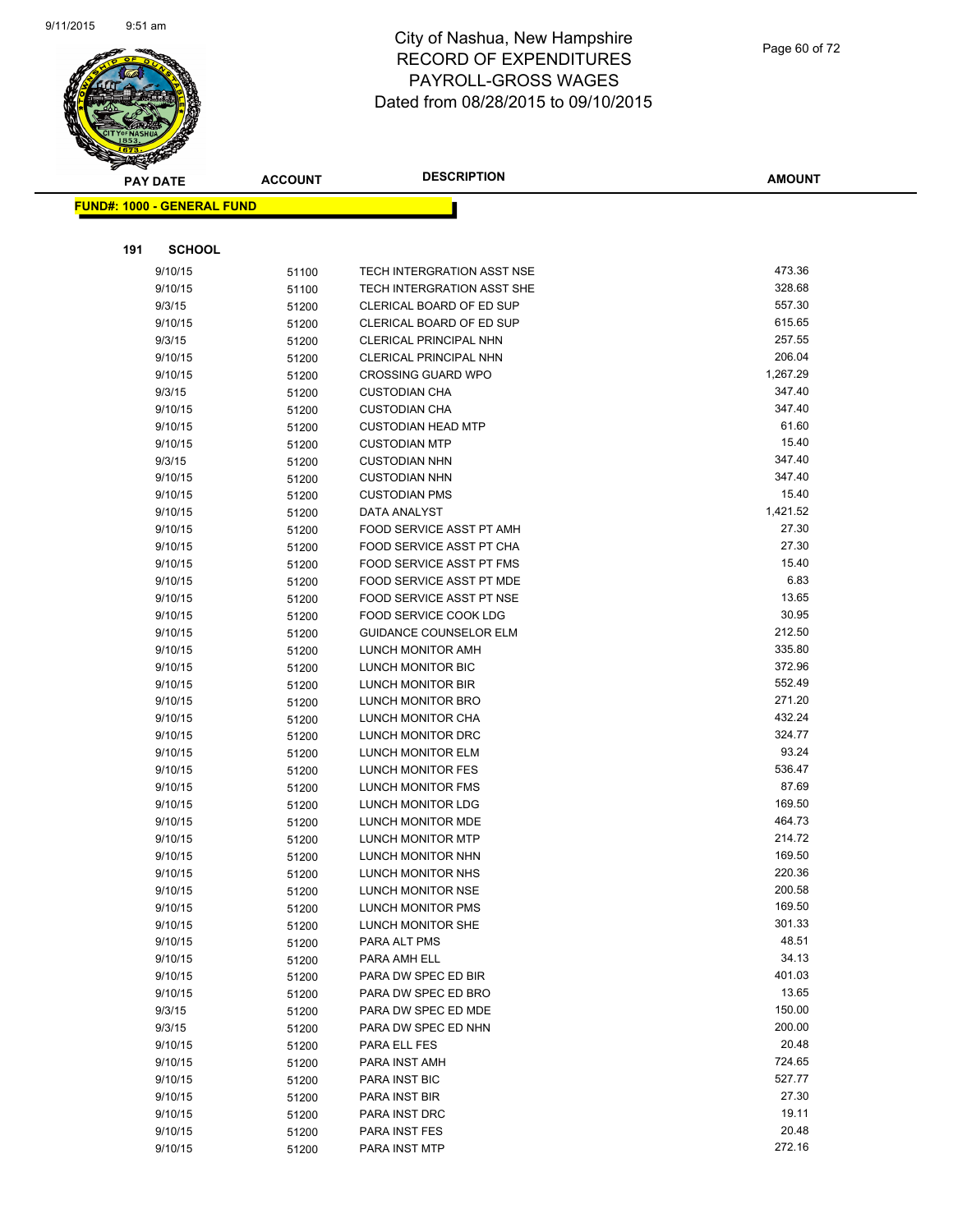

Page 61 of 72

| <b>PAY DATE</b>                   | <b>ACCOUNT</b> | <b>DESCRIPTION</b>                     | <b>AMOUNT</b> |
|-----------------------------------|----------------|----------------------------------------|---------------|
| <b>FUND#: 1000 - GENERAL FUND</b> |                |                                        |               |
|                                   |                |                                        |               |
| 191<br><b>SCHOOL</b>              |                |                                        |               |
| 9/10/15                           | 51200          | PARA INST NHN                          | 291.39        |
| 9/10/15                           | 51200          | PARA INST PMS                          | 27.30         |
| 9/10/15                           | 51200          | PARA INST SHE                          | 181.44        |
| 9/10/15                           | 51200          | PARA LIB NHN                           | 278.01        |
| 9/10/15                           | 51200          | PARA LIB PMS                           | 264.82        |
| 9/10/15                           | 51200          | PARA MEDIA NHS                         | 203.22        |
| 9/10/15                           | 51200          | PARA MUSIC FMS                         | 286.99        |
| 9/10/15                           | 51200          | PARA PRE SCH BIC                       | 2,712.60      |
| 9/10/15                           | 51200          | PARA PRE SCH BRO                       | 1,546.04      |
| 9/10/15                           | 51200          | PARA PRE SCH DRC                       | 1,519.76      |
| 9/10/15                           | 51200          | PARA PRE SCH MTP                       | 1,035.34      |
| 9/10/15                           | 51200          | PARA PRE SCH NSE                       | 3,112.38      |
| 9/10/15                           | 51200          | PARA TTI LDG                           | 46.20         |
| 9/10/15                           | 51200          | SCHOOL PSYCHOLOGIST WID                | 3,406.99      |
| 9/10/15                           | 51200          | SPEECH LANG PATHOLOGIST WID            | 13,711.69     |
| 9/3/15                            | 51200          | STUDENT ACTIVITY COORD NHN             | 1,469.16      |
| 9/10/15                           | 51200          | STUDENT ACTIVITY COORD NHN             | 1,045.47      |
| 9/3/15                            | 51200          | <b>SUB CLERICAL</b>                    | 356.41        |
| 9/10/15                           | 51200          | SUB CLERICAL                           | 356.41        |
| 9/10/15                           | 51200          | <b>SUB CROSSING GUARD</b>              | 15.40         |
| 9/10/15                           | 51200          | <b>SUB LUNCH MONITOR</b>               | 102.72        |
| 9/10/15                           | 51200          | <b>TEACHER ART NHN</b>                 | 651.47        |
| 9/10/15                           | 51200          | TEACHER BIO TEC NHN                    | 520.62        |
| 9/10/15                           | 51200          | <b>TEACHER ENGLISH ELM</b>             | 100.00        |
| 9/10/15                           | 51200          | <b>TEACHER ENGLISH NHN</b>             | 1,283.38      |
| 9/10/15                           | 51200          | <b>TEACHER FOREIGN LANG FMS</b>        | 959.57        |
| 9/10/15                           | 51200          | <b>TEACHER INST SPED WID</b>           | 1,899.01      |
| 9/10/15                           | 51200          | <b>TEACHER KIND BIC</b>                | 2,311.09      |
| 9/10/15                           | 51200          | <b>TEACHER KIND BIR</b>                | 881.07        |
| 9/10/15                           | 51200          | <b>TEACHER MUSIC ELM</b>               | 825.33        |
| 9/10/15                           | 51200          | <b>TEACHER MUSIC MTP</b>               | 1,199.44      |
| 9/10/15                           | 51200          | <b>TEACHER READ ELM</b>                | 1,612.20      |
| 9/10/15                           | 51200          | TEACHER SOCIAL STUDIES NHS             | 225.00        |
| 9/10/15                           | 51200          | <b>TEACHER SPED NHN</b>                | 5,378.10      |
| 9/10/15                           | 51200          | TEACHER SPED PMS                       | 25.00         |
| 9/10/15                           | 51200          | <b>TEACHER VISION WIDE</b>             | 1,091.33      |
| 9/3/15                            | 51200          | TECHNOLOGY SUMMER HELP                 | 990.00        |
| 9/10/15                           | 51200          | <b>TICKETSELLER</b>                    | 25.00         |
| 9/3/15                            | 51300          | OVERTIME-REGULAR                       | 5,955.10      |
| 9/10/15                           | 51300          | OVERTIME-REGULAR                       | 7,565.97      |
| 9/3/15                            | 51400          | WAGES TEMP-SEASONAL                    | 3,392.00      |
| 9/10/15                           | 51400          | <b>WAGES TEMP-SEASONAL</b>             | 3,701.48      |
| 9/3/15                            | 51412          | WAGES PER DIEM                         | 1,239.64      |
| 9/10/15                           | 51412          | WAGES PER DIEM                         | 11,726.41     |
| 9/3/15                            | 51600          | LONGEVITY                              | 1,075.00      |
| 9/10/15                           | 51600          | <b>LONGEVITY</b>                       | 2,871.43      |
| 9/10/15                           | 51650          | ADDITIONAL HOURS                       | 8,620.08      |
| 9/3/15                            | 51750          | <b>RETIREMENT &amp; SEPARATION PAY</b> | 1,345.61      |
| 9/10/15                           | 51750          | <b>RETIREMENT &amp; SEPARATION PAY</b> | 2,596.75      |
|                                   |                |                                        |               |

#### **TOTAL 191 - SCHOOL \$2,888,222.27**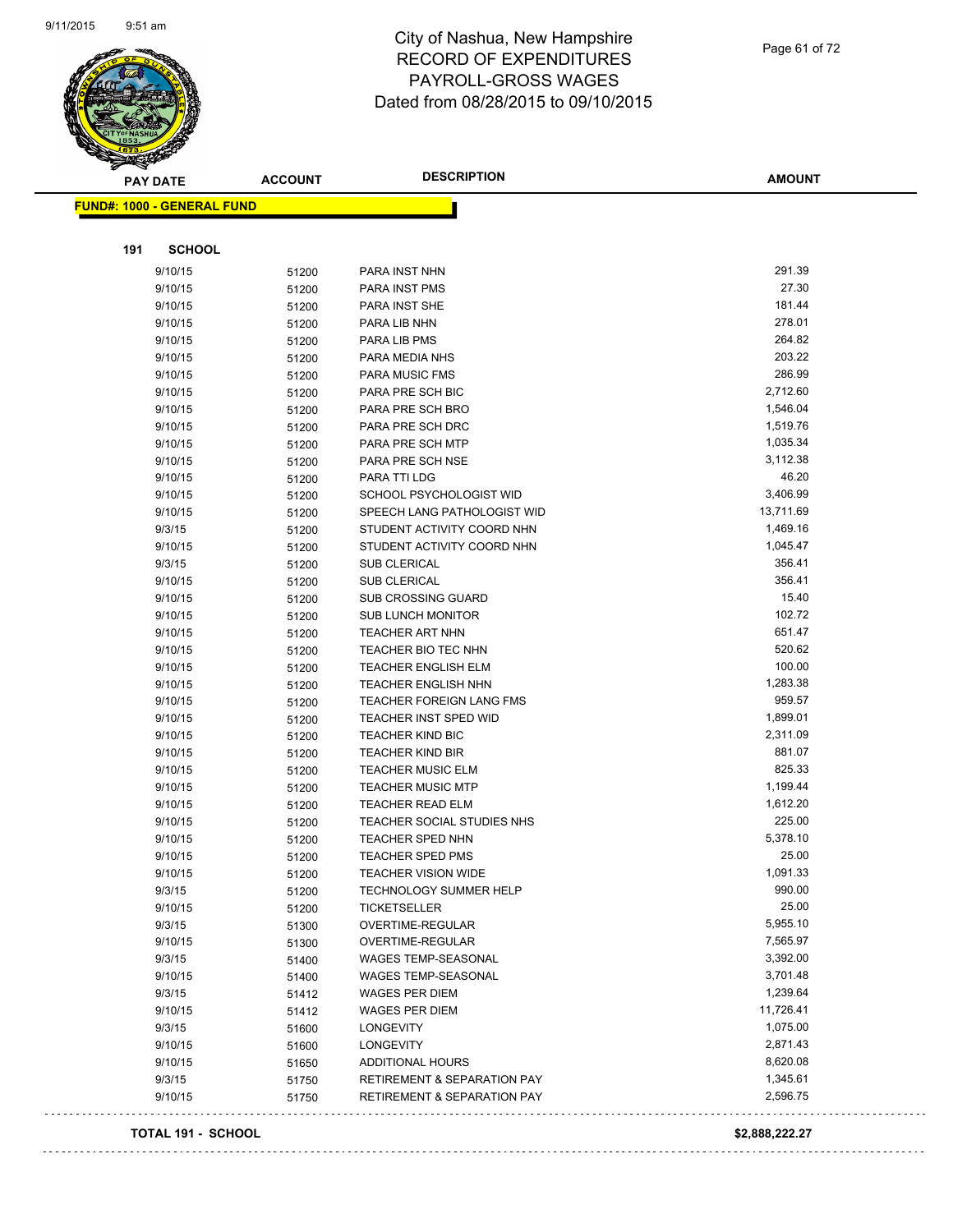

#### **FUND#: 2100 - FOOD SERVICES FUND**

| 9/3/15  | 51100 | <b>CLERICAL FOOD SERVICE NHS</b>     | 709.90   |
|---------|-------|--------------------------------------|----------|
| 9/10/15 | 51100 | CLERICAL FOOD SERVICE NHS            | 709.90   |
| 9/3/15  | 51100 | DELIVERY DRIVER FOOD SERVICE         | 786.65   |
| 9/10/15 | 51100 | DELIVERY DRIVER FOOD SERVICE         | 747.31   |
| 9/10/15 | 51100 | DIRECTOR FOOD SERVICE                | 2,930.90 |
| 9/10/15 | 51100 | <b>FOOD SERVICE BUSINESS MANAGER</b> | 2,085.30 |
| 9/3/15  | 51100 | FOOD SERVICE COOK AMH                | 252.72   |
| 9/10/15 | 51100 | FOOD SERVICE COOK AMH                | 393.12   |
| 9/3/15  | 51100 | FOOD SERVICE COOK BIC                | 196.56   |
| 9/10/15 | 51100 | FOOD SERVICE COOK BIC                | 379.08   |
| 9/3/15  | 51100 | <b>FOOD SERVICE COOK BIR</b>         | 196.56   |
| 9/10/15 | 51100 | FOOD SERVICE COOK BIR                | 393.12   |
| 9/3/15  | 51100 | <b>FOOD SERVICE COOK BRO</b>         | 161.46   |
| 9/10/15 | 51100 | FOOD SERVICE COOK BRO                | 491.40   |
| 9/3/15  | 51100 | <b>FOOD SERVICE COOK CHA</b>         | 196.56   |
| 9/10/15 | 51100 | FOOD SERVICE COOK CHA                | 393.12   |
| 9/3/15  | 51100 | FOOD SERVICE COOK DRC                | 196.56   |
| 9/10/15 | 51100 | <b>FOOD SERVICE COOK DRC</b>         | 393.12   |
| 9/3/15  | 51100 | FOOD SERVICE COOK ELM                | 401.52   |
| 9/10/15 | 51100 | <b>FOOD SERVICE COOK ELM</b>         | 803.04   |
| 9/3/15  | 51100 | <b>FOOD SERVICE COOK FES</b>         | 259.35   |
| 9/10/15 | 51100 | <b>FOOD SERVICE COOK FES</b>         | 336.54   |
| 9/3/15  | 51100 | FOOD SERVICE COOK FMS                | 197.18   |
| 9/10/15 | 51100 | <b>FOOD SERVICE COOK FMS</b>         | 401.52   |
| 9/3/15  | 51100 | FOOD SERVICE COOK LDG                | 189.56   |
| 9/10/15 | 51100 | <b>FOOD SERVICE COOK LDG</b>         | 379.12   |
| 9/3/15  | 51100 | <b>FOOD SERVICE COOK MDE</b>         | 179.41   |
| 9/10/15 | 51100 | <b>FOOD SERVICE COOK MDE</b>         | 365.58   |
| 9/3/15  | 51100 | <b>FOOD SERVICE COOK NHN</b>         | 690.58   |
| 9/10/15 | 51100 | <b>FOOD SERVICE COOK NHN</b>         | 828.52   |
| 9/3/15  | 51100 | FOOD SERVICE COOK NHS                | 594.58   |
| 9/10/15 | 51100 | FOOD SERVICE COOK NHS                | 775.39   |
| 9/3/15  | 51100 | FOOD SERVICE COOK NSE                | 164.64   |
| 9/10/15 | 51100 | FOOD SERVICE COOK NSE                | 369.60   |
| 9/3/15  | 51100 | <b>FOOD SERVICE COOK PMS</b>         | 200.76   |
| 9/10/15 | 51100 | <b>FOOD SERVICE COOK PMS</b>         | 451.71   |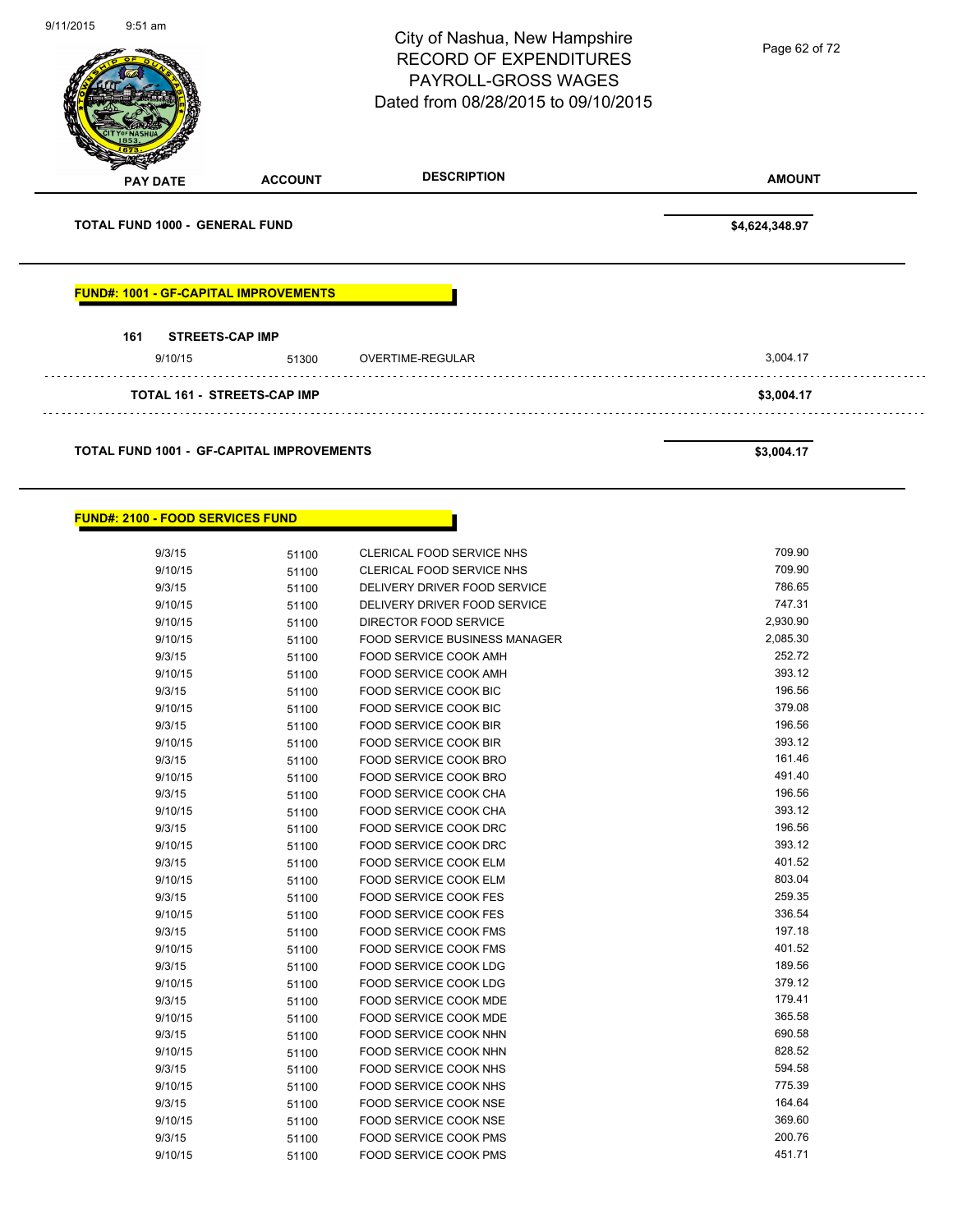

Page 63 of 72

| <b>PAY DATE</b>                         | <b>ACCOUNT</b> | <b>DESCRIPTION</b>              | <b>AMOUNT</b> |
|-----------------------------------------|----------------|---------------------------------|---------------|
| <b>FUND#: 2100 - FOOD SERVICES FUND</b> |                |                                 |               |
|                                         |                |                                 |               |
| 9/3/15                                  | 51100          | FOOD SERVICE COOK SHE           | 284.34        |
| 9/10/15                                 | 51100          | FOOD SERVICE COOK SHE           | 379.12        |
| 9/10/15                                 | 51100          | FOOD SERVICE SITE CORD          | 11,439.20     |
| 9/3/15                                  | 51100          | <b>FOOD SERVICECOOK MTP</b>     | 181.16        |
| 9/10/15                                 | 51100          | <b>FOOD SERVICECOOK MTP</b>     | 362.32        |
| 9/3/15                                  | 51200          | <b>FOOD SERVICE ASST PT AMH</b> | 72.42         |
| 9/10/15                                 | 51200          | <b>FOOD SERVICE ASST PT AMH</b> | 478.37        |
| 9/10/15                                 | 51200          | <b>FOOD SERVICE ASST PT BIC</b> | 451.43        |
| 9/10/15                                 | 51200          | FOOD SERVICE ASST PT BIR        | 371.73        |
| 9/10/15                                 | 51200          | FOOD SERVICE ASST PT BRO        | 295.75        |
| 9/10/15                                 | 51200          | FOOD SERVICE ASST PT CHA        | 472.00        |
| 9/10/15                                 | 51200          | FOOD SERVICE ASST PT DRC        | 527.73        |
| 9/10/15                                 | 51200          | <b>FOOD SERVICE ASST PT ELM</b> | 1,925.48      |
| 9/10/15                                 | 51200          | FOOD SERVICE ASST PT FES        | 753.31        |
| 9/10/15                                 | 51200          | <b>FOOD SERVICE ASST PT FMS</b> | 2,108.11      |
| 9/3/15                                  | 51200          | FOOD SERVICE ASST PT LDG        | 82.81         |
| 9/10/15                                 | 51200          | FOOD SERVICE ASST PT LDG        | 773.51        |
| 9/10/15                                 | 51200          | FOOD SERVICE ASST PT MDE        | 481.02        |
| 9/10/15                                 | 51200          | FOOD SERVICE ASST PT MTP        | 257.43        |
| 9/3/15                                  | 51200          | FOOD SERVICE ASST PT NHN        | 115.47        |
| 9/10/15                                 | 51200          | FOOD SERVICE ASST PT NHN        | 3,732.85      |
| 9/3/15                                  | 51200          | <b>FOOD SERVICE ASST PT NHS</b> | 84.49         |
| 9/10/15                                 | 51200          | <b>FOOD SERVICE ASST PT NHS</b> | 2,760.09      |
| 9/10/15                                 | 51200          | FOOD SERVICE ASST PT NSE        | 248.75        |
| 9/10/15                                 | 51200          | FOOD SERVICE ASST PT PMS        | 1,961.03      |
| 9/3/15                                  | 51200          | FOOD SERVICE ASST PT SHE        | 161.98        |
| 9/10/15                                 | 51200          | FOOD SERVICE ASST PT SHE        | 462.54        |
| 9/3/15                                  | 51300          | <b>OVERTIME-REGULAR</b>         | 119.10        |
| 9/10/15                                 | 51300          | <b>OVERTIME-REGULAR</b>         | 135.46        |
| 9/10/15                                 | 51412          | <b>WAGES PER DIEM</b>           | 2,255.85      |
|                                         |                |                                 |               |

#### **TOTAL FUND 2100 - FOOD SERVICES FUND \$52,936.79**

| <b>FUND#: 2207 - ADULT ED/CONTINUING ED</b> |       |                            |        |
|---------------------------------------------|-------|----------------------------|--------|
| 9/10/15                                     | 51200 | ADULT ED DIPOLMA TEACHER   | 37.50  |
| 9/10/15                                     | 51200 | GUIDANCE COUNSELOR NHS     | 37.50  |
| 9/10/15                                     | 51200 | PARA DW SPEC ED NHN        | 37.50  |
| 9/10/15                                     | 51200 | TEACHER SCIENCE NHS        | 100.00 |
| 9/10/15                                     | 51200 | TEACHER SOCIAL STUDIES NHN | 125.00 |

#### **TOTAL FUND 2207 - ADULT ED/CONTINUING ED** \$337.50

**FUND#: 2222 - AFTER SCHOOL PROGRAM**

| 9/10/15 | 51100 | DIRECTOR 21 CENTURY            | 2.730.80 |
|---------|-------|--------------------------------|----------|
| 9/10/15 | 51200 | 21 CENTURY ELEM MFAM RES COORD | 253.65   |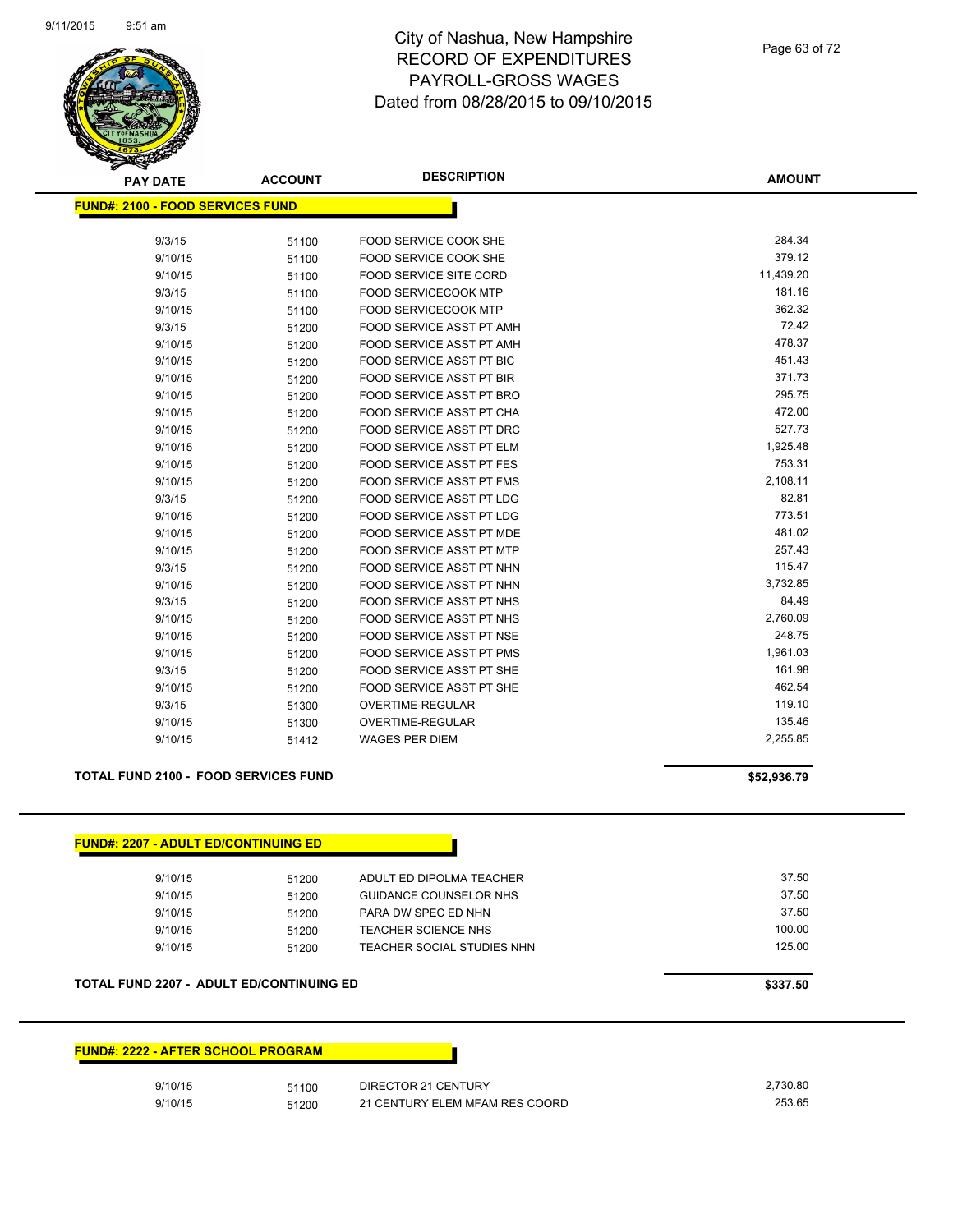**AMOUNT** City of Nashua, New Hampshire RECORD OF EXPENDITURES PAYROLL-GROSS WAGES Dated from 08/28/2015 to 09/10/2015 **PAY DATE ACCOUNT DESCRIPTION** 9/11/2015 9:51 am **TOTAL FUND 2222 - AFTER SCHOOL PROGRAM \$2,984.45 FUND#: 2252 - DAY CARE** 9/10/15 51100 PANTHER PRESCHOOL DIRECTOR 869.03 **TOTAL FUND 2252 - DAY CARE \$869.03 FUND#: 2257 - SPECIAL ED LOCAL** 9/10/15 51100 PARA DW SPEC ED SHE 499.03 **TOTAL FUND 2257 - SPECIAL ED LOCAL \$499.03 FUND#: 2503 - PARKS & REC PROGRAMS FUND** 9/3/15 51100 PROGRAM COORDINATOR 365.15 9/10/15 51100 PROGRAM COORDINATOR 365.15 9/10/15 51400 WAGES TEMP-SEASONAL 2,125.00 **TOTAL FUND 2503 - PARKS & REC PROGRAMS FUND \$2,855.30 FUND#: 2505 - GOVT & EDUCATION CHANNELS FUND** 9/3/15 51100 ECHANNEL ACCESS ADMINISTRATOR 1,075.60 9/10/15 51100 ECHANNEL ACCESS ADMINISTRATOR 1,075.60 9/3/15 51100 PEG PROGRAM MANAGER 1,192.40 9/10/15 51100 PEG PROGRAM MANAGER **TOTAL FUND 2505 - GOVT & EDUCATION CHANNELS FUND \$4,536.00 FUND#: 3030 - EMERGENCY MGMT GRANTS FUND** 9/3/15 51300 OVERTIME-REGULAR 220.23 9/10/15 51300 OVERTIME-REGULAR 127.76 **TOTAL FUND 3030 - EMERGENCY MGMT GRANTS FUND \$347.99 FUND#: 3050 - POLICE GRANTS FUND** 9/3/15 51100 DOMESTIC VIOLENCE ADVOCATE 9/10/15 51100 DOMESTIC VIOLENCE ADVOCATE 607.60 9/3/15 51100 PATROLMAN ALL RANKS 1,279.55 Page 64 of 72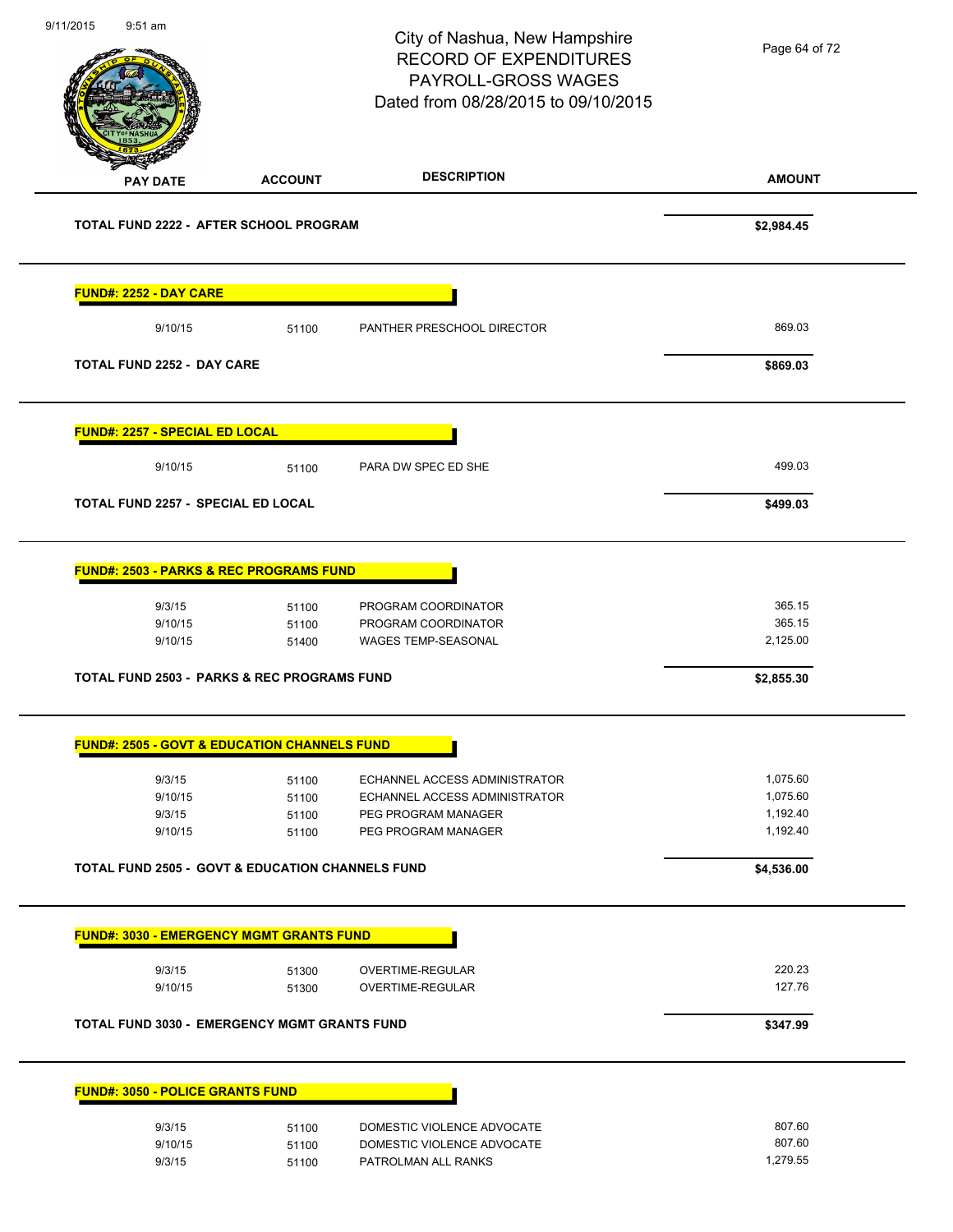

| <b>PAY DATE</b>                                                                                                              | <b>ACCOUNT</b> | <b>DESCRIPTION</b>                                             | <b>AMOUNT</b>      |
|------------------------------------------------------------------------------------------------------------------------------|----------------|----------------------------------------------------------------|--------------------|
| <b>FUND#: 3050 - POLICE GRANTS FUND</b>                                                                                      |                |                                                                |                    |
| 9/10/15                                                                                                                      | 51100          | PATROLMAN ALL RANKS                                            | 1,279.55           |
| 9/3/15                                                                                                                       | 51300          | OVERTIME-REGULAR                                               | 2,124.53           |
| 9/10/15                                                                                                                      | 51300          | OVERTIME-REGULAR                                               | 2,172.42           |
|                                                                                                                              |                |                                                                |                    |
| <b>TOTAL FUND 3050 - POLICE GRANTS FUND</b>                                                                                  |                |                                                                | \$8,471.25         |
| <b>FUND#: 3060 - FIRE GRANTS FUND</b>                                                                                        |                |                                                                |                    |
| 9/3/15                                                                                                                       | 51100          | <b>FIRE LIEUTENANT</b>                                         | 532.08             |
| 9/3/15                                                                                                                       | 51309          | <b>OVERTIME-TRAINING</b>                                       | 201.61             |
| <b>TOTAL FUND 3060 - FIRE GRANTS FUND</b>                                                                                    |                |                                                                | \$733.69           |
| <b>FUND#: 3068 - COMMUNITY SERVICES GRANTS FUND</b>                                                                          |                |                                                                |                    |
| 9/3/15                                                                                                                       | 51100          | <b>EPIDEMIOLOGIST</b>                                          | 1,401.25           |
| 9/10/15                                                                                                                      | 51100          | <b>EPIDEMIOLOGIST</b>                                          | 1,401.25           |
| 9/3/15                                                                                                                       | 51100          | <b>INTAKE SPECIALIST PROGRAM ASST</b>                          | 192.10             |
| 9/10/15                                                                                                                      | 51100          | INTAKE SPECIALIST PROGRAM ASST                                 | 192.10             |
| 9/3/15                                                                                                                       | 51100          | PUB HEALTH NURSE                                               | 128.45             |
| 9/10/15                                                                                                                      | 51100          | PUB HEALTH NURSE                                               | 128.45             |
| 9/3/15                                                                                                                       | 51100          | PUB HEALTH PREPAREDNESS COORD                                  | 1,184.60           |
| 9/10/15                                                                                                                      | 51100          | PUB HEALTH PREPAREDNESS COORD                                  | 1,184.61           |
| 9/3/15                                                                                                                       | 51100          | SMP PROGRAM COORDINATOR                                        | 877.25             |
| 9/10/15                                                                                                                      | 51100          | SMP PROGRAM COORDINATOR                                        | 877.25             |
| <b>TOTAL FUND 3068 - COMMUNITY SERVICES GRANTS FUND</b>                                                                      |                |                                                                | \$7,567.31         |
|                                                                                                                              |                |                                                                |                    |
| <b>FUND#: 3070 - COMMUNITY HEALTH GRANTS FUND</b>                                                                            |                |                                                                |                    |
| 9/3/15                                                                                                                       | 51100          | NURSE PER DIEM (PRACTIONER)                                    | 228.00             |
| 9/10/15                                                                                                                      | 51100          | NURSE PER DIEM (PRACTIONER)                                    | 142.50             |
|                                                                                                                              | 51100          | PUB HEALTH NURSE<br>PUB HEALTH NURSE                           | 859.75<br>859.75   |
| 9/3/15                                                                                                                       |                |                                                                |                    |
| 9/10/15                                                                                                                      | 51100          |                                                                |                    |
|                                                                                                                              |                |                                                                | \$2,090.00         |
|                                                                                                                              |                |                                                                |                    |
|                                                                                                                              |                |                                                                |                    |
| 9/3/15                                                                                                                       | 51100          | CODE ENFORCEMENT OFFICER II                                    | 739.85             |
| 9/10/15                                                                                                                      | 51100          | CODE ENFORCEMENT OFFICER II                                    | 739.85             |
| 9/3/15                                                                                                                       | 51100          | <b>GRANT MGMT SPECIALIST</b>                                   | 1,007.95           |
| <b>TOTAL FUND 3070 - COMMUNITY HEALTH GRANTS FUND</b><br><b>FUND#: 3090 - URBAN PROGRAM GRANTS FUND</b><br>9/10/15<br>9/3/15 | 51100<br>51100 | <b>GRANT MGMT SPECIALIST</b><br>INTAKE SPECIALIST PROGRAM ASST | 1,007.95<br>768.30 |

9/3/15 51100 MANAGER URBAN PROGRAMS 1,493.05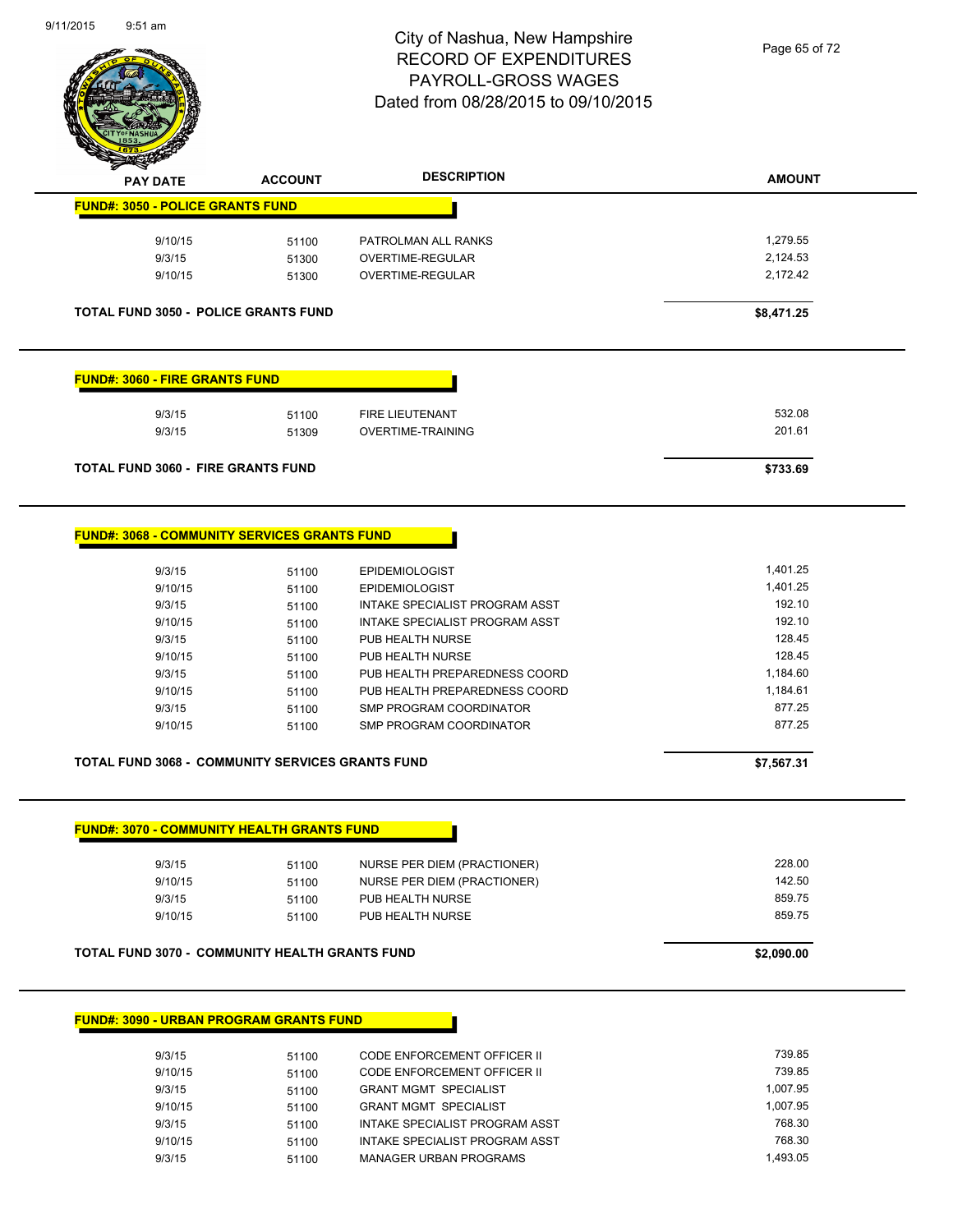

| <b>PAY DATE</b>                                | <b>ACCOUNT</b> | <b>DESCRIPTION</b>            | <b>AMOUNT</b> |
|------------------------------------------------|----------------|-------------------------------|---------------|
| <b>FUND#: 3090 - URBAN PROGRAM GRANTS FUND</b> |                |                               |               |
| 9/10/15                                        | 51100          | <b>MANAGER URBAN PROGRAMS</b> | 1,493.05      |
| 9/3/15                                         | 51100          | PROGRAM COORDINATOR LP&HH     | 1,125.65      |
| 9/10/15                                        | 51100          | PROGRAM COORDINATOR LP&HH     | 1,125.65      |
| 9/3/15                                         | 51100          | PROJECT ADMINISTRATOR         | 1,218.50      |
| 9/10/15                                        | 51100          | PROJECT ADMINISTRATOR         | 1,218.50      |
| 9/3/15                                         | 51100          | PROJECT ADMINISTRATOR LP&HH   | 1,048.70      |
| 9/10/15                                        | 51100          | PROJECT ADMINISTRATOR LP&HH   | 1,048.70      |
| 9/3/15                                         | 55118          | TELEPHONE-CELLULAR            | 34.00         |
| TOTAL FUND 3090 - URBAN PROGRAM GRANTS FUND    |                |                               | \$14,838.00   |

#### **FUND#: 3120 - TRANSIT GRANTS FUND**

| 9/3/15  | 51100 | TRANSIT FINANCE COORDINATOR           | 1,194.60 |
|---------|-------|---------------------------------------|----------|
| 9/10/15 | 51100 | TRANSIT FINANCE COORDINATOR           | 1,194.60 |
| 9/3/15  | 51100 | TRANSIT FLEET FACILITIES SUPV         | 1,007.95 |
| 9/10/15 | 51100 | TRANSIT FLEET FACILITIES SUPV         | 1.007.95 |
| 9/3/15  | 51100 | TRANSIT MECHANICS                     | 1,828.10 |
| 9/10/15 | 51100 | <b>TRANSIT MECHANICS</b>              | 1,828.10 |
| 9/3/15  | 51100 | TRANSIT OPER MKTG SUPV                | 1,044.25 |
| 9/10/15 | 51100 | <b>TRANSIT OPER MKTG SUPV</b>         | 1.044.25 |
| 9/3/15  | 51100 | TRANSIT OPERATIONS COORDINATOR        | 905.00   |
| 9/10/15 | 51100 | TRANSIT OPERATIONS COORDINATOR        | 905.00   |
| 9/3/15  | 51100 | <b>TRANSIT UTILITY SERVICE WORKER</b> | 676.95   |
| 9/10/15 | 51100 | TRANSIT UTILITY SERVICE WORKER        | 676.95   |
| 9/3/15  | 51100 | TRANSPORTATION DEPT MANAGER           | 1.299.20 |
| 9/10/15 | 51100 | TRANSPORTATION DEPT MANAGER           | 1.299.20 |
| 9/3/15  | 51200 | <b>TRANSIT UTILITY SERVICE WORKER</b> | 156.77   |
| 9/10/15 | 51200 | TRANSIT UTILITY SERVICE WORKER        | 156.77   |
|         |       |                                       |          |

#### **TOTAL FUND 3120 - TRANSIT GRANTS FUND \$16,225.64**

# **FUND#: 3800 - SCHOOL GRANTS FUND**

| 9/10/15 | 51100 | 21 CENTURY ELEM MFAM RES COORD | 5,965.54 |
|---------|-------|--------------------------------|----------|
| 9/10/15 | 51100 | ASSISTANT PRINCIPAL BRO        | 1,451.90 |
| 9/10/15 | 51100 | ASSISTANT PRINCIPAL CHARL      | 1,524.10 |
| 9/10/15 | 51100 | ASSISTANT PRINCIPAL SHE        | 1,451.90 |
| 9/10/15 | 51100 | AYP FACILITATOR FES            | 2.816.67 |
| 9/3/15  | 51100 | <b>CLERICAL 21 CENTURY</b>     | 650.76   |
| 9/10/15 | 51100 | <b>CLERICAL 21 CENTURY</b>     | 725.28   |
| 9/10/15 | 51100 | DIRECTOR TITLE 1               | 3,239.00 |
| 9/10/15 | 51100 | DW TECHNOLOGY PEER COACH       | 2,901.97 |
| 9/10/15 | 51100 | <b>GUIDANCE COUNSELOR FES</b>  | 2,728.33 |
| 9/10/15 | 51100 | INTRUCTIONAL LEADER FES        | 2,576.91 |
| 9/10/15 | 51100 | JOB DEVELOPER SPED NHS         | 2,020.41 |
| 9/3/15  | 51100 | LICENSED PRACTICAL NURSE ELM   | 1.409.09 |
| 9/10/15 | 51100 | LICENSED PRACTICAL NURSE ELM   | 1,409.09 |
| 9/10/15 | 51100 | <b>OFFICE MANAGER TITLE 1</b>  | 1.481.31 |
| 9/10/15 | 51100 | PARA DW SPEC ED WID            | 571.68   |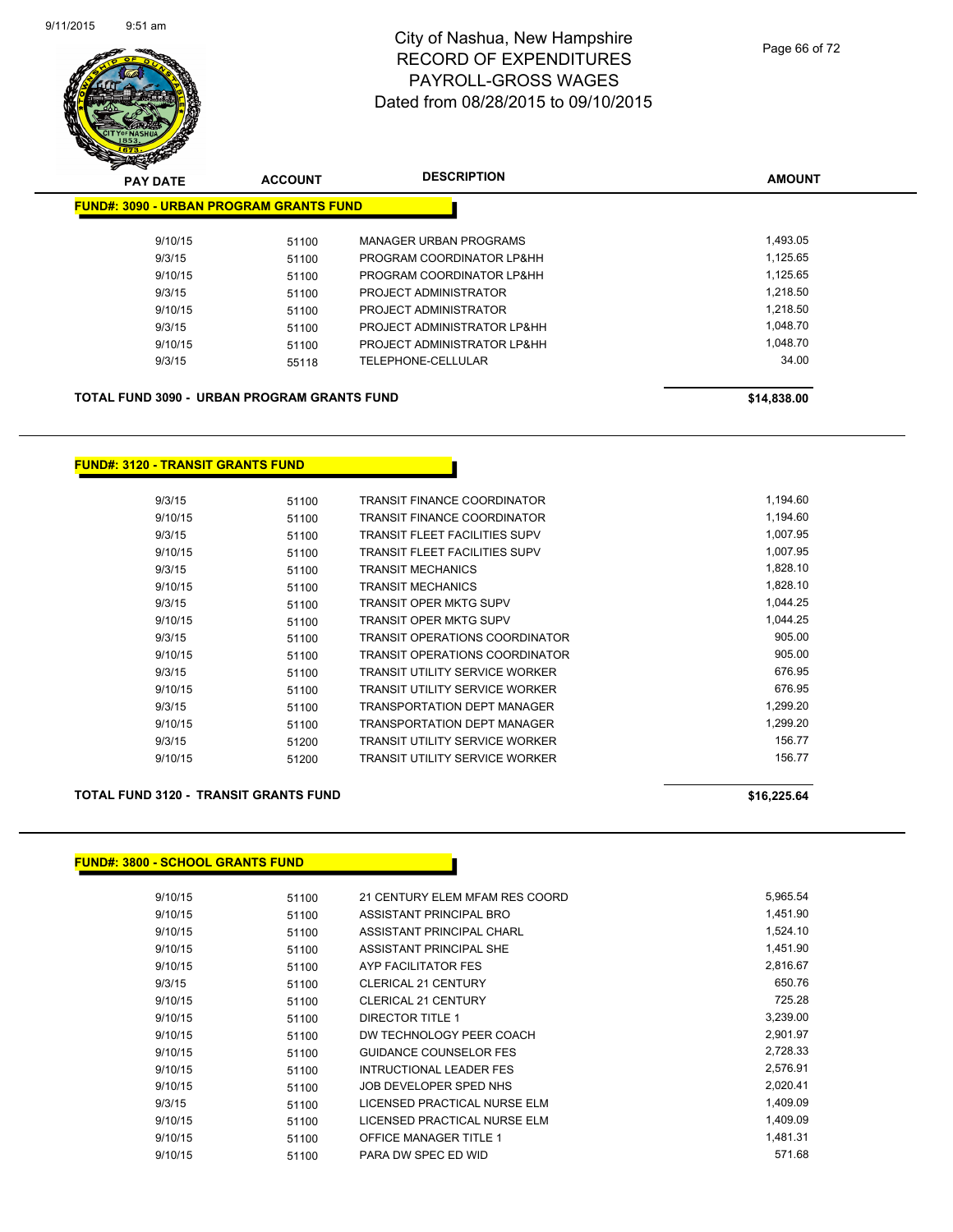

| <b>PAY DATE</b>                         | <b>ACCOUNT</b> | <b>DESCRIPTION</b>                  | <b>AMOUNT</b> |
|-----------------------------------------|----------------|-------------------------------------|---------------|
| <b>FUND#: 3800 - SCHOOL GRANTS FUND</b> |                |                                     |               |
|                                         |                |                                     |               |
| 9/10/15                                 | 51100          | PARA INST FES                       | 546.90        |
| 9/10/15                                 | 51100          | PARA INST FMS                       | 332.13        |
| 9/10/15                                 | 51100          | PARA KIND FES                       | 488.89        |
| 9/10/15                                 | 51100          | PARA TTI AMH                        | 701.86        |
| 9/10/15                                 | 51100          | PARA TTI DRC                        | 1,011.42      |
| 9/10/15                                 | 51100          | PARA TTI LDG                        | 1,303.30      |
| 9/10/15                                 | 51100          | PARA TTI NURSERY                    | 593.82        |
| 9/10/15                                 | 51100          | PARA VOC NHS                        | 328.68        |
| 9/10/15                                 | 51100          | PEER COACH SCIENCE                  | 4,039.55      |
| 9/10/15                                 | 51100          | PRINCIPAL BRO                       | 1,544.40      |
| 9/10/15                                 | 51100          | TEACHER DWSE BIR                    | 1,762.11      |
| 9/10/15                                 | 51100          | <b>TEACHER DWSE BRO</b>             | 1,893.83      |
| 9/10/15                                 | 51100          | <b>TEACHER DWSE CHA</b>             | 1,885.02      |
| 9/10/15                                 | 51100          | <b>TEACHER DWSE ELM</b>             | 1,622.41      |
| 9/10/15                                 | 51100          | TEACHER DWSE MDE                    | 1,762.11      |
| 9/3/15                                  | 51100          | <b>TEACHER GR2 FES</b>              | 1,885.04      |
| 9/10/15                                 | 51100          | <b>TEACHER GR2 FES</b>              | 1,885.02      |
| 9/10/15                                 | 51100          | <b>TEACHER GR3 AMH</b>              | 2,551.89      |
| 9/10/15                                 | 51100          | <b>TEACHER GR4 AMH</b>              | 2,082.50      |
| 9/10/15                                 | 51100          | <b>TEACHER GR4 BIC</b>              | 1,650.70      |
| 9/10/15                                 | 51100          | <b>TEACHER KIND FES</b>             | 3,301.39      |
| 9/10/15                                 | 51100          | <b>TEACHER MATH FMS</b>             | 1,814.28      |
| 9/10/15                                 | 51100          | <b>TEACHER PRESCHOOL MTP</b>        | 1,510.91      |
| 9/10/15                                 | 51100          | TEACHER PRESCHOOL NHS               | 1,689.99      |
| 9/10/15                                 | 51100          | <b>TEACHER READ AMH</b>             | 1,408.36      |
| 9/10/15                                 | 51100          | <b>TEACHER READ LDG</b>             | 3,433.09      |
| 9/10/15                                 | 51100          | <b>TEACHER SPED AMH</b>             | 4,258.80      |
| 9/10/15                                 | 51100          | <b>TEACHER SPED DRC</b>             | 1,745.48      |
| 9/10/15                                 | 51100          | <b>TEACHER SPED ELM</b>             | 3,507.43      |
| 9/10/15                                 | 51100          | <b>TEACHER SPED FES</b>             | 2,398.89      |
| 9/10/15                                 | 51100          | <b>TEACHER SPED FMS</b>             | 1,885.02      |
| 9/10/15                                 | 51100          | TEACHER SPED LDG                    | 3,439.80      |
| 9/10/15                                 | 51100          | TEACHER SPED MDE                    | 1,622.41      |
| 9/10/15                                 | 51100          | <b>TEACHER SPED NHN</b>             | 6,990.89      |
| 9/10/15                                 | 51100          | <b>TEACHER SPED NHS</b>             | 6,324.20      |
| 9/10/15                                 | 51100          | TEACHER SPED NSE                    | 1,823.09      |
| 9/10/15                                 | 51100          | TEACHER SPED PMS                    | 1,622.41      |
| 9/10/15                                 | 51100          | <b>TEACHER TEAM FACILITATOR MTP</b> | 1,949.67      |
| 9/10/15                                 | 51200          | <b>FAMILY LIAISON</b>               | 256.25        |
| 9/10/15                                 | 51200          | FOCUS MONITORING DATA ANALYST       | 1,767.80      |
| 9/10/15                                 | 51200          | HOME SCHOOL CORD TTI                | 3,099.91      |
| 9/10/15                                 | 51200          | PARA TTI NURSERY                    | 322.30        |
| 9/2/15                                  | 51200          | SUMMER SCH STUD MENT K-5            | (220.00)      |
| 9/10/15                                 | 51200          | <b>TEACHER READ FES</b>             | 1,832.89      |
| 9/10/15                                 | 51200          | <b>TEACHER TTI AMH</b>              | 7,869.48      |
| 9/10/15                                 | 51200          | <b>TEACHER TTI FES</b>              | 6,389.88      |
| 9/10/15                                 | 51200          | <b>TEACHER TTI LDG</b>              | 8,160.38      |
| 9/10/15                                 | 51200          | <b>TEACHER TTI MTP</b>              | 4,972.80      |
| 9/10/15                                 | 51200          | <b>TEACHER TTI NURSERY</b>          | 4,635.43      |
| 9/10/15                                 | 51200          | <b>TEACHER TTIDRC</b>               | 8,160.90      |
| 9/3/15                                  | 51650          | ADDITIONAL HOURS                    | 493.22        |
| 9/10/15                                 | 51650          | ADDITIONAL HOURS                    | 58,157.76     |
| 9/3/15                                  | 51700          | <b>STIPENDS</b>                     | 5,000.00      |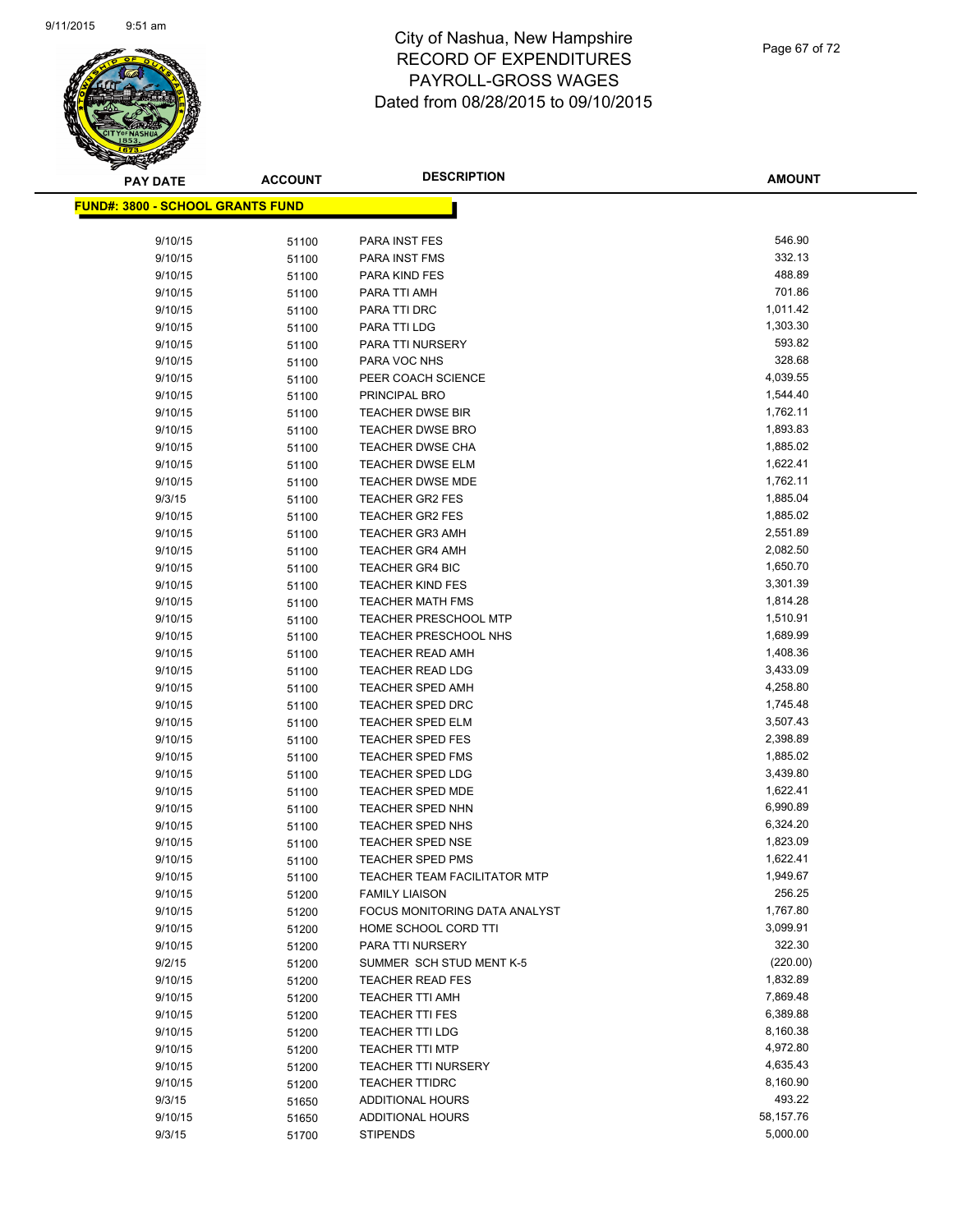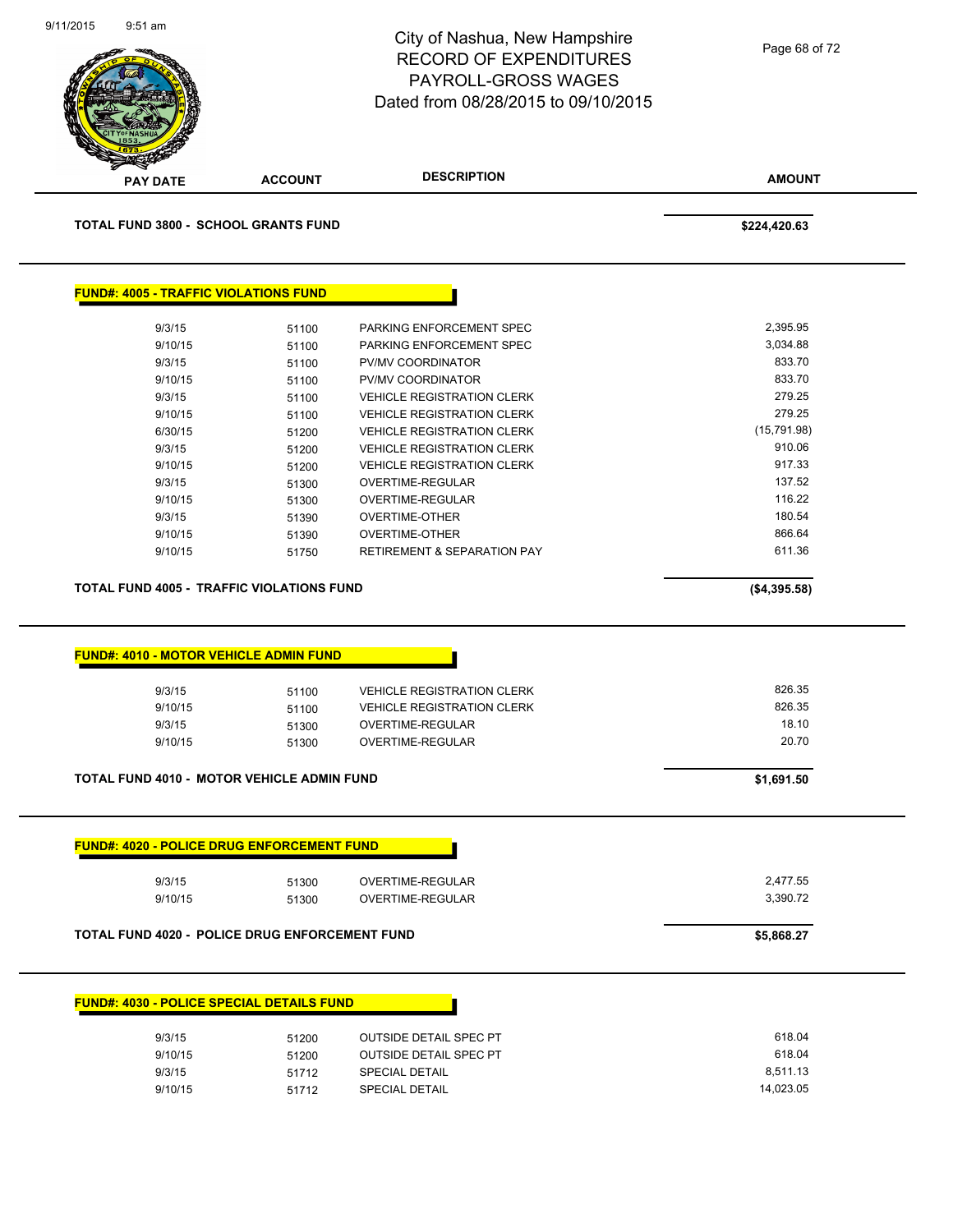| 9/11/2015<br>$9:51$ am                               |                | City of Nashua, New Hampshire<br><b>RECORD OF EXPENDITURES</b><br><b>PAYROLL-GROSS WAGES</b><br>Dated from 08/28/2015 to 09/10/2015 | Page 69 of 72    |
|------------------------------------------------------|----------------|-------------------------------------------------------------------------------------------------------------------------------------|------------------|
| PAY DATE                                             | <b>ACCOUNT</b> | <b>DESCRIPTION</b>                                                                                                                  | <b>AMOUNT</b>    |
| <b>TOTAL FUND 4030 - POLICE SPECIAL DETAILS FUND</b> |                |                                                                                                                                     | \$23,770.26      |
| <u> FUND#: 4035 - POLICE OVERTIME BILLING FUND</u>   |                |                                                                                                                                     |                  |
| 9/3/15<br>9/10/15                                    | 51300<br>51300 | OVERTIME-REGULAR<br>OVERTIME-REGULAR                                                                                                | 729.90<br>475.80 |
| TOTAL FUND 4035 - POLICE OVERTIME BILLING FUND       |                |                                                                                                                                     | \$1,205.70       |
| <b>FUND#: 5800 - SCHOOL CAPITAL PROJECTS FUND</b>    |                |                                                                                                                                     |                  |
| 9/10/15                                              | 81200          | <b>BUILDINGS AND IMPROVEMENTS</b>                                                                                                   | 2,400.00         |
| TOTAL FUND 5800 - SCHOOL CAPITAL PROJECTS FUND       |                |                                                                                                                                     | \$2,400.00       |
| <b>FUND#: 6000 - SOLID WASTE FUND</b>                |                |                                                                                                                                     |                  |
| 9/3/15                                               | 51100          | ACCOUNTING COMPLIANCE MGR                                                                                                           | 162.65           |
| 9/10/15                                              | 51100          | ACCOUNTING COMPLIANCE MGR                                                                                                           | 162.65           |
| 9/3/15                                               | 51100          | ADMINISTRATIVE ASSISTANT I                                                                                                          | 666.89           |
| 9/10/15                                              | 51100          | ADMINISTRATIVE ASSISTANT I                                                                                                          | 666.90<br>704.60 |
| 9/3/15<br>9/10/15                                    | 51100          | ADMINISTRATIVE ASSISTANT II<br>ADMINISTRATIVE ASSISTANT II                                                                          | 757.86           |
| 9/3/15                                               | 51100<br>51100 | AUTOMATED TRASH COLLECTION OPR                                                                                                      | 2,845.20         |
| 9/10/15                                              | 51100          | AUTOMATED TRASH COLLECTION OPR                                                                                                      | 2,845.20         |
| 9/3/15                                               | 51100          | <b>CITY ENGINEER</b>                                                                                                                | 309.10           |
| 9/10/15                                              | 51100          | <b>CITY ENGINEER</b>                                                                                                                | 309.10           |
| 9/3/15                                               | 51100          | <b>COLLECTION EQUIP OPR</b>                                                                                                         | 9,074.66         |
| 9/10/15                                              | 51100          | <b>COLLECTION EQUIP OPR</b>                                                                                                         | 9,013.49         |
| 9/3/15<br>9/10/15                                    | 51100          | COLLECTION EQUIP OPR LANDFILL<br><b>COLLECTION EQUIP OPR LANDFILL</b>                                                               | 939.60<br>939.60 |
| 9/3/15                                               | 51100<br>51100 | DEP TREASURER TAX COLLECTOR                                                                                                         | 239.20           |
| 9/10/15                                              | 51100          | DEP TREASURER TAX COLLECTOR                                                                                                         | 239.20           |
| 9/3/15                                               | 51100          | DEPUTY MANAGER OF ENGINEERING                                                                                                       | 78.95            |
| 9/10/15                                              | 51100          | DEPUTY MANAGER OF ENGINEERING                                                                                                       | 78.95            |
| 9/3/15                                               | 51100          | DIRECTOR PUBLIC WORKS                                                                                                               | 218.30           |
| 9/10/15                                              | 51100          | DIRECTOR PUBLIC WORKS                                                                                                               | 218.30           |
| 9/3/15                                               | 51100          | DIVISION OPERATIONS MANAGER                                                                                                         | 181.95           |
| 9/10/15                                              | 51100          | DIVISION OPERATIONS MANAGER                                                                                                         | 181.95           |
| 9/3/15                                               | 51100          | DPW BILLING ACCOUNTANT                                                                                                              | 463.55           |
| 9/10/15                                              | 51100          | DPW BILLING ACCOUNTANT                                                                                                              | 463.55           |
| 9/3/15                                               | 51100          | DPW COLLECTIONS SPEC III                                                                                                            | 357.00           |
| 9/10/15                                              | 51100          | DPW COLLECTIONS SPEC III                                                                                                            | 357.00           |
| 9/3/15                                               | 51100          | DPW CONTRACT ADMINISTRATOR                                                                                                          | 133.31           |
| 9/10/15                                              | 51100          | DPW CONTRACT ADMINISTRATOR                                                                                                          | 113.45           |
| 9/3/15                                               | 51100          | <b>ENVIRONMENTAL ENGINEER</b>                                                                                                       | 1,331.45         |
| 9/10/15                                              | 51100          | <b>ENVIRONMENTAL ENGINEER</b>                                                                                                       | 1,331.45         |
| 9/3/15                                               | 51100          | EQUIPMENT OPR LANDFILL                                                                                                              | 6,666.80         |
| 9/10/15                                              | 51100          | EQUIPMENT OPR LANDFILL                                                                                                              | 6,666.81         |

9/10/15 51100 EQUIPMENT OPR LANDFILL

Ē,

 $\overline{\phantom{0}}$ 

 $\overline{\phantom{0}}$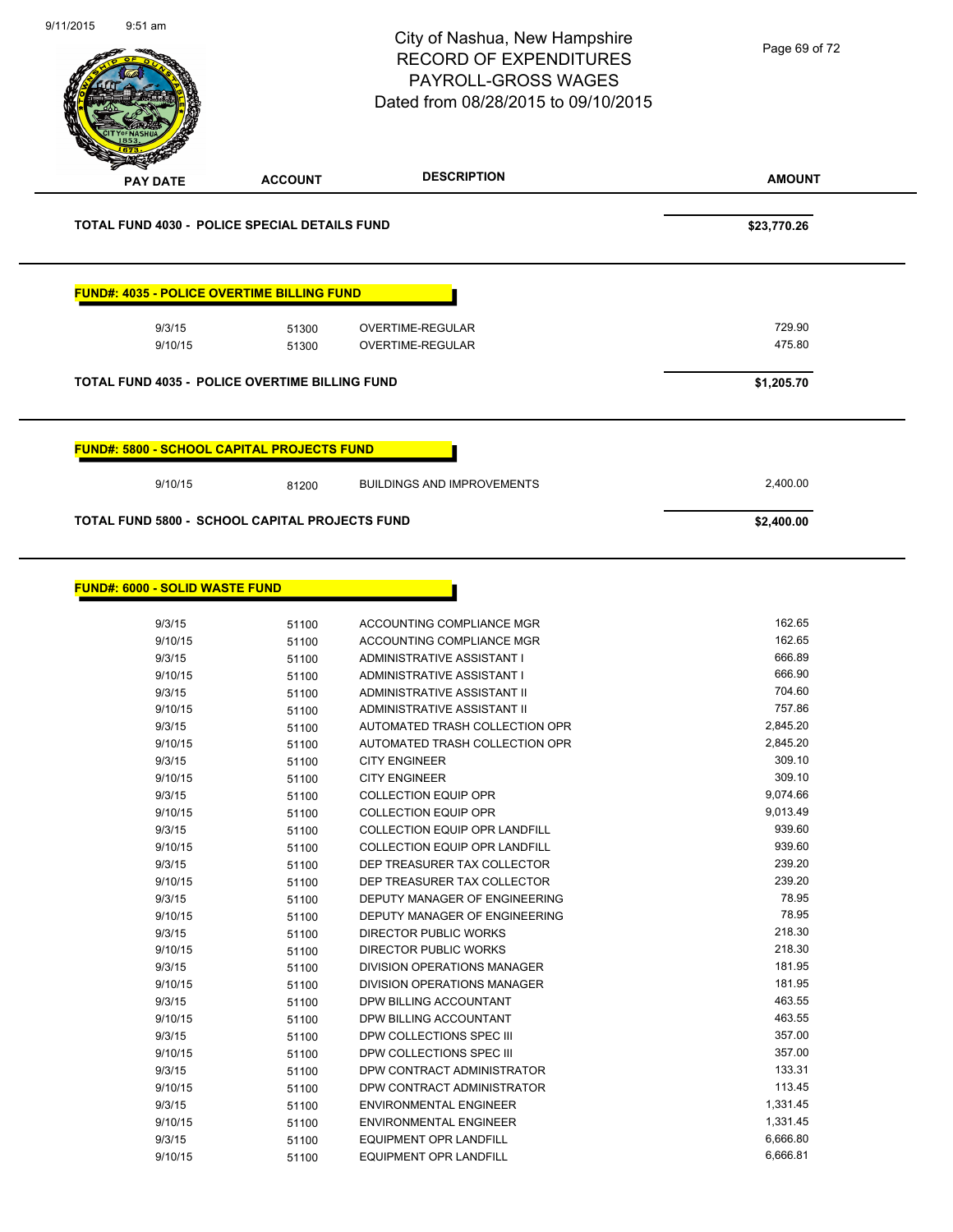

| <b>PAY DATE</b>                       | <b>ACCOUNT</b> | <b>DESCRIPTION</b>                 | <b>AMOUNT</b> |
|---------------------------------------|----------------|------------------------------------|---------------|
| <b>FUND#: 6000 - SOLID WASTE FUND</b> |                |                                    |               |
| 9/3/15                                | 51100          | <b>EXECUTIVE ASSISTANT</b>         | 147.80        |
| 9/10/15                               | 51100          | <b>EXECUTIVE ASSISTANT</b>         | 147.80        |
| 9/3/15                                | 51100          | FINANCE AND ADMIN MANAGER          | 383.40        |
| 9/10/15                               | 51100          | <b>FINANCE AND ADMIN MANAGER</b>   | 383.40        |
| 9/3/15                                | 51100          | FLEET MANAGER STREET DEPT          | 313.55        |
| 9/10/15                               | 51100          | FLEET MANAGER STREET DEPT          | 313.55        |
| 9/3/15                                | 51100          | <b>LICENSED SCALE OPERATOR</b>     | 712.90        |
| 9/10/15                               | 51100          | <b>LICENSED SCALE OPERATOR</b>     | 712.90        |
| 9/3/15                                | 51100          | <b>RECYCLING COORDINATOR</b>       | 1,112.85      |
| 9/10/15                               | 51100          | RECYCLING COORDINATOR              | 1,112.85      |
| 9/3/15                                | 51100          | <b>SENIOR STAFF ENGINEER</b>       | 125.60        |
| 9/10/15                               | 51100          | SENIOR STAFF ENGINEER              | 125.60        |
| 9/3/15                                | 51100          | <b>SOLID WASTE FOREMAN</b>         | 2,555.68      |
| 9/10/15                               | 51100          | <b>SOLID WASTE FOREMAN</b>         | 2,419.56      |
| 9/3/15                                | 51100          | SOLID WASTE TECHNICIAN             | 1,014.70      |
| 9/10/15                               | 51100          | SOLID WASTE TECHNICIAN             | 1,014.70      |
| 9/3/15                                | 51100          | SUPERINTENDENT OF SOLID WASTE      | 1,622.10      |
| 9/10/15                               | 51100          | SUPERINTENDENT OF SOLID WASTE      | 1,622.10      |
| 9/3/15                                | 51100          | <b>TEMPORARY RUBBISH COLLECTOR</b> | 3.25          |
| 9/3/15                                | 51300          | <b>OVERTIME-REGULAR</b>            | 3,048.74      |
| 9/10/15                               | 51300          | OVERTIME-REGULAR                   | 3,590.59      |
| 9/3/15                                | 51400          | <b>WAGES TEMP-SEASONAL</b>         | 3,848.00      |
| 9/10/15                               | 51400          | <b>WAGES TEMP-SEASONAL</b>         | 3,428.75      |
| 9/10/15                               | 51600          | <b>LONGEVITY</b>                   | 1,200.00      |
| 9/3/15                                | 61107          | <b>CLOTHING &amp; UNIFORMS</b>     | 59.76         |
|                                       |                |                                    |               |

#### **TOTAL FUND 6000 - SOLID WASTE FUND \$79,738.80**

#### **FUND#: 6200 - WASTEWATER FUND**

9/3/15 51100 ACCOUNTING COMPLIANCE MGR 325.20 9/10/15 51100 ACCOUNTING COMPLIANCE MGR 325.20 9/3/15 51100 ADMINISTRATIVE ASSISTANT II 650.35 9/10/15 51100 ADMINISTRATIVE ASSISTANT II 850.36 9/3/15 51100 ANALYTICAL CHEMIST 951.97 9/10/15 51100 ANALYTICAL CHEMIST 895.45 9/3/15 51100 CITY ENGINEER 721.30 9/10/15 51100 CITY ENGINEER 721.30 9/3/15 51100 COLLECTION SYSTEM FOREMAN 1,162.80 9/10/15 51100 COLLECTION SYSTEM FOREMAN 1,162.80 9/3/15 51100 COLLECTION SYSTEMS OPERATOR 61 2,865.74 9/10/15 51100 COLLECTION SYSTEMS OPERATOR 2,845.21 9/3/15 51100 COLLECTION SYSTEMS TECHNICIAN 2,036.00 9/10/15 51100 COLLECTION SYSTEMS TECHNICIAN 2,036.01 9/3/15 51100 COLLECTIONS SPEC II 833.70 9/10/15 51100 COLLECTIONS SPEC II 833.70 9/3/15 51100 CONST INSP ENGINEERING ASST 236.90 9/10/15 51100 CONST INSP ENGINEERING ASST 236.90 9/3/15 51100 CSO STORM WATER ENGINEER 1,285.00 9/10/15 51100 CSO STORM WATER ENGINEER 1,285.00 9/3/15 51100 CSO TECHNICIAN INSPECTOR 6 1,041.60 9/10/15 51100 CSO TECHNICIAN INSPECTOR 1,041.60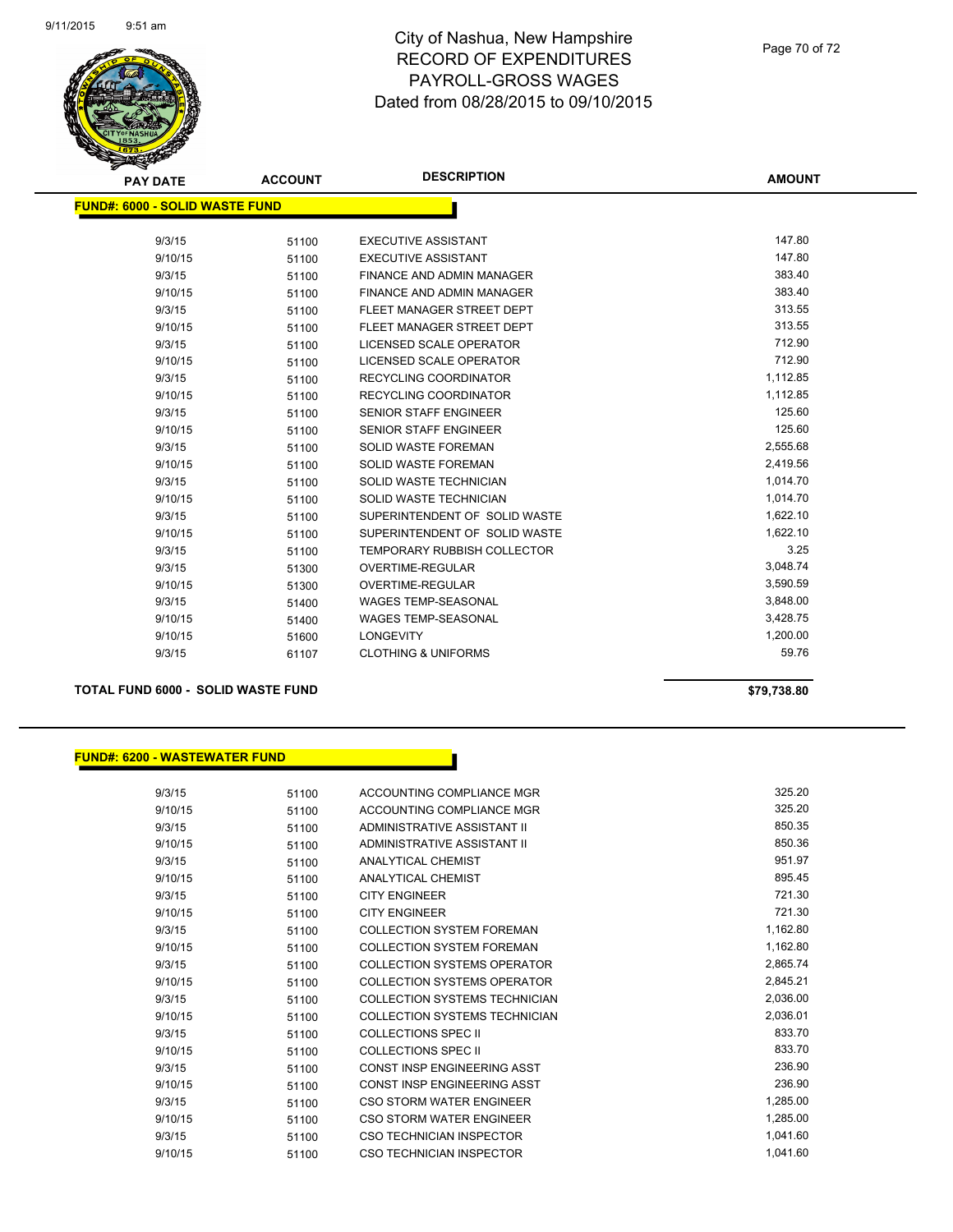

| <b>PAY DATE</b>                      | <b>ACCOUNT</b> | <b>DESCRIPTION</b>                                              | AMOUNT               |
|--------------------------------------|----------------|-----------------------------------------------------------------|----------------------|
| <b>FUND#: 6200 - WASTEWATER FUND</b> |                |                                                                 |                      |
|                                      |                |                                                                 |                      |
| 9/3/15                               | 51100          | DEP TREASURER TAX COLLECTOR                                     | 239.20               |
| 9/10/15                              | 51100          | DEP TREASURER TAX COLLECTOR                                     | 239.20               |
| 9/3/15                               | 51100          | DEPUTY MANAGER OF ENGINEERING                                   | 789.60               |
| 9/10/15                              | 51100          | DEPUTY MANAGER OF ENGINEERING                                   | 789.60               |
| 9/3/15                               | 51100          | <b>DIRECTOR PUBLIC WORKS</b>                                    | 436.80               |
| 9/10/15                              | 51100          | DIRECTOR PUBLIC WORKS                                           | 436.80               |
| 9/3/15                               | 51100          | DIVISION OPERATIONS MANAGER                                     | 181.90               |
| 9/10/15                              | 51100          | DIVISION OPERATIONS MANAGER                                     | 181.90               |
| 9/3/15                               | 51100          | DPW BILLING ACCOUNTANT                                          | 463.50               |
| 9/10/15                              | 51100          | DPW BILLING ACCOUNTANT                                          | 463.50               |
| 9/3/15                               | 51100          | DPW COLLECTIONS SPEC III                                        | 357.00               |
| 9/10/15                              | 51100          | DPW COLLECTIONS SPEC III                                        | 357.00               |
| 9/3/15                               | 51100          | DPW CONTRACT ADMINISTRATOR                                      | 800.30               |
| 9/10/15                              | 51100          | DPW CONTRACT ADMINISTRATOR                                      | 681.10               |
| 9/3/15                               | 51100          | ELECTRICAL DIAGNOSTIC TECH I                                    | 2,168.80             |
| 9/10/15                              | 51100          | ELECTRICAL DIAGNOSTIC TECH I                                    | 2,168.80             |
| 9/3/15                               | 51100          | <b>EXECUTIVE ASSISTANT</b>                                      | 147.85               |
| 9/10/15                              | 51100          | <b>EXECUTIVE ASSISTANT</b>                                      | 147.85               |
| 9/3/15                               | 51100          | FINANCE AND ADMIN MANAGER                                       | 383.40               |
| 9/10/15                              | 51100          | <b>FINANCE AND ADMIN MANAGER</b>                                | 383.40               |
| 9/3/15                               | 51100          | FLEET MANAGER STREET DEPT                                       | 104.50               |
| 9/10/15                              | 51100          | FLEET MANAGER STREET DEPT                                       | 104.50               |
| 9/3/15                               | 51100          | <b>FOREMAN MAINTENANCE</b>                                      | 1,139.95             |
| 9/10/15                              | 51100          | <b>FOREMAN MAINTENANCE</b>                                      | 1,139.95             |
| 9/3/15                               | 51100          | INDUSTRIAL PRETREATMENT COORD                                   | 1,209.55<br>1,209.55 |
| 9/10/15<br>9/3/15                    | 51100          | INDUSTRIAL PRETREATMENT COORD<br><b>MECHANIC WWTP 1ST CLASS</b> | 3,133.20             |
| 9/10/15                              | 51100          | MECHANIC WWTP 1ST CLASS                                         | 3,133.20             |
| 9/3/15                               | 51100<br>51100 | OPERATOR II WWTP 1st                                            | 4,164.80             |
| 9/10/15                              | 51100          | OPERATOR II WWTP 1st                                            | 4,161.12             |
| 9/3/15                               | 51100          | OPERATOR II WWTP 2nd                                            | 1,052.00             |
| 9/10/15                              | 51100          | OPERATOR II WWTP 2nd                                            | 1,052.00             |
| 9/3/15                               | 51100          | OPERATOR III WWTP 1st                                           | 3,285.37             |
| 9/10/15                              | 51100          | OPERATOR III WWTP 1st                                           | 3,282.80             |
| 9/3/15                               | 51100          | PLANT OPERATIONS SUPERVISOR                                     | 1,475.35             |
| 9/10/15                              | 51100          | PLANT OPERATIONS SUPERVISOR                                     | 1,475.35             |
| 9/3/15                               | 51100          | PROCESS CHEMIST                                                 | 1,125.65             |
| 9/10/15                              | 51100          | PROCESS CHEMIST                                                 | 1,125.65             |
| 8/27/15                              | 51100          | <b>RETIREE DPW</b>                                              | (841.60)             |
| 9/3/15                               | 51100          | <b>SENIOR STAFF ENGINEER</b>                                    | 690.70               |
| 9/10/15                              | 51100          | SENIOR STAFF ENGINEER                                           | 690.70               |
| 9/3/15                               | 51100          | SUPERINTENDENT OF WASTEWATER                                    | 1,771.20             |
| 9/10/15                              | 51100          | SUPERINTENDENT OF WASTEWATER                                    | 1,771.20             |
| 9/3/15                               | 51100          | <b>SUPV LABORATORY</b>                                          | 1,209.55             |
| 9/10/15                              | 51100          | SUPV LABORATORY                                                 | 1,209.56             |
| 9/3/15                               | 51100          | TRUCK DRIVER STREET REPAIR                                      | 888.80               |
| 9/10/15                              | 51100          | TRUCK DRIVER STREET REPAIR                                      | 890.00               |
| 9/3/15                               | 51100          | WASTEWATER PROJECT ENGINEER                                     | 1,371.00             |
| 9/10/15                              | 51100          | WASTEWATER PROJECT ENGINEER                                     | 1,371.00             |
| 8/27/15                              | 51300          | OVERTIME-REGULAR                                                | (9.86)               |
| 9/3/15                               | 51300          | OVERTIME-REGULAR                                                | 6,503.33             |
| 9/10/15                              | 51300          | OVERTIME-REGULAR                                                | 6,950.40             |
| 9/3/15                               | 51400          | <b>WAGES TEMP-SEASONAL</b>                                      | 928.00               |
| 9/10/15                              | 51400          | <b>WAGES TEMP-SEASONAL</b>                                      | 372.00               |